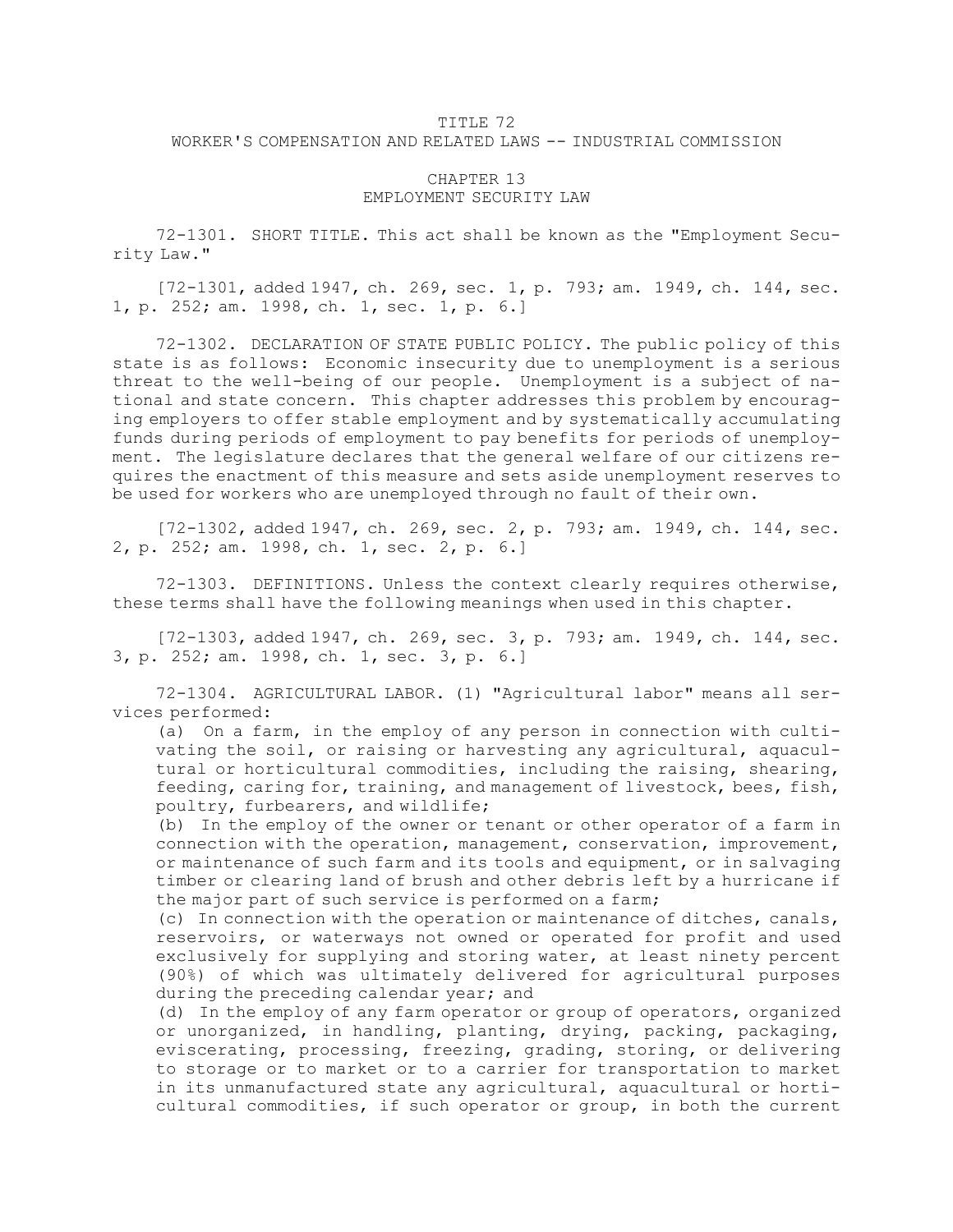and preceding calendar years, produced more than one-half (1/2) of the commodities with respect to which such service is performed.

This subsection is not applicable to services performed in commercial canning, freezing, or dehydrating, or in connection with any agricultural, aquacultural or horticultural commodity after its delivery to <sup>a</sup> terminal market for distribution for consumption.

(2) "Custom farming" means "agricultural labor" for the purposes of this chapter.

(3) "Farm" includes stock, dairy, fish, poultry, fruit, furbearer and truck farms, plantations, ranches, nurseries, hatcheries, ranges, greenhouses or other similar structures used primarily for the raising of agricultural, aquacultural or horticultural commodities, and orchards.

(4) "Unmanufactured state" means retention of its original form and substance.

(5) "Terminal market" means <sup>a</sup> place of business to which products are shipped in <sup>a</sup> sorted, graded, packaged condition, ready for immediate sale.

[72-1304, added 1947, ch. 269, sec. 4, p. 793; am. 1949, ch. 144, sec. 4, p. 252; am. 1951, ch. 235, sec. 1, p. 472; am. 1971, ch. 142, sec. 1, p. 595; am. 1972, ch. 344, sec. 1, p. 998; am. 1973, ch. 257, sec. 1, p. 508; am. 1981, ch. 254, sec. 1, p. 544; am. 1982, ch. 326, sec. 3, p. 809; am. 1996, ch. 63, sec. 1, p. 185; am. 1998, ch. 1, sec. 4, p. 6; am. 1998, ch. 83, sec. 1, p. 292; am. 2021, ch. 243, sec. 1, p. 751.]

72-1305. ANNUAL PAYROLL. "Annual payroll" means total payroll for <sup>a</sup> period of twelve (12) consecutive calendar months ending on June 30 of any year.

[72-1305, added 1947, ch. 269, sec. 5, p. 793; am. 1949, ch. 144, sec. 5, p. 252; am. 1951, ch. 236, sec. 1, p. 482; am. 1998, ch. 1, sec. 5, p. 7.]

72-1306. BASE PERIOD. (1) "Base period" means the first four (4) of the last five (5) completed calendar quarters immediately preceding the beginning of <sup>a</sup> benefit year. If <sup>a</sup> claimant has insufficient wages in the base period to establish eligibility for unemployment benefits, the "base period" shall be the last four (4) completed calendar quarters immediately preceding the beginning of <sup>a</sup> benefit year.

(2) "Alternate base period" means the first four (4) of the last five (5) completed calendar quarters immediately prior to the Sunday of the week in which <sup>a</sup> medically verifiable temporary total disability occurred. If <sup>a</sup> claimant has insufficient wages in the base period to establish eligibility for unemployment benefits, the "alternate base period" shall be the last four (4) completed calendar quarters immediately prior to the Sunday of the week in which <sup>a</sup> medically verifiable temporary total disability occurred. To use the alternate base period, <sup>a</sup> claimant must file within three (3) years of the beginning of the temporary total disability, and no longer than six (6) months after the end of the temporary total disability.

[72-1306, added 1947, ch. 269, sec. 6, p. 793; am. 1949, ch. 144, sec. 6, p. 252; am. 1967, ch. 117, sec. 1, p. 233; am. 1993, ch. 181, sec. 1, p. 461; am. 1998, ch. 1, sec. 6, p. 8; am. 2009, ch. 238, sec. 1, p. 733.]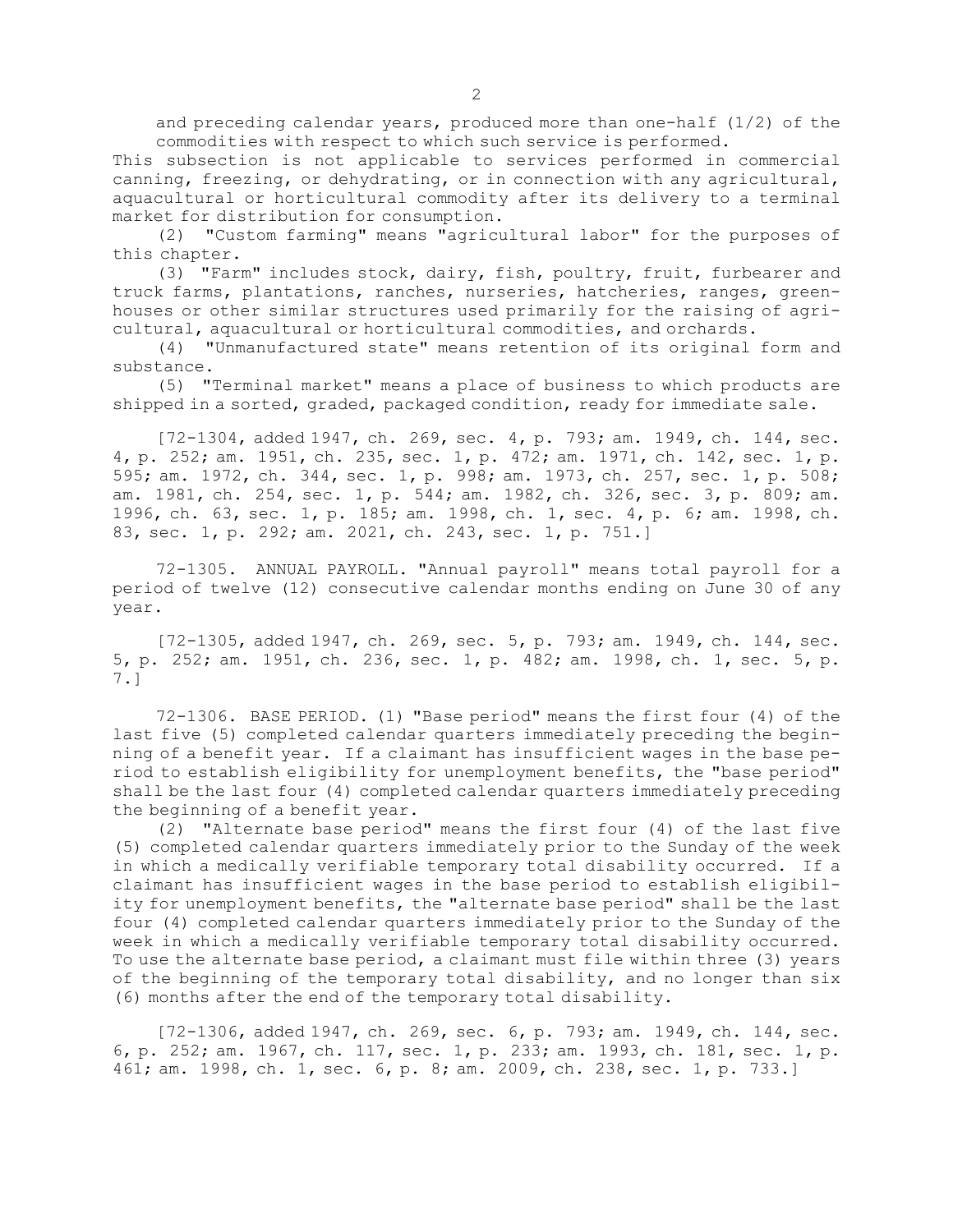72-1307. BENEFITS. "Benefits" means the money paid to an individual with respect to his unemployment.

[72-1307, added 1947, ch. 269, sec. 7, p. 793; am. 1949, ch. 144, sec. 7, p. 252; am. 1976, ch. 207, sec. 1, p. 754; am. 1998, ch. 1, sec. 7, p. 8.]

72-1308. BENEFIT YEAR. "Benefit year" means <sup>a</sup> period of fifty-two (52) consecutive weeks beginning with the first day of the week in which an individual files <sup>a</sup> new valid claim for benefits; except that the benefit year shall be fifty-three (53) weeks if the filing of <sup>a</sup> new valid claim would result in overlapping any quarter of the base year of <sup>a</sup> previously filed new claim. <sup>A</sup> subsequent benefit year cannot be established until the expiration of the current benefit year.

[72-1308, added 1947, ch. 269, sec. 8, p. 793; am. 1949, ch. 144, sec. 8, p. 252; am. 1967, ch. 117, sec. 2, p. 233; am. 1998, ch. 1, sec. 8, p. 8.]

72-1309. COMMISSION. "Commission" means the industrial commission.

[72-1309, added 1947, ch. 269, sec. 9, p. 793; am. 1949, ch. 144, sec. 9, p. 252; am. 1998, ch. 1, sec. 9, p. 8.]

72-1310. BONUS PAYMENT. "Bonus payment" means wages paid for employment by an employer which are either:

(1) Additional remuneration for meritorious service and not customarily paid to his employees at regular payroll intervals; or

(2) Additional remuneration based upon production, length of service, or profits, which at the time paid covers service rendered in two (2) or more calendar quarters. Bonus payments shall be reported by employers as prescribed by rule.

[72-1310, added 1947, ch. 269, sec. 10, p. 793; am. 1949, ch. 144, sec. 10, p. 252; am. 1951, ch. 104, sec. 1, p. 233; am. 1998, ch. 1, sec. 10, p. 8.]

72-1311. CALENDAR QUARTER. "Calendar quarter" means the period of three (3) consecutive calendar months ending on March 31, June 30, September 30, and December 31, in each year.

[72-1311, added 1947, ch. 269, sec. 11, p. 793; am. 1949, ch. 144, sec. 11, p. 252; am. 1951, ch. 104, sec. 2, p. 233; am. 1998, ch. 1, sec. 11, p. 9.]

72-1312. COMPENSABLE WEEK. "Compensable week" means <sup>a</sup> week of unemployment, all of which occurred within the benefit year, for which an eligible claimant is entitled to benefits and during which:

(1) The claimant had either no work or less than full-time work; and

(2) No benefits have been paid to the claimant; and

(3) The claimant complied with all of the personal eligibility conditions of section [72-1366](https://legislature.idaho.gov/statutesrules/idstat/Title72/T72CH13/SECT72-1366), Idaho Code; and

(4) The total wages payable to the claimant for less than full-time work performed in such week amounted to less than one and one-half (1 1/2)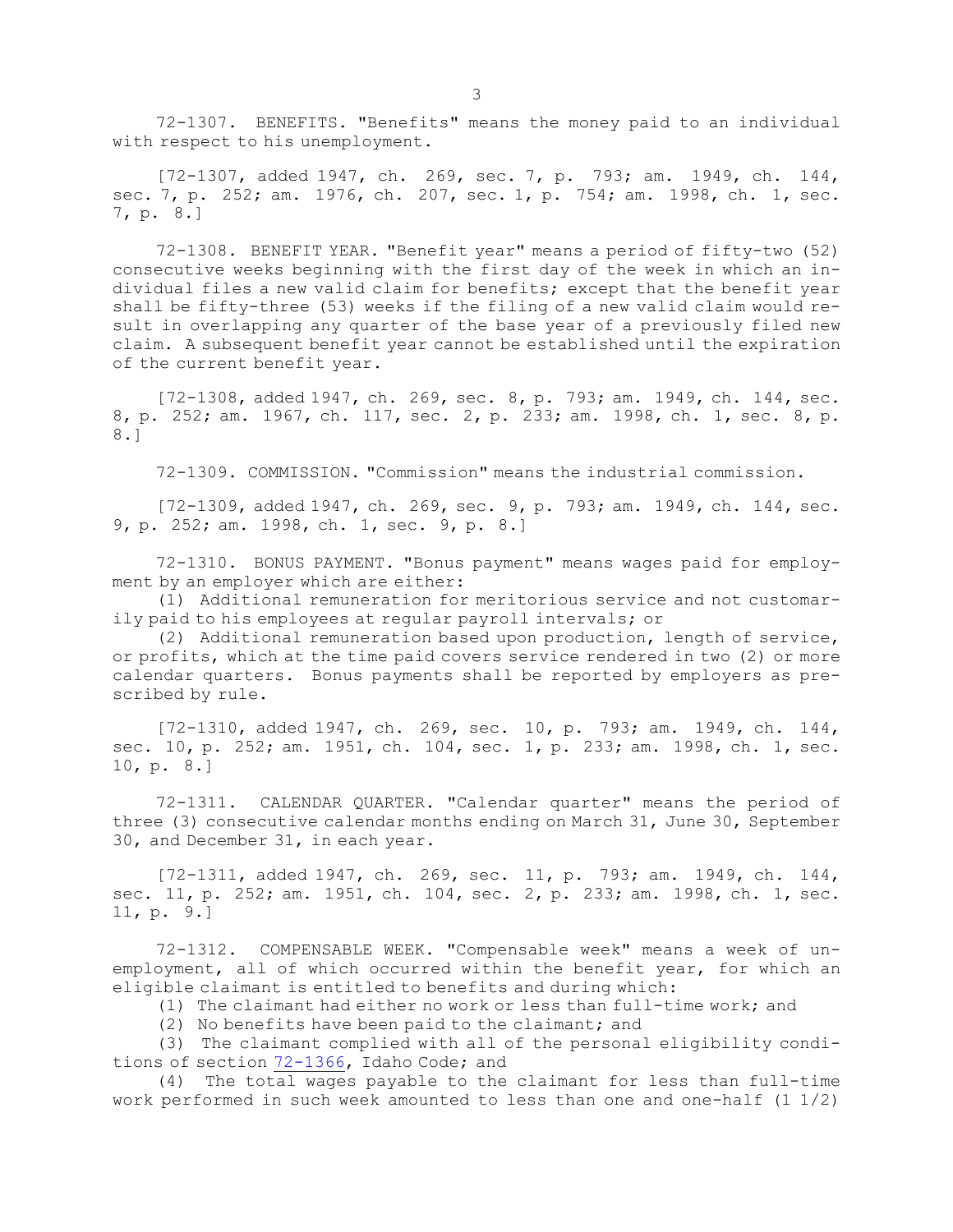times his weekly benefit amount; provided however, that any benefits which <sup>a</sup> claimant receives for any week shall be reduced by:

(a) An amount equal to the amount received as pension, retirement pay, annuity, or any other similar payment which is based on the previous work of such individual which is reasonably attributable to such week, if the payment is made under <sup>a</sup> plan maintained or contributed to by the base period employer and the claimant has made no contributions to the plan;

(b) An amount equal to temporary disability benefits received under <sup>a</sup> worker's compensation law of any state or under <sup>a</sup> similar law of the United States; and

(5) All of which occurred after <sup>a</sup> waiting week as defined in section [72-1329](https://legislature.idaho.gov/statutesrules/idstat/Title72/T72CH13/SECT72-1329), Idaho Code.

[72-1312, added 1947, ch. 269, sec. 12, p. 793; am. 1949, ch. 144, sec. 12, p. 252; am. 1961, ch. 298, sec. 1, p. 539; am. 1967, ch. 117, sec. 3, p. 233; am. 1980, ch. 256, sec. 1, p. 667; am. 1990, ch. 353, sec. 1, p. 946; am. 1998, ch. 1, sec. 12, p. 9.; am. 2010, ch. 183, sec. 1, p. 377.]

72-1312A. CORPORATE OFFICER -- EMPLOYMENT. (1) <sup>A</sup> corporate officer meeting the requirements of section [72-1312](https://legislature.idaho.gov/statutesrules/idstat/Title72/T72CH13/SECT72-1312), Idaho Code, whose claim for benefits is based on any wages with <sup>a</sup> corporation in which the corporate officer or <sup>a</sup> family member of the corporate officer has an ownership interest shall be:

(a) Not "unemployed" and ineligible for benefits in any week during the corporate officer's term of office with the corporation, even if wages are not being paid.

(b) "Unemployed" in any week the corporate officer is not employed by the corporation for <sup>a</sup> period of indefinite duration because of circumstances beyond the control of the corporate officer or <sup>a</sup> family member of the corporate officer with an ownership interest in the corporation, and the period of "unemployment" extends at least through the corporate officer's benefit year end date. If at any time during the benefit year the corporate officer resumes or returns to work for the corporation, it shall be <sup>a</sup> rebuttable presumption that the corporate officer's unemployment was due to circumstances within the corporate officer's control or the control of <sup>a</sup> family member with an ownership interest in the corporation, and all benefits paid to the corporate officer during the benefit year shall be considered an overpayment for which the corporate officer shall be liable for repayment.

(2) For purposes of this section, "family member" is <sup>a</sup> person related by blood or marriage as parent, stepparent, grandparent, spouse, brother, sister, child, stepchild, adopted child or grandchild.

[72-1312A, added 2011, ch. 82, sec. 1, p. 173.]

72-1313. COMPUTATION DATE. "Computation date" means the June 30 immediately prior to the calendar year for which <sup>a</sup> covered employer's taxable wage rate is effective.

[72-1313, added 1947, ch. 269, sec. 13, p. 793; am. 1949, ch. 144, sec. 13, p. 252; am. 1951, ch. 236, sec. 2, p. 482; am. 1963, ch. 314, sec. 1, p. 841; am. 1965, ch. 170, sec. 1, p. 331; am. 1967, ch. 117, sec. 4, p. 233; am. 1991, ch. 119, sec. 1, p. 248; am. 1998, ch. 1, sec. 13, p. 10.]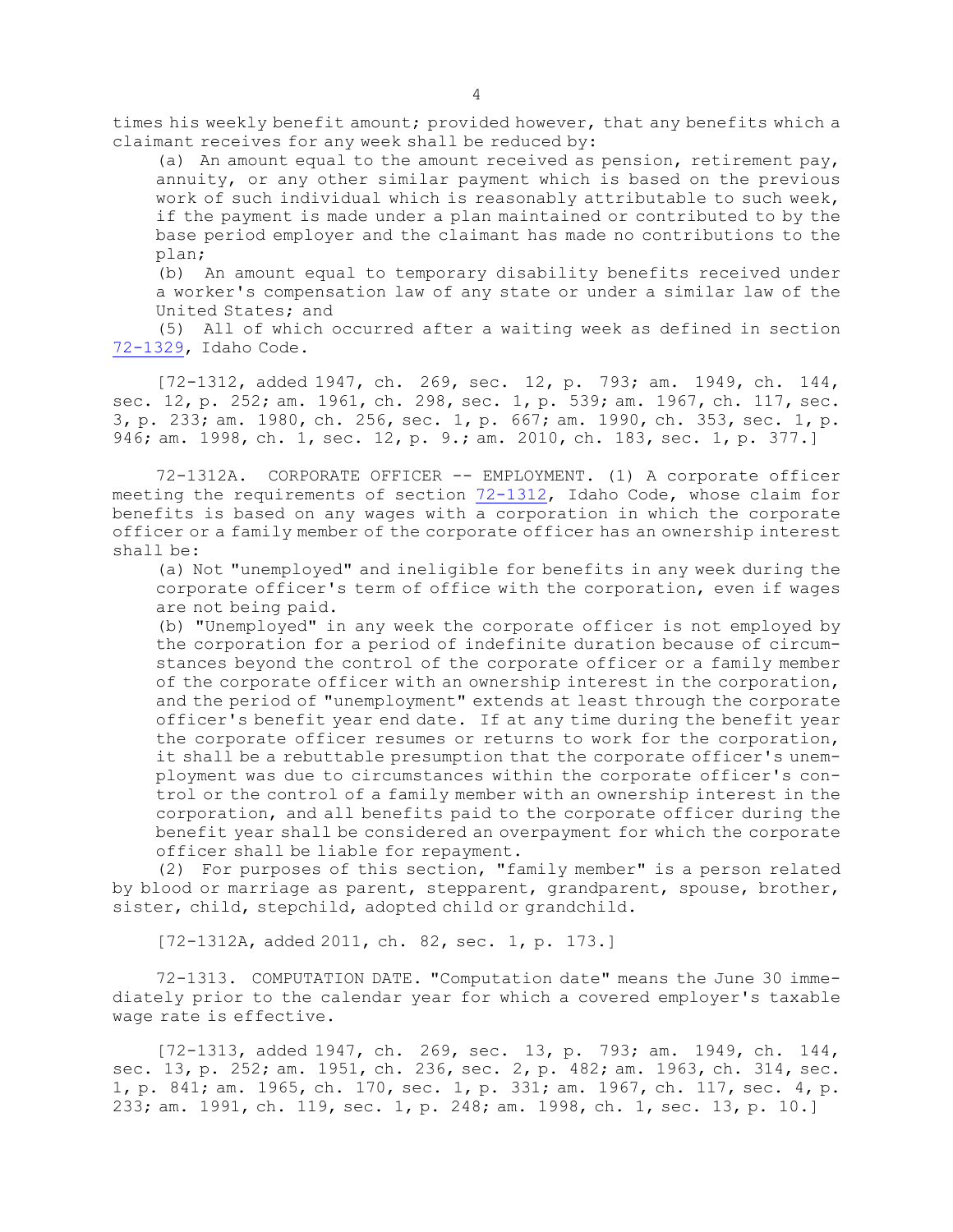72-1314. CONTRIBUTIONS. "Contributions" means the payments required to be paid into the employment security fund by any covered employer pursuant to sections [72-1349](https://legislature.idaho.gov/statutesrules/idstat/Title72/T72CH13/SECT72-1349) through [72-1353](https://legislature.idaho.gov/statutesrules/idstat/Title72/T72CH13/SECT72-1353), Idaho Code.

[72-1314, added 1947, ch. 269, sec. 14, p. 793; am. 1949, ch. 144, sec. 14, p. 252; am. 1976, ch. 207, sec. 2, p. 754; am. 1980, ch. 264, sec. 1, p. 683; am. 1998, ch. 1, sec. 14, p. 10.]

72-1315. COVERED EMPLOYER. "Covered employer" means:

(1) Any person who, in any calendar quarter in either the current or preceding calendar year paid for services in covered employment wages of one thousand five hundred dollars (\$1,500) or more, or for some portion of <sup>a</sup> day in each of twenty (20) different calendar weeks, whether or not consecutive, in either the current or preceding calendar year employed at least one (1) individual, irrespective of whether the same individual was in employment in each such day. For purposes of this subsection there shall not be taken into account any wages paid to, or in employment of, an employee performing domestic services referred to in subsection (8) of this section.

(2) All individuals performing services within this state for an employer who maintains two (2) or more separate establishments within this state shall be deemed to be performing services for <sup>a</sup> single employer.

(3) Each individual engaged to perform or assist in performing the work of any person in the service of an employer shall be deemed to be employed by such employer for all the purposes of this chapter, whether such individual was engaged or paid directly by such employer or by such person, provided the employer had actual or constructive knowledge of the work.

(4) Any employer, whether or not an employer at the time of acquisition, who acquires the organization, trade, or business or substantially all the assets thereof, of another who at the time of such acquisition was <sup>a</sup> covered employer.

(5) In the case of agricultural labor, any person who:

(a) During any calendar quarter in the calendar year or the preceding calendar year paid wages in cash of twenty thousand dollars (\$20,000) or more for agricultural labor; or

(b) On each of some twenty (20) days during the calendar year or during the preceding calendar year, each day being in <sup>a</sup> different calendar week, employed at least ten (10) individuals in employment in agricultural labor for some portion of the day.

(c) Such labor is not agricultural labor when it is performed by an individual who is an alien admitted to the United States to perform agricultural labor pursuant to sections  $214$  (c) and  $101$  (a) (15) (H) of the immigration and nationality act, unless the individual is required to be covered by the federal unemployment tax act.

(6) <sup>A</sup> licensed farm labor contractor, as provided in [chapter](https://legislature.idaho.gov/statutesrules/idstat/Title44/T44CH16) 16, title [44](https://legislature.idaho.gov/statutesrules/idstat/Title44/T44CH16), Idaho Code, who furnishes any individual to perform agricultural labor for another person.

(7) An unlicensed, nonexempt farm labor contractor, as provided in [chapter](https://legislature.idaho.gov/statutesrules/idstat/Title44/T44CH16) 16, title 44, Idaho Code, who furnishes any individual to perform agricultural labor for another person not treated as <sup>a</sup> covered employer under subsection (5) of this section. If an unlicensed, nonexempt farm labor contractor furnishes any individual to perform agricultural labor for another person who is treated as <sup>a</sup> covered employer under subsection (5) of this section, both such other person and the unlicensed, nonexempt farm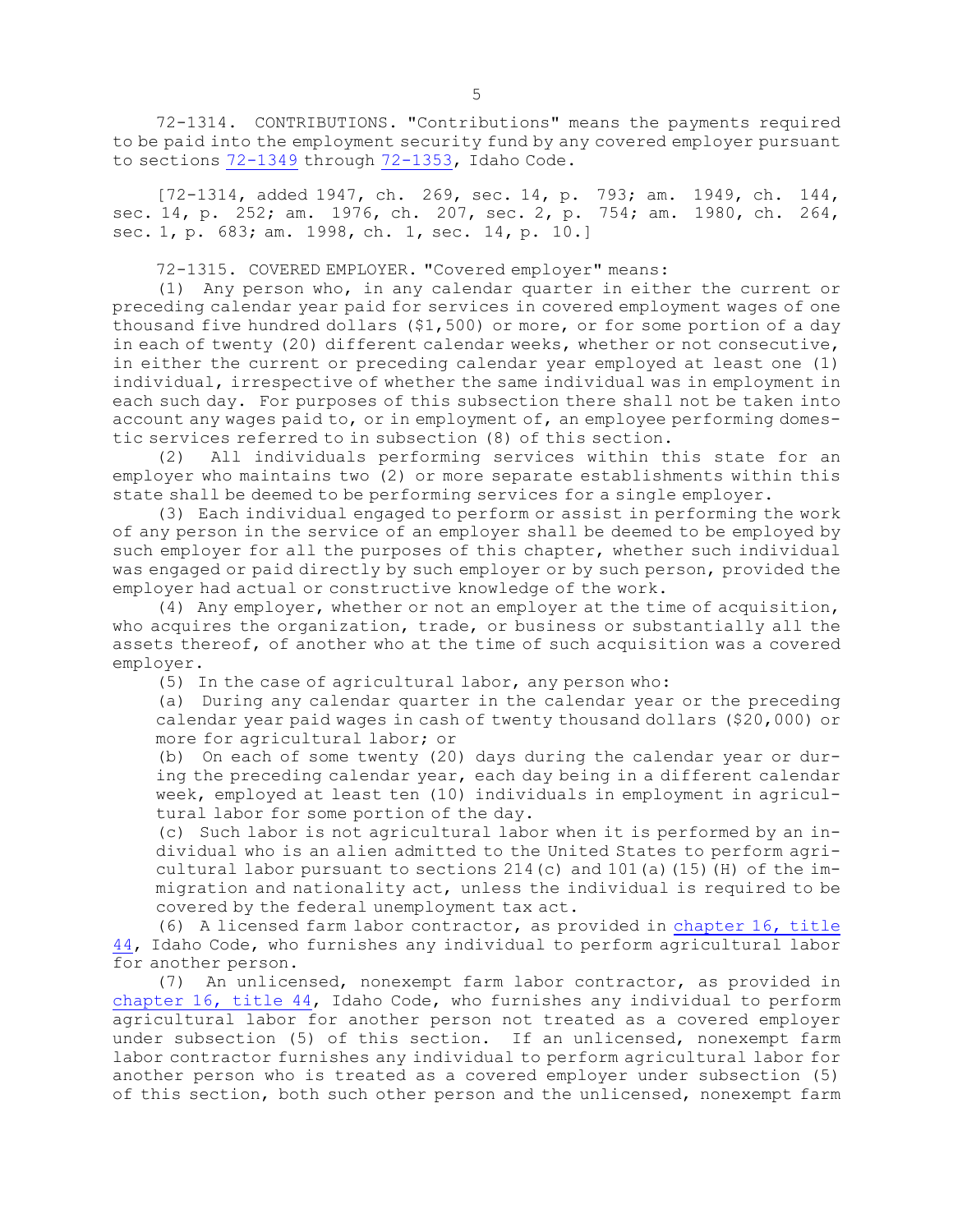labor contractor shall be jointly and severally liable for any moneys due under the provisions of this chapter.

(8) In the case of domestic service in <sup>a</sup> private home, local college club, or local chapter of <sup>a</sup> college fraternity or sorority, any person who during any calendar quarter in the calendar year or the preceding calendar year paid wages in cash of one thousand dollars (\$1,000) or more for such service.

<sup>A</sup> person treated as <sup>a</sup> covered employer under this subsection (8) shall not be treated as <sup>a</sup> covered employer with respect to wages paid for any service other than domestic service referred to in this subsection (8) unless such person is treated as <sup>a</sup> covered employer under subsection (1) or (5) of this section, with respect to such other service.

(9) Any governmental entity as defined in section  $72-1322C$ , Idaho Code.

(10) <sup>A</sup> nonprofit organization as defined in section [72-1322D](https://legislature.idaho.gov/statutesrules/idstat/Title72/T72CH13/SECT72-1322D), Idaho Code.

(11) An employer who has elected coverage pursuant to the provisions of subsection (3) of section [72-1352](https://legislature.idaho.gov/statutesrules/idstat/Title72/T72CH13/SECT72-1352), Idaho Code.

[72-1315, added 1947, ch. 269, sec. 15, p. 793; am. 1949, ch. 144, sec. 15, p. 252; am. 1955, ch. 18, sec. 1, p. 20; am. 1967, ch. 117, sec. 5, p. 233; am. 1971, ch. 142, sec. 2, p. 595; am. 1977, ch. 179, sec. 1, p. 465; am. 1980, ch. 52, sec. 1, p. 107; am. 1983, ch. 146, sec. 1, p. 383; am. 1989, ch. 57, sec. 1, p. 78; am. 1996, ch. 62, sec. 1, p. 180; am. 1998, ch. 1, sec. 15, p. 10; am. 2008, ch. 44, sec. 1, p. 106.]

72-1315A. COST REIMBURSEMENT EMPLOYER. "Cost reimbursement employer" means <sup>a</sup> covered employer who is eligible and elects to reimburse the fund for proportionate benefit costs in lieu of contributions as provided in sections [72-1349A](https://legislature.idaho.gov/statutesrules/idstat/Title72/T72CH13/SECT72-1349A) and [72-1349B](https://legislature.idaho.gov/statutesrules/idstat/Title72/T72CH13/SECT72-1349B), Idaho Code.

[72-1315A, added I.C., sec. 72-1315A, as added by 1971, ch. 142, sec. 3, p. 595; am. 1975, ch. 126, sec. 1, p. 259; am. 1980, ch. 264, sec. 2, p. 683; am. 1998, ch. 1, sec. 16, p. 11.]

72-1316. COVERED EMPLOYMENT. (1) "Covered employment" means an individual's entire service performed by him for wages or under any contract of hire, written or oral, express or implied, for <sup>a</sup> covered employer or covered employers.

(2) Notwithstanding any other provision of state law, services shall be deemed to be in covered employment if <sup>a</sup> tax is required to be paid or was required to be paid the previous year on such services under the federal unemployment tax act or if the director determines that as <sup>a</sup> condition for full tax credit against the tax imposed by the federal unemployment tax act such services are required to be covered under this chapter.

(3) Services covered by an election pursuant to section [72-1352](https://legislature.idaho.gov/statutesrules/idstat/Title72/T72CH13/SECT72-1352), Idaho Code, and services covered by an election approved by the director pursuant to section [72-1344](https://legislature.idaho.gov/statutesrules/idstat/Title72/T72CH13/SECT72-1344), Idaho Code, shall be deemed to be covered employment during the effective period of such election.

(4) Services performed by an individual for remuneration shall, for the purposes of the employment security law, be covered employment unless it is shown:

(a) That the worker has been and will continue to be free from control or direction in the performance of his work, both under his contract of service and in fact; and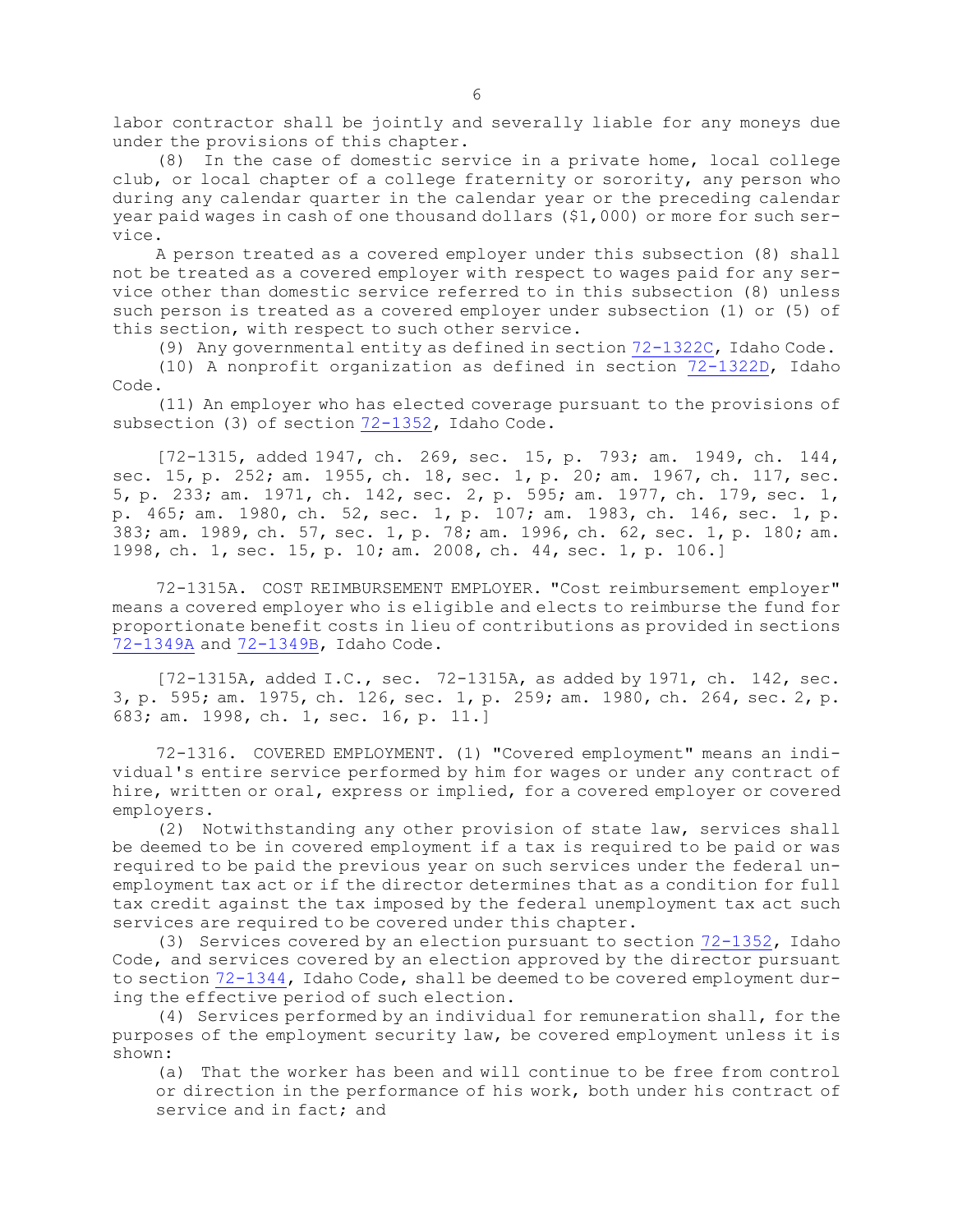(b) That the worker is engaged in an independently established trade, occupation, profession, or business.

(5) "Covered employment" shall include an individual's entire service, performed within or both within and without this state:

(a) If the service is localized in this state; or

(b) If the service is not localized in any state but some of the service is performed in this state, and:

(i) The individual's base of operations or the place from which such service is directed or controlled is in this state; or

(ii) The individual's base of operations or place from which such service is directed or controlled is not in any state in which some part of the service is performed, but the individual's residence is in this state.

(c) Service shall be deemed to be localized within <sup>a</sup> state if:

(i) The service is performed entirely within such state; or

(ii) The service is performed both within and without such state, but the service performed without such state is incidental, temporary or transitory in nature or consists of isolated transactions, as compared to the individual's service within the state.

(d) "Covered employment" shall include an individual's service, wherever performed within the United States, or Canada, if:

(i) Such service is not covered under the unemployment compensa-

tion law of any other state, the Virgin Islands, or Canada; and

(ii) The place from which the service is directed or controlled is in this state.

(6) "Covered employment" shall include the services of an individual who is a citizen of the United States, performed outside the United States, except in Canada, in the employ of an American employer, other than service which is deemed "covered employment" under the provisions of subsection (5) of this section or the parallel provisions of another state's law, if:

(a) The employer's principal place of business in the United States is located in this state; or

(b) The employer has no place of business in the United States; but

(i) Is an individual who is <sup>a</sup> resident of this state; or

(ii) Is <sup>a</sup> corporation which is organized under the laws of this state; or

(iii) Is <sup>a</sup> partnership or <sup>a</sup> trust and the number of the partners or trustees who are residents of this state is greater than the number who are residents of any other state; or

(c) None of the criteria of provision (a) or (b) of this subsection is met but the employer has elected coverage in this state, or the employer having failed to elect coverage in any state, the individual has filed <sup>a</sup> claim for benefits based on such service, under the law of this state;

(d) An "American employer" for purposes of this subparagraph means <sup>a</sup> person who is:

(i) An individual who is <sup>a</sup> resident of the United States; or

(ii) <sup>A</sup> partnership if two-thirds (2/3) or more of the partners are residents of the United States; or

(iii) A trust if all of the trustees are residents of the United States; or

(iv) <sup>A</sup> corporation organized under the laws of the United States or of any state.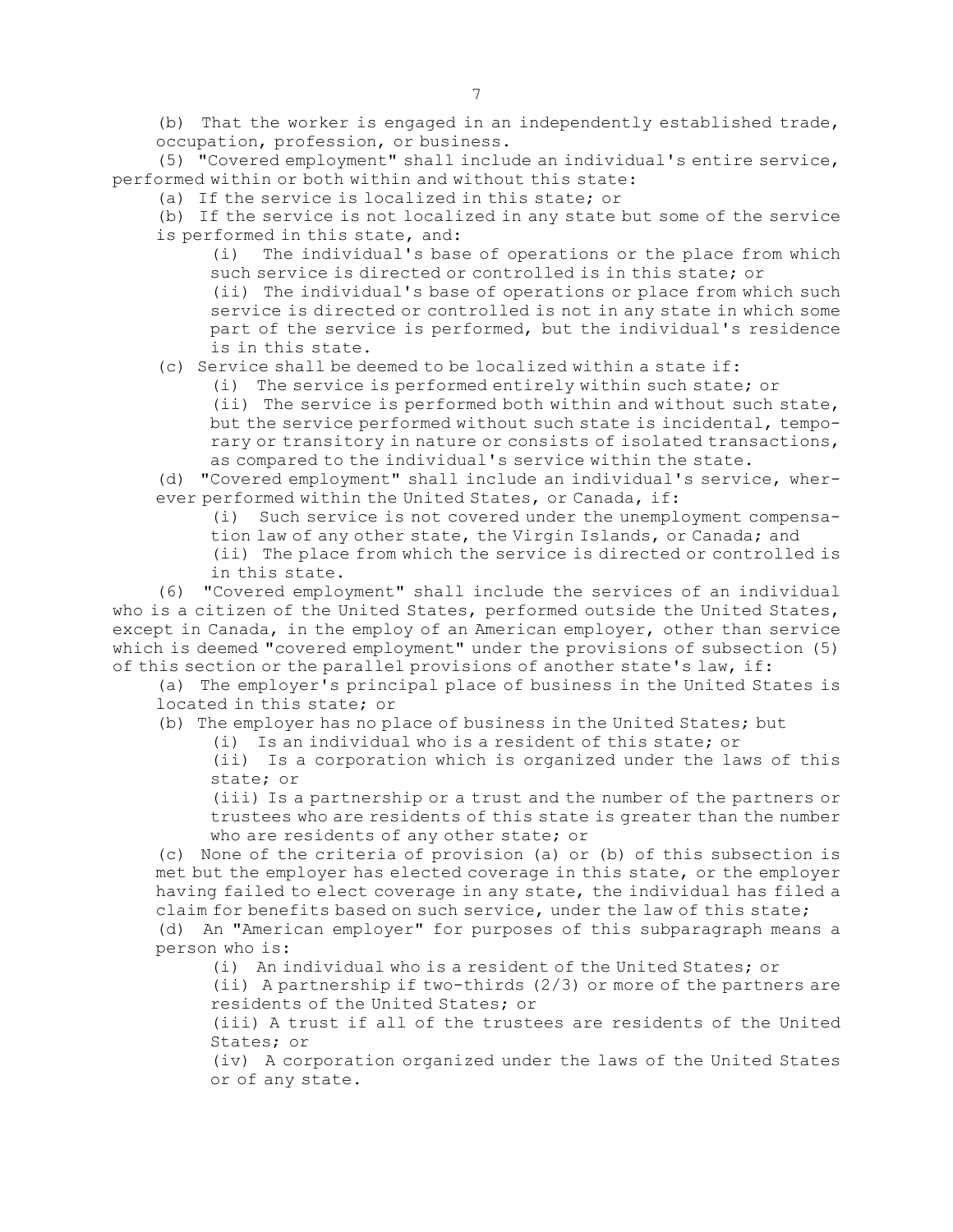(e) For purposes of this subsection, "United States" means the states, the District of Columbia, the Commonwealth of Puerto Rico, and the Virgin Islands.

[72-1316, added 1947, ch. 269, sec. 16, p. 793; am. 1949, ch. 144, sec. 16, p. 252; am. 1949, ch. 204, sec. 1, p. 425; am. 1951, ch. 235, sec. 2, p. 472; am. 1957, ch. 193, sec. 1, p. 382; am. 1959, ch. 252, sec. 1, p. 537; am. 1963, ch. 316, sec. 2, p. 864; am. 1963, ch. 318, sec. 1, p. 872; am. 1965, ch. 214, sec. 1, p. 490; am. 1970, ch. 13, sec. 1, p. 23; am. 1971, ch. 142, sec. 4, p. 595; am. 1974, ch. 51, sec. 1, p. 1106; am. 1976, ch. 224, sec. 1, p. 797; am. 1977, ch. 179, sec. 2, p. 467, am. 1978, ch. 112, sec. 2, p. 236; am. 1991, ch. 67, sec. 1, p. 162; am. 1993, ch. 119, sec. 1, p. 297; am. 1998, ch. 1, sec. 17, p. 12; am. 2004, ch. 24, sec. 1, p. 32; am. 2008, ch. 44, sec. 2, p. 108.]

72-1316A. EXEMPT EMPLOYMENT. "Exempt employment" means service performed:

(1) By an individual in the employ of his spouse or child.

(2) By <sup>a</sup> person under the age of twenty-one (21) years in the employ of his father or mother.

(3) By an individual under the age of twenty-two (22) years who is enrolled as <sup>a</sup> student in <sup>a</sup> full-time program at an accredited nonprofit or public education institution for which credit at such institution is earned in <sup>a</sup> program which combines academic instruction with work experience. This subsection shall not apply to service performed in <sup>a</sup> program established at the request of an employer or group of employers.

(4) In the employ of the United States government or an instrumentality of the United States exempt under the constitution of the United States from the contributions imposed by this chapter.

(5) In the employ of <sup>a</sup> governmental entity in the exercise of duties:

(a) As an elected official;

(b) As <sup>a</sup> member of <sup>a</sup> legislative body, or <sup>a</sup> member of the judiciary, of <sup>a</sup> state or political subdivision thereof;

(c) As <sup>a</sup> member of the state national guard or air national guard;

(d) As an employee serving on <sup>a</sup> temporary basis in case of fire, storm, snow, earthquake, flood, or similar emergency;

(e) In <sup>a</sup> position which, pursuant to the laws of this state, is designated as (i) <sup>a</sup> major nontenured policymaking or advisory position, or (ii) <sup>a</sup> policymaking or advisory position which ordinarily does not require more than eight (8) hours per week; or

(f) As an election official or election worker including, but not limited to, <sup>a</sup> poll worker, an election judge, an election clerk or any other member of an election board, if the amount of remuneration received by the individual during the calendar year for services as an election official or election worker is less than one thousand dollars (\$1,000).

(6) By an inmate of <sup>a</sup> correctional, custodial or penal institution, if such services are performed for or within such institution.

(7) In the employ of:

(a) A church or convention or association of churches; or

(b) An organization which is operated primarily for religious purposes and which is operated, supervised, controlled, or principally supported by <sup>a</sup> church, or convention or association of churches; or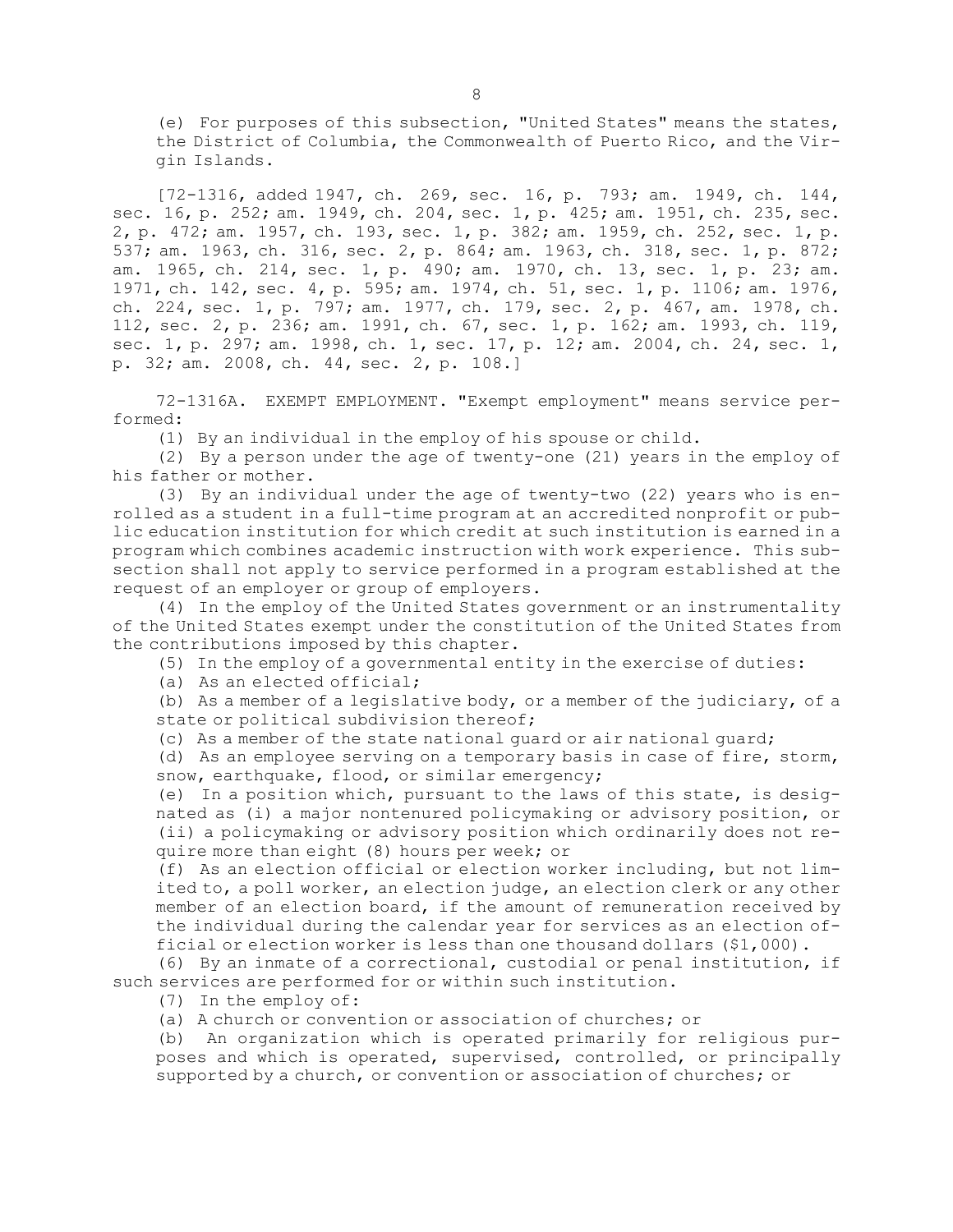(c) In the employ of an institution of higher education, if it is devoted primarily to preparation of <sup>a</sup> student for the ministry or training candidates to become members of <sup>a</sup> religious order; or

(d) By <sup>a</sup> duly ordained, commissioned, or licensed minister of <sup>a</sup> church in the exercise of his ministry or by <sup>a</sup> member of <sup>a</sup> religious order in the exercise of duties required by such order.

(8) By <sup>a</sup> program participant in <sup>a</sup> facility that provides rehabilitation for individuals whose earning capacity is impaired by age, physical or mental limitation, or injury or provides remunerative work for individuals who, because of their impaired physical or mental capacity, cannot be readily absorbed into the labor market.

(9) As part of an unemployment work relief program or as part of an unemployment work training program assisted or financed in whole or in part by any federal agency or an agency of <sup>a</sup> state or political subdivision thereof, by an individual receiving such work relief or work training.

(10) Service with respect to which unemployment insurance is payable under an unemployment insurance system established by an act of congress other than the social security act.

(11) As <sup>a</sup> student nurse in the employ of <sup>a</sup> hospital or nurses' training school by an individual who is enrolled and is regularly attending courses in <sup>a</sup> nurses' training school approved pursuant to state law, and service performed as an intern in the employ of <sup>a</sup> hospital by an individual who has completed <sup>a</sup> course in <sup>a</sup> medical school approved pursuant to state law.

(12) By an individual under the age of eighteen (18) years in the delivery or distribution of newspapers or shopping news not including delivery or distribution to any point for subsequent delivery or distribution.

(13) By an individual for <sup>a</sup> person as an insurance agent or as an insurance solicitor, if all such service performed by such individual for such person is performed for remuneration solely by way of commission.

(14) By an individual for <sup>a</sup> real estate broker as an associate real estate broker or as <sup>a</sup> real estate salesman, if all such service performed by such individual for such person is performed for remuneration solely by way of commission.

(15) Service covered by an election approved by the agency charged with the administration of any other state or federal unemployment insurance law, in accordance with an arrangement pursuant to section [72-1344](https://legislature.idaho.gov/statutesrules/idstat/Title72/T72CH13/SECT72-1344), Idaho Code.

(16) In the employ of <sup>a</sup> school or college by <sup>a</sup> student who is enrolled and regularly attending classes at such school or college.

(17) In the employ of <sup>a</sup> hospital by <sup>a</sup> resident patient of such hospital.

(18) By <sup>a</sup> member of an AmeriCorps program.

(19) By an individual who is paid less than fifty dollars (\$50.00) per calendar quarter for performing work that is not in the course of the employer's trade or business, and who is not regularly employed by such employer to perform such service. For the purposes of this subsection, an individual shall be deemed to be regularly employed by an employer during <sup>a</sup> calendar quarter only if:

(a) On each of some twenty-four (24) days during such quarter such individual performs for such employer for some portion of the day service not in the course of the employer's trade or business; or

(b) Such individual was so employed by such employer in the performance of such service during the preceding calendar quarter.

(20) By an individual who is engaged in the trade or business of selling or soliciting the sale of consumer products in <sup>a</sup> private home or <sup>a</sup> location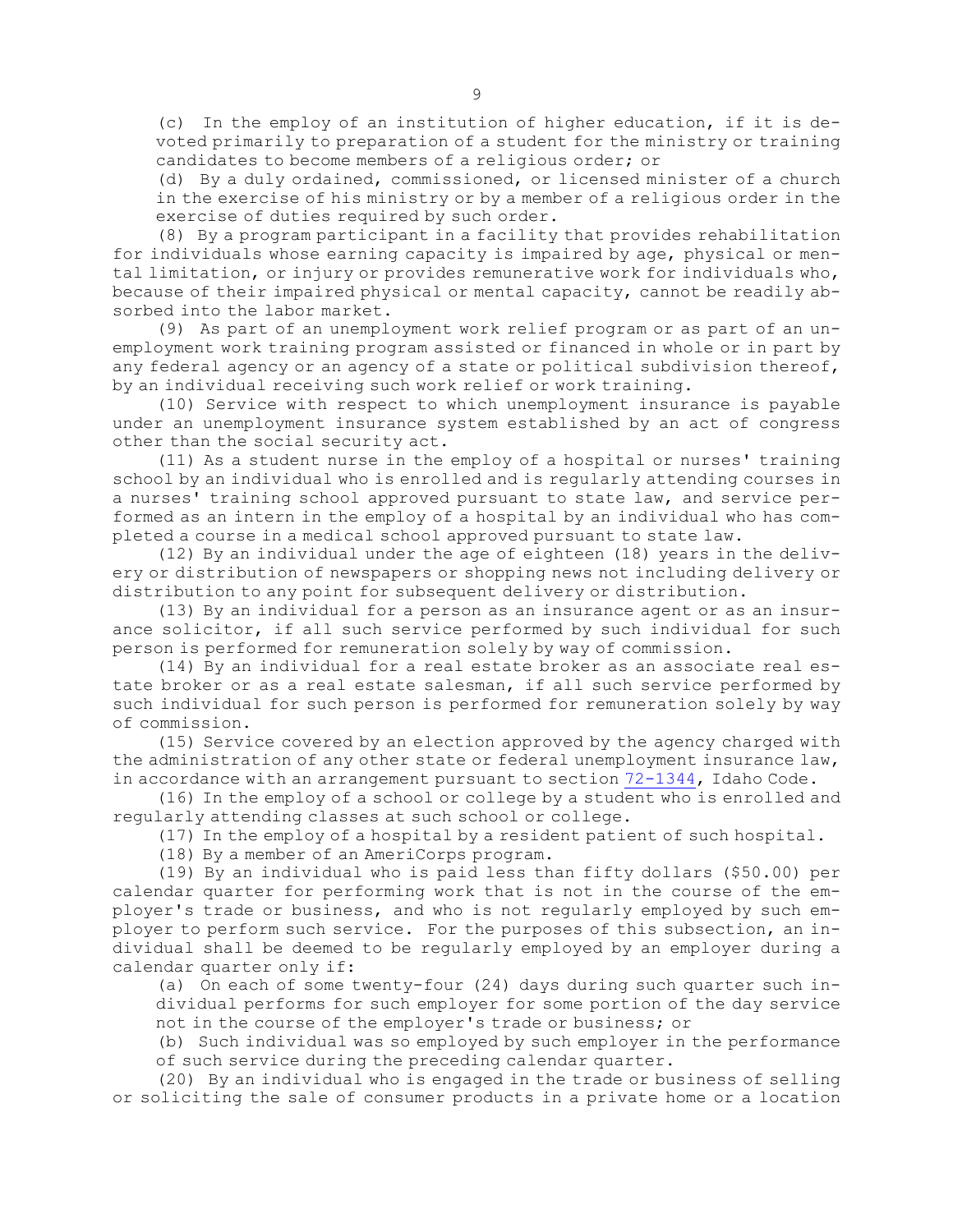other than in <sup>a</sup> permanent retail establishment, provided the following criteria are met:

(a) Substantially all the remuneration, whether or not received in cash, for the performance of the services is directly related to sales or other output, including the performance of services, rather than to the number of hours worked; and

(b) The services performed by the individual are performed pursuant to <sup>a</sup> written contract between the individual and the person for whom the services are performed, and the contract provides that the individual shall not be treated as an employee for federal and state tax purposes.

Such exemption applies solely to the individual's engagement in the trade or business of selling or soliciting the sale of consumer products in <sup>a</sup> private home or location other than in <sup>a</sup> permanent retail establishment.

(21) By <sup>a</sup> person who operates <sup>a</sup> motor vehicle that: (a) such person owns or holds pursuant to <sup>a</sup> bona fide lease; and (b) is leased to <sup>a</sup> motor carrier as defined in 49 U.S.C. section 13102, pursuant to <sup>a</sup> written contract, and in no event will the motor carrier be determined to be the covered employer of such person or the covered employer of an employee of such person.

[72-1316A, added 1977, ch. 179, sec. 4, p. 472, am. 1978, ch. 112, sec. 1, p. 233; am. 1979, ch. 110, sec. 1, p. 348; am. 1982, ch. 326, sec. 4, p. 810; am. 1993, ch. 119, sec. 2, p. 300; am. 1997, ch. 363, sec. 1, p. 1070; am. 1998, ch. 1, sec. 18, p. 14; am. 2005, ch. 5, sec. 2, p. 6; am. 2009, ch. 70, sec. 1, p. 204.; am. 2010, ch. 235, sec. 71, p. 605; am. 2013, ch. 261, sec. 1, p. 637; am. 2015, ch. 176, sec. 1, p. 575.]

72-1317. CUT-OFF DATE. September 30 immediately following the computation date is designated as the cut-off date for experience rating purposes.

[72-1317, added 1947, ch. 269, sec. 17, p. 793; am. 1949, ch. 144, sec. 17, p. 252; am. 1951, ch. 236, sec. 3, p. 482; am. 1998, ch. 1, sec. 20, p. 16.]

72-1318. DIRECTOR -- DEPARTMENT. "Director" means the director of the department of labor, the individual appointed pursuant to section [59-904](https://legislature.idaho.gov/statutesrules/idstat/Title59/T59CH9/SECT59-904), Idaho Code.

"Department" means the department of labor.

[72-1318, added 1947, ch. 269, sec. 18, p. 793; am. 1949, ch. 144, sec. 18, p. 252; am. 1976, ch. 141, sec. 1, p. 517; am. 1998, ch. 1, sec. 21, p. 17; am. 2004, ch. 346, sec. 11, p. 1036; am. 2007, ch. 360, sec. 7, p. 1065.]

72-1318A. DECISION. "Decision" means any written ruling made by the department's appeals bureau pursuant to section [72-1368](https://legislature.idaho.gov/statutesrules/idstat/Title72/T72CH13/SECT72-1368)(6), Idaho Code, or the commission pursuant to section [72-1368](https://legislature.idaho.gov/statutesrules/idstat/Title72/T72CH13/SECT72-1368)(7), Idaho Code.

[72-1318A, added 2010, ch. 114, sec. 1, p. 233.]

72-1318B. DETERMINATION, REVISED DETERMINATION, REDETERMINATION OR SPECIAL REDETERMINATION. Except for determinations made pursuant to section [72-1349A](https://legislature.idaho.gov/statutesrules/idstat/Title72/T72CH13/SECT72-1349A)(3), Idaho Code, and section [72-1382](https://legislature.idaho.gov/statutesrules/idstat/Title72/T72CH13/SECT72-1382), Idaho Code, "determination," "revised determination," "redetermination" or "special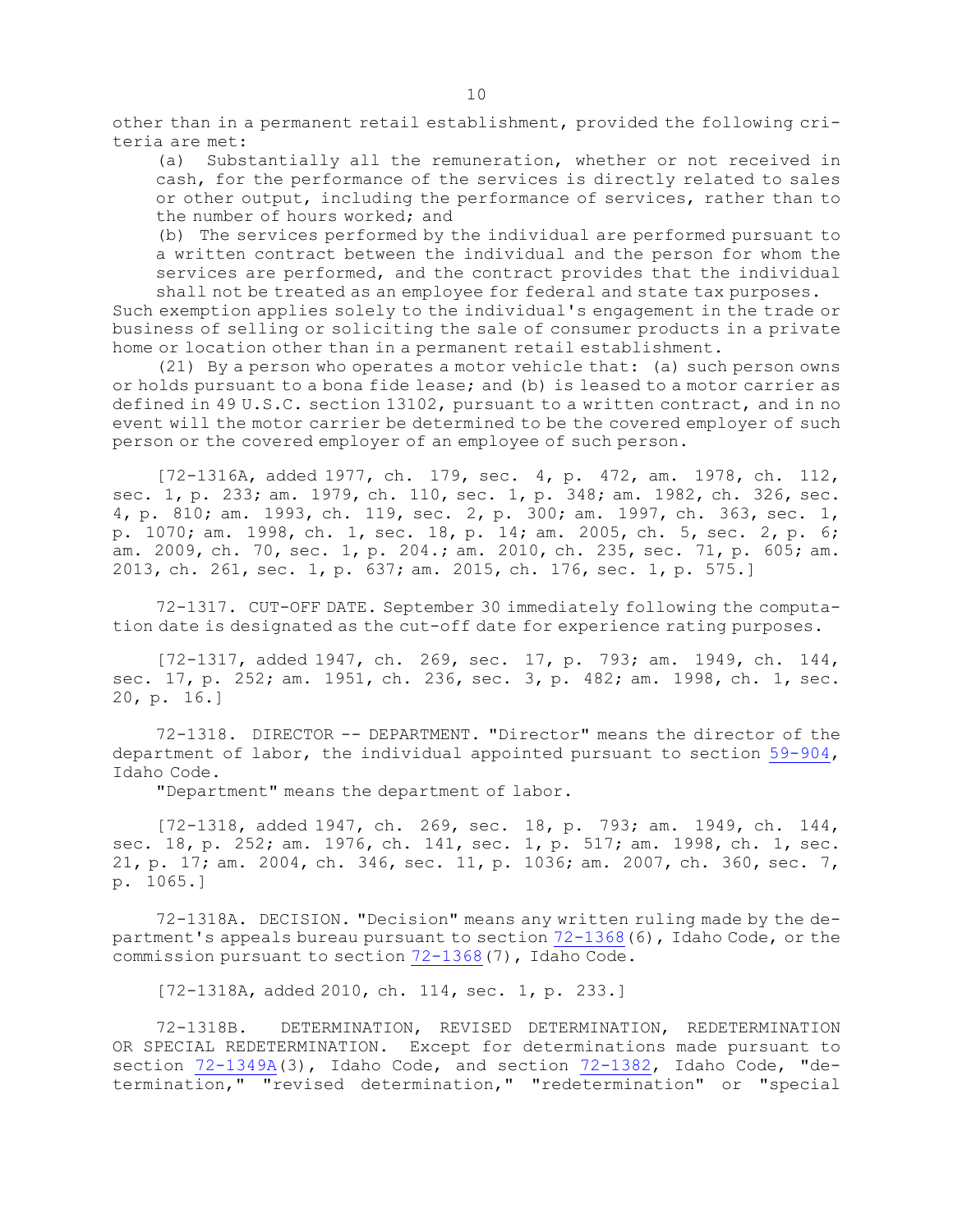redetermination" are written rulings by the department that include notice of appeal rights.

[72-1318B, added 2010, ch. 114, sec. 2, p. 233.]

72-1319. ELIGIBLE EMPLOYER. (1) "Eligible employer" means <sup>a</sup> covered employer who has completed <sup>a</sup> qualifying period as defined in subsection (2) of this section and who has filed all payroll reports required, has paid, on or before the cutoff date, all contributions and penalties due, and has established <sup>a</sup> record of accumulated contributions in excess of benefits charged to his account. For the purposes of this section, delinquencies of <sup>a</sup> minor nature may be disregarded if the director is satisfied that such covered employer has acted in good faith and that forfeiture of <sup>a</sup> reduced taxable wage rate because of such minor delinquency would be inequitable.

(2) "Qualifying period" shall be the period of three (3) consecutive years ending on the computation date in which, during all of said years, the employer shall be subject to the requirements of this chapter, except that <sup>a</sup> new employer shall have <sup>a</sup> qualifying period of one (1) year ending on the computation date in which, during all of said year, the employer shall be subject to the requirements of this chapter.

[72-1319, added 1947, ch. 269, sec. 19, p. 793; am. 1949, ch. 144, sec. 19, p. 252; am. 1951, ch. 236, sec. 4, p. 482; am. 1955, ch. 18, sec. 2, p. 20; am. 1957, ch. 158, sec. 1, p. 274; am. 1963, ch. 314, sec. 2, p. 841; am. 1967, ch. 117, sec. 6, p. 233; am. 1991, ch. 119, sec. 2, p. 249; am. 1998, ch. 1, sec. 22, p. 17; am. 2021, ch. 243, sec. 2, p. 752.]

72-1319A. DEFICIT EMPLOYER. "Deficit employer" means <sup>a</sup> covered employer who has established <sup>a</sup> record of accumulated benefits charged to his account in excess of his accumulated contributions paid as of the cut-off date.

[72-1319A, added 1963, ch. 314, sec. 3, p. 841; am. 1998, ch. 1, sec. 23, p. 18.]

72-1319B. TAXABLE WAGE RATE. "Taxable wage rate" means the numerical values calculated in accordance with section [72-1350](https://legislature.idaho.gov/statutesrules/idstat/Title72/T72CH13/SECT72-1350), Idaho Code, for the purpose of establishing contribution rates, training tax rates and reserve tax rates for covered employers.

[72-1319B, added 1991, ch. 119, sec. 3, p. 249; am. 1996, ch. 415, sec. 1, p. 1378; am. 1998, ch. 1, sec. 24, p. 18; am. 2005, ch. 5, sec. 3, p. 8.]

72-1320. CREW LEADER. "Crew leader" means an individual who:

(1) Furnishes individuals to perform agricultural labor for any other person;

(2) Pays (either on his behalf or on behalf of such other person) the individuals so furnished by him for the agricultural labor performed by them; and

(3) Has not entered into <sup>a</sup> written agreement with such other person under which such individual is designated as an employee of such other person.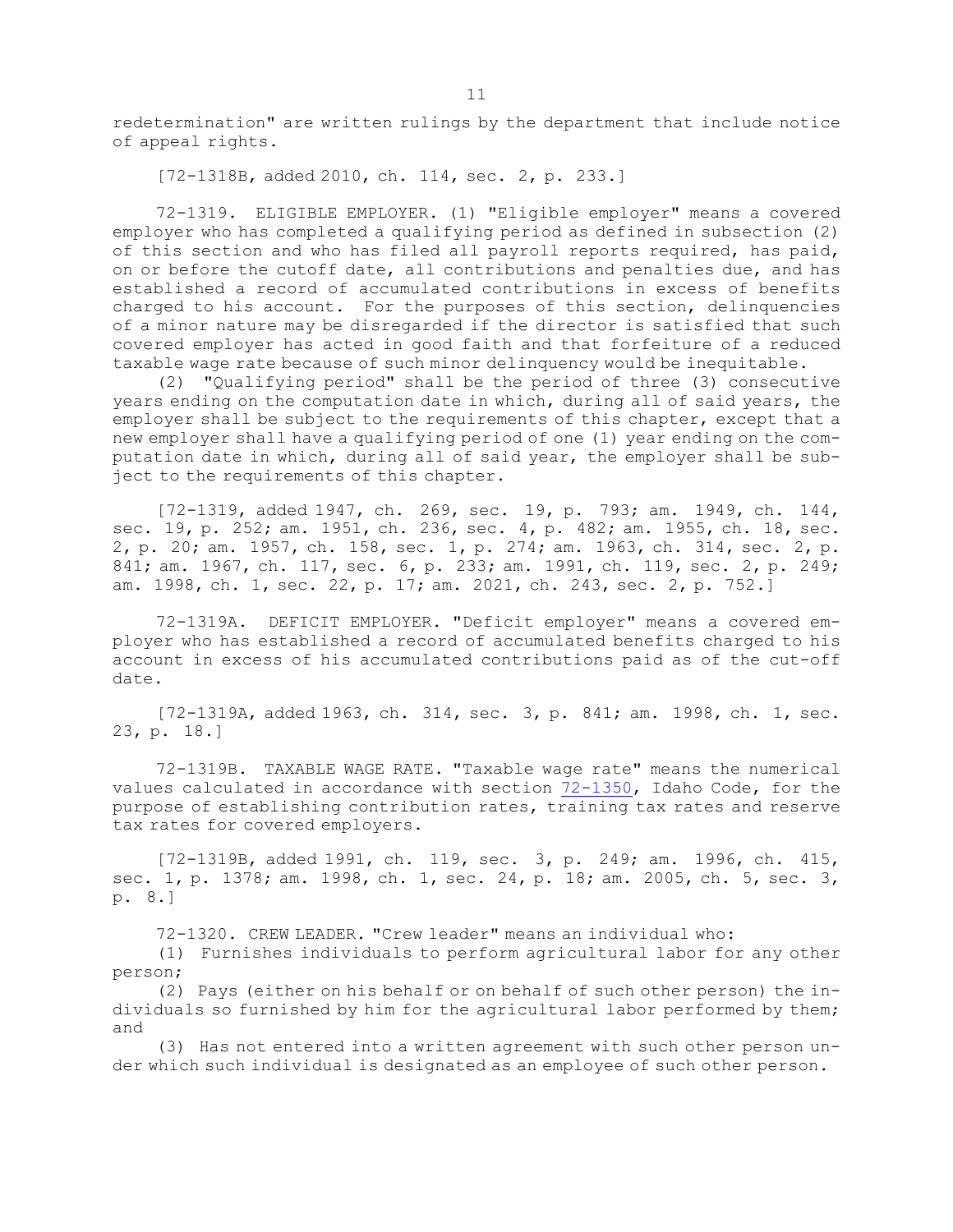[72-1320, added 1977, ch. 179, sec. 7, p. 476; am. 1998, ch. 1, sec. 25, p. 18.]

72-1321. DETERMINING SUITABILITY OF ITS EMPLOYEES, APPLICANTS AND PROSPECTIVE CONTRACTORS FOR EMPLOYMENT AND ACCESS TO FEDERAL TAX INFOR-MATION. (1) The Idaho department of labor may request <sup>a</sup> criminal record check of state and national databases by submitting the required fees and <sup>a</sup> set of fingerprints obtained from an employee, <sup>a</sup> prospective contractor, subcontractor or applicant for employment who will have access to federal tax information, as defined in internal revenue service publication 1075 (2016), to the Idaho state police, bureau of criminal identification. The submission of the required fees, fingerprints and information required by this section shall be on forms prescribed by the Idaho state police.

(2) The department's human resource director is authorized to receive criminal history information from the Idaho state police and from the federal bureau of investigation for the purpose of evaluating the fitness of employees and applicants for contracting or employment, with the Idaho department of labor and for access to federal tax information.

(3) As required by state and federal law, further dissemination or other use of the criminal history information is prohibited. Criminal background reports received from the Idaho state police and the federal bureau of investigation shall be handled and disposed of in <sup>a</sup> manner consistent with requirements imposed by the Idaho state police and the federal bureau of investigation.

(4) The department shall review the information received from the applicant's criminal history and background check and:

(a) Determine whether the employee, applicant or contractor has <sup>a</sup> criminal or other relevant record that would disqualify the individual from having access to federal tax information;

(b) Determine which crimes disqualify the employee, applicant or contractor from having access to federal tax information;

(c) Communicate clearance or denial to the employee, applicant or contractor; and

(d) Provide the employee, applicant or contractor with an opportunity for <sup>a</sup> formal review of <sup>a</sup> denial.

(5) The department is immune from liability for an employment decision when it acts in reasonable reliance on the results of the criminal history and background check in making contracting and employment decisions.

(6) Clearance through the criminal history and background check process is not <sup>a</sup> determination of suitability for employment or contracting.

[72-1321, added 2017, ch. 241, sec. 1, p. 597.]

72-1322. EXPERIENCE RATING. "Experience rating" means <sup>a</sup> method of determining variable taxable wage rates allowed to covered employers.

[72-1322, added 1947, ch. 269, sec. 22, p. 793; am. 1949, ch. 144, sec. 22, p. 252; am. 1963, ch. 314, sec. 4, p. 841; am. 1991, ch. 119, sec. 4, p. 250; am. 1998, ch. 1, sec. 27, p. 18.]

72-1322A. HOSPITAL. "Hospital" means any institution which has been licensed by, certified, or approved by the state board of health and welfare as <sup>a</sup> hospital.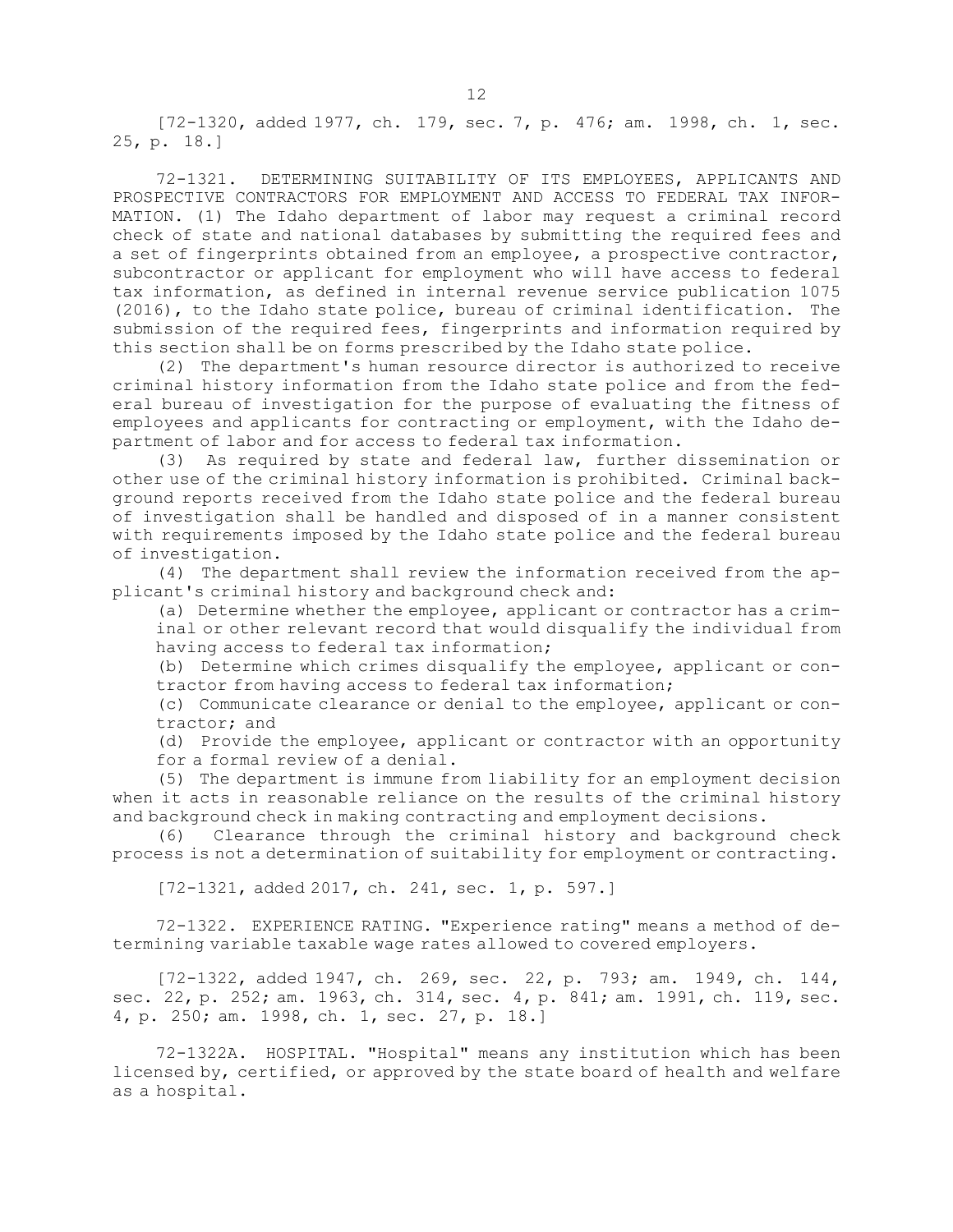[72-1322A, added 1971, ch. 142, sec. 6, p. 595; am. 1998, ch. 1, sec. 28, p. 18.]

72-1322B. EDUCATIONAL INSTITUTION. "Educational institution" means: (1) An institution of higher education which:

(a) Admits as regular students only individuals having <sup>a</sup> certificate of graduation from <sup>a</sup> high school, or the recognized equivalent of such <sup>a</sup> certificate; and

(b) Is authorized to provide <sup>a</sup> program of education beyond high school; and

(c) Provides an educational program for which it awards <sup>a</sup> bachelor's or higher degree, or provides <sup>a</sup> program which is acceptable for full credit toward such <sup>a</sup> degree, or <sup>a</sup> program of training to prepare students for gainful employment in <sup>a</sup> recognized occupation.

(2) <sup>A</sup> primary or secondary school which provides education from preschool and kindergarten through grade twelve (12).

[72-1322B, added I.C., sec. 72-1322B, as added by 1971, ch. 142, sec. 7, p. 595; am. 1977, ch. 179, sec. 8, p. 476, am. 1978, ch. 112, sec. 3, p. 238; am. 1998, ch. 1, sec. 29, p. 18.]

72-1322C. GOVERNMENTAL ENTITY. "Governmental entity" means this state or any of its instrumentalities, political subdivisions, or districts of whatever type or nature including, but not limited to, school districts, cities, counties, taxing districts, or other entities, as well as any instrumentality of one (1) or more of the foregoing or that is jointly owned by this state or <sup>a</sup> political subdivision thereof and one (1) or more other states or political subdivisions of this or other states, if service for any such governmental entity is excluded from "employment" as defined in the federal unemployment tax act, 26 U.S.C. 3306(c)(7).

[72-1322C, added 1978, ch. 112, sec. 5, p. 239; am. 1998, ch. 1, sec. 30, p. 19.]

72-1322D. NONPROFIT ORGANIZATION. "Nonprofit organization" means <sup>a</sup> religious, charitable, educational, or other organization which is described in section 501(c)(3) of the federal internal revenue code and which is exempt from tax under section 501(a) of such code.

[72-1322D, added 1998, ch. 1, sec. 31, p. 19.]

72-1323. INTERESTED PARTIES. "Interested party" with respect to <sup>a</sup> claim for benefits means the claimant, the claimant's last regular employer, the employer whose account is chargeable for experience rating purposes, the cost reimbursement employer who may be billed for any portion of benefits claimed, and the director or an authorized representative of any of them; "interested party" with respect to proceedings involving employer liability means the employer and the director or an authorized representative.

[72-1323, added 1947, ch. 269, sec. 23, p. 793; am. 1949, ch. 144, sec. 23, p. 252; am. 1951, ch. 236, sec. 5, p. 482; am. 1980, ch. 264, sec. 3, p. 683; am. 1998, ch. 1, sec. 32, p. 19.]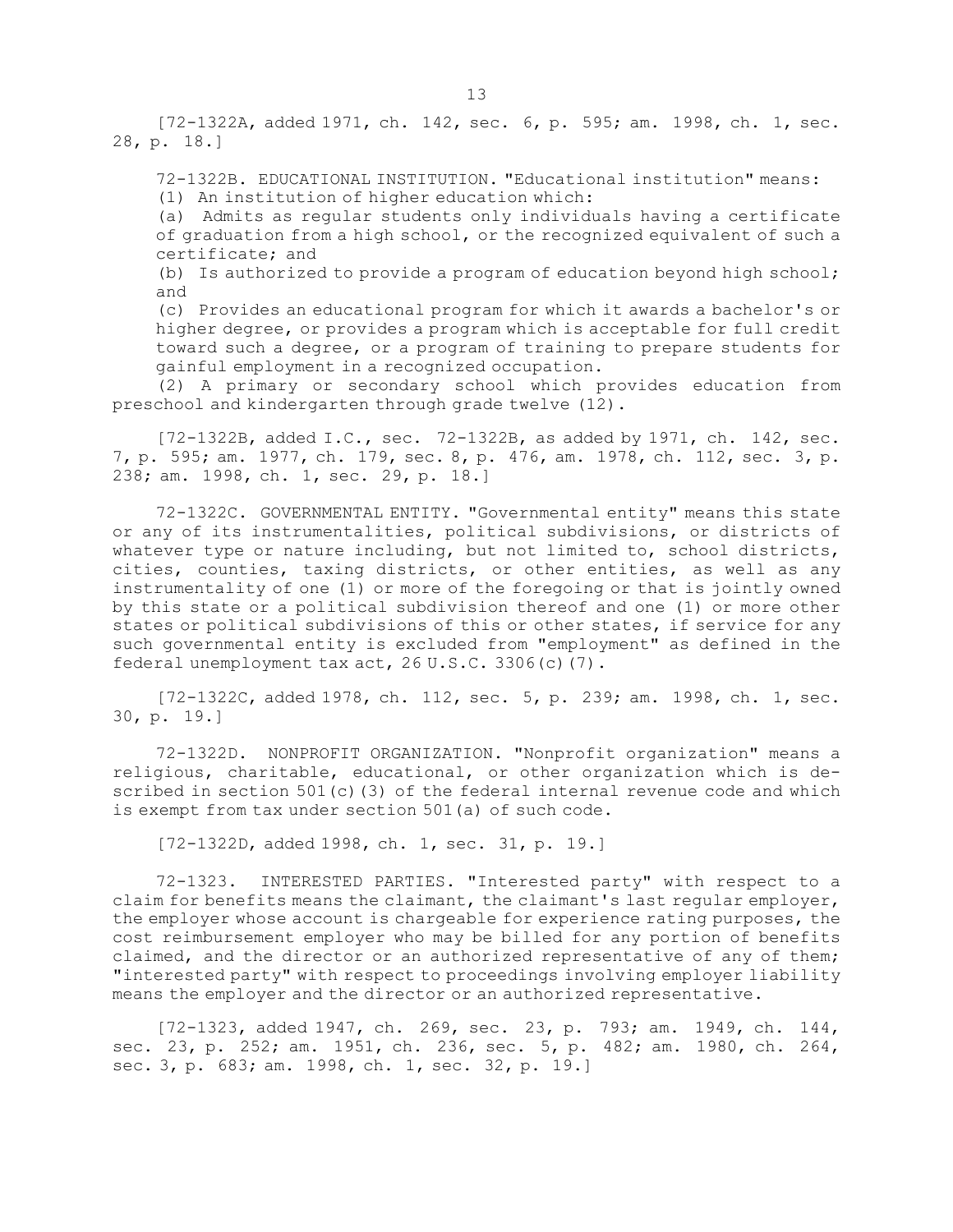72-1324. PAYROLL. "Payroll" means the amount of wages, as defined in section [72-1328](https://legislature.idaho.gov/statutesrules/idstat/Title72/T72CH13/SECT72-1328), Idaho Code, paid by <sup>a</sup> covered employer for covered employment.

[72-1324, added 1947, ch. 269, sec. 24, p. 793; am. 1949, ch. 144, sec. 24, p. 252; am. 1998, ch. 1, sec. 33, p. 20.]

72-1325. PERSON. "Person" means any individual and any other entity recognized by Idaho law, whether domestic or foreign, or the receiver, trustee in bankruptcy, trustee, or successor of any of the foregoing, or the legal representative of <sup>a</sup> deceased person.

[72-1325, added 1947, ch. 269, sec. 25, p. 793; am. 1949, ch. 144, sec. 25, p. 252; am. 1998, ch. 1, sec. 34, p. 20.]

72-1327. STATE. "State" includes, in addition to the states of the United States of America, the District of Columbia, the Dominion of Canada, the Commonwealth of Puerto Rico, and the Virgin Islands.

[72-1327, added 1947, ch. 269, sec. 27, p. 793; am. 1949, ch. 144, sec. 27, p. 252; am. 1965, ch. 170, sec. 2, p. 331; am. 1977, ch. 179, sec. 10, p. 477; am. 1998, ch. 1, sec. 36, p. 20.]

72-1327A. VALID CLAIM. "Valid claim" means any application for benefits which is found to be eligible as provided in section [72-1367](https://legislature.idaho.gov/statutesrules/idstat/Title72/T72CH13/SECT72-1367), Idaho Code, and which has been filed in accordance with this chapter and such rules as the director may prescribe.

[72-1327A, added 1967, ch. 117, sec. 7, p. 233; am. 1998, ch. 1, sec. 37, p. 20.]

72-1328. WAGES. (1) "Wages" shall include:

(a) All remuneration for personal services from whatever source, including commissions and bonuses and the cash value of all remuneration in any medium other than cash;

(b) All tips received while performing services in covered employment totaling twenty dollars (\$20.00) or more in <sup>a</sup> month, which are reported in writing to the employer as required under federal law;

(c) Any employer contribution under <sup>a</sup> qualified cash or deferred agreement as defined in 26 U.S.C. 401(k) to the extent such contribution is not included in gross income by reason of 26 U.S.C. 402(a)(8).

(2) The term "wages" shall not include:

(a) Payments (including any amount paid by an employer for insurance or annuities, or into <sup>a</sup> fund, to provide for any such payment) made to or on behalf of an individual or any of his dependents under <sup>a</sup> plan established by an employer that makes provision generally for individuals performing service for him (or for such individuals generally and their dependents) or for <sup>a</sup> class or classes of such individuals (or for <sup>a</sup> class or classes of such individuals and their dependents) on account of: (i) sickness or accident disability (but, in the case of payments made to an employee or any of his dependents, this subparagraph shall exclude from the term "wages" only payments received under <sup>a</sup> worker's compensation law), or (ii) medical or hospitalization expenses in connection with sickness or accident disability, or (iii) death;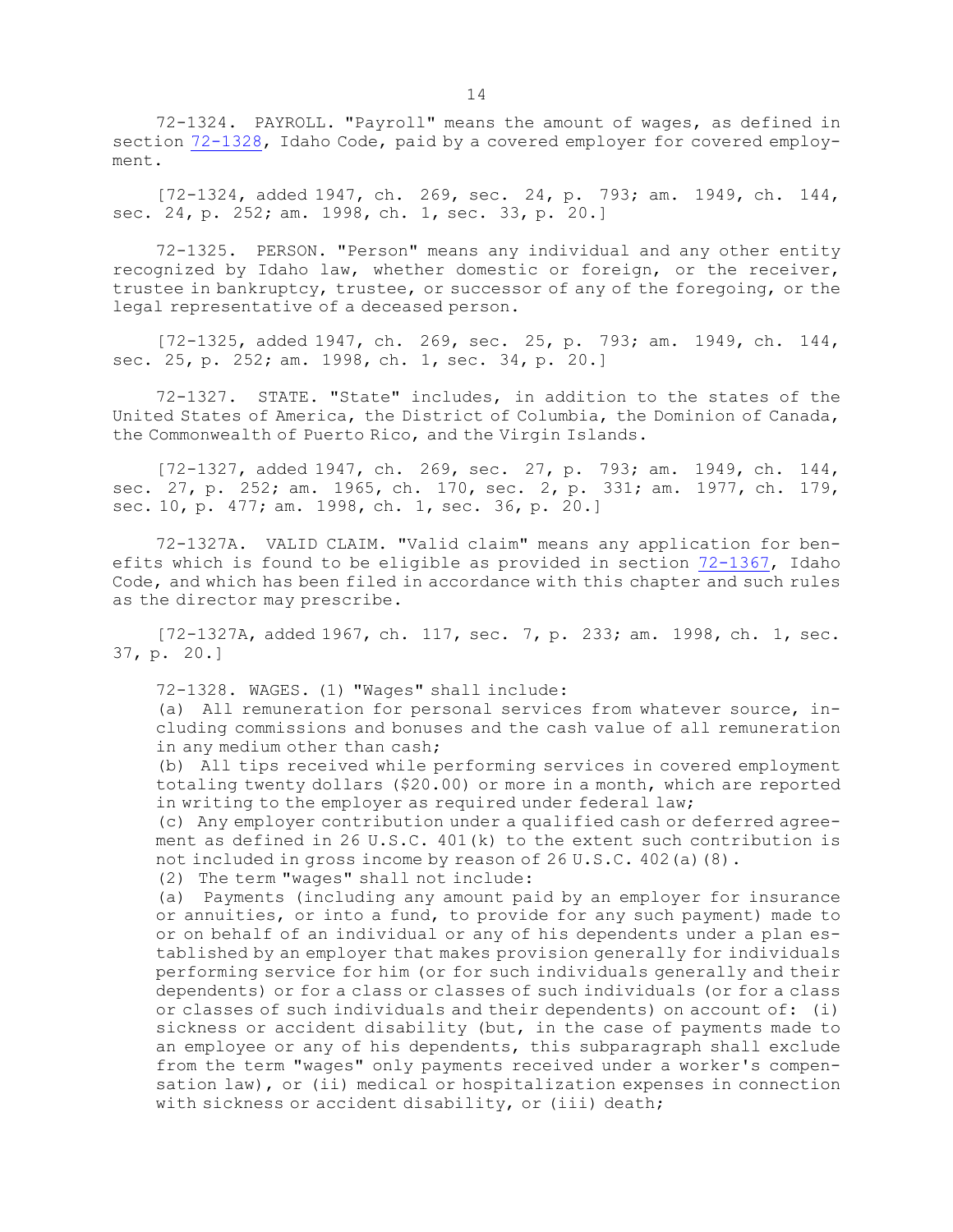(b) Payments on account of sickness or accident disability, or medical or hospitalization expenses in connection with sickness or accident disability, made by an employer to or on behalf of an individual performing services for him after the expiration of six (6) calendar months following the last calendar month in which the individual performed services for such employer;

(c) Payments made by an employer to or on behalf of an individual performing services for him or his beneficiary: (i) from or to <sup>a</sup> trust described in section 401(a) of the Internal Revenue Code that is exempt from tax under section 501(a) of the Internal Revenue Code at the time of such payment unless such payment is made to an individual performing services for the trust as remuneration for such services and not as <sup>a</sup> beneficiary of the trust, or (ii) under or to an annuity plan that, at the time of such payments, is <sup>a</sup> plan described in section 403(a) of the Internal Revenue Code, or (iii) under <sup>a</sup> cafeteria plan within the meaning of section 125 of the Internal Revenue Code;

(d) Payments made by an employer (without deduction from the remuneration of the individual in its employ) of the tax imposed upon an individual in his employ under section 3101 of the Internal Revenue Code; or

(e) Noncash payments for farm work.

(3) Any third party making <sup>a</sup> sickness or accident disability payment not excluded from wages under subsection (2)(a)(i) of this section shall be treated as the employer with respect to such payment of wages for the purposes of this chapter.

[72-1328, added 1947, ch. 269, sec. 28, p. 793; am. 1949, ch. 144, sec. 28, p. 252; am. 1951, ch. 104, sec. 3, p. 233; am. 1955, ch. 18, sec. 3, p. 20; am. 1963, ch. 314, sec. 5, p. 841; am. 1971, ch. 142, sec. 8, p. 595; am. 1975, ch. 126, sec. 2, p. 259; am. 1981, ch. 144, sec. 1, p. 248; am. 1982, ch. 326, sec. 5, p. 812; am. 1986, ch. 25, sec. 1, p. 77; am. 1989, ch. 57, sec. 2, p. 80; am. 1998, ch. 1, sec. 38, p. 20; am. 2021, ch. 243, sec. 3, p. 753.]

72-1329. WAITING WEEK. "Waiting week" means the first week of <sup>a</sup> benefit year that meets the criteria for <sup>a</sup> compensable week in section [72-1312](https://legislature.idaho.gov/statutesrules/idstat/Title72/T72CH13/SECT72-1312)(1) through (4), Idaho Code, but for which no benefits will be paid to the claimant. Every claimant shall have <sup>a</sup> waiting week each benefit year.

[72-1329, added 1947, ch. 269, sec. 29, p. 793; am. 1949, ch. 144, sec. 29, p. 252; am. 1955, ch. 18, sec. 4, p. 20; am. 1963, ch. 316, sec. 3, p. 864; am. 1965, ch. 170, sec. 3, p. 331; am. 1981, ch. 168, sec. 2, p. 300; am. 1998, ch. 1, sec. 39, p. 21.]

72-1330. WEEK. "Week" means <sup>a</sup> period of seven (7) consecutive days ending at midnight on Saturday.

[72-1330, added 1947, ch. 269, sec. 30, p. 793; am. 1949, ch. 144, sec. 36, p. 252; am. 1951, ch. 104, sec. 4, p. 233; am. 1998, ch. 1, sec. 40, p. 22.]

72-1331. ADMINISTRATION. The employment security law shall be administered by the director, who shall be appointed by the governor. Any appointments made under this section shall be confirmed by the state senate.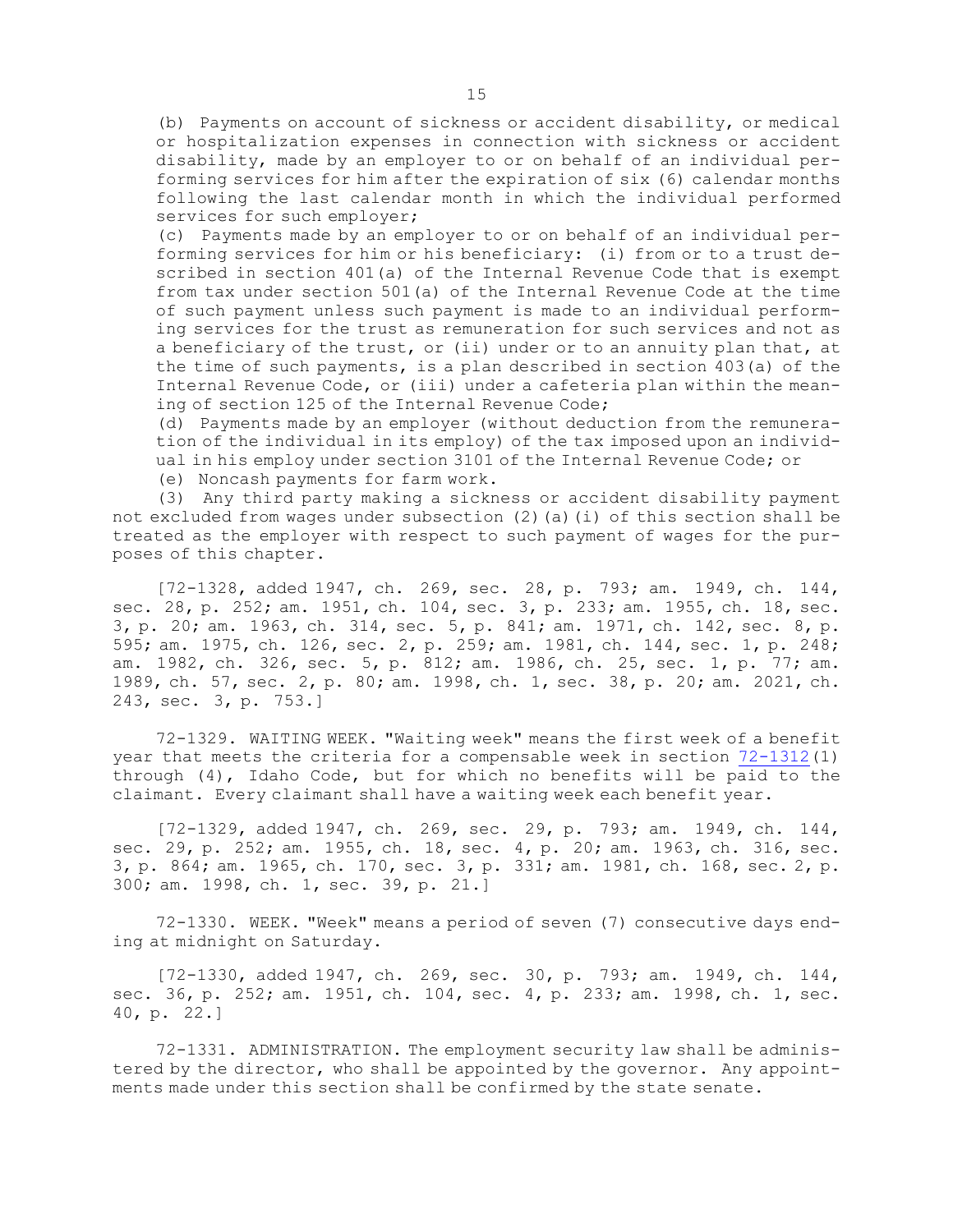[72-1331, added 1947, ch. 269, sec. 31, p. 793; am. 1949, ch. 144, sec. 31, p. 252; am. 1951, ch. 104, sec. 5, p. 233; am. 1965, ch. 44, sec. 1, p. 67; am. 1974, ch. 16, sec. 2, p. 304; am. 1976, ch. 141, sec. 2, p. 517; am. 1996, ch. 421, sec. 1, p. 1409; am. 1998, ch. 1, sec. 41, p. 22.]

72-1332. AUTHORITY AND DUTIES OF THE COMMISSION. The commission is authorized to hear and decide matters appealed to it in accordance with the provisions of this chapter and the federal unemployment tax act. In addition to salaries paid from the industrial administration fund each member of the commission shall receive <sup>a</sup> salary to be paid from the employment security administration fund in an amount equal to one-half (1/2) of the salary paid from the industrial administration fund. Prior to the beginning of each fiscal year, the department and the commission shall negotiate an amount to be paid the commission to reimburse it for the cost of personal and nonpersonal services involved in hearing appeals as provided in section [72-1368](https://legislature.idaho.gov/statutesrules/idstat/Title72/T72CH13/SECT72-1368)(6), Idaho Code.

[72-1332, added 1947, ch. 269, sec. 32, p. 793; am. 1949, ch. 144, sec. 32, p. 252; am. 1951, ch. 104, sec. 6, p. 233; am. 1955, ch. 18, sec. 5, p. 20; am. 1955, ch. 198, sec. 2, p. 427; am. 1976, ch. 261, sec. 1, p. 881; am. 1980, ch. 256, sec. 2, p. 668; am. 1998, ch. 1, sec. 42, p. 22.]

72-1333. DEPARTMENT OF LABOR -- AUTHORITY AND DUTIES OF THE DIREC-TOR. (1) The director shall administer the employment security law, [chapter](https://legislature.idaho.gov/statutesrules/idstat/Title72/T72CH13) 13, [title](https://legislature.idaho.gov/statutesrules/idstat/Title72/T72CH13) 72, Idaho Code, the minimum wage law, [chapter](https://legislature.idaho.gov/statutesrules/idstat/Title44/T44CH15) 15, title 44, Idaho Code, the provisions of [chapter](https://legislature.idaho.gov/statutesrules/idstat/Title45/T45CH6) 6, title 45, Idaho Code, relating to claims for wages, the provisions of section [44-1812](https://legislature.idaho.gov/statutesrules/idstat/Title44/T44CH18/SECT44-1812), Idaho Code, relating to minimum medical and health standards for paid firefighters, the disability determinations service established pursuant to 42 U.S.C. 421, and shall perform such other duties relating to labor and workforce development as may be imposed by law. The director shall be the successor in law to the office enumerated in section 1, article XIII, of the constitution of the state of Idaho. The director shall have the authority to employ individuals, make expenditures, require reports, make investigations, perform travel and take other actions deemed necessary. The director shall organize the department of labor, which is hereby created and which shall, for the purposes of section 20, article IV, of the constitution of the state of Idaho, be an executive department of the state government.

(2) The director shall have the authority pursuant to [chapter](https://legislature.idaho.gov/statutesrules/idstat/Title67/T67CH52) 52, title [67](https://legislature.idaho.gov/statutesrules/idstat/Title67/T67CH52), Idaho Code, to adopt, amend, or rescind rules as deemed necessary for the proper performance of all duties imposed by law.

(3) Subject to the provisions of [chapter](https://legislature.idaho.gov/statutesrules/idstat/Title67/T67CH53) 53, title 67, Idaho Code, the director is authorized and directed to provide for <sup>a</sup> merit system for the department covering all persons, except the director, the division administrators and two (2) exempt positions to serve at the pleasure of the director.

(4) The director shall make recommendations for amendments to the employment security law and other laws the director is charged to implement as deemed proper.

(5) The director shall have all the powers and duties as may have been or could have been exercised by predecessors in law, except those powers and duties granted and reserved to the director of the department of commerce in titles 39, 49 and 67, Idaho Code, and shall be the successor in law to all contractual obligations entered into by predecessors in law, except for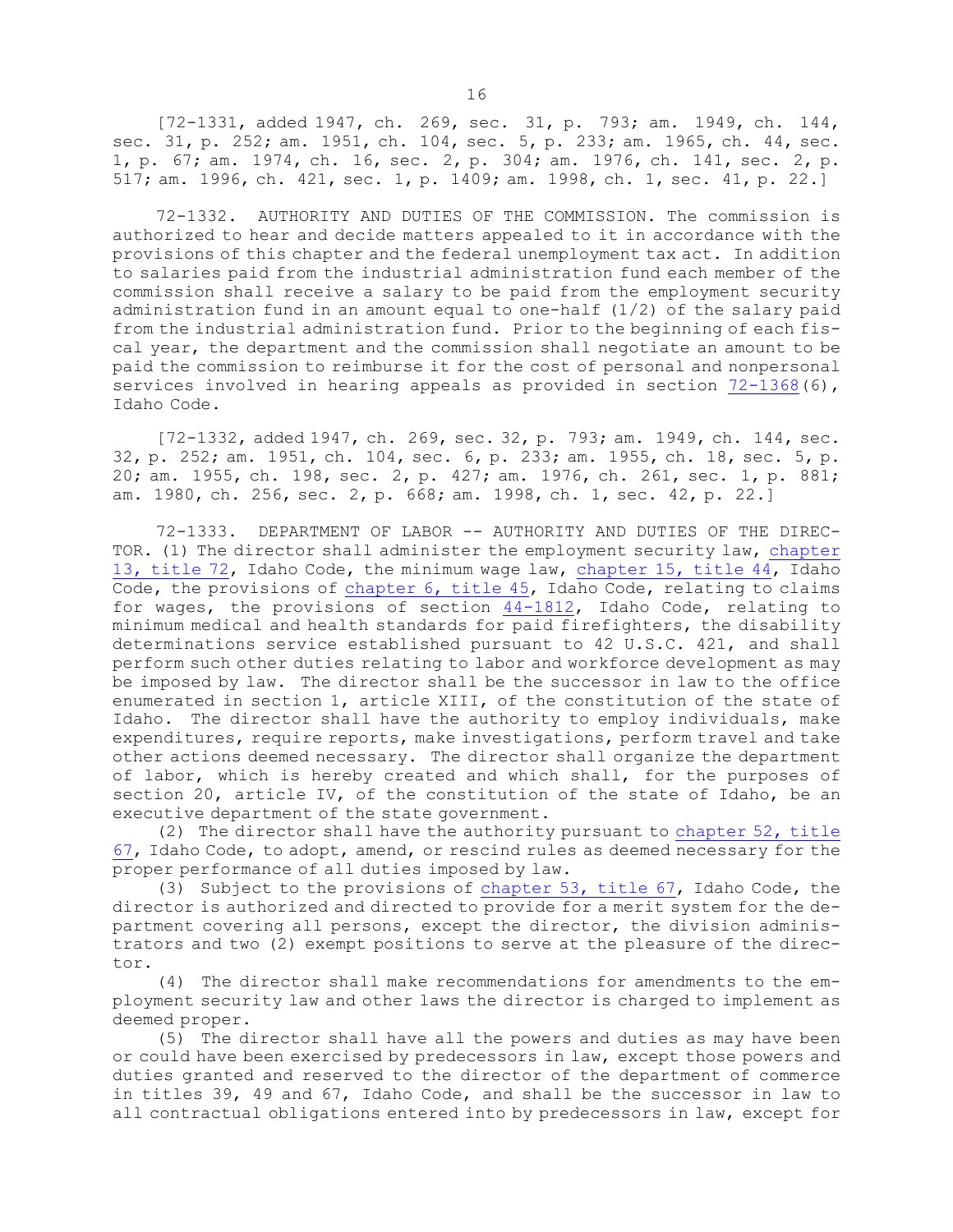those contracts of the department of commerce, or contracts pertaining to any power or duty granted and reserved to the director of the department of commerce in titles 39, 49 and 67, Idaho Code.

(6) The director shall provide administrative support for the commission on human rights pursuant to section [67-5905](https://legislature.idaho.gov/statutesrules/idstat/Title67/T67CH59/SECT67-5905), Idaho Code.

[72-1333, added 2007, ch. 360, sec. 8, p. 1065; am. 2008, ch. 97, sec. 1, p. 263; am. 2010, ch. 248, sec. 4, p. 638; am. 2018, ch. 47, sec. 2, p. 121; am. 2020, ch. 143, sec. 1, p. 437.]

72-1334. PUBLICATIONS. The director shall print for distribution to the public labor and workforce development information and any other material deemed relevant and shall furnish the same upon request.

[72-1334, added 1947, ch. 269, sec. 34, p. 793; am. 1949, ch. 144, sec. 34, p. 252; am. 1998, ch. 1, sec. 44, p. 24.]

72-1335. PERSONNEL. (1) The director is authorized to appoint, fix the compensation, and prescribe the duties and powers of such officers, employees, and other persons as may be necessary. The director may delegate to any such person such power and authority as he deems reasonable and proper for the effective administration of this chapter, and may, in the time, form and manner prescribed by [chapter](https://legislature.idaho.gov/statutesrules/idstat/Title59/T59CH8) 8, title 59, Idaho Code, bond persons handling moneys or signing checks hereunder, such bond to be paid from the employment security administration fund.

(2) (a) Subject only to the provisions of this chapter and such rules as the director may prescribe, the director is authorized and directed to establish and maintain <sup>a</sup> group pension plan providing retirement, disability, and death benefits for employees of the department through the means of group contracts negotiated with an insurer, licensed and qualified to do business under the laws of the state of Idaho.

(b) Employees covered by the plan shall include all employees (other than temporary and hourly-rated employees) who are in employee status with the department and whose employment commenced before October 1, 1980.

(c) Credited service shall mean all service by employees in the employ of the department (exclusive of leaves without pay other than military leave) as follows:

(i) Past service rendered prior to the effective date of the plan by employees; for this purpose prior service shall include service in any of the predecessor, component organizations thereof, as determined appropriate by the director on the effective date, and shall also include leave-of-absence for military service occurring within <sup>a</sup> period of otherwise continuous service in any such predecessor organizations.

(ii) Future service rendered on and after said effective date.

(iii) An employee of the department placed on loan or special duty with other governmental units may be deemed to be in credited service when the costs of continuing credited service are made reimbursable in accordance with an agreement approved by the director.

(d) For each year of credited service each employee covered under the plan shall receive <sup>a</sup> monthly pension commencing upon retirement at or after age sixty-five (65) and continuing until death, of not less than one and one-half percent (1 1/2%) of monthly earnings, except that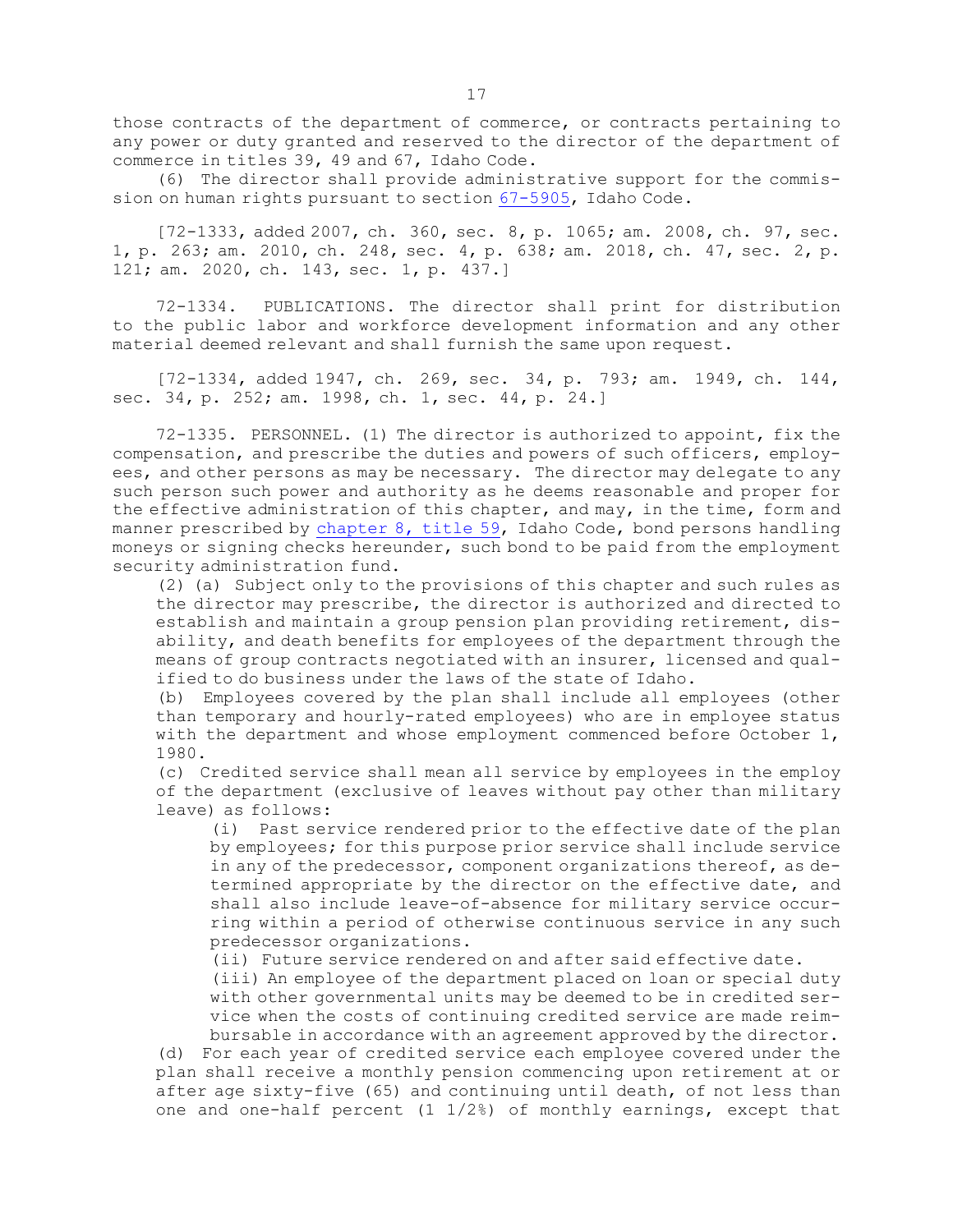appropriate schedules and conditions for service retirement, early retirement, disability retirement, and contingency annuity options shall be included in the insurance plan. Notwithstanding any other provisions of this section to the contrary, the director is authorized and directed to negotiate with the insurer to invest any interest, dividends, earnings, or other moneys accruing to the funds financing the employees' retirement program with the insurer to purchase additional retirement benefits. The purchase of said additional benefits shall be contingent upon actuarial appraisals of the plan and shall be based on sound actuarial principles. Total retirement benefits to be provided under the program shall meet the requirements of the Internal Revenue Service for integration purposes.

(e) The cost of past service, future service and disability pensions shall be calculated according to sound actuarial principles. The costs of the plan, including funding of past service pensions which shall be funded over <sup>a</sup> period of time consistent with good insurance practices, shall be paid from administrative funds available to the department. Each employee covered under the plan shall by payroll deduction contribute toward the cost of future service pensions at not less than the rate paid by the department, but not to exceed seven percent (7%) of monthly earnings.

(f) Upon termination of service, an employee may elect to receive the refund of his contributions plus interest or may elect to have the tax-deferred contributions and interest directly rolled over to an individual retirement account or annuity or to another qualified retirement plan that accepts the roll over, pursuant to 26 U.S.C. 402(c). <sup>A</sup> vested employee, as provided in the insurance contract, who leaves his contributions in the plan will remain entitled to the pension purchased by the contributions made on his behalf, and all other privileges under the plan.

(g) If an employee dies more than ten (10) years before his normal retirement date, all of his contributions plus interest will be returned to <sup>a</sup> previously-named beneficiary, subject to survivor benefits as provided in the plan. The following provisions of this subsection shall be subject to <sup>a</sup> contingency annuity option. If an employee dies on or after the date ten (10) years prior to his normal retirement date, it will be assumed that he retired on the first day of the month following his date of death, and his beneficiary shall receive, beginning on the assumed retirement date, one hundred twenty (120) monthly pension payments. The amount of monthly pension payable will be based on the credit accrued to that time and the employee's assumed earlier retirement age. If death occurs after retirement but before one hundred twenty (120) monthly pension payments have been made, the monthly pension will be continued to his beneficiary until <sup>a</sup> total of one hundred twenty (120) monthly payments have been made.

[72-1335, added 1947, ch. 269, sec. 35, p. 793; am. 1949, ch. 144, sec. 35, p. 252; am. 1959, ch. 29, sec. 1, p. 62; am. 1965, ch. 116, sec. 1, p. 223; am. 1971, ch. 136, sec. 49, p. 522; am. 1973, ch. 107, sec. 1, p. 189; am. 1994, ch. 210, sec. 1, p. 665; am. 1997, ch. 217, sec. 1, p. 639; am. 1998, ch. 1, sec. 45, p. 24.]

72-1337. RECORDS AND REPORTS. (1) Each employer that is <sup>a</sup> "covered employer," as defined in section [72-1315](https://legislature.idaho.gov/statutesrules/idstat/Title72/T72CH13/SECT72-1315), Idaho Code, shall complete and sub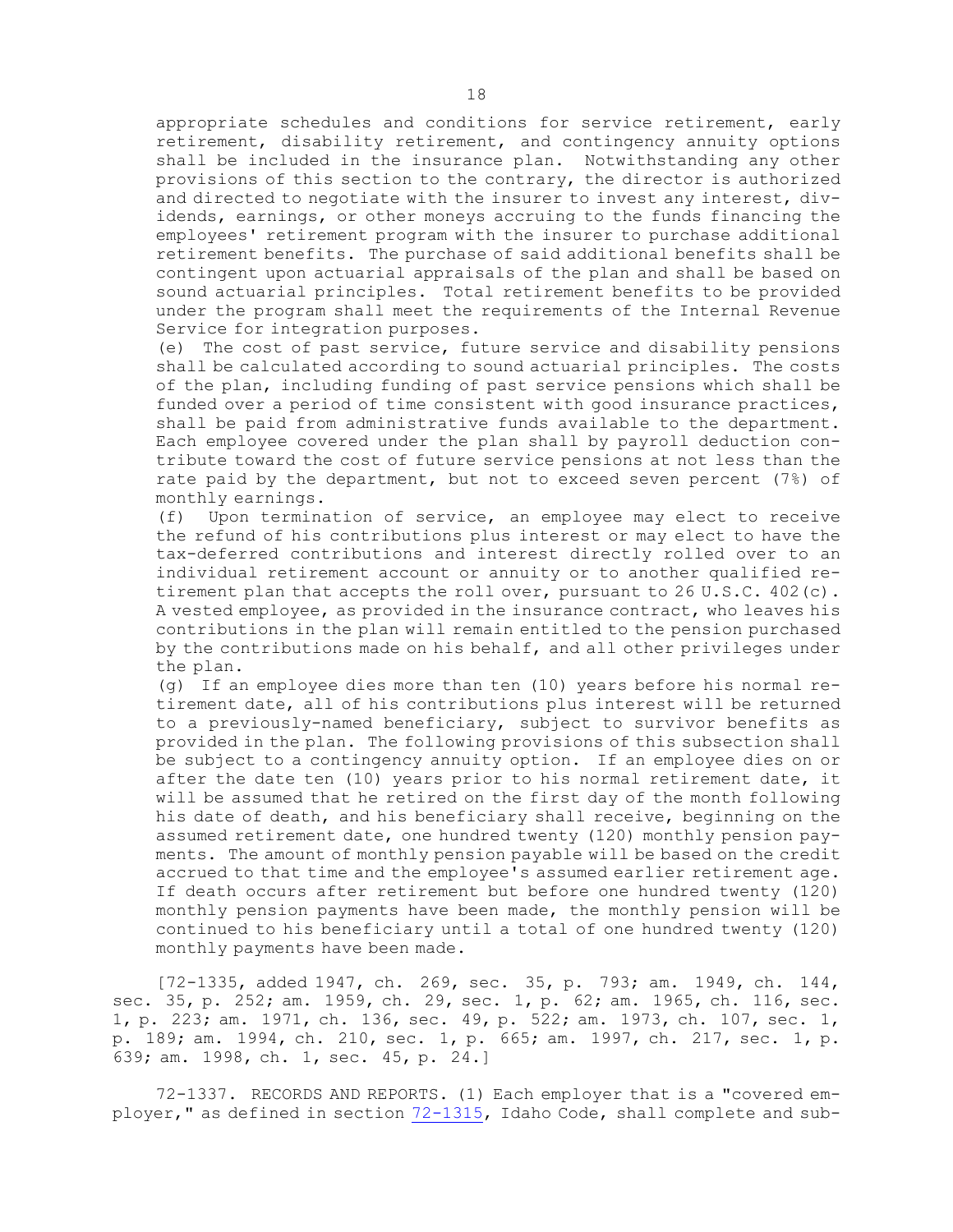mit to the director an Idaho business registration form within six (6) months of becoming <sup>a</sup> covered employer.

(2) Each employer shall keep accurate records, for such periods of time and containing such information as the director may prescribe. Such records shall be open to inspection and be subject to being copied by the director at any reasonable time. The director, <sup>a</sup> member of the commission or an appeals examiner may require from any employer any sworn or unsworn reports which are deemed necessary in the exercise of their duties.

[72-1337, added 1947, ch. 269, sec. 37, p. 793; am. 1949, ch. 144, sec. 37, p. 252; am. 1998, ch. 1, sec. 47, p. 27; am. 2005, ch. 5, sec. 4, p. 8.]

72-1338. OATHS AND WITNESSES. The director, <sup>a</sup> member of the commission, and an appeals examiner shall have power to administer oaths and affirmations, take depositions, certify to official acts, and issue subpoenas to compel the attendance of witnesses and the production of evidence deemed necessary in connection with <sup>a</sup> disputed claim or in the exercise of their duties.

[72-1338, added 1947, ch. 269, sec. 38, p. 793; am. 1949, ch. 144, sec. 38, p. 252; am. 1998, ch. 1, sec. 48, p. 27.]

72-1339. ENFORCEMENT OF SUBPOENAS. Any subpoena issued pursuant to section [72-1338](https://legislature.idaho.gov/statutesrules/idstat/Title72/T72CH13/SECT72-1338), Idaho Code, may be enforced by the district courts of this state within the jurisdiction in which the inquiry is being conducted or within the jurisdiction in which the person to whom the subpoena was issued resides or conducts his business. The court shall have jurisdiction to hear the parties, determine the reasonableness of the subpoena, and set aside, modify, or enforce the subpoena by its order in accordance with the evidence. Any failure to obey such court order may be punished by the court as <sup>a</sup> contempt thereof.

[72-1339, added 1947, ch. 269, sec. 39, p. 793; am. 1949, ch. 144, sec. 39, p. 252; am. 1998, ch. 1, sec. 49, p. 28.]

72-1340. PROTECTION AGAINST SELF-INCRIMINATION. No person shall be excused from attending and testifying or from producing documentary evidence before the director, the commission, or an appeals examiner, or in obedience to the subpoena of any of them, on the ground that the testimony or documentary evidence required of him may tend to incriminate him or subject him to <sup>a</sup> penalty or forfeiture; but no individual shall be prosecuted or subjected to any penalty or forfeiture on account of any transaction, matter, or thing concerning which he is compelled, after having claimed his privilege against self-incrimination, to testify or produce documentary evidence except that the individual so testifying shall not be exempt from prosecution and punishment for perjury committed in so testifying.

[72-1340, added 1947, ch. 269, sec. 40, p. 793; am. 1949, ch. 144, sec. 40, p. 252; am. 1998, ch. 1, sec. 50, p. 28.]

72-1341. FEDERAL-STATE COOPERATION. (1) The director shall cooperate with the United States department of labor, and is directed to take such action as may be necessary to secure to Idaho all advantages under federal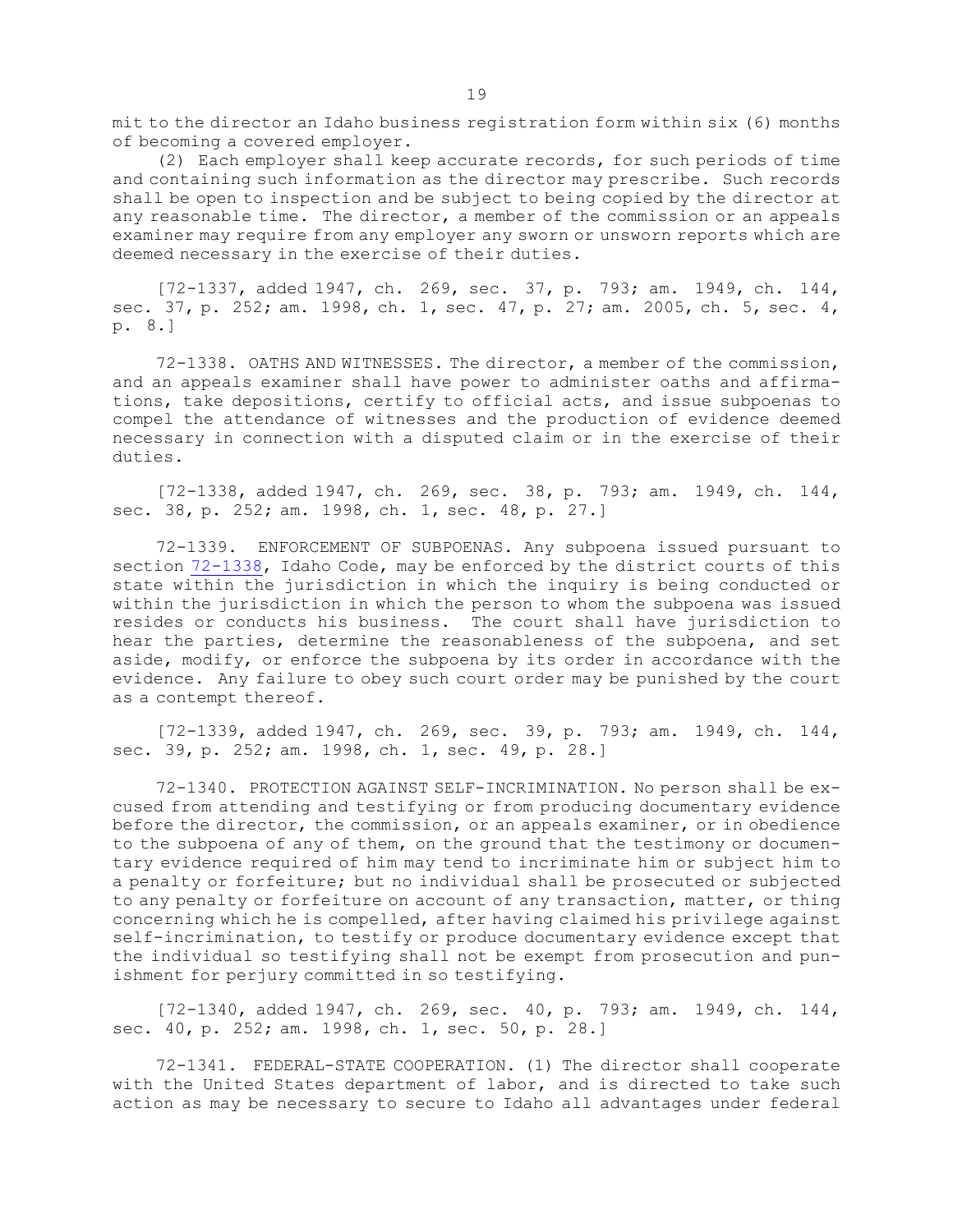laws providing for federal-state cooperation in the administration of unemployment insurance laws, the reduction or prevention of unemployment, and the full development of the workforce resources of this state. The director shall cooperate with the United States department of labor with regards to the receipt or expenditure by this state of moneys granted under any federal acts and shall comply with the requirements of the United States department of labor in preparing reports and ensuring the correctness of the reports.

(2) The director is authorized to make investigations, secure and transmit information, make available services and facilities and exercise other powers provided herein to facilitate the administration of any state or federal unemployment insurance or public employment service law. The director may utilize information, services and facilities made available to the state by any agency charged with the administration of an unemployment insurance or public employment service law.

[72-1341, added 1947, ch. 269, sec. 41, p. 793; am. 1949, ch. 144, sec. 41, p. 252; am. 1949, ch. 272, sec. 2, p. 551; am. 1951, ch. 104, sec. 9, p. 233; am. 1965, ch. 170, sec. 4, p. 331; am. 1969, ch. 170, sec. 2, p. 504; am. 1998, ch. 1, sec. 51, p. 28.]

72-1342. DISCLOSURE OF INFORMATION. Employment security information, as defined in section [74-106](https://legislature.idaho.gov/statutesrules/idstat/Title74/T74CH1/SECT74-106)(7), Idaho Code, shall be exempt from disclosure as provided in [chapter](https://legislature.idaho.gov/statutesrules/idstat/Title74/T74CH1) 1, title 74, Idaho Code, except that such information may be disclosed as is necessary for the proper administration of programs under this chapter or may be made available to public officials for use in the performance of official duties subject to such restrictions and fees as the director may by rule prescribe. The director may by rule prescribe the form of written, informed consent by <sup>a</sup> person that is adequate for disclosure of employment security information pertaining to that person to <sup>a</sup> third party, as provided in section  $74-106(7)$  $74-106(7)$ , Idaho Code, and the security requirements and cost provisions that apply to such disclosures.

[72-1342, added 1947, ch. 269, sec. 42, p. 793; am. 1949, ch. 144, sec. 42, p. 252; am. 1949, ch. 272, sec. 3, p. 551; am. 1951, ch. 104, sec. 10, p. 233; am. 1972, ch. 344, sec. 2, p. 998; am. 1977, ch. 179, sec. 11, p. 477; am. 1982, ch. 326, sec. 6, p. 813; am. 1990, ch. 213, sec. 109, p. 562; am. 1993, ch. 10, sec. 1, p. 30; am. 1998, ch. 1, sec. 52, p. 29; am. 2008, ch. 99, sec. 1, p. 270.; am. 2015, ch. 141, sec. 195, p. 530.]

72-1343. PRESERVATION AND DESTRUCTION OF RECORDS. (1) The director may make such summaries or reproductions of records in his custody in whatever form for the effective and economical preservation of the information contained therein, and such summaries or reproductions, duly authenticated, shall be admissible in any proceeding under this chapter if the original records would have been admissible.

(2) The director may order the destruction or disposition of records in his custody if the preservation of such records is not necessary for the proper performance of his duties.

[72-1343, added 1947, ch. 269, sec. 43, p. 793; am. 1949, ch. 144, sec. 43, p. 252; am. 1951, ch. 104, sec. 11, p. 233; am. 1998, ch. 1, sec. 53, p. 30.]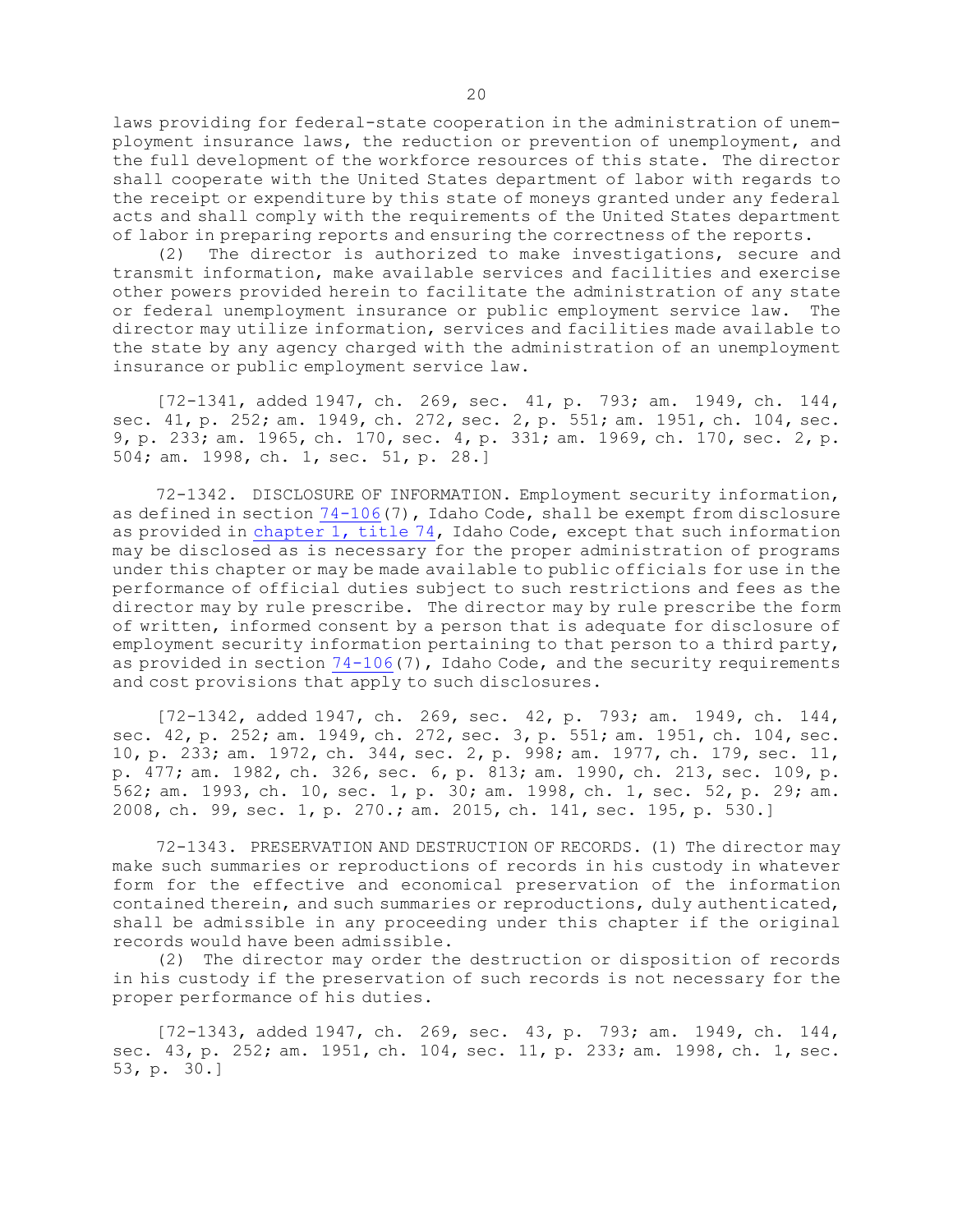72-1344. RECIPROCAL ARRANGEMENTS AND COOPERATION. (1) The director is authorized to enter into reciprocal arrangements with appropriate agencies of other states or of the federal government, or both, whereby:

(a) An employer of an individual who customarily provides services for the employer in more than one (1) state may elect to have the services deemed performed entirely in one (1) state if the state is one in which: (i) any part of the individual's services are performed, or (ii) the individual has his residence, or (iii) the employer maintains <sup>a</sup> place of business, provided the individual agrees with the election and the agency charged with the administration of such state's unemployment insurance law approves it;

(b) Potential rights to benefits accumulated under the unemployment insurance laws of the federal government may constitute the basis for the payment of benefits through <sup>a</sup> single appropriate agency under terms which the director finds will be fair to all affected interests and will not result in <sup>a</sup> substantial loss to the employment security fund;

(c) The director shall participate in any wage combining plan that the secretary of labor may approve as provided in 26 U.S.C. 3304(a)(9)(B) of the federal unemployment tax act. Other arrangements outside the scope of the federal plan may be entered into if fair and reasonable provisions for reimbursement to the employment security fund for any benefits paid are included. Under such <sup>a</sup> plan, wages or services, upon the basis of which an individual may become entitled to benefits under an unemployment insurance law of another state or of the federal government, may be deemed to be wages for covered employment for the purpose of determining his rights to benefits under this chapter, and wages for covered employment, on the basis of which an individual may become entitled to benefits under this chapter, may be deemed to be wages or services on the basis of which unemployment insurance under the law of another state or of the federal government is payable; and

(d) Contributions due under this act with respect to wages for covered employment shall for the purposes of sections [72-1354](https://legislature.idaho.gov/statutesrules/idstat/Title72/T72CH13/SECT72-1354) through [72-1364](https://legislature.idaho.gov/statutesrules/idstat/Title72/T72CH13/SECT72-1364), Idaho Code, be deemed to have been paid to the employment security fund as of the date payment was made as contributions therefor under another state or federal unemployment insurance law. No such arrangement shall be entered into unless it contains provisions for reimbursement to the fund of such contributions as the director finds will be fair to all affected interests.

(2) Reimbursements paid from the employment security fund pursuant to paragraph (c) of subsection (1) of this section shall be deemed to be benefits for the purposes of this chapter. The director is authorized to make and receive reimbursements to and from other state or federal agencies in accordance with arrangements entered into pursuant to subsection (1) of this section.

(3) The director is authorized to enter into arrangements whereby facilities and services provided under this chapter and facilities and services provided under the unemployment insurance law of any foreign government may be utilized for taking claims and paying benefits.

[72-1344, added 1947, ch. 269, sec. 44, p. 793; am. 1949, ch. 144, sec. 44, p. 252; am. 1971, ch. 142, sec. 9, p. 595; am. 1998, ch. 1, sec. 54, p. 30.]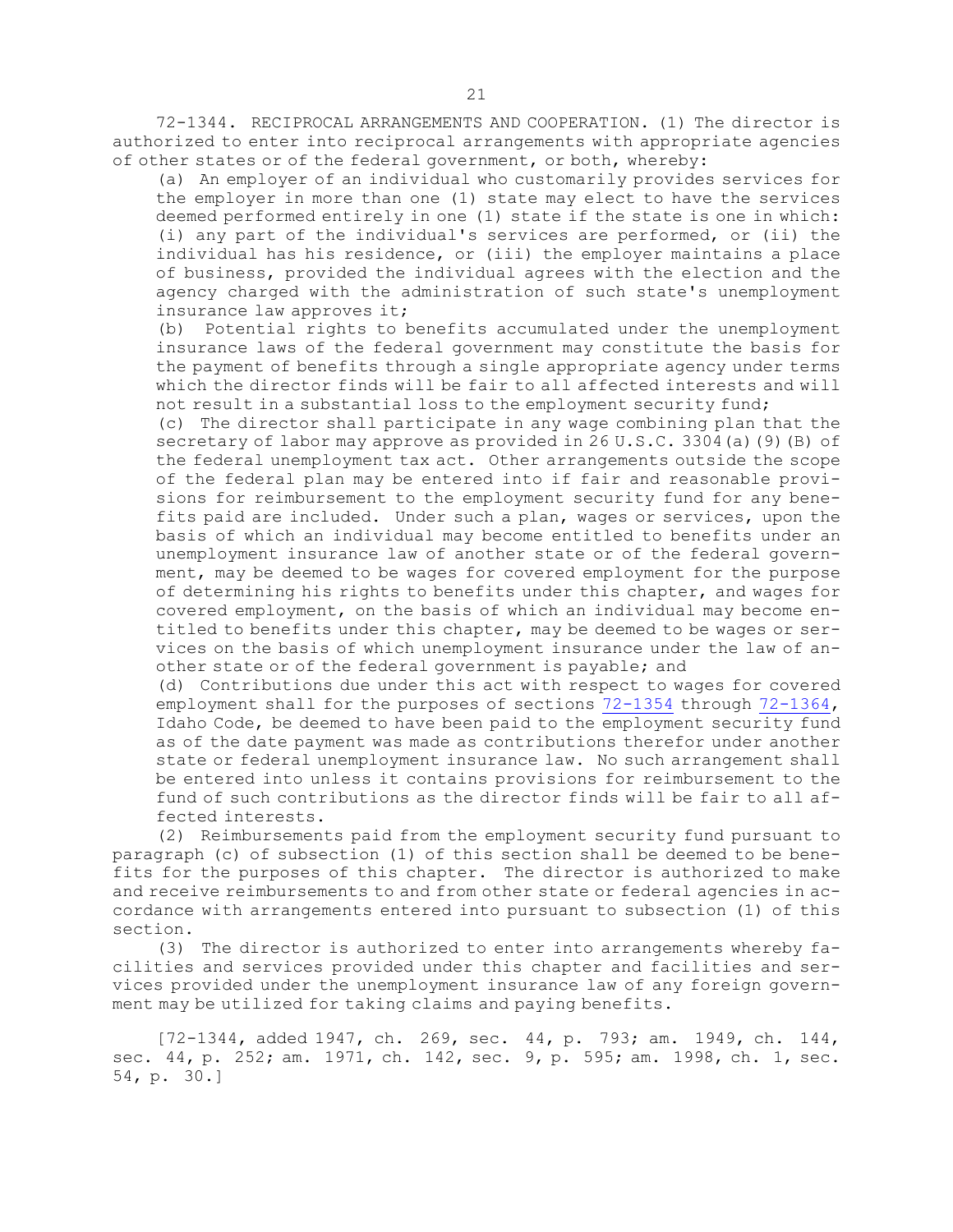72-1345. STATE EMPLOYMENT SERVICE. <sup>A</sup> state employment service shall be operated as part of the department. The director shall establish and maintain free public employment offices as may be necessary for the proper administration of this chapter, and for the purpose of performing the functions of the Wagner-Peyser Act, 29 U.S.C. 49. The provisions of said act are accepted by this state, and the department is designated the agency of this state for the purposes of said act. The department shall provide priority service for veterans in cooperation with the United States veterans employment service.

[72-1345, added 1947, ch. 269, sec. 45, p. 793; am. 1949, ch. 144, sec. 45, p. 252; am. 1949, ch. 272, sec. 4, p. 551; am. 1951, ch. 104, sec. 12, p. 233; am. 1998, ch. 1, sec. 55, p. 32.]

72-1346. EMPLOYMENT SECURITY FUND. (1) Establishment and Control. There is established in the state treasury, separate and apart from all other funds of this state, an "Employment Security Fund," which shall be perpetually appropriated to the director to be administered pursuant to the provisions of this chapter and the social security act. This fund shall consist of all contributions collected pursuant to this chapter, payments in lieu of contributions, interest earned upon any moneys in the fund, any property or securities acquired through the use of moneys belonging to the fund, all earnings of such property or securities, moneys temporarily deposited in the clearing account, and all other moneys received for the fund from any other source.

(2) Accounts and Deposits. The state controller shall maintain within the fund three (3) separate accounts: (i) a clearing account, (ii) an unemployment trust fund account, and (iii) <sup>a</sup> benefit account. Upon receipt by the director, all moneys payable to the fund shall be promptly forwarded to the state treasurer for immediate deposit in the clearing account. After clearance, all moneys in the clearing account shall, except as otherwise provided, be deposited promptly with the secretary of the treasury of the United States to the credit of this state's account in the federal unemployment trust fund established and maintained pursuant to section 904 of the social security act (42 U.S.C. 1104), any provisions of law in this state to the contrary notwithstanding. The benefit account shall consist of all moneys requisitioned for the payment of benefits from this state's account in the federal unemployment trust fund. Moneys in the clearing and benefit accounts may be deposited by the state treasurer under the direction of the director in any depository bank in which general funds of the state may be deposited, but no public deposit insurance charge or premium shall be paid out of the fund. Moneys in the clearing and benefit accounts shall not be commingled with other state funds and shall be maintained in separate accounts on the books of the depository bank. Such moneys shall be secured by the depository bank in the same manner as required by the general public depository law of this state and collateral pledged for this purpose shall be kept separate and distinct from collateral pledged to secure other funds of the state. The state treasurer shall be liable on his official bond for the faithful performance of his duties in connection with the employment security fund.

(3) Withdrawals. Moneys requisitioned by the director through the treasurer from this state's account in the federal unemployment trust fund shall be used exclusively for the payment of benefits and for refunds pursuant to section [72-1357](https://legislature.idaho.gov/statutesrules/idstat/Title72/T72CH13/SECT72-1357), Idaho Code, except that Reed act moneys credited to this state's account pursuant to section 903 of the social security act (42 U.S.C. 1103), shall be used exclusively as provided in subsection (4)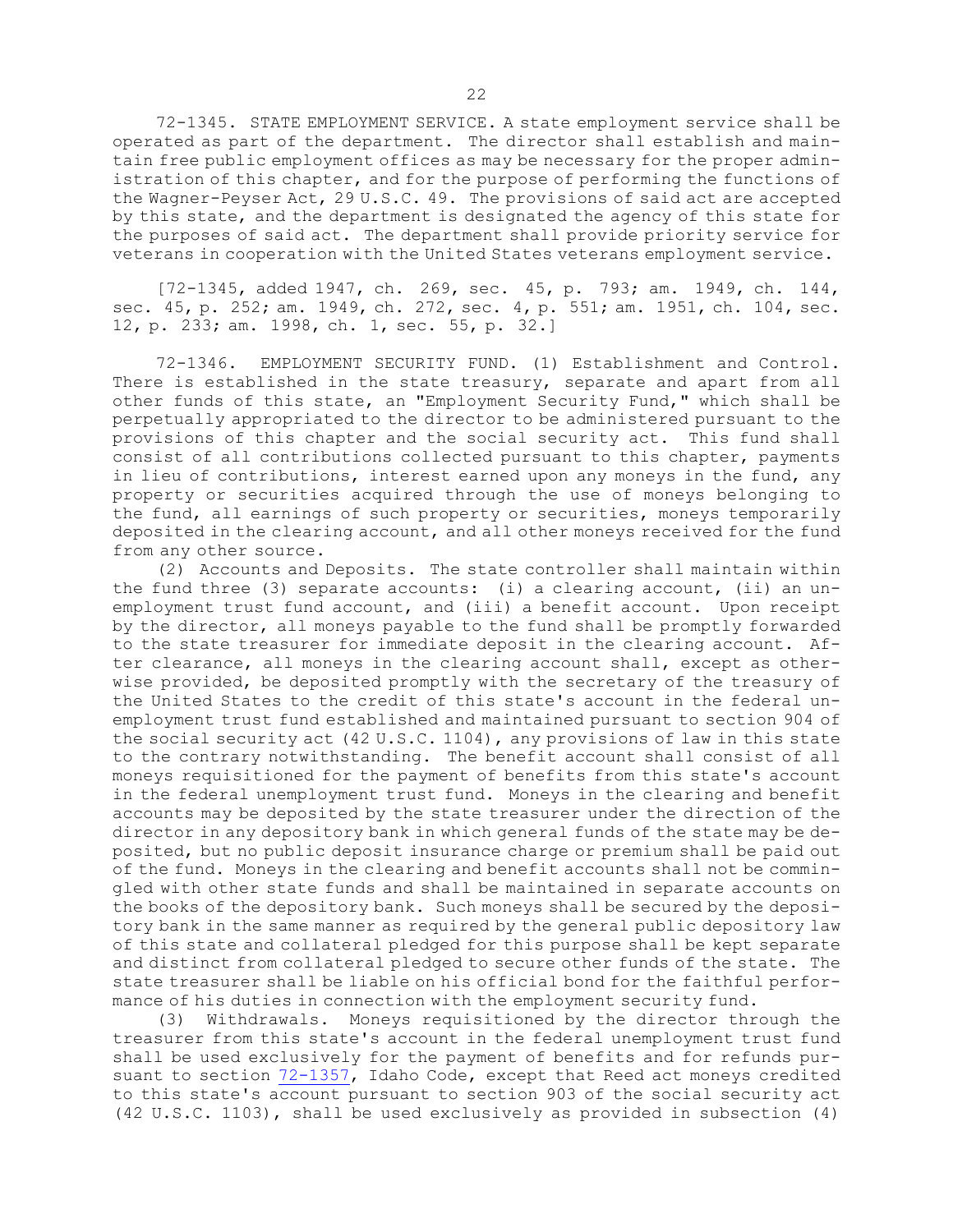of this section. The director through the treasurer shall requisition from the federal unemployment trust fund such amounts, not exceeding the amounts standing to this state's account therein, as he deems necessary for the payment of benefits and refunds for <sup>a</sup> reasonable period. Upon receipt, such moneys shall be deposited in the benefit account. Expenditures of moneys in the benefit and clearing accounts shall not require the approval of the board of examiners or be subject to any provisions of law requiring specific appropriations or other formal release by state officers of money in their custody. The residual daily balance in the benefit account may be invested in accordance with the cash management improvement act of 1990, and earnings on those investments may be used to pay the related banking costs of maintaining the benefit account. Any earnings in excess of the related banking costs shall be returned to the state's account in the federal unemployment trust fund annually. All warrants issued for the payment of benefits and refunds shall bear the signature of the director. Upon agreement between the director and state controller, amounts in the benefit account may be transferred to <sup>a</sup> revolving account established and maintained in <sup>a</sup> depository bank from which the director may provide for the payment of benefits and refunds. Moneys so transferred shall be deposited subject to the same requirements as provided with respect to moneys in the clearing and benefit accounts in subsection (2) of this section. Any balance of moneys requisitioned from the federal unemployment trust fund which remains unclaimed or unpaid in the benefit account or revolving account after the expiration of the period for which such sums were requisitioned, may be utilized for the payment of benefits and refunds during succeeding periods, or, in the discretion of the director, shall be redeposited with the secretary of the treasury of the United States to the credit of this state's account in the federal unemployment trust fund.

(4) Reed Act Moneys. Reed act moneys credited to this state's account in the federal unemployment trust fund by the secretary of the treasury of the United States pursuant to section 903 of the social security act (42 U.S.C. 1103) may be requisitioned and used for the payment of benefits and for the payment of expenses incurred for the administration of this chapter. Moneys may only be requisitioned and used for the payment of expenses incurred for the administration of this chapter if the expenses are incurred and the money is requisitioned after the enactment of <sup>a</sup> specific appropriation by the legislature which specifies the purposes for which such money is appropriated and the amounts appropriated therefor. Such appropriation is subject to the following conditions:

(a) Such money may not be obligated after the close of the two (2) year period which began on the date of the enactment of the appropriation law; and

(b) The amount which may be obligated at any time may not exceed the amount by which the aggregate of the amounts transferred to the account of this state pursuant to section 903 of the social security act (42 U.S.C. 1103) exceeds the aggregate of the amounts used by this state and charged against the amounts transferred to the account of this state. For the purposes of this subsection, amounts obligated for administrative purposes pursuant to an appropriation shall be chargeable against transferred amounts at the exact time the obligation is entered into.

(5) Reed act moneys requisitioned for the payment of benefits shall be deposited in the benefit account established in this section. Reed act moneys requisitioned for the payment of administrative expenses pursuant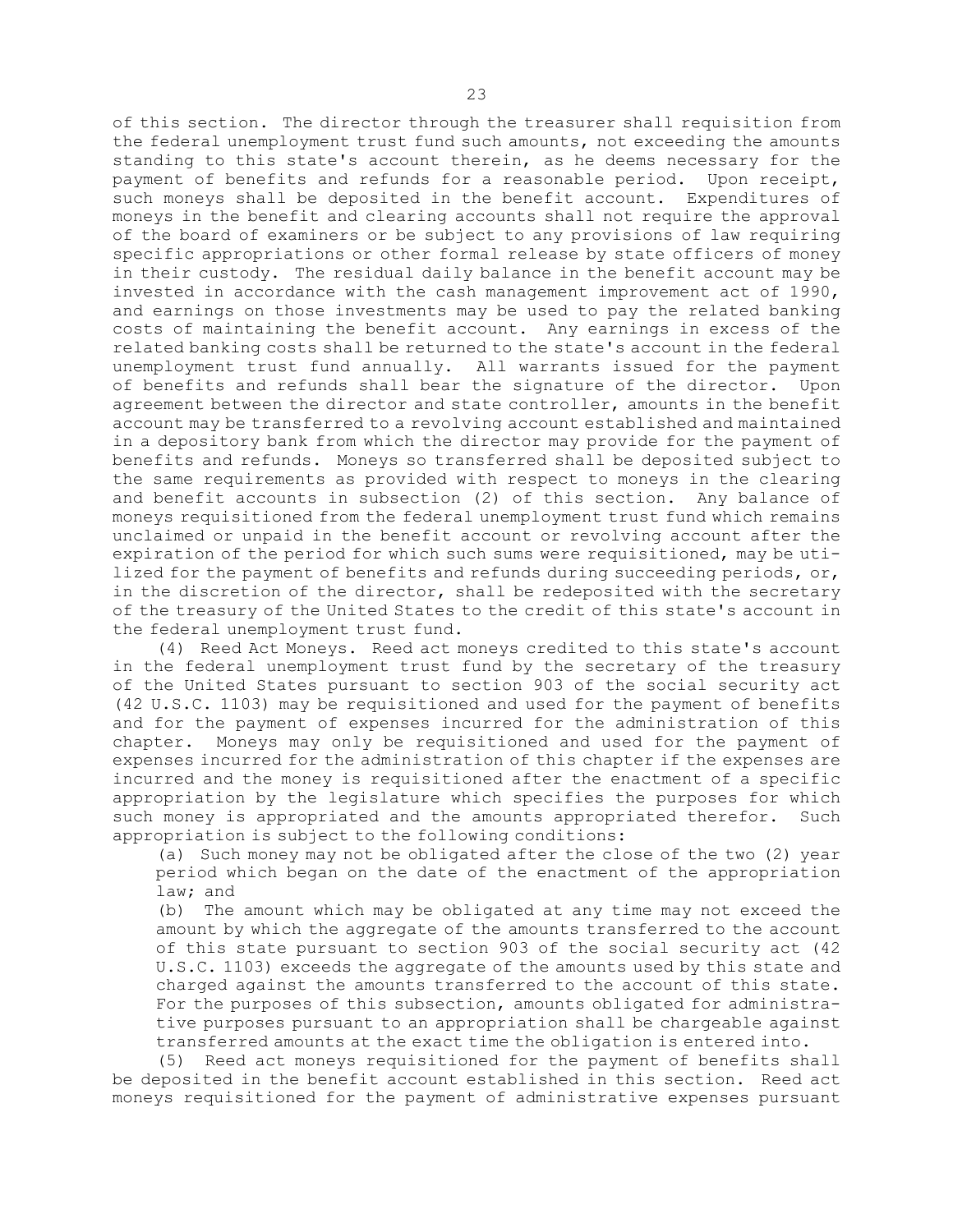to <sup>a</sup> specific appropriation shall be deposited in the employment security administration fund, section  $72-1347$ , Idaho Code, except that moneys appropriated for the purchase of lands and buildings shall be deposited in the state employment security administrative and reimbursement fund in accordance with section [72-1348](https://legislature.idaho.gov/statutesrules/idstat/Title72/T72CH13/SECT72-1348), Idaho Code. Money so deposited shall, until expended, remain part of the employment security fund and, if not expended, shall be promptly returned to this state's account in the federal unemployment trust fund.

[72-1346, added 1947, ch. 269, sec. 46, p. 793; am. 1949, ch. 144, sec. 46, p. 252; am. 1957, ch. 157, sec. 1, p. 267; am. 1969, ch. 170, sec. 1, p. 504; am. 1971, ch. 136, sec. 50, p. 522; am. 1972, ch. 144, sec. 1, p. 311; am. 1976, ch. 207, sec. 3, p. 754; am. 1983, ch. 146, sec. 2, p. 385; am. 1993, ch. 119, sec. 3, p. 302; am. 1994, ch. 180, sec. 238, p. 571; am. 1998, ch. 1, sec. 56, p. 32; am. 1999, ch. 101, sec. 1, p. 316; am. 2001, ch. 32, sec. 1, p. 49; am. 2004, ch. 24, sec. 2, p. 34.; am. 2010, ch. 114, sec. 3, p. 234.]

72-1346A. ADVANCES UNDER TITLE XII OF THE SOCIAL SECURITY ACT TO EM-PLOYMENT SECURITY FUND -- FEDERAL ADVANCE INTEREST REPAYMENT FUND. (1) In the event the director determines that it is necessary to obtain advances from the federal unemployment account in the unemployment trust fund pursuant to title XII of the social security act (42 U.S.C. 1321), and that <sup>a</sup> request for such advances is authorized under section 1201 of the social security act, or under any other act of congress extending such authority, the director shall request the governor to make application to the secretary of labor of the United States for such advances.

(2) The governor is authorized to make application to the secretary of labor of the United States to obtain advances pursuant to title XII of the social security act (42 U.S.C. 1321 et seq.). Funds so advanced shall be for the payment of unemployment insurance benefits.

(3) Any amount transferred to the employment security fund by the secretary of the treasury of the United States in accordance with this section shall be repaid from the employment security fund as provided in section 1202 of the social security act (42 U.S.C. 1322).

(4) There is established in the state treasury the "Federal Advance Interest Repayment Fund." This fund shall consist of all moneys collected pursuant to subsection (5) of this section and interest earned upon any moneys in the fund. All moneys in the fund are perpetually appropriated to the director for the payment of interest on any advance made to this state pursuant to title XII of the social security act, except that if, at the end of any calendar year, all advances and interest have been repaid, any remaining balance in the fund shall be transferred to the employment security fund. Interest charges due and payable pursuant to section 1202 of the social security act, may be paid by the director from the federal advance interest repayment fund. Such expenditures shall not be subject to any law requiring specific appropriations or other formal release by state officers of money in their custody, nor shall such expenditures require the approval of the board of examiners.

(5) <sup>A</sup> federal advance interest repayment tax may be levied in accordance with the following provisions when required under paragraph (b) of this subsection:

(a) On the first day of the third month of <sup>a</sup> calendar quarter, the director shall: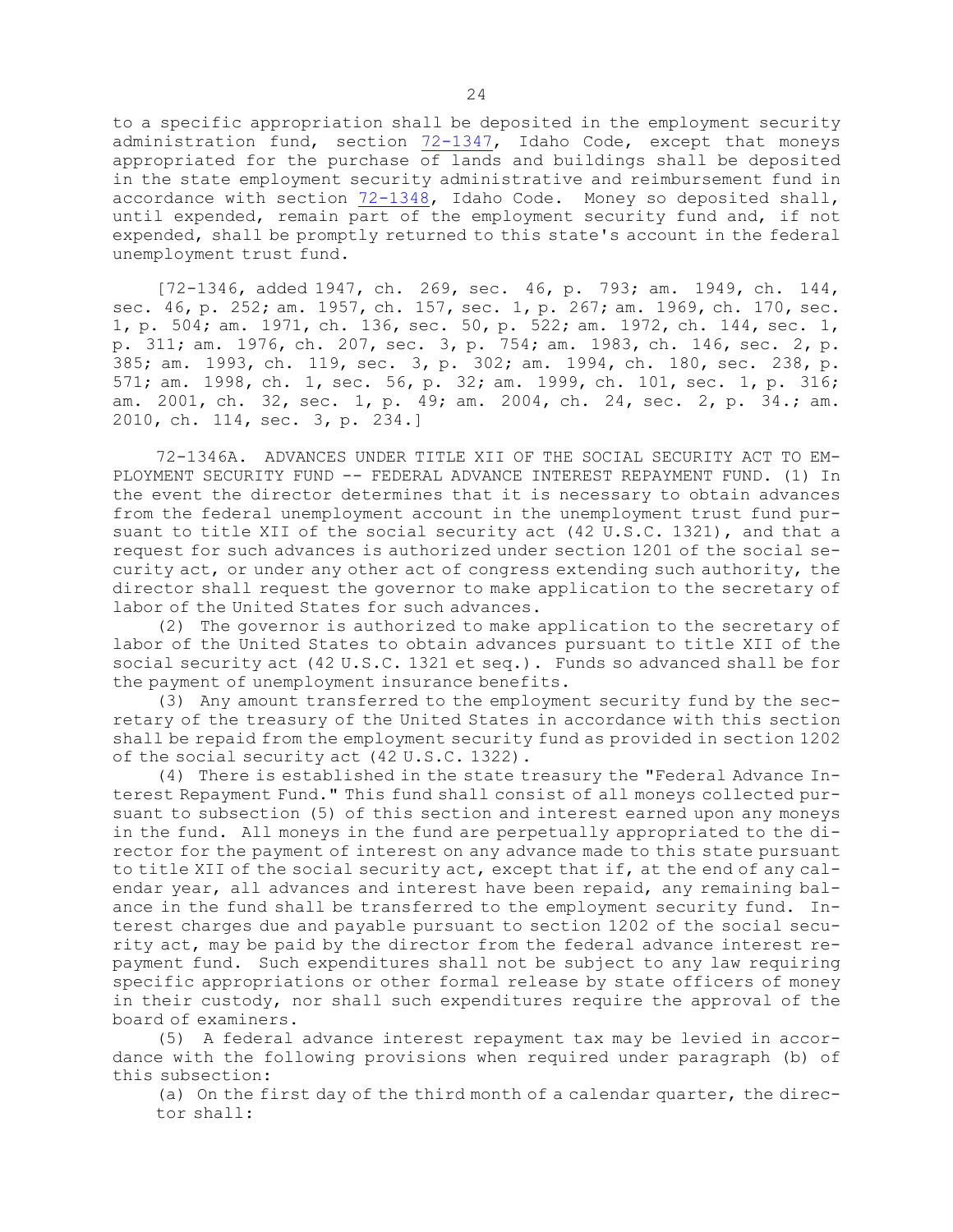(i) Estimate the interest payable on federal advances obtained under subsections (1) and (2) of this section;

(ii) Estimate the amount of federal advance interest repayment tax receipts expected to be collected during the quarter for any preceding calendar quarter in which such tax was assessed;

(iii) Add the amount in the federal advance interest repayment fund on the last day of the immediately preceding calendar quarter to the estimate in paragraph (ii) of this subsection; and

(iv) Subtract the sum obtained in paragraph (iii) from the estimate in paragraph (i) of this subsection.

(b) If the remainder obtained under paragraph (iv) of subsection  $(5)(a)$ of this section is more than zero, each covered employer subject to this section may, at the director's sole discretion, be assessed <sup>a</sup> federal advance interest repayment tax. Such tax shall be <sup>a</sup> percentage of the contributions payable under sections  $72-1349$  and  $72-1350$ , Idaho Code, for the calendar quarter, but in no case shall be less than one dollar (\$1.00). The percentage shall be determined by dividing the remainder in paragraph (iv) of subsection (5)(a) of this section by the estimated amount of contributions due and payable on wages paid during the quarter. The percentage shall be rounded up to the next one-tenth of <sup>a</sup> percent (0.1%).

(c) The tax assessed shall be collected and paid in accordance with such rules as the director may prescribe. All such taxes collected shall be deposited in the federal advance interest repayment fund. Any such tax imposed in <sup>a</sup> calendar quarter shall be paid on or before the last day of the second month following the close of such calendar quarter. An extension of time for payment may be granted for good cause in accordance with section [72-1349](https://legislature.idaho.gov/statutesrules/idstat/Title72/T72CH13/SECT72-1349)(4), Idaho Code.

(d) If any covered employer fails to pay such tax on or before the date on which they are due, such tax shall bear penalty at <sup>a</sup> rate of five dollars (\$5.00) for each month or fraction thereof until paid; provided, that in no case shall the penalty exceed the actual amount of the tax due and payable. The date of payment shall be deemed the date of actual receipt by the director, or if mailed, the date of mailing. Penalties collected pursuant to this subsection shall be paid into the federal advance interest payment fund. Furthermore, if any employer becomes delinquent in making payment of the tax as required by this subsection, such employer shall be subject to the collection provisions in sections [72-1355](https://legislature.idaho.gov/statutesrules/idstat/Title72/T72CH13/SECT72-1355) and [72-1360](https://legislature.idaho.gov/statutesrules/idstat/Title72/T72CH13/SECT72-1360), Idaho Code.

(e) <sup>A</sup> covered employer may make application to the director for <sup>a</sup> refund or credit of any amount erroneously paid as tax under this subsection. Such applications and the director's determinations regarding them shall be made in accordance with the provisions of section [72-1357](https://legislature.idaho.gov/statutesrules/idstat/Title72/T72CH13/SECT72-1357), Idaho Code.

(f) This section does not apply to covered employers eligible and electing the cost reimbursement payment method under section [72-1349A](https://legislature.idaho.gov/statutesrules/idstat/Title72/T72CH13/SECT72-1349A), Idaho Code.

[72-1346A, added 1983, ch. 146, sec. 3, p. 388; am. 1998, ch. 1, sec. 57, p. 36; am. 2001, ch. 32, sec. 2, p. 51.]

72-1346B. UNEMPLOYMENT BENEFIT BONDS. (1) The Idaho housing and finance association, upon the request from and agreement with the director, may contract indebtedness and issue or cause to be issued unemployment ben-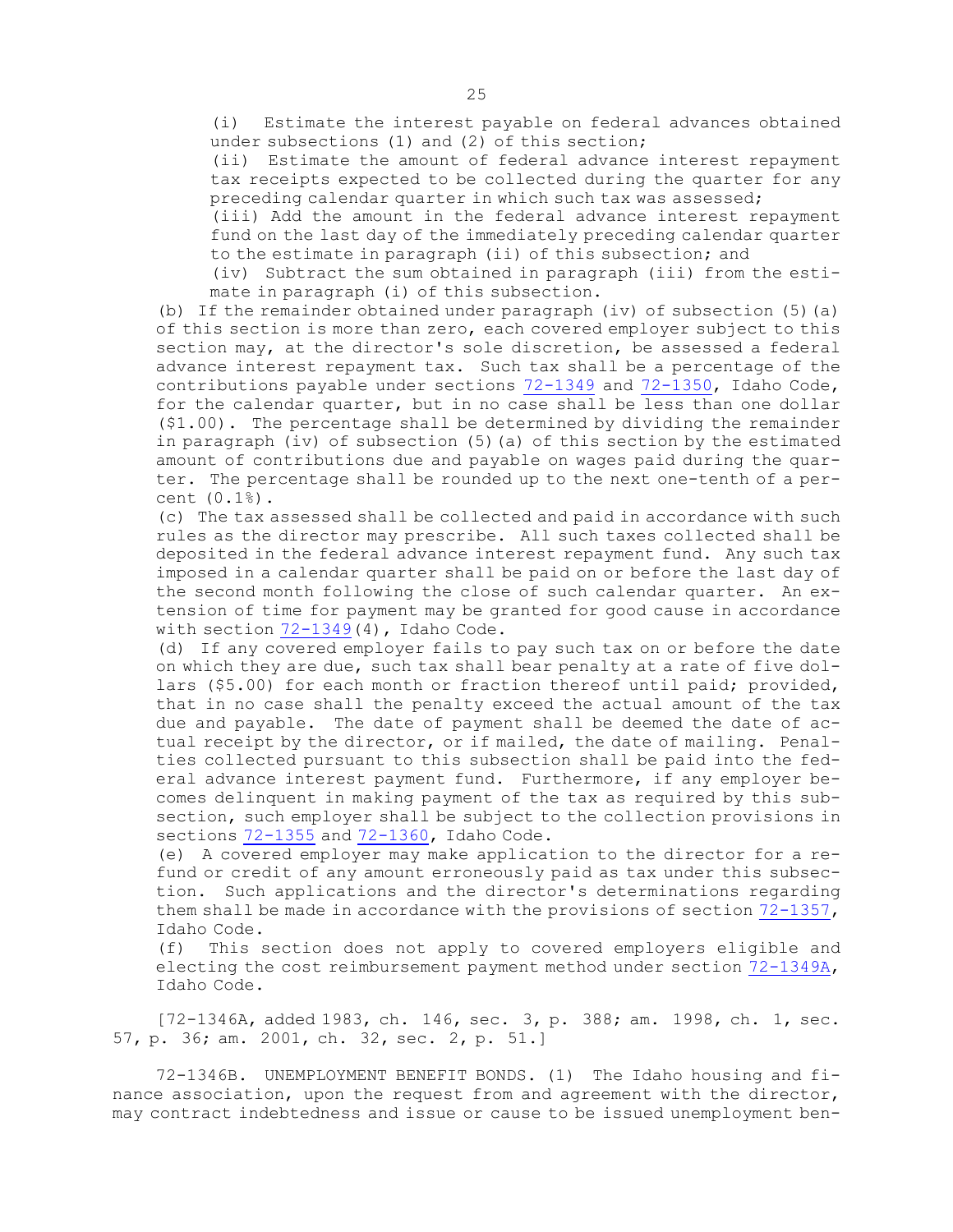efit bonds or notes evidencing such indebtedness in conformity with [chapter](https://legislature.idaho.gov/statutesrules/idstat/Title67/T67CH62) 62, [title](https://legislature.idaho.gov/statutesrules/idstat/Title67/T67CH62) 67, Idaho Code, for the benefit of the department when the director determines that the issuance of bonds for the repayment of federal advances under title XII of the social security act, 42 U.S.C. section 1321 et seq., will result in <sup>a</sup> savings to the state and to the state's employers.

(2) Until unemployment benefit bonds and notes as authorized in this section and [chapter](https://legislature.idaho.gov/statutesrules/idstat/Title67/T67CH62) 62, title 67, Idaho Code, have been paid in full, the following provisions shall apply:

(a) In addition to the requirements of section [72-1347A](https://legislature.idaho.gov/statutesrules/idstat/Title72/T72CH13/SECT72-1347A), Idaho Code, within the employment security reserve fund there is created <sup>a</sup> bond principal payment account and <sup>a</sup> bond interest payment account. Fifty million dollars (\$50,000,000) is hereby appropriated to the bond principal payment account and twenty million dollars (\$20,000,000) is hereby appropriated to the bond interest payment account. Moneys in the bond principal payment account shall be used solely for the payment of bond and note principal and moneys in the bond interest payment account shall be used solely for the payment of bond and note interest and other amounts required for the unemployment benefit bonds or notes issued by the Idaho housing and finance association in accordance with this section and [chapter](https://legislature.idaho.gov/statutesrules/idstat/Title67/T67CH62) 62, title 67, Idaho Code.

(b) Moneys in the bond principal payment account and the bond interest payment account are continuously appropriated in such amounts and at such times as, from time to time, shall be certified by the Idaho housing and finance association to the director, the state treasurer and the state controller as necessary for the payment of principal, interest and other amounts required for unemployment benefit bonds or notes issued by the Idaho housing and finance association in accordance with this section and [chapter](https://legislature.idaho.gov/statutesrules/idstat/Title67/T67CH62) 62, title 67, Idaho Code, which amounts shall be paid over as directed by the association.

(c) Moneys paid out of the bond principal payment account for principal payments on unemployment benefit bonds or notes shall be repaid from the benefit account in the employment security fund, section  $72-1346(2)$  $72-1346(2)$ , Idaho Code, out of revenue the department derives from employer contributions payable under sections [72-1349](https://legislature.idaho.gov/statutesrules/idstat/Title72/T72CH13/SECT72-1349) and [72-1350](https://legislature.idaho.gov/statutesrules/idstat/Title72/T72CH13/SECT72-1350), Idaho Code.

(d) Moneys paid out of the benefit account to the bond principal payment account as authorized in this section shall be made as soon as possible and in such amounts as deemed necessary by the director to provide funds for the appropriations contained herein to make subsequent principal payments on unemployment benefit bonds or notes when due.

(e) At any time the balance in the benefit account reaches zero  $(0)$ , the director shall immediately requisition funds from the state's account in the federal unemployment trust fund, and if funds therein are not then sufficient to pay unemployment insurance benefits, the director shall immediately obtain advances from the federal unemployment account in the unemployment trust fund as provided for in section [72-1346A](https://legislature.idaho.gov/statutesrules/idstat/Title72/T72CH13/SECT72-1346A), Idaho Code.

[72-1346B, added 2011, ch. 111, sec. 4, p. 301.]

72-1347. EMPLOYMENT SECURITY ADMINISTRATION FUND. (1) There is established in the state treasury the "Employment Security Administration Fund." All moneys deposited in said fund are perpetually appropriated to the director. Expenditures from the fund shall be in accordance with this chapter on the approval of the director and shall not require approval by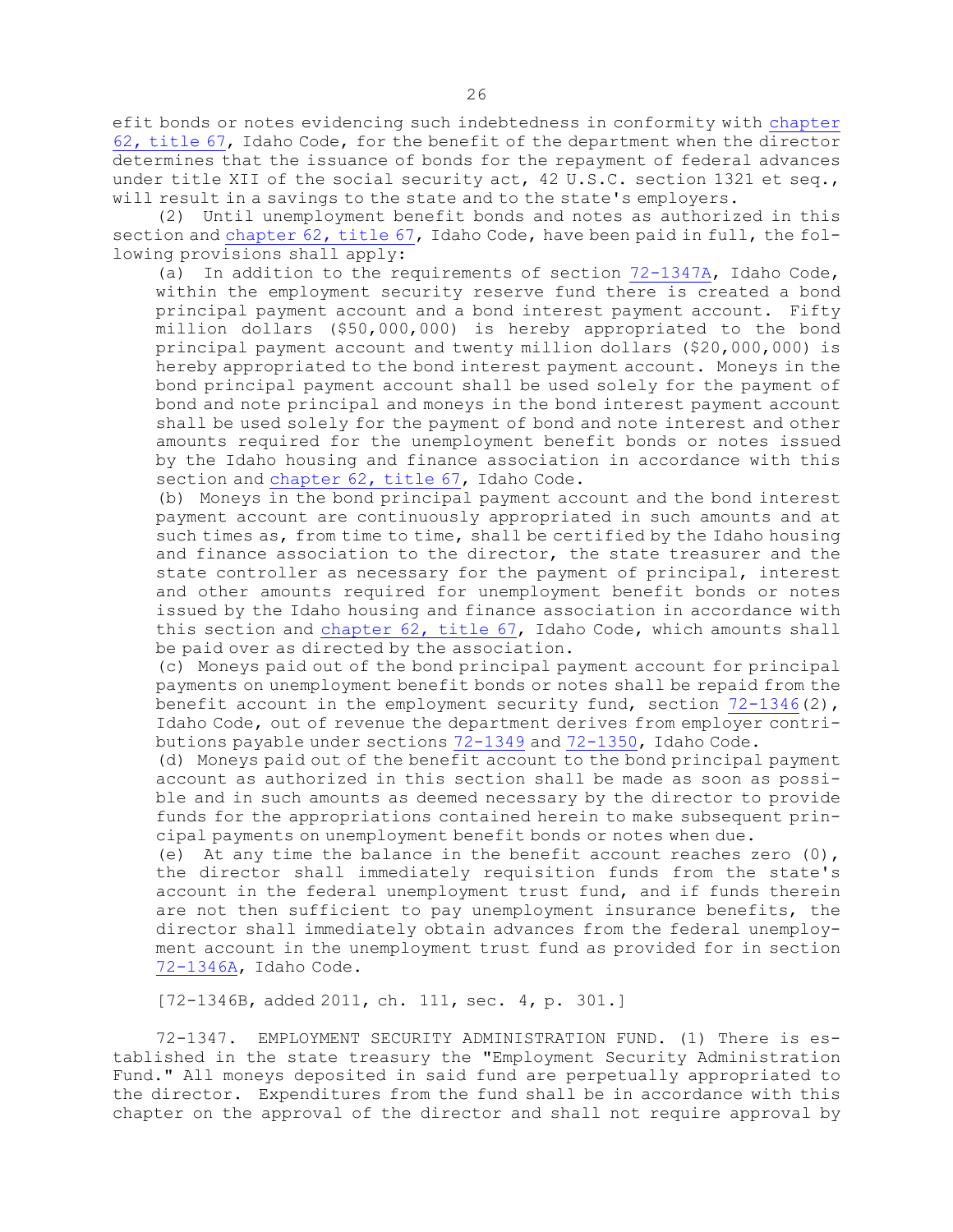the board of examiners, and shall not lapse at any time or be transferred to any other fund, except that the director may establish <sup>a</sup> revolving fund for the purpose of paying current cash items in connection with administrative expenses. All moneys in this fund which are received from the federal government shall be expended solely for the purposes and in the amounts found necessary by the secretary, United States department of labor, for the proper and efficient administration of this chapter. The fund shall consist of all moneys appropriated by this state to this fund, all moneys received from the United States for this fund, all moneys received from any other source for such purpose, and any moneys received from the United States or any other state as compensation for services or facilities supplied to such agency, any amounts received pursuant to any surety bond or insurance policy or from other sources for losses sustained by the fund or by reason of damage to equipment or supplies purchased from moneys in such fund, and any proceeds realized from the sale or disposition of any such equipment or supplies. Such moneys shall be secured by the depository in which they are held as required by the general depository law of the state, [chapter](https://legislature.idaho.gov/statutesrules/idstat/Title57/T57CH1) 1, title [57](https://legislature.idaho.gov/statutesrules/idstat/Title57/T57CH1), Idaho Code, and collateral pledged shall be maintained in <sup>a</sup> separate custody account. The state treasurer shall be liable on his official bond for the faithful performance of his duties in connection with the fund.

(2) Reimbursement of fund. If any moneys received from the United States department of labor under title III of the social security act, are found by the United States department of labor to have been lost or expended for purposes other than, or in amounts in excess of, those found necessary by the United States department of labor for the proper administration of this chapter, such moneys shall be replaced by moneys in the state employment security administrative and reimbursement fund as provided in section [72-1348](https://legislature.idaho.gov/statutesrules/idstat/Title72/T72CH13/SECT72-1348), Idaho Code, but if the moneys therein are insufficient, the balance shall be replaced by moneys in the department of labor special administration fund, section [72-1347A](https://legislature.idaho.gov/statutesrules/idstat/Title72/T72CH13/SECT72-1347A)(3), Idaho Code.

[72-1347, added 1947, ch. 269, sec. 47, p. 793; am. 1949, ch. 144, sec. 47, p. 252; am. 1976, ch. 141, sec. 3, p. 518; am. 1998, ch. 1, sec. 58, p. 37.]

72-1347A. EMPLOYMENT SECURITY RESERVE FUND -- SPECIAL ADMINISTRATION FUND. (1) There is established in the state treasury a special trust fund, separate and apart from all other public funds of this state, to be known as the employment security reserve fund, hereinafter "reserve fund." Except as provided herein, all proceeds from the reserve tax defined in subsection (2) of this section shall be paid into the reserve fund. The moneys in the reserve fund may be used by the director for loans to the employment security fund, section [72-1346](https://legislature.idaho.gov/statutesrules/idstat/Title72/T72CH13/SECT72-1346), Idaho Code, as security for loans from the federal unemployment insurance trust fund, and for the repayment of any interest-bearing advances, including interest, made under title XII of the social security act, 42 U.S.C. 1321 through 1324, and shall be available to the director for expenditure in accordance with the provisions of this section. The state treasurer shall be the custodian of the reserve fund and shall invest said moneys in accordance with law. The state treasurer shall disburse the moneys from the reserve fund in accordance with the directions of the director.

(2) <sup>A</sup> reserve tax is imposed on all covered employers required to pay contributions pursuant to section [72-1350](https://legislature.idaho.gov/statutesrules/idstat/Title72/T72CH13/SECT72-1350), Idaho Code, except deficit-rated employers who have been assigned <sup>a</sup> taxable wage rate from deficit rate class six pursuant to section  $72-1350(8)(a)$  $72-1350(8)(a)$ , Idaho Code. The reserve tax shall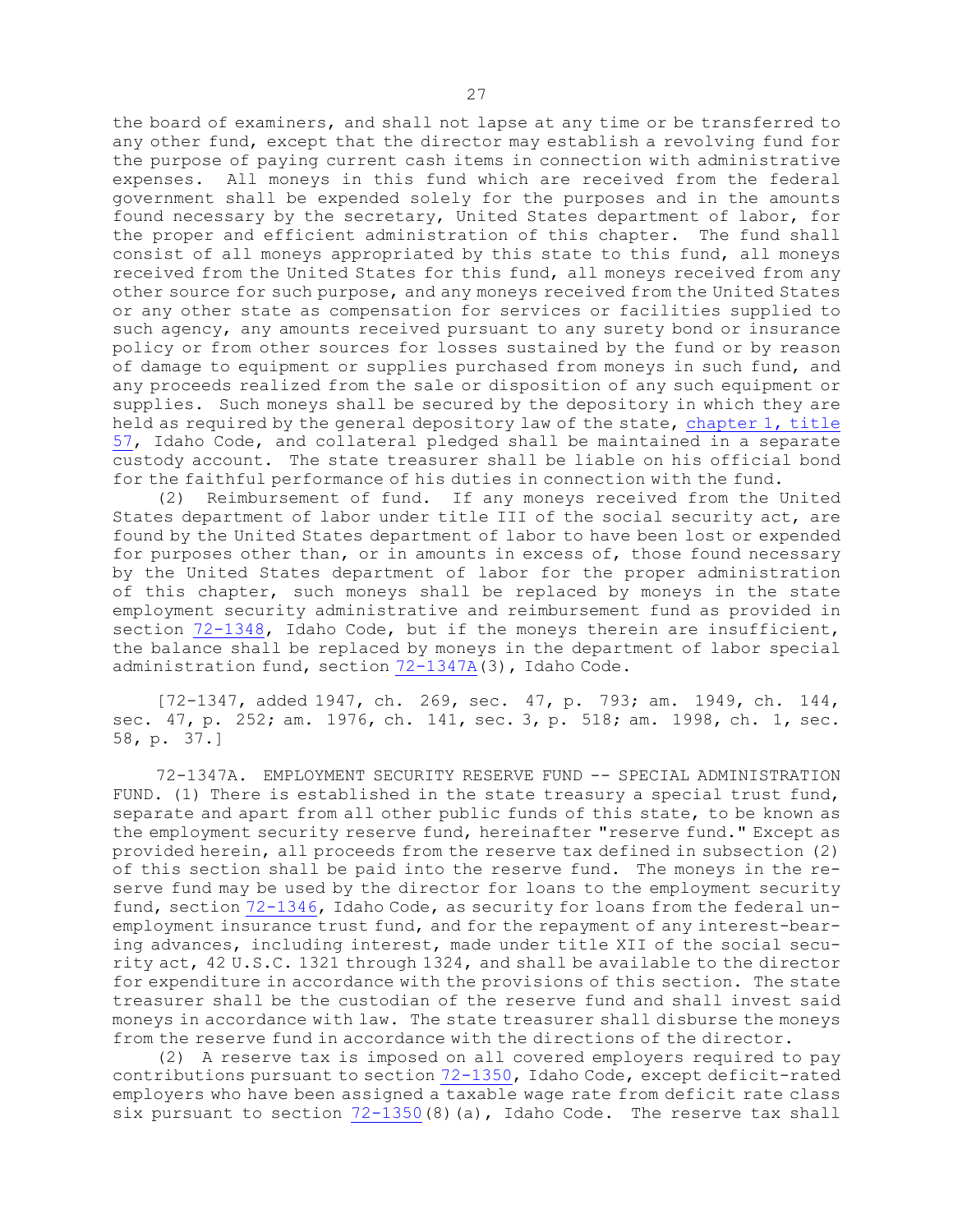be due and payable at the same time and in the same manner as contributions. If the reserve fund is less than one percent (1%) of state taxable wages in the penultimate year as of September 30 of the preceding calendar year, the reserve tax rate for all eligible, standard-rated and deficit-rated employers shall be equal to the taxable wage rate then in effect less the assigned contribution rate and training tax rate. The provisions of this chapter which apply to the payment and collection of contributions also apply to the payment and collection of the reserve tax, including the same calculations, assessments, method of payment, penalties, interest, costs, liens, injunctive relief, collection procedures and refund procedures. In the administration of the provisions of this section and the collection of the reserve tax, the director is granted all rights, authority, and prerogatives granted the director under the provisions of this chapter. Moneys collected from an employer delinquent in paying contributions and reserve taxes shall first be applied to pay any penalty and interest imposed pursuant to the provisions of this chapter and shall then be applied pro rata to pay delinquent contributions to the employment security fund, section [72-1346](https://legislature.idaho.gov/statutesrules/idstat/Title72/T72CH13/SECT72-1346), Idaho Code, and delinquent reserve taxes to the reserve fund pursuant to this section. Any interest and penalties collected pursuant to this subsection shall be paid into the state employment security administrative and reimbursement fund, section [72-1348](https://legislature.idaho.gov/statutesrules/idstat/Title72/T72CH13/SECT72-1348), Idaho Code, and any interest or penalties refunded under this subsection shall be paid out of that same fund. Reserve taxes paid pursuant to this subsection may not be deducted in whole or in part by any employer from the wages of individuals in its employ. All reserve taxes collected pursuant to this subsection shall be deposited in the clearing account of the employment security fund, section [72-1346](https://legislature.idaho.gov/statutesrules/idstat/Title72/T72CH13/SECT72-1346), Idaho Code, for clearance only and shall not become part of such fund. After clearance, the moneys shall be deposited in the reserve fund established in subsection (1) of this section. No reserve tax shall be imposed for any calendar year if, as of September 30 of the preceding calendar year, the balance of the reserve fund equals or exceeds one percent (1%) of the state taxable wages for the penultimate calendar year, or exceeds forty-nine percent (49%) of the actual balance of the employment security fund, section [72-1346](https://legislature.idaho.gov/statutesrules/idstat/Title72/T72CH13/SECT72-1346), Idaho Code.

(3) The interest earned from investment of the reserve fund shall be deposited in <sup>a</sup> fund established in the state treasurer's office, to be known as the department of labor special administration fund, hereinafter "special administration fund." The moneys in the special administration fund shall be held separate and apart from all other public funds of this state. The state treasurer shall be the custodian of this fund and may invest said moneys in accordance with law. Any interest earned on said moneys shall be deposited in the special administration fund.

(4) Administrative costs related to the reserve fund and the special administration fund shall be paid from federal administrative grants received under title III of the social security act, to the extent permitted by federal law, and then from the special administration fund.

[72-1347A, added 1991, ch. 119, sec. 5, p. 250; am. 1995, ch. 98, sec. 1, p. 289; am. 1996, ch. 415, sec. 2, p. 1378; am. 1998, ch. 1, sec. 59, p. 39; am. 2005, ch. 5, sec. 5, p. 8; am. 2006, ch. 48, sec. 1, p. 139; am. 2007, ch. 360, sec. 9, p. 1066; am. 2018, ch. 47, sec. 4, p. 121.]

72-1348. STATE EMPLOYMENT SECURITY ADMINISTRATIVE AND REIMBURSEMENT FUND. (1) There is created in the state treasury the "state employment se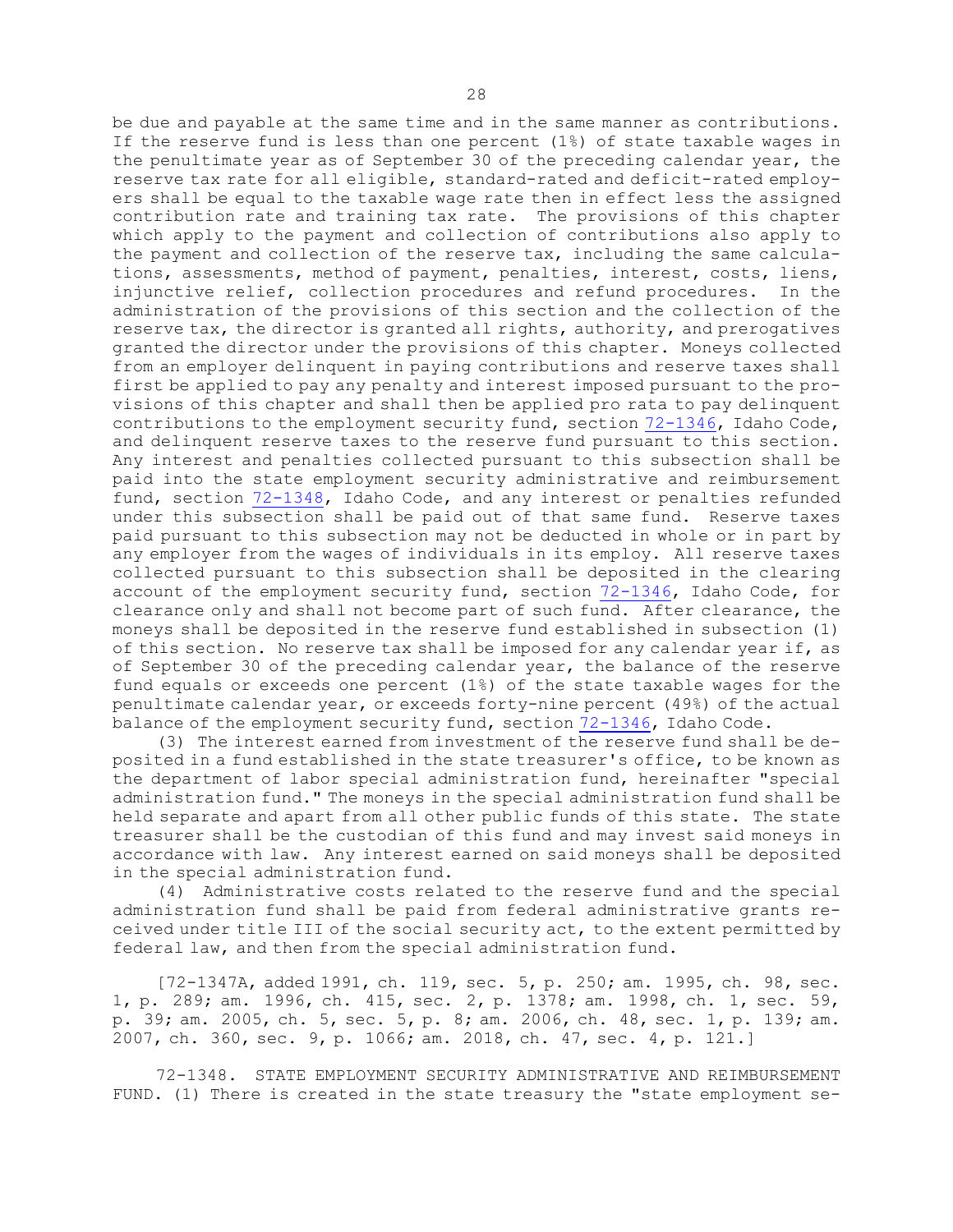curity administrative and reimbursement fund." Notwithstanding the provisions of sections [72-1346](https://legislature.idaho.gov/statutesrules/idstat/Title72/T72CH13/SECT72-1346) and [72-1347](https://legislature.idaho.gov/statutesrules/idstat/Title72/T72CH13/SECT72-1347), Idaho Code, the fund shall consist of:

(a) All penalties and all interest on judgments or accounts secured by liens collected pursuant to the provisions of sections [72-1347A](https://legislature.idaho.gov/statutesrules/idstat/Title72/T72CH13/SECT72-1347A) and [72-1354](https://legislature.idaho.gov/statutesrules/idstat/Title72/T72CH13/SECT72-1354) through [72-1364](https://legislature.idaho.gov/statutesrules/idstat/Title72/T72CH13/SECT72-1364), Idaho Code, but only after such interest and penalties have been deposited in the clearing account and are thereafter transferred to this fund in such amounts as, in the discretion of the director, will leave <sup>a</sup> sufficient balance of interest and penalties in the clearing account to pay refunds; and

(b) Reed act moneys appropriated for the purchase of land and buildings pursuant to section [72-1346](https://legislature.idaho.gov/statutesrules/idstat/Title72/T72CH13/SECT72-1346)(5), Idaho Code.

(2) Moneys referred to in subsection (1)(a) of this section are perpetually appropriated to the director and may be used upon written authorization of the board of examiners for any lawful purpose, including, but not limited to:

(a) As <sup>a</sup> revolving fund to cover expenditures for which federal funds have been duly requested but not yet received, subject to reimbursement upon receipt of the federal funds;

(b) For the payment of costs of administration including costs not validly chargeable against federal grants;

(c) For the payment of refunds of penalties pursuant to section [72-1357](https://legislature.idaho.gov/statutesrules/idstat/Title72/T72CH13/SECT72-1357), Idaho Code; and

(d) For the purchase of land and buildings for the purpose of providing office space for the department.

(3) Moneys referred to in subsection (1)(b) of this section may be used by the department to acquire for and in the name of the state by term purchase agreement lands and buildings for office space for the department at such places as the director finds necessary. An agreement made for the purchase of premises pursuant to this subsection shall be subject to the approval of the attorney general as to form and title.

Premises purchased pursuant to this section shall be used for the department or, if it is desirable to move the department, similar space will be furnished by the state to the department without further payment therefor by the United States.

[72-1348, added 1947, ch. 269, sec. 48, p. 793; am. 1949, ch. 144, sec. 48, p. 252; am. 1951, ch. 235, sec. 3, p. 472; am. 1957, ch. 157, sec. 2, p. 267; am. 1998, ch. 1, sec. 61, p. 43; am. 2004, ch. 24, sec. 3, p. 36; am. 2018, ch. 47, sec. 5, p. 123.]

72-1349. PAYMENT OF CONTRIBUTIONS -- LIMITATION OF ACTIONS. (1) Contributions shall be reported and paid to the department on taxable wages for each calendar year equal to the amount determined in accordance with section [72-1350](https://legislature.idaho.gov/statutesrules/idstat/Title72/T72CH13/SECT72-1350), Idaho Code. Contributions on wages paid to an individual under another state unemployment insurance law, or paid by an employer's predecessor during the calendar year, shall be counted in complying with this provision.

(2) Contributions shall accrue and become reportable and payable to the department by each covered employer for each calendar quarter with respect to wages for covered employment. Such contributions shall become due and be paid by each covered employer to the director for the employment security fund and shall not be deducted from the wages of individuals employed by such employer. All moneys required to be paid by <sup>a</sup> covered employer pursuant to this chapter shall immediately, upon becoming due and payable, become or be deemed money belonging to the state, and every covered employer shall hold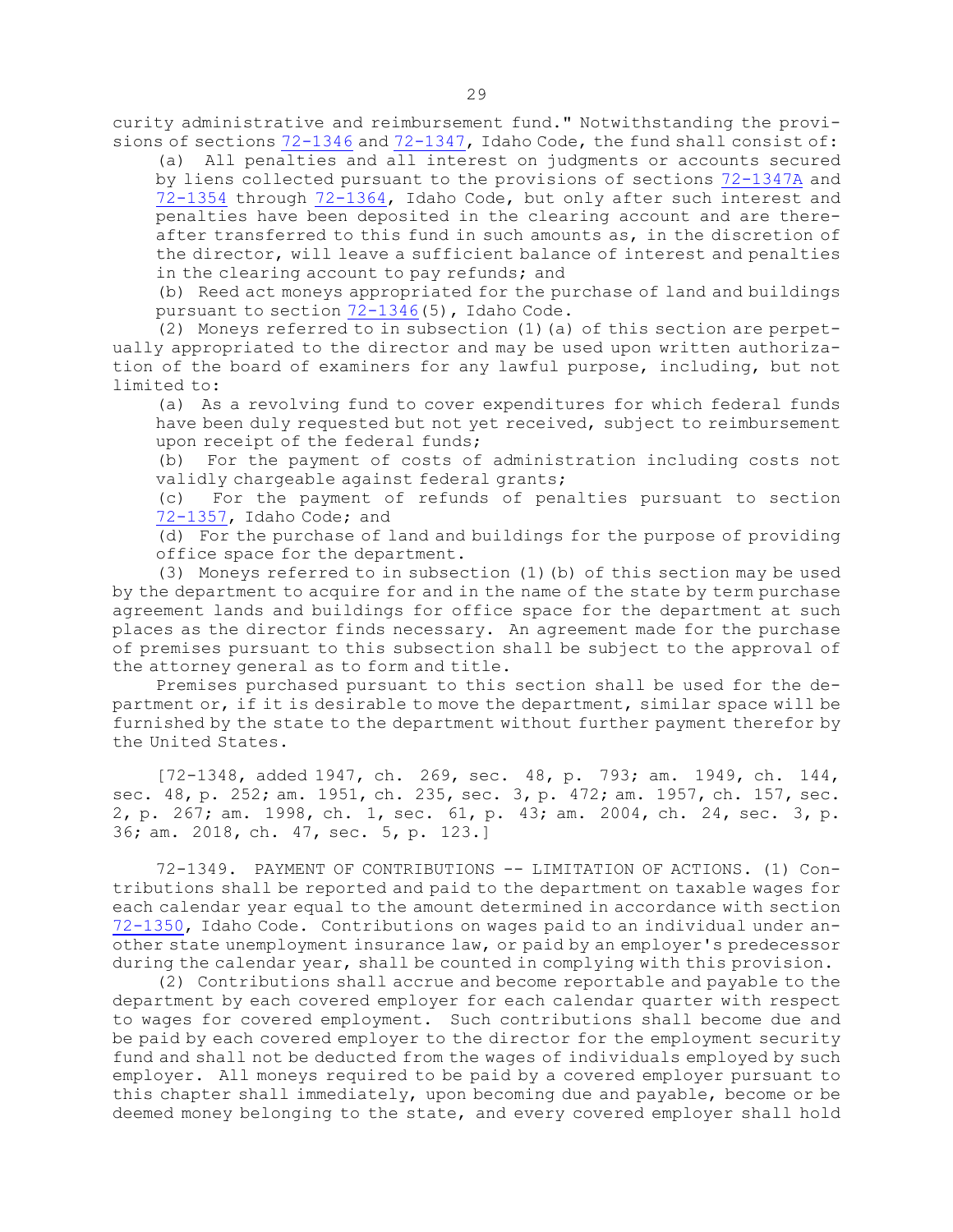or be deemed to hold said money separately, aside, or in trust from any other funds, moneys or accounts, for the state of Idaho for payment in the manner and at the times provided by law.

(3) The contributions reportable and payable to the department by each covered employer, with respect to covered employment, accruing in each calendar quarter, shall be reported and paid to the department on or before the last day of the month following the close of said calendar quarter.

(4) The director may, for good cause shown by <sup>a</sup> covered employer, extend the time for payment of his contributions or any part thereof, but no such extension of time shall postpone the due date more than sixty (60) days. Contributions with respect to which an extension of time for payment has been granted shall be paid on or before the last day of the period of the extension.

(5) Whenever it appears to be essential to the proper administration of this chapter that collection of the contributions of <sup>a</sup> covered employer must be made more often than quarterly, the director shall have authority to demand payment of the contributions forthwith.

(6) In accordance with rules the director may prescribe, any person or persons entering into <sup>a</sup> formal contract with the state, any county, city, town, school or irrigation district, or any quasi-public corporation of the state, for the construction, alteration, or repair of any public building or public work, the contract price of which exceeds the sum of one thousand dollars (\$1,000) may be required before commencing such work, to execute <sup>a</sup> surety bond in an amount sufficient to cover contributions when due. If the director, who shall approve said bond, determines that said bond has become insufficient, he may require that <sup>a</sup> new bond be provided in the amount he directs. Failure on the part of the employer covered by the bond to pay the full amount of his contributions when due shall render the surety liable on said bond as though the surety was the employer and subject to the other provisions of this chapter.

(7) In the payment of any contributions <sup>a</sup> fractional part of <sup>a</sup> dollar shall be disregarded unless it amounts to fifty cents (50¢) or more, in which case it shall be increased to one dollar (\$1.00).

(8) The director may commence administrative proceedings to enforce the provisions of this section by issuing <sup>a</sup> determination at any time within five (5) years of the due date of <sup>a</sup> quarterly report or the date <sup>a</sup> quarterly report is filed, whichever is later. The limitation period of this subsection (8) is tolled during any period in which the employer absconds from the state, during any period of the employer's concealment, or during any period when the department's ability to commence administrative proceedings to enforce the provisions of this section is stayed by legal proceedings.

[72-1349, added 1947, ch. 269, sec. 49, p. 793; am. 1949, ch. 144, sec. 49, p. 252; am. 1951, ch. 104, sec. 13, p. 233; am. 1959, ch. 32, sec. 1, p. 68; am. 1971, ch. 142, sec. 10, p. 595; am. 1972, ch. 344, sec. 3, p. 998; am. 1975, ch. 126, sec. 3, p. 259; am. 1976, ch. 141, sec. 4, p. 517; am. 1976, ch. 207, sec. 4, p. 754; am. 1977, ch. 179, sec. 12, p. 478; am. 1998, ch. 1, sec. 62, p. 45; am. 2005, ch. 5, sec. 7, p. 12.; am. 2010, ch. 114, sec. 4, p. 235.]

72-1349A. FINANCING OF BENEFIT PAYMENTS BY NONPROFIT ORGANIZATIONS AND GOVERNMENTAL ENTITIES. (1) Benefits paid to employees of governmental entities and nonprofit organizations shall be financed in accordance with the provisions of this section.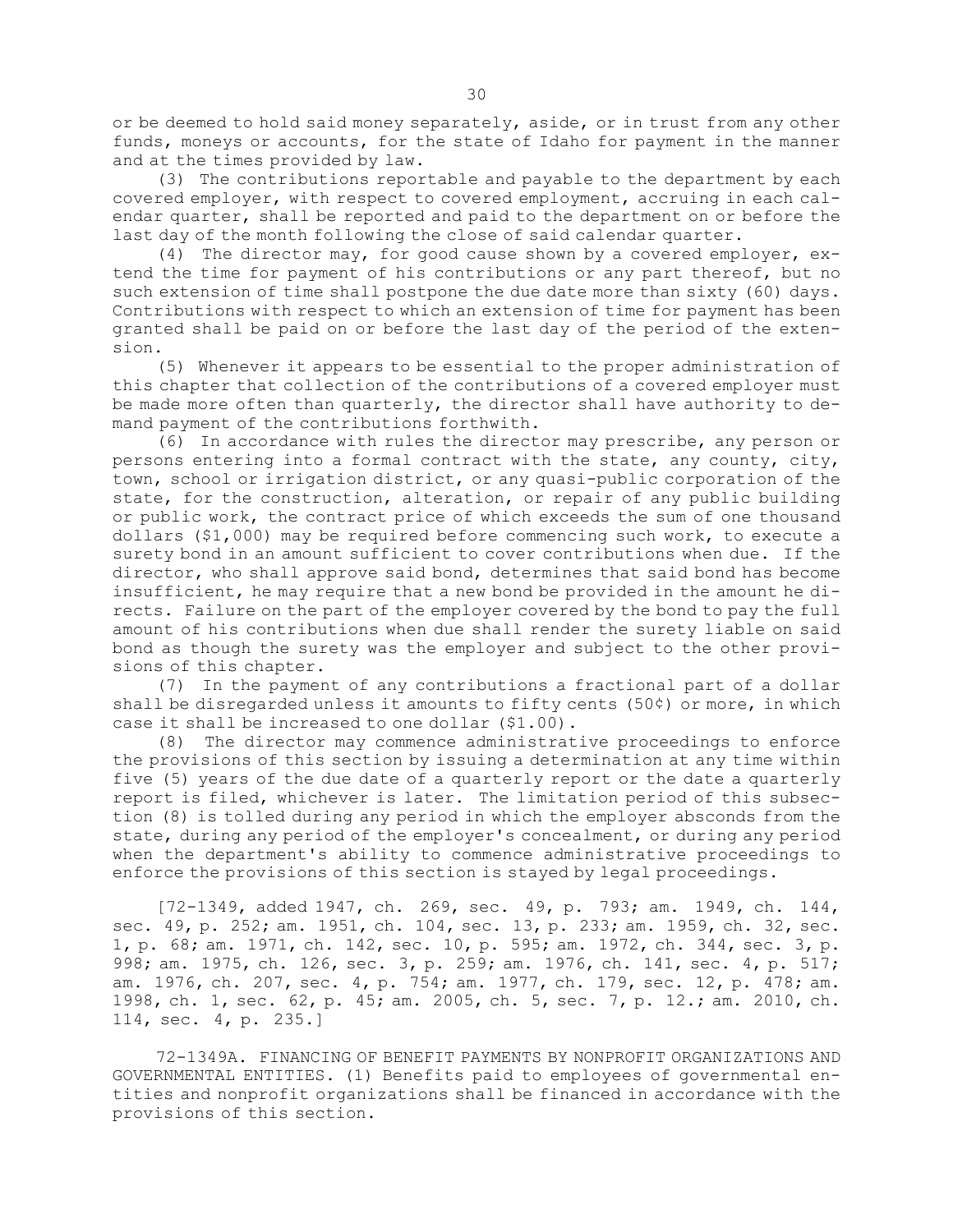<sup>A</sup> group of such organizations or entities may elect, with the approval of the director, to act as <sup>a</sup> group in fulfilling the requirements of this chapter.

(2) Liability for contributions and election of reimbursements. <sup>A</sup> nonprofit organization or governmental entity shall pay contributions under the provisions of section [72-1349](https://legislature.idaho.gov/statutesrules/idstat/Title72/T72CH13/SECT72-1349), Idaho Code, unless it elects, in accordance with this section, to pay to the director an amount equal to the full amount of regular benefits paid and the amount paid for extended benefits for which the department is not reimbursed by the federal government, for any reason including, but not limited to, payments made as <sup>a</sup> result of <sup>a</sup> determination or payments erroneously paid, or paid as <sup>a</sup> result of <sup>a</sup> determination of eligibility, which is subsequently reversed if said payment or any portion thereof was made as <sup>a</sup> result of wages earned in the employ of such organization or entity. Any sums recovered by the department from <sup>a</sup> claimant as <sup>a</sup> result of said payments shall be credited to the account of the nonprofit organization or governmental entity that reimbursed the fund for the payment of said benefits. Where such benefits are paid utilizing wages paid by two (2) or more employers, the portion of benefits to be repaid by the organization or entity shall be its proportionate share. This shall be computed on the basis of the relationship between wages utilized that were earned for services performed for such organization or entity and the total wages utilized in paying such benefits.

(3) Any nonprofit organization or governmental entity may elect to become liable for payments in lieu of contributions, provided it files with the director <sup>a</sup> written notice of election not later than thirty (30) days prior to the beginning of any taxable year or within thirty (30) days after the date of the final determination that such organization or entity is subject to this chapter. Such election shall be effective for not less than two (2) full taxable years after the election is made, and will continue to be in effect until terminated. The organization or entity must file with the director <sup>a</sup> written notice of termination of such election not later than thirty (30) days prior to the beginning of the taxable year for which such termination shall first be effective. The director may, in his discretion, terminate an election as provided in this section or extend the period within which <sup>a</sup> notice of election or <sup>a</sup> notice of termination must be filed. The director shall notify each nonprofit organization and governmental entity of any determination he makes of its status as an employer and of the effective date of any election that it makes and of any termination of such election.

(4) Reimbursement payments. Payments in lieu of contributions shall be made in accordance with the provisions of this subsection, including either paragraph (a) or paragraph (b).

(a) At the end of each calendar quarter, or at the end of any other period as determined by the director, the director shall bill each organization or entity (or group of organizations or entities) that has elected to make payments in lieu of contributions for an amount equal to the full amount of regular benefits paid, and the amount paid for extended benefits for which the department is not reimbursed by the federal government, if paid as <sup>a</sup> result of wages earned in the employ of such organization or entity.

(b) Payment in advance. Nonprofit organizations or governmental entities may elect to make payments in lieu of contributions in advance of actual billing for payment costs. Advance payments shall be made as follows: At the end of each calendar quarter, the nonprofit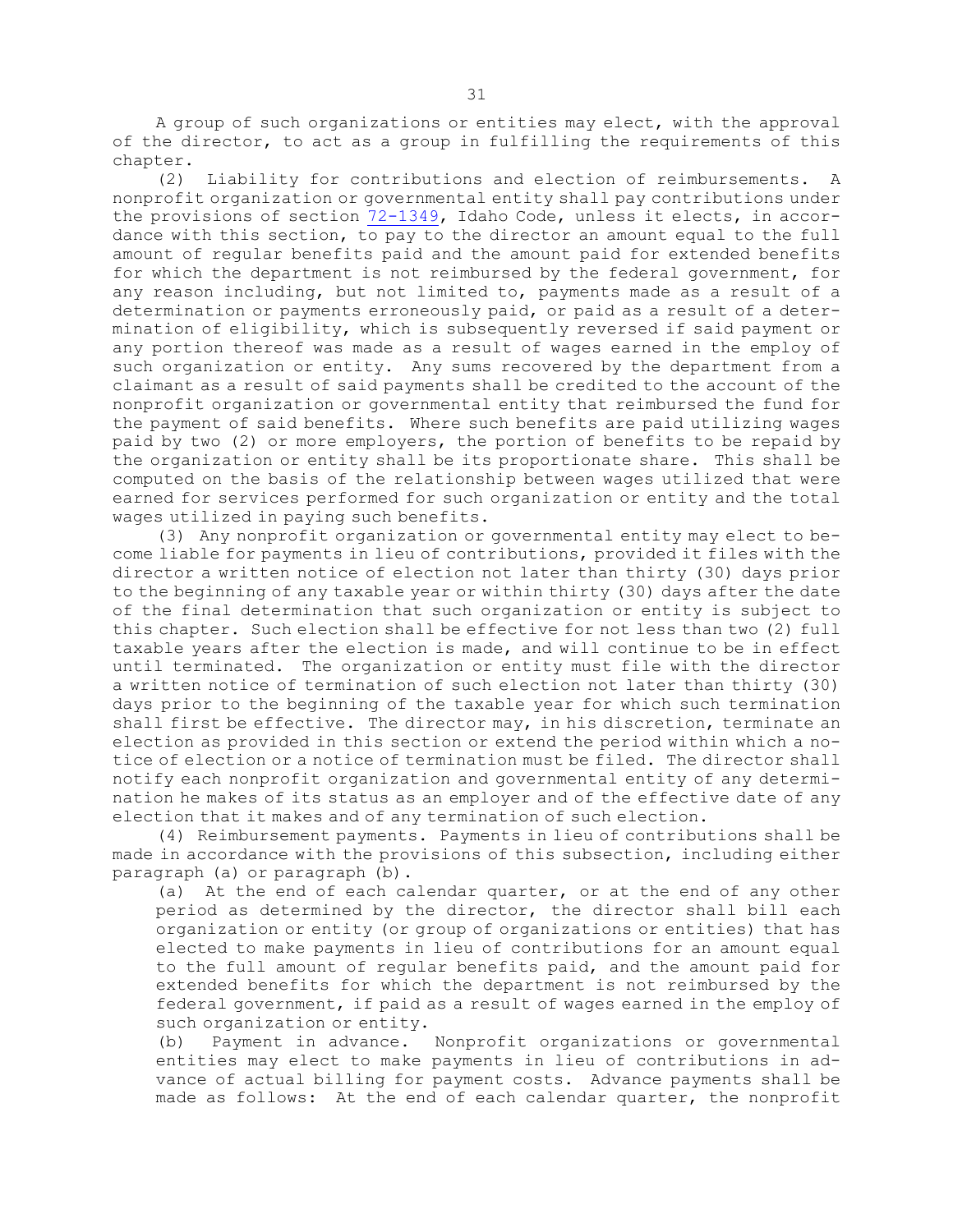organization or governmental entity shall pay one percent (1%) of its total quarterly payroll unless the director determines that <sup>a</sup> lesser percentage will cover the cost of payment of benefits to the employees of said employer. For purposes of this section, the total quarterly payroll for school districts shall be computed based upon only those school districts that have elected cost reimbursement status. Such payments shall become due and payable within thirty (30) days following the quarter ending.

At the end of such taxable year, the director shall compute the benefit costs attributable to the employer as provided in subsection (2) of this section. The director will then debit the employer's account with these costs. When payments exceed benefit costs, either the employer will be credited on subsequent benefit costs with the overpayment or, at the director's discretion, the overpayment will be refunded to the employer. When payments are not sufficient to pay benefit costs, either the employer will be billed the additional amount necessary to pay such costs or, at the director's discretion, the employer's advance payment rate for the next taxable year will be set at <sup>a</sup> rate that will cover such costs.

(5) Bond requirements. Any nonprofit organization that elects to become liable for payments in lieu of contributions may be required to obtain and deposit with the director <sup>a</sup> surety bond approved by the director. The amount of the bond shall be determined by the director on the basis of potential liability for benefit costs of each employing nonprofit organization. Such bond shall be in force for <sup>a</sup> period of not less than two (2) years, and shall be renewed not less frequently than two (2) year intervals for as long as the organization continues to be liable for payments in lieu of contributions. The director shall require adjustments to be made in the bond filed as deemed appropriate. When upward adjustments are required, the adjusted bond shall be filed within thirty (30) days of the date notice of the required adjustment was mailed. Failure by an organization covered by such bond to pay the full amount of payments due, together with interest and penalties, as provided in section [72-1354](https://legislature.idaho.gov/statutesrules/idstat/Title72/T72CH13/SECT72-1354), Idaho Code, shall render the surety liable on said bond to the extent of the bond, as though the surety was a liable organization.

(6) Failure to pay timely. If any nonprofit organization or governmental entity is delinquent in making payments in lieu of contributions, the director may terminate such employer's election to make payments in lieu of contributions as of the beginning of the next taxable year, and such termination shall be effective for that and the next taxable year. Any nonprofit organization or governmental entity becoming delinquent in making payments in lieu of contributions shall be subject to the same penalty provisions as any other covered employer as provided in this chapter.

(7) Appeals procedure. Administrative determinations issued pursuant to this section shall become final unless, within fourteen (14) days after notice as provided in section  $72-1368(5)$  $72-1368(5)$ , Idaho Code, an appeal is filed with the department in accordance with the department's rules. Appeal proceedings shall be in accordance with the provisions of section [72-1361](https://legislature.idaho.gov/statutesrules/idstat/Title72/T72CH13/SECT72-1361), Idaho Code.

(8) In the payment of any payments in lieu of contributions, <sup>a</sup> fractional part of <sup>a</sup> dollar shall be disregarded unless it amounts to fifty cents (50¢) or more, in which case it shall be increased to one dollar (\$1.00).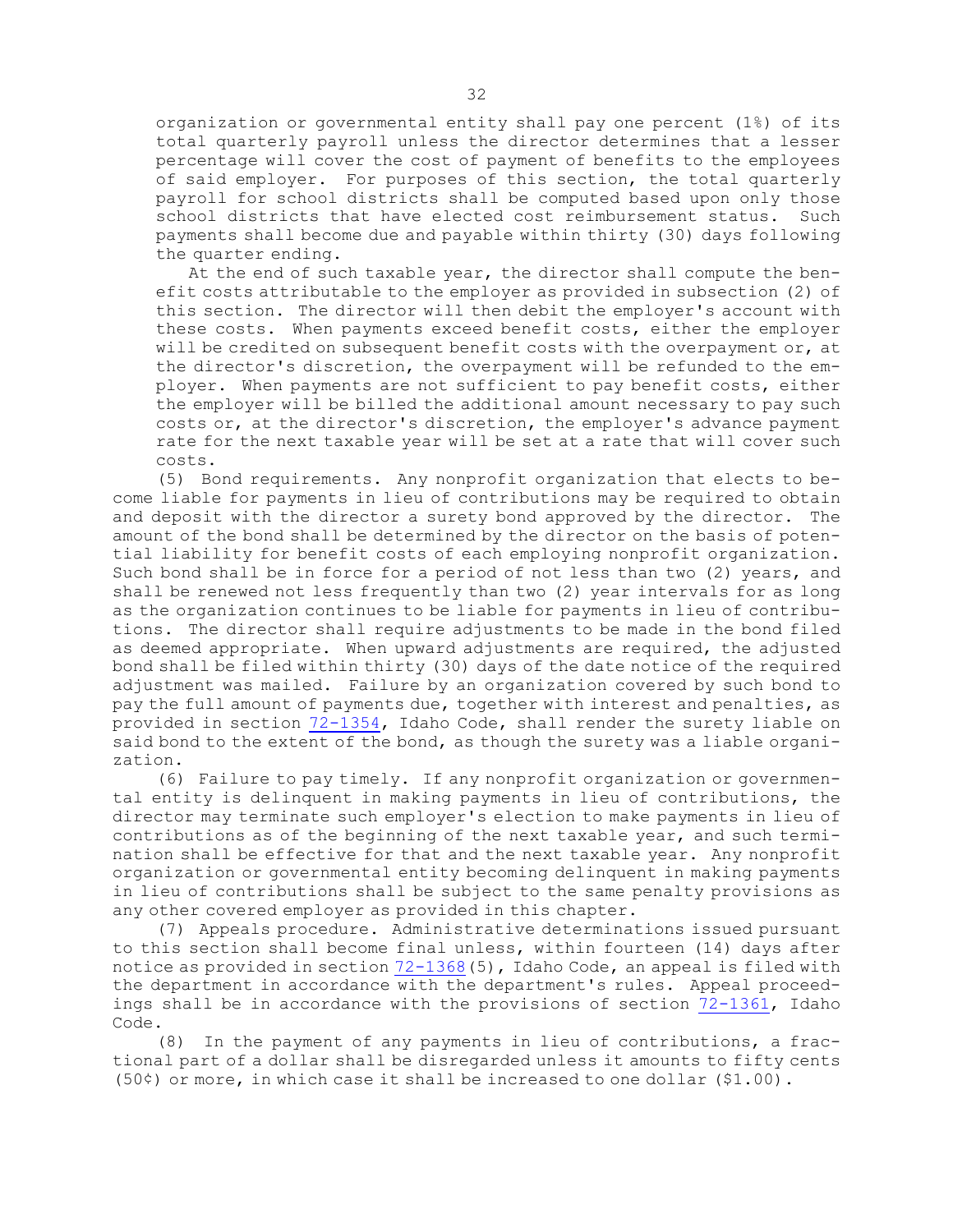[72-1349A, added 1977, ch. 179, sec. 13, p. 483, am. 1978, ch. 112, sec. 6, p. 239; am. 1980, ch. 264, sec. 4, p. 683; am. 1982, ch. 326, sec. 7, p. 814; am. 1998, ch. 1, sec. 63, p. 46; am. 2006, ch. 38, sec. 1, p. 105; am. 2016, ch. 158, sec. 1, p. 429.]

72-1349B. FINANCING OF BENEFITS PAYMENTS BY PROFESSIONAL EMPLOYERS AND THEIR CLIENTS. (1) Nonprofit organizations and governmental entities excepted. Financing of benefits for workers assigned by <sup>a</sup> professional employer to <sup>a</sup> nonprofit organization or <sup>a</sup> governmental entity shall be paid as provided in section [72-1349A](https://legislature.idaho.gov/statutesrules/idstat/Title72/T72CH13/SECT72-1349A), Idaho Code. Financing of benefits for workers assigned by <sup>a</sup> professional employer to any entity other than <sup>a</sup> nonprofit organization or governmental entity shall be made in accordance with the provisions of this section.

(2) Liability for contributions. Unless <sup>a</sup> professional employer meets the minimum requirements of this chapter, its client shall remain liable as <sup>a</sup> covered employer for any payments due under the provisions of this chapter. During the term of <sup>a</sup> professional employer arrangement, <sup>a</sup> professional employer is liable for the payment of all moneys due pursuant to this chapter as <sup>a</sup> result of wages paid to employees assigned to <sup>a</sup> client company, except compensation paid to sole proprietors or partners in the client company.

(3) Joint and several liability. <sup>A</sup> client is jointly and severally liable for any unpaid moneys due under the provisions of this chapter from the professional employer for wages paid to workers assigned to the client.

(4) Reporting requirements. The professional employer shall report and make all payments under its state employer account number. The professional employer shall keep separate records and submit separate quarterly wage reports for each of its clients. The professional employer shall pay contributions for its clients collectively using the professional employer's contribution rate unless it elects to pay the contribution for certain clients individually in which instance the contribution shall be paid using the individual client's contribution rate.

(5) Interested party. As between <sup>a</sup> professional employer and its client, the professional employer company shall be deemed to be the interested party for purposes of section [72-1323](https://legislature.idaho.gov/statutesrules/idstat/Title72/T72CH13/SECT72-1323), Idaho Code, and all proceedings to determine rights to benefits under the provisions of this chapter.

(6) Temporary workers. The provisions of this section do not apply to an entity that provides temporary workers on <sup>a</sup> temporary help basis, provided that the entity is liable as the employer for all payments due under the provisions of this chapter as <sup>a</sup> result of wages paid to those temporary workers.

(7) Rebuttable presumption. When <sup>a</sup> professional employer assigns workers to only one (1) client and its affiliates, there is <sup>a</sup> rebuttable presumption that the client entered into <sup>a</sup> professional employer arrangement to avoid calculation of the proper taxable wage rate. If the professional employer fails to rebut this presumption, the director, pursuant to section [72-1353](https://legislature.idaho.gov/statutesrules/idstat/Title72/T72CH13/SECT72-1353), Idaho Code, shall issue an administrative determination of coverage holding the client to be the covered employer for purposes of this chapter.

(8) <sup>A</sup> client ceasing to pay wages. Whenever <sup>a</sup> client ceases to pay wages, such client shall be subject to termination of its employer account and experience rating records in the same manner as any other employer, in accordance with the provisions of sections [72-1351](https://legislature.idaho.gov/statutesrules/idstat/Title72/T72CH13/SECT72-1351) and [72-1352](https://legislature.idaho.gov/statutesrules/idstat/Title72/T72CH13/SECT72-1352), Idaho Code. If <sup>a</sup> client which has ceased to pay wages subsequently becomes subject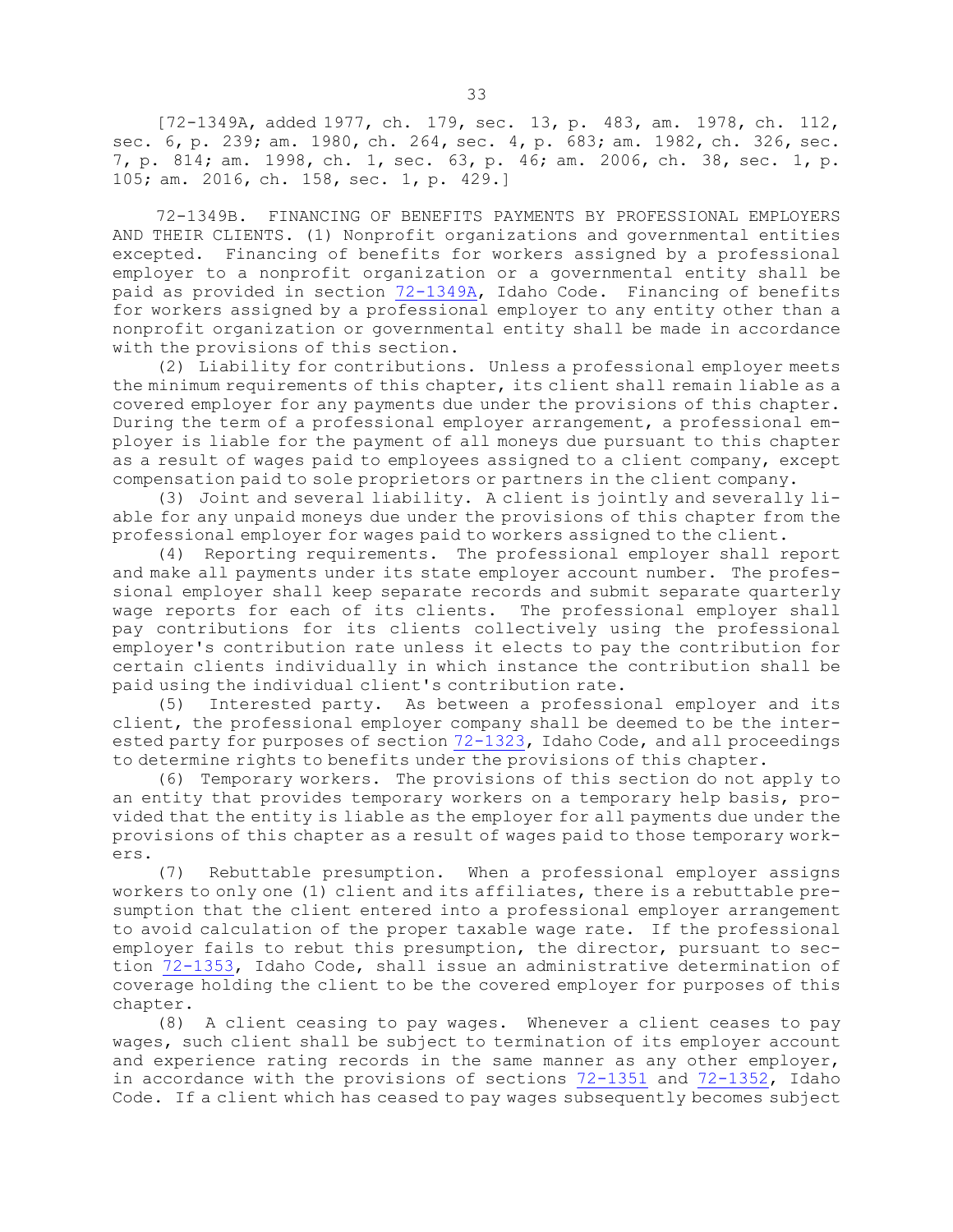to this chapter because it resumes paying wages, it will be assigned the appropriate experience rate in accordance with the provisions of section [72-1351](https://legislature.idaho.gov/statutesrules/idstat/Title72/T72CH13/SECT72-1351), Idaho Code.

(9) Succession of experience factors. Whenever <sup>a</sup> professional employer arrangement is entered, the separate account and experience factors of payroll and reserve shall be transferred to the professional employer for the purpose of determining the professional employer's contribution rate to be paid on behalf of the client. Upon the expiration or termination of the professional employer arrangement, so much of the professional employer's separate account and experience factors of payroll and reserve as is attributable to the client shall be transferred to the terminating client for the purpose of determining the client's subsequent rate of contribution. In the event the professional employer elects to pay the client's contribution separately as provided in subsection (4) of this section, then the client's experience factors of payroll and reserve shall remain with the client employer for the duration of the professional employer arrangement.

[(72-1349B), added 1977, ch. 179, sec. 14, p. 486, am. 1978, ch. 112, sec. 7, p. 243; am. 1982, ch. 326, sec. 8, p. 817; am. and redesig. 1998, ch. 1, sec. 65, p. 49.]

72-1349C. TREATMENT OF INDIAN TRIBES. (1) In addition to the definition provided in section [72-1315](https://legislature.idaho.gov/statutesrules/idstat/Title72/T72CH13/SECT72-1315), Idaho Code, the term "covered employer" shall also include any Indian tribe for which service in covered employment is performed.

(2) In addition to the definition provided in section [72-1316](https://legislature.idaho.gov/statutesrules/idstat/Title72/T72CH13/SECT72-1316), Idaho Code, the term "covered employment" shall also include service performed in the employ of an Indian tribe as defined in section 3306(u) of the federal unemployment tax act (FUTA), provided such service is excluded from "employment" as defined in FUTA solely by reason of section 3306(c)(7), FUTA, and is not otherwise excluded from covered employment under this chapter. For purposes of this section, the exemptions from covered employment in sections [72-1316A](https://legislature.idaho.gov/statutesrules/idstat/Title72/T72CH13/SECT72-1316A)(5) and (9), Idaho Code, shall be applicable to services performed in the employ of an Indian tribe.

(3) Benefits based on service in covered employment as that term is defined in this section, shall be payable in the same amount, on the same terms and subject to the same conditions as benefits payable on the basis of other service under this chapter.

(4) Indian tribes, or tribal units meaning subdivisions, subsidiaries or business enterprises wholly owned by such Indian tribe, subject to this chapter shall pay contributions under the same terms and conditions as all other covered employers unless the tribe elects to pay into the state unemployment fund amounts equal to the amount of benefits attributable to service in the employ of the Indian tribe.

(a) Indian tribes electing to make payments in lieu of contributions shall make such election in the same manner and under the same conditions as provided in section [72-1349A](https://legislature.idaho.gov/statutesrules/idstat/Title72/T72CH13/SECT72-1349A), Idaho Code, pertaining to nonprofit organizations and governmental entities subject to this chapter. Indian tribes shall determine if reimbursement for benefits paid will be elected by the tribe as <sup>a</sup> whole, by individual tribal units, or by combinations of individual tribal units.

(b) Indian tribes or tribal units shall be billed for the full amount of benefits attributable to service in the employ of the Indian tribe or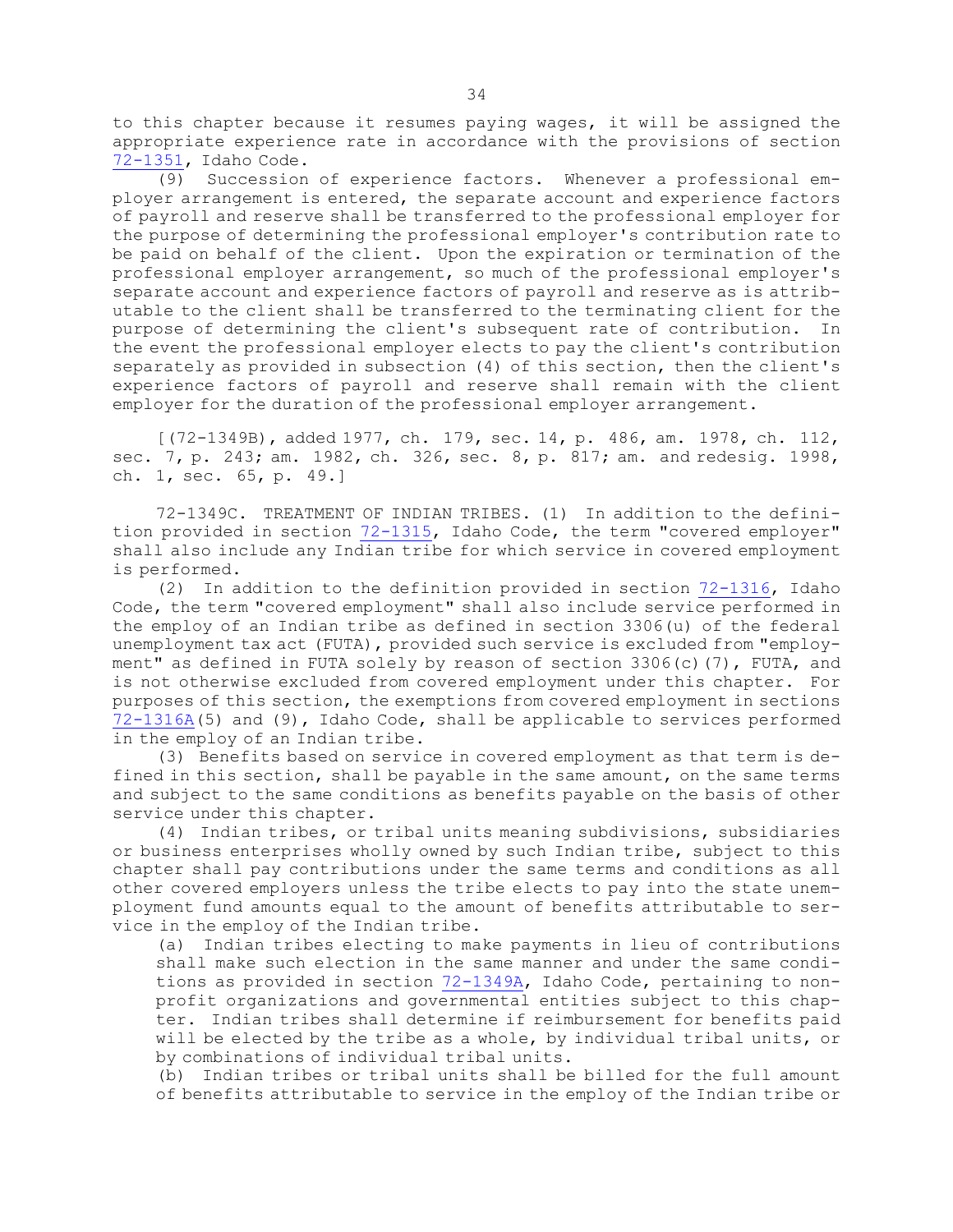tribal unit on the same basis as other employing units that have elected to make payments in lieu of contributions.

(c) At the discretion of the director, any Indian tribe or tribal unit that elects to become liable for payments in lieu of contributions may be required to obtain and deposit with the director <sup>a</sup> surety bond approved by the director. The amount of the bond shall be determined by the director based on the employing entity's potential liability for benefit costs. Such bond shall be in force for <sup>a</sup> period of not less than two (2) years, and shall be renewed not less frequently than two (2) year intervals for as long as the Indian tribe or tribal unit continues to be liable for payments in lieu of contributions. The director may require adjustments to be made in the bond filed. When upward adjustments are required, the adjusted bond shall be filed within thirty (30) days of the date notice of the required adjustment was mailed. Failure by an Indian tribe or tribal unit covered by such bond to pay the full amount of payments due, together with interest and penalties as provided in section [72-1354](https://legislature.idaho.gov/statutesrules/idstat/Title72/T72CH13/SECT72-1354), Idaho Code, shall render the surety liable on said bond to the extent of the bond, as though the surety was <sup>a</sup> liable organization.

(5) Failure of the Indian tribe or tribal unit to make required payments, including assessments of interest and penalty, within ninety (90) days of receipt of the bill shall cause the Indian tribe to lose the option to make payments in lieu of contributions as described in subsection (4) of this section, for the following tax year unless payment in full is received before contribution rates for the next tax year are computed.

(a) Any Indian tribe that loses the option to make payments in lieu of contributions due to late payment or nonpayment as described in this subsection (5) of this section, shall have such option reinstated if, after <sup>a</sup> period of one (1) year, all contributions have been made timely, provided no contributions, payments in lieu of contributions for benefits paid, penalties or interest remain outstanding.

(b) Failure of the Indian tribe or any tribal unit thereof to make required payments, including assessments of interest and penalty, after all collection activities deemed necessary by the director have been exhausted, shall cause services performed for such tribe to not be treated as "covered employment" for purposes of subsection (2) of this section.

(c) The director may determine that any Indian tribe that loses coverage under paragraph (b) of this subsection, may have services performed for such tribe again included as "covered employment" for purposes of subsection (2) of this section, if all contributions, payments in lieu of contributions, penalties and interest have been paid.

(6) Notices of payment and reporting delinquency to Indian tribes and their tribal units shall include information that failure to make full payment within the prescribed time frame:

(a) Shall cause the Indian tribe to be liable for taxes under the federal unemployment tax act;

(b) Shall cause the Indian tribe to lose the option to make payments in lieu of contributions; and

(c) Could cause the Indian tribe to be excepted from the definition of "covered employer" as provided in subsection (1) of this section, and services in the employ of the Indian tribe as provided in subsection (2) of this section, to be excepted from "covered employment."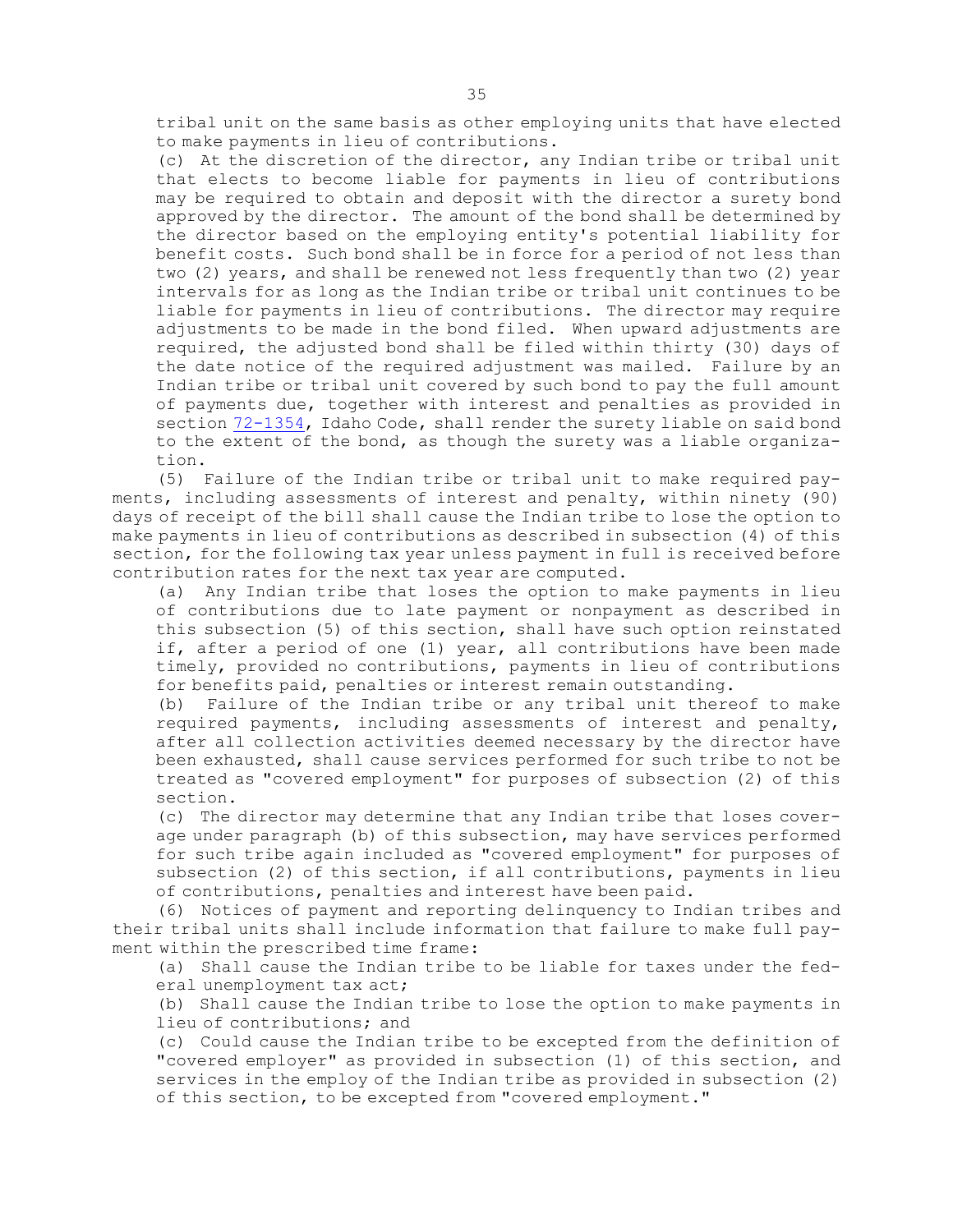(7) An Indian tribe and its tribal units shall be jointly and severally liable for all payments due under this chapter, including assessments of interest and penalties.

(8) Extended benefits paid that are attributable to service in the employ of an Indian tribe and not reimbursed by the federal government shall be financed in their entirety by such Indian tribe or tribal unit.

(9) If an Indian tribe fails to make payments required under this section, including assessments of interest and penalty, within ninety (90) days of <sup>a</sup> final notice of delinquency, or fails to timely file <sup>a</sup> required bond, the director shall immediately notify the United States internal revenue service and the United States department of labor.

[72-1349C, added 2002, ch. 45, sec. 1, p. 99.]

72-1350. TAXABLE WAGE BASE AND TAXABLE WAGE RATES. (1) All remuneration for personal services as defined in section [72-1328](https://legislature.idaho.gov/statutesrules/idstat/Title72/T72CH13/SECT72-1328), Idaho Code, equal to the average annual wage in covered employment for the penultimate calendar year, rounded to the nearest multiple of one hundred dollars (\$100) or the amount of taxable wage base specified in the federal unemployment tax act, whichever is higher, shall be the taxable wage base for purposes of this chapter.

(2) Prior to December 31 of each year, the director shall determine the taxable wage rates for the following calendar year for all covered employers, except cost reimbursement employers, in accordance with this section. If the desired fund size multiplier set forth in subsection (3) of this section is revised with an effective date that is prior to January 1 of the following year, the director shall issue adjusted taxable wage rates as soon as practicable and in accordance with the revised multiplier's effective date. Employers shall receive <sup>a</sup> credit against future taxes under this act for any overpayments resulting from tax payments made before the amended taxable wage rates are adjusted.

(3) An average high cost ratio shall be determined by calculating the average of the three (3) highest benefit cost rates in the twenty (20) year period ending with the preceding year. For the purposes of this section, the "benefit cost rate" is the total annual benefits paid, including the state's share of extended benefits but excluding the federal share of extended benefits and cost-reimbursable benefits, divided by the total annual covered wages excluding cost-reimbursable wages. The resulting average high cost ratio is multiplied by the desired fund size multiplier and the result, for the purposes of this section, is referred to as the "average high cost multiple" (AHCM). The desired fund size multiplier shall be eight-tenths (0.8) and shall increase to nine-tenths (0.9) on and after January 1, 2012; to one (1) on and after January 1, 2013; to one and one-tenth (1.1) on and after January 1, 2014; to one and two-tenths (1.2) on and after January 1, 2015; to one and three-tenths (1.3) on and after January 1, 2016; to one and four-tenths (1.4) on and after January 1, 2017; and to one and three-tenths (1.3) on and after January 1, 2018.

(4) The fund balance ratio shall be determined by dividing the actual balance of the employment security fund, section [72-1346](https://legislature.idaho.gov/statutesrules/idstat/Title72/T72CH13/SECT72-1346), Idaho Code, and the reserve fund, section [72-1347A](https://legislature.idaho.gov/statutesrules/idstat/Title72/T72CH13/SECT72-1347A), Idaho Code, on September 30 of the current calendar year by the wages paid by all covered employers in Idaho, except cost-reimbursement employers, in the preceding calendar year.

- (5) The base tax rate shall be determined as follows:
- (a) Divide the fund balance ratio by the AHCM;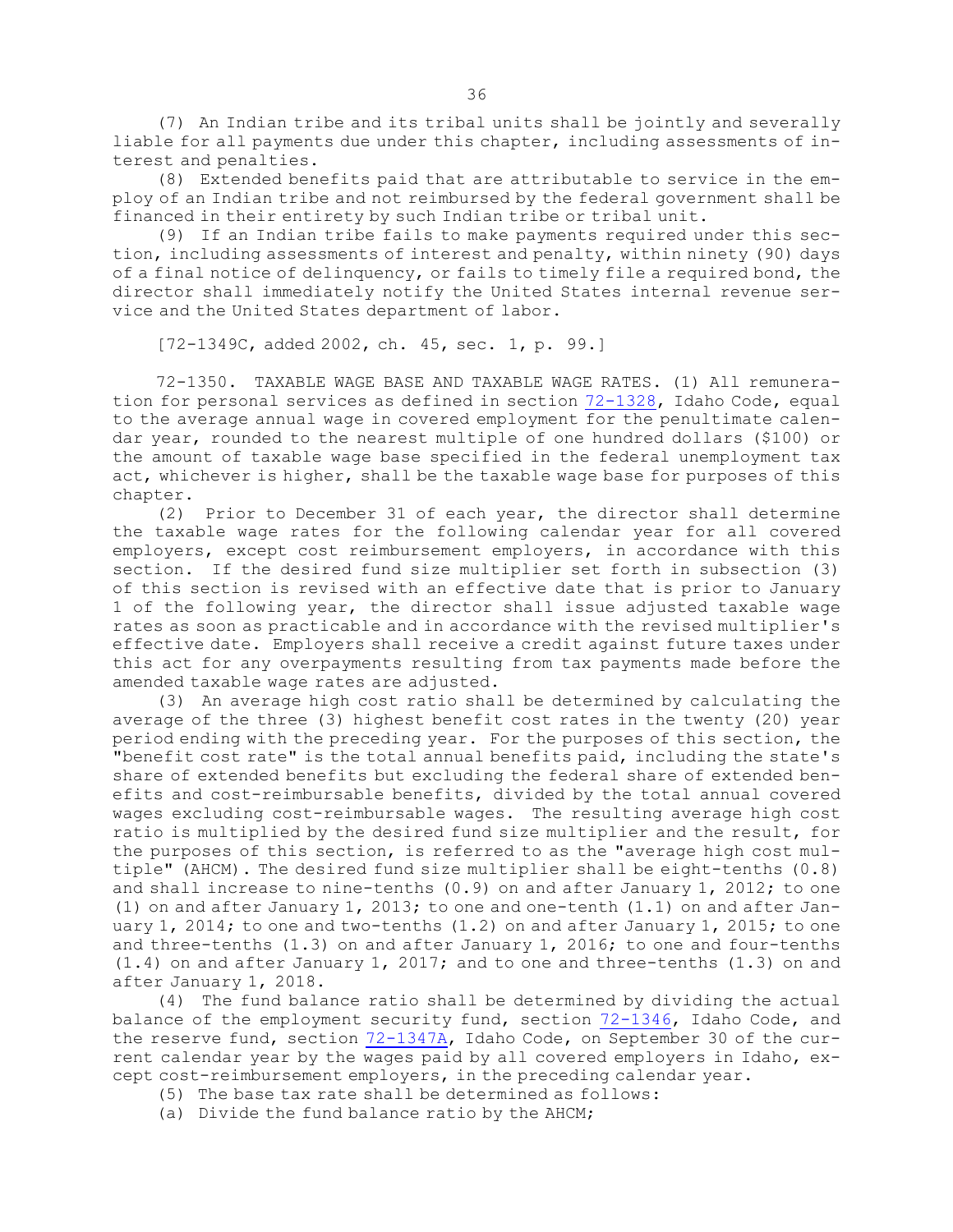(b) Subtract the quotient obtained from the calculation in paragraph (a) of this subsection from the number two  $(2)$ ;

(c) Multiply the remainder obtained from the calculation in paragraph (b) of this subsection by two and one-tenth percent (2.1%). The product obtained from this calculation shall equal the base tax rate, provided that the base tax rate shall not be less than six-tenths percent (0.6%) and shall not exceed three and four-tenths percent (3.4%).

(6) The base tax rate calculated in accordance with subsection (5) of this section shall be used to determine the taxable wage rate effective the following calendar year for all covered employers except cost-reimbursement employers as provided in subsections (7) and (8) of this section, except that the base tax rate for calendar years 2022 and 2023 shall be equal to the base tax rate calculated for calendar year 2021.

(7) Table of rate classes, tax factors and minimum and maximum taxable wage rates:

|              | Cumulative Taxable Payroll Limits |               |        | Eligible Employers |         |  |  |  |
|--------------|-----------------------------------|---------------|--------|--------------------|---------|--|--|--|
|              | More Than                         | Equal to      |        | Minimum            | Maximum |  |  |  |
|              | $\frac{8}{6}$ of                  | or Less Than  |        | Taxable            | Taxable |  |  |  |
| Rate         | Taxable                           | (% of Taxable | Tax    | Waqe               | Waqe    |  |  |  |
| Class        | Payroll)                          | Payroll)      | Factor | Rate               | Rate    |  |  |  |
| $\mathbf{1}$ |                                   | 12            | 0.2857 | 0.180%             | 0.960%  |  |  |  |
| 2            | 12                                | 24            | 0.4762 | 0.300%             | 1.600%  |  |  |  |
| 3            | 24                                | 36            | 0.5714 | 0.360%             | 1.920%  |  |  |  |
| 4            | 36                                | 48            | 0.6667 | 0.420%             | 2.240%  |  |  |  |
| 5            | 48                                | 60            | 0.7619 | 0.480%             | 2.560%  |  |  |  |
| 6            | 60                                | 72            | 0.8571 | 0.540%             | 2.880%  |  |  |  |
| 7            | 72                                |               | 0.9524 | 0.600%             | 3.200%  |  |  |  |

## Standard-Rated Employers

|        | Minimum | Maximum |
|--------|---------|---------|
|        | Taxable | Taxable |
| Tax    | Waqe    | Waqe    |
| Factor | Rate    | Rate    |
| 1.000  | 1.000%  | 3.4%    |

| Cumulative Taxable Payroll Limits |                  | Deficit Employers |        |         |         |
|-----------------------------------|------------------|-------------------|--------|---------|---------|
|                                   | More Than        | Equal to          |        | Minimum | Maximum |
|                                   | $\frac{8}{6}$ of | or Less Than      |        | Taxable | Taxable |
| Rate                              | Taxable          | (% of Taxable     | Tax    | Waqe    | Waqe    |
| Class                             | Payroll)         | Payroll)          | Factor | Rate    | Rate    |
| $-1$                              |                  | 30                | 1.7143 | 1.080%  | 4.800%  |
| $-2$                              | 30               | 50                | 1.9048 | 1.200%  | 5.200%  |
| $-3$                              | 50               | 65                | 2.0952 | 1.320%  | 5.600%  |
| $-4$                              | 65               | 80                | 2.2857 | 1.440%  | 6.000%  |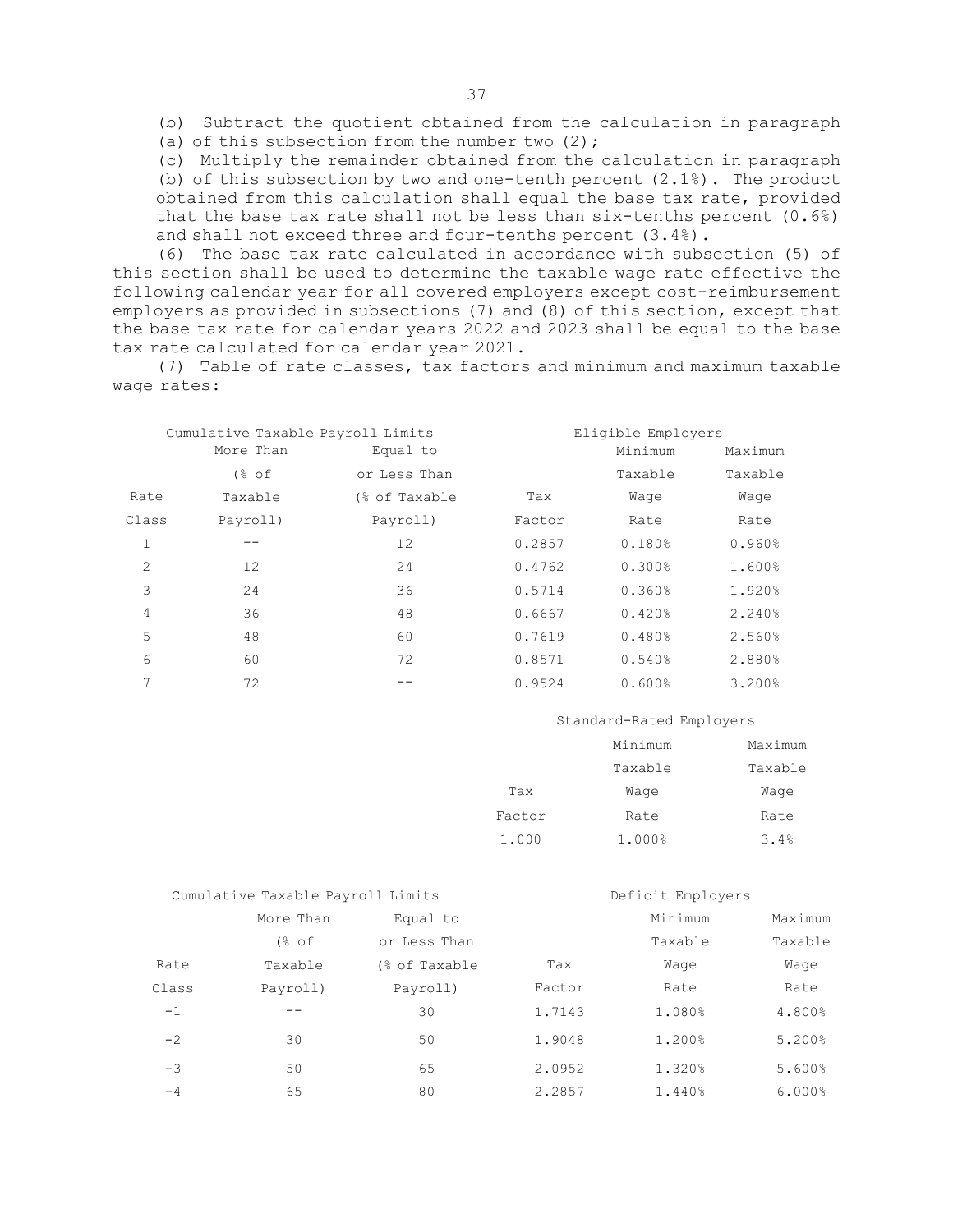| $-5$ |    | 95    | 2.6667 | 1.680% | 6.400% |
|------|----|-------|--------|--------|--------|
| $-6$ | 95 | $- -$ | 2.6667 | 5.400% | 6.800% |

(8) Each covered employer, except cost-reimbursement employers, will be assigned <sup>a</sup> taxable wage rate and <sup>a</sup> contribution rate as follows:

(a) Each employer, except standard-rated employers, will be assigned to one (1) of the rate classes for eligible and deficit employers provided in subsection (7) of this section based upon the employer's experience as determined under the provisions of sections [72-1319](https://legislature.idaho.gov/statutesrules/idstat/Title72/T72CH13/SECT72-1319), [72-1319A](https://legislature.idaho.gov/statutesrules/idstat/Title72/T72CH13/SECT72-1319A), [72-1351](https://legislature.idaho.gov/statutesrules/idstat/Title72/T72CH13/SECT72-1351) and [72-1351A](https://legislature.idaho.gov/statutesrules/idstat/Title72/T72CH13/SECT72-1351A), Idaho Code.

(b) For each rate class provided in subsection (7) of this section, the department will multiply the base tax rate determined in accordance with subsection (5) of this section by the tax factor listed for that rate class in the table provided in subsection (7) of this section. The product obtained from this calculation shall be the taxable wage rate for employers assigned to that rate class, provided that the taxable wage rate shall not be less than the minimum taxable wage rate assigned to that rate class and shall not exceed the maximum taxable wage rate assigned to that rate class in the table provided in subsection (7) of this section.

(c) For standard-rated employers, the department will multiply the base tax rate determined in accordance with subsection (5) of this section by the tax factor listed for standard-rated employers in the table provided in subsection (7) of this section. The product obtained from this calculation shall be the taxable wage rate for standard-rated employers, provided that the taxable wage rate shall not be less than the minimum taxable wage rate assigned to standard-rated employers and shall not exceed the maximum taxable wage rate assigned to standard-rated employers in the table provided in subsection (7) of this section.

(d) Deficit employers who have been assigned <sup>a</sup> taxable wage rate from deficit rate class 6 will be assigned contribution rates equal to their taxable wage rate.

(e) All other eligible, standard-rated, and deficit employers will be assigned contribution rates equal to ninety-seven percent (97%) of their taxable wage rate. Provided however, that for each calendar year <sup>a</sup> reserve tax is imposed pursuant to section [72-1347A](https://legislature.idaho.gov/statutesrules/idstat/Title72/T72CH13/SECT72-1347A), Idaho Code, the contribution rates for employers assigned contribution rates pursuant to this paragraph shall be eighty percent (80%) of their taxable wage rate.

(9) Each employer shall be notified of his taxable wage rate as determined for any calendar year pursuant to this section and section [72-1351](https://legislature.idaho.gov/statutesrules/idstat/Title72/T72CH13/SECT72-1351), Idaho Code. Such determination shall become conclusive and binding upon the employer, unless within fourteen (14) days after notice as provided in section [72-1368](https://legislature.idaho.gov/statutesrules/idstat/Title72/T72CH13/SECT72-1368)(5), Idaho Code, the employer files an application for redetermination, setting forth his reasons therefor. Reconsideration shall be limited to transactions occurring subsequent to any previous determination that has become final. The employer shall be promptly notified of the redetermination, which shall become final unless an appeal is filed within fourteen (14) days after notice as provided in section [72-1368](https://legislature.idaho.gov/statutesrules/idstat/Title72/T72CH13/SECT72-1368)(5), Idaho Code. Proceedings on the appeal shall be in accordance with the provisions of section [72-1361](https://legislature.idaho.gov/statutesrules/idstat/Title72/T72CH13/SECT72-1361), Idaho Code.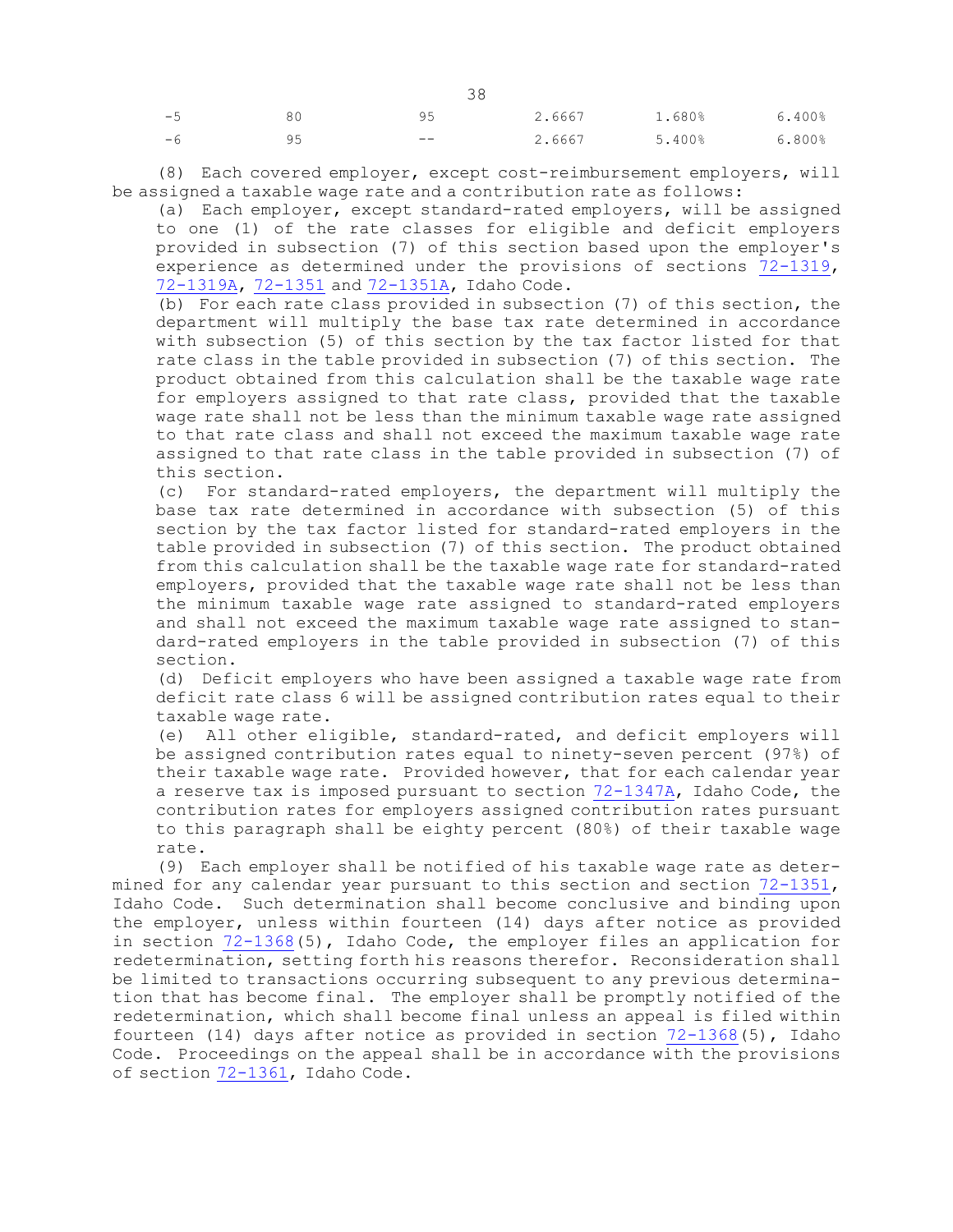[72-1350, added 1983, ch. 146, sec. 5, p. 390; am. 1985, ch. 203, sec. 1, p. 506; am. 1986, ch. 23, sec. 1, p. 68; am. 1987, ch. 317, sec. 1, p. 666; am. 1989, ch. 55, sec. 1, p. 71; am. 1989, ch. 198, sec. 1, p. 497; am. 1991, ch. 119, sec. 6, p. 252; am. 1995, ch. 98, sec. 2, p. 291; am. 1996, ch. 415, sec. 4, p. 1382; am. 1997, ch. 271, sec. 1, p. 787; am. 1998, ch. 1, sec. 66, p. 51; am. 1999, ch. 101, sec. 2, p. 318; am. 2001, ch. 18, sec. 1, p. 22; am. 2003, ch. 2, sec. 1, p. 3; am. 2005, ch. 5, sec. 8, p. 13; am. 2011, ch. 111, sec. 5, p. 302; am. 2016, ch. 158, sec. 2, p. 431; am. 2016, ch. 280, sec. 1, p. 772; am. 2018, ch. 1, sec. 1, p. 3; am. 2022, ch. 5, sec. 1, p. 16.]

72-1351. EXPERIENCE RATING AND VOLUNTARY TRANSFERS OF EXPERIENCE RAT-ING ACCOUNTS. (1) Subject to the other provisions of this chapter, each eligible and deficit employer's, except cost reimbursement employers, taxable wage rate shall be determined in the manner set forth in this subsection for each calendar year:

(a) (i) Each eligible employer shall be given an "experience factor" which shall be the ratio of excess of contributions over benefits paid on the employer's account since December 31, 1939, to his average annual taxable payroll rounded to the next lower dollar amount for the four (4) fiscal years immediately preceding the computation date, except that when an employer first becomes eligible, his "experience factor" will be computed on his average annual taxable payroll for the two (2) fiscal years or more, but not to exceed four (4) fiscal years, immediately preceding the computation date. The computation of such "experience factor" shall be to six (6) decimal places.

(ii) Each deficit employer shall be given <sup>a</sup> "deficit experience factor" which shall be the ratio of excess of benefits paid on the employer's account over contributions since December 31, 1939, to his average annual taxable payroll rounded to the next lower dollar amount for one (1) or more fiscal years, but not to exceed four (4) fiscal years, for which he had covered employment ending on the computation date; provided, however, that any employer who, on any computation date has <sup>a</sup> "deficit experience factor" for the period immediately preceding such computation date but who has filed all reports, paid all contributions and penalties due on or before the cutoff date, and has during the last four (4) fiscal years paid contributions at <sup>a</sup> rate of not less than the standard rate applicable for each such year and in excess of benefits charged to his experience rating account during such years, shall have any balance of benefits charged to his account, which on the computation date immediately preceding such four (4) fiscal years was in excess of contributions paid, deleted from his account, and the excess benefits so deleted shall not be considered in the computation of his taxable wage rate for the rate years following such four (4) fiscal years. For the rate year following such computation date, he shall be given the standard rate for that year.

(iii) In the event an employer's coverage has been terminated because he has ceased to do business or because he has not had covered employment for <sup>a</sup> period of four (4) years, and if said employer thereafter becomes <sup>a</sup> covered employer, he will be considered as though he were <sup>a</sup> new employer, and he shall not be credited with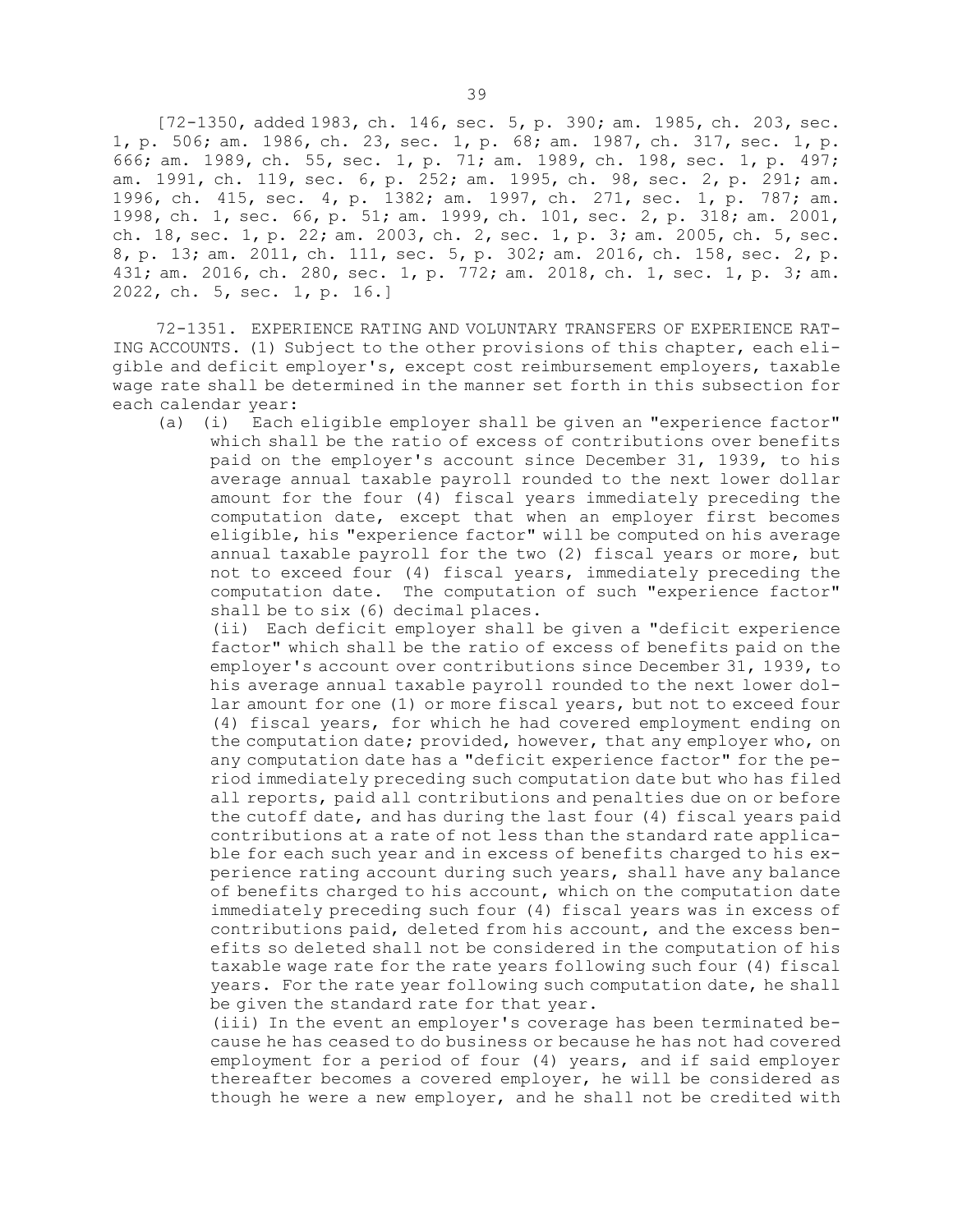his previous experience under this chapter for the purpose of computing any future "experience factor."

(iv) Benefits paid to <sup>a</sup> claimant whose employment terminated because the claimant's employer was called to active military duty shall not be used as <sup>a</sup> factor in determining the taxable wage rate of that employer.

(b) Schedules shall be prepared listing all eligible employers in inverse numerical order of their experience factors, and all deficit employers in numerical order of their deficit experience factors. There shall be listed on such schedules for each such employer in addition to the experience factor: (i) the amount of his taxable payroll for the fiscal year ending on the computation date, and (ii) <sup>a</sup> cumulative total consisting of the sum of such employer's taxable payroll for the fiscal year ending on the computation date and the corresponding taxable payrolls for all other employers preceding him on such schedules.

(c) The cumulative taxable payroll amounts listed on the schedules provided for in paragraph (b) of this subsection shall be segregated into groups whose limits shall be those set out in the table provided in section [72-1350](https://legislature.idaho.gov/statutesrules/idstat/Title72/T72CH13/SECT72-1350)(7), Idaho Code. Each of such groups shall be identified by the rate class number listed in the table which represents the percentage limits of each group. Each employer on the schedules shall be assigned <sup>a</sup> taxable wage rate in accordance with section [72-1350](https://legislature.idaho.gov/statutesrules/idstat/Title72/T72CH13/SECT72-1350), Idaho Code.

(d) (i) If the grouping of rate classes requires the inclusion of exactly one-half  $(1/2)$  of an employer's taxable payroll, the employer shall be assigned the lower of the two (2) rates designated for the two (2) classes in which the halves of his taxable payroll are so required.

(ii) If the group of rate classes requires the inclusion of <sup>a</sup> portion other than exactly one-half (1/2) of an employer's taxable payroll, the employer shall be assigned the rate designated for the class in which the greater part of his taxable payroll is so required.

(iii) If one (1) or more employers on the schedules have experience factors identical to that of the last employer included in <sup>a</sup> particular rate class, all such employers shall be included in and assigned the taxable wage rate specified for such class, notwithstanding the provisions of paragraph (c) of this subsection.

(e) If the taxable payroll amount or the experience factor or both such taxable payroll amount and experience factor of any eligible or deficit employer listed on the schedules is changed, the employer shall be placed in that position on the schedules which he would have occupied had his taxable payroll amount and/or experience factor as changed been used in determining his position in the first instance, but such change shall not affect the position or rate classification of any other employer listed on the schedules and shall not affect the rate determination for previous years.

(2) For experience rating purposes, all previously accumulated benefit charges to covered employers' accounts, except cost reimbursement employers, shall not be changed except as provided in this chapter. Benefits paid prior to June 30 shall, as of June 30 of each year preceding the calendar year for which <sup>a</sup> covered employer's taxable wage rate is effective, be charged to the account of the covered employer, except cost reimbursement employers,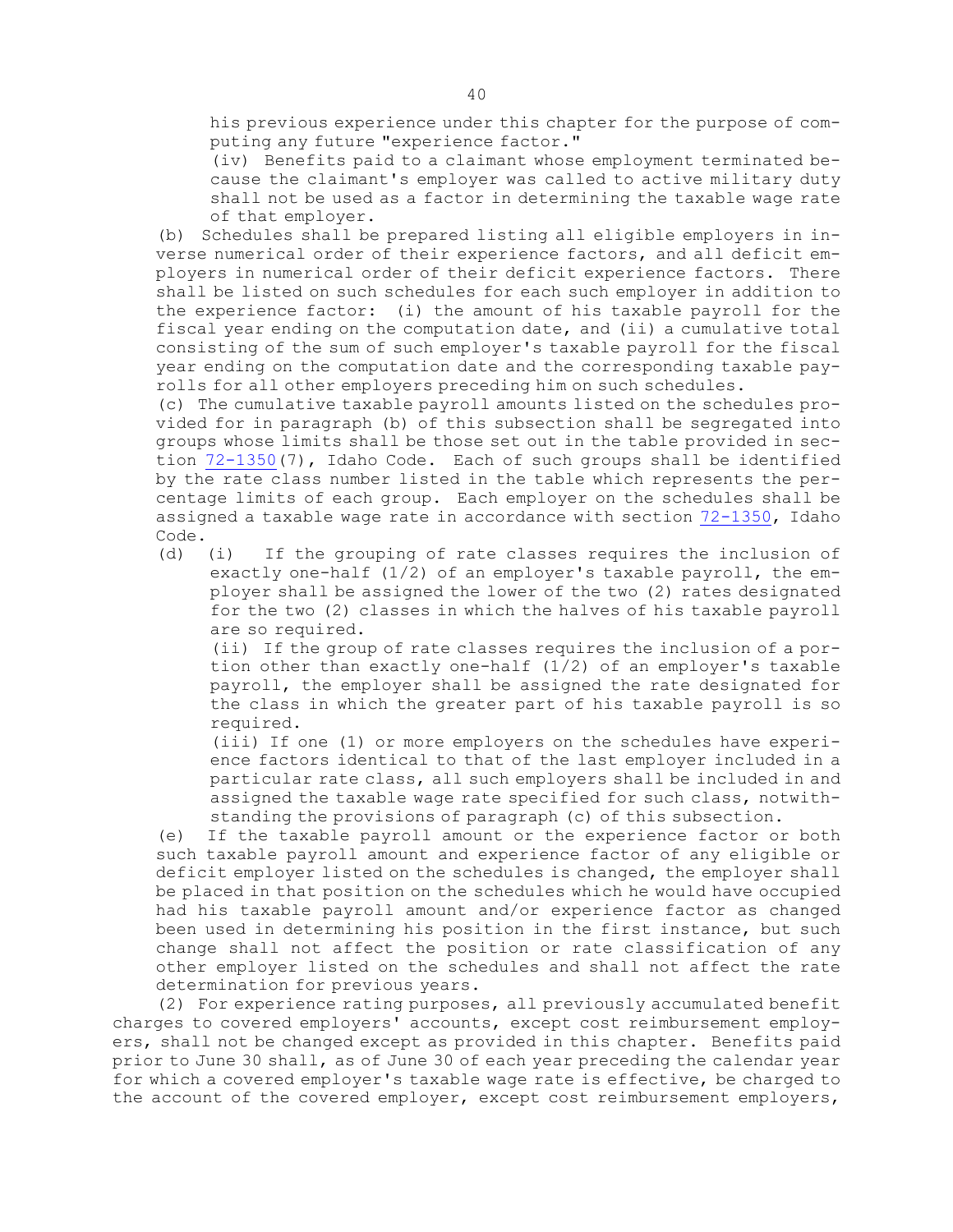who paid the largest individual amount of base period wages as shown on the determination used as the basis for the payment of such benefits, except that no charge shall be made to the account of such covered employer with respect to benefits paid under the following situations:

(a) If paid to <sup>a</sup> worker who terminated his services voluntarily without good cause attributable to such covered employer, with good cause but for reasons not attributable to such covered employer, or who had been discharged for misconduct in connection with such services;

(b) If paid in accordance with the provisions of section  $72-1368(10)$  $72-1368(10)$ , Idaho Code, and the decision to pay benefits is subsequently reversed;

(c) For that portion of benefits paid to multistate claimants pursuant to section [72-1344](https://legislature.idaho.gov/statutesrules/idstat/Title72/T72CH13/SECT72-1344), Idaho Code, which exceeds the amount of benefits that would have been charged had only Idaho wages been used in paying the claim;

(d) If paid in accordance with the extended benefit program triggered by either national or state indicators;

(e) If paid to <sup>a</sup> worker who continues to perform services for such covered employer without <sup>a</sup> reduction in his customary work schedule, and who is eligible to receive benefits due to layoff or <sup>a</sup> reduction in earnings from another employer;

(f) If paid to <sup>a</sup> worker who turns down an offer of suitable work because of participation in <sup>a</sup> job training program pursuant to the requirements of section [72-1366](https://legislature.idaho.gov/statutesrules/idstat/Title72/T72CH13/SECT72-1366)(8), Idaho Code.

(3) <sup>A</sup> covered employer whose experience rating account is chargeable, as prescribed by this section, is an interested party as defined in section [72-1323](https://legislature.idaho.gov/statutesrules/idstat/Title72/T72CH13/SECT72-1323), Idaho Code. <sup>A</sup> determination of chargeability shall become final unless, within fourteen (14) days after notice as provided in section [72-1368](https://legislature.idaho.gov/statutesrules/idstat/Title72/T72CH13/SECT72-1368)(5), Idaho Code, an appeal is filed by an interested party with the department in accordance with the department's rules. Appeal proceedings shall be in accordance with the provisions of section  $72-1361$ , Idaho Code.

(4) An experience rating record shall be maintained for each covered employer. The record shall be credited with all contributions which the covered employer has paid for covered employment prior to the cutoff date, pursuant to the provisions of this and preceding acts, and which covered employment occurred prior to the computation date. The record shall also be charged with the amount of benefits paid which are chargeable to the covered employer's account as provided by the appropriate provisions of the employment security law and regulations thereunder in effect at the time such benefits were paid. Nothing in this section shall be construed to grant any covered employer or individual in his service <sup>a</sup> priority with respect to any claim or right because of amounts paid by such covered employer into the employment security fund.

(5) (a) Whenever any individual or type of organization, whether or not <sup>a</sup> covered employer within the meaning of section [72-1315](https://legislature.idaho.gov/statutesrules/idstat/Title72/T72CH13/SECT72-1315), Idaho Code, in any manner succeeds to, or acquires all or substantially all, of the business of an employer who at the time of acquisition was <sup>a</sup> covered employer, and in respect to whom the director finds that the business of the predecessor is continued solely by the successor, the separate experience rating account of the predecessor shall, upon the joint application of the predecessor and the successor within the one hundred eighty (180) days after such acquisition and approval by the director, be transferred to the successor employer for the purpose of determining such successor's liability and taxable wage rate, and any successor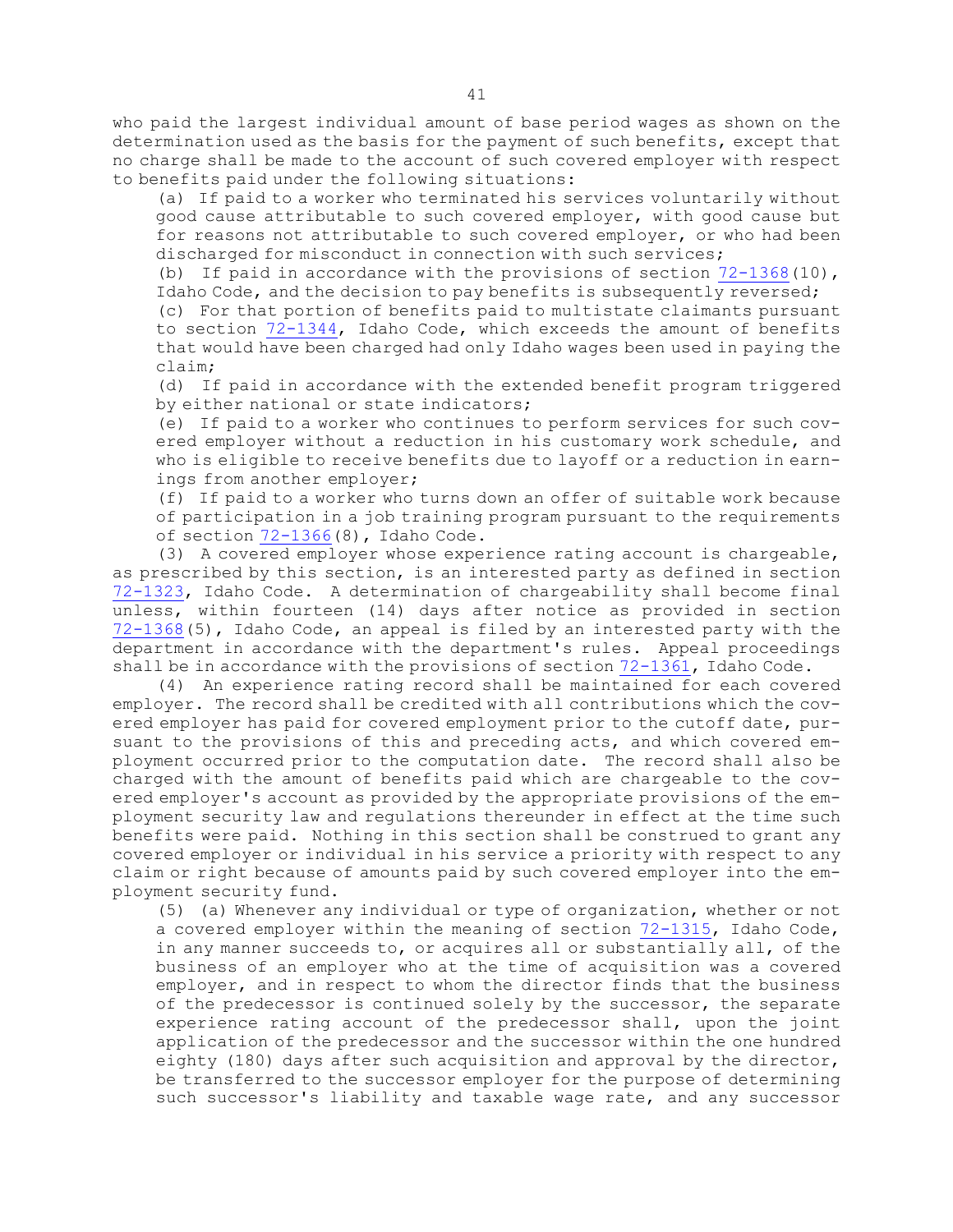who was not an employer on the date of acquisition shall, as of such date, become <sup>a</sup> covered employer as defined in this chapter. Such one hundred eighty (180) day period may be extended at the discretion of the director.

(b) Whenever any individual or type of organization, whether or not <sup>a</sup> covered employer within the meaning of section [72-1315](https://legislature.idaho.gov/statutesrules/idstat/Title72/T72CH13/SECT72-1315), Idaho Code, in any manner succeeds to, or acquires, part of the business of an employer who at the time of acquisition was a covered employer, and such portion of the business is continued by the successor, so much of the separate experience rating account of the predecessor as is attributable to the portion of the business transferred, as determined on <sup>a</sup> pro rata basis in the same ratio that the wages of covered employees properly allocable to the transferred portion of the business bears to the payroll of the predecessor in the last four (4) completed calendar quarters immediately preceding the date of transfer, shall, upon the joint application of the predecessor and the successor within one hundred eighty (180) days after such acquisition and approval by the director, be transferred to the successor employer for the purpose of determining such successor's liability and taxable wage rate, and any successor who was not an employer on the date of acquisition shall, as of such date, become <sup>a</sup> covered employer as defined in this chapter. Such one hundred eighty (180) day period may be extended at the discretion of the director.

(c) (i) If the successor was <sup>a</sup> covered employer prior to the date of the acquisition of all or <sup>a</sup> part of the predecessor's business, his taxable wage rate, effective the first day of the calendar quarter immediately following the date of acquisition, shall be <sup>a</sup> newly computed rate based on the combined experience of the predecessor and successor, the resulting rate remaining in effect the balance of the rate year.

(ii) If the successor was not <sup>a</sup> covered employer prior to the date of the acquisition of all or <sup>a</sup> part of the predecessor's business, his rate shall be the rate applicable to the predecessor with respect to the period immediately preceding the date of acquisition, but if there were more than one (1) predecessor, the successor's rate shall be <sup>a</sup> newly computed rate based on the combined experience of the predecessors, becoming effective immediately after the date of acquisition, and shall remain in effect the balance of the rate year.

(d) For purposes of this section, an employer's experience rating account shall consist of the actual contribution, benefit and taxable payroll experience of the employer and any amounts due from the employer under this chapter. When <sup>a</sup> transferred experience rating account includes amounts due from the employer under this chapter, both the predecessor employer and the successor employer shall be jointly and severally liable for those amounts.

[72-1351, added 1947, ch. 269, sec. 51, p. 793; am. 1949, ch. 144, sec. 51, p. 252; am. 1951, ch. 236, sec. 6, p. 482; am. 1953, ch. 180, sec. 1, p. 272; am. 1955, ch. 18, sec. 6, p. 20; am. 1957, ch. 158, sec. 2, p. 274; am. 1963, ch. 314, sec. 7, p. 841; am. 1965, ch. 203, sec. 1, p. 456; am. 1967, ch. 117, sec. 8, p. 233; am. 1971, ch. 142, sec. 12, p. 595; am. 1975, ch. 126, sec. 6, p. 259; am. 1980, ch. 264, sec. 5, p. 686; am. 1986, ch. 24, sec. 2, p. 71; am. 1991, ch. 119, sec. 7, p. 254; am. 1998, ch. 1, sec. 67, p. 55; am. 2004, ch. 24, sec. 4, p. 37; am. 2005, ch. 5, sec. 9,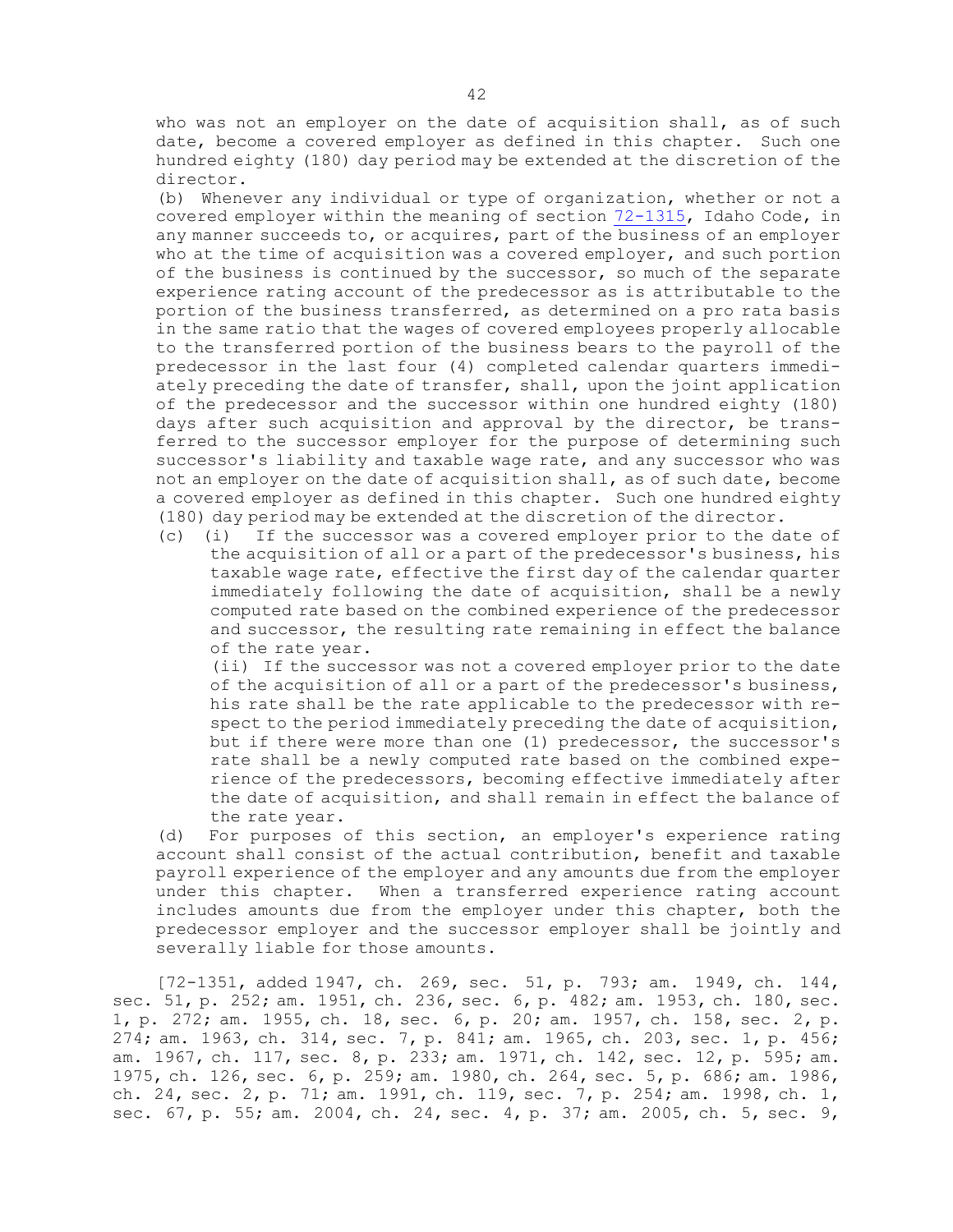p. 17; am. 2008, ch. 44, sec. 3, p. 110; am. 2010, ch. 183, sec. 2, p. 377; am. 2011, ch. 94, sec. 1, p. 202; am. 2016, ch. 158, sec. 3, p. 434; am. 2020, ch. 143, sec. 2, p. 438.]

72-1351A. MANDATORY TRANSFERS OF EXPERIENCE RATING ACCOUNTS AND FED-ERAL CONFORMITY PROVISIONS REGARDING TRANSFERS OF EXPERIENCE AND ASSIGNMENT OF RATES. Notwithstanding any other provision of this chapter, the following shall apply regarding transfers of experience and assignment of rates:

(1) (a) If <sup>a</sup> covered employer transfers its trade or business, or <sup>a</sup> portion thereof, to another employer, whether or not <sup>a</sup> covered employer within the meaning of section [72-1315](https://legislature.idaho.gov/statutesrules/idstat/Title72/T72CH13/SECT72-1315), Idaho Code, and, at the time of the transfer, there is substantially common ownership, management or control of the two (2) employers, then the experience rating account attributable to the transferred trade or business shall be transferred to the employer to whom such business is so transferred. The rates of both employers shall be recalculated using the methods provided in section  $72-1351(5)$  $72-1351(5)$  (b) and either (c)(i) or (c)(ii), Idaho Code. Whenever such mandatory transfer involves only <sup>a</sup> portion of the experience rating record, and the predecessor or successor employers fail within ten (10) days after notice to supply the required payroll information, the transfer may be based on estimates of the allocable payrolls.

(b) If, following <sup>a</sup> transfer of experience under paragraph (a) of this subsection, the director determines that <sup>a</sup> substantial purpose of the transfer of the trade or business was to obtain <sup>a</sup> reduced liability for contributions, then the experience rating accounts of the employers involved shall be combined into <sup>a</sup> single account and <sup>a</sup> single rate shall be assigned to such account.

(2) Whenever <sup>a</sup> person who is not <sup>a</sup> covered employer under this chapter at the time such person acquires the trade or business of <sup>a</sup> covered employer, the experience rating account of the acquired business shall not be transferred to such person if the director finds that such person acquired the business primarily for the purpose of obtaining <sup>a</sup> lower rate of contributions. Instead, such person shall be assigned the standard rate for new employers under section [72-1350](https://legislature.idaho.gov/statutesrules/idstat/Title72/T72CH13/SECT72-1350), Idaho Code. In determining whether the trade or business was acquired primarily for the purpose of obtaining <sup>a</sup> lower rate of contributions, the director shall use objective factors which may include, but are not limited to, the cost of acquiring the business, whether the person continued the business enterprise of the acquired business, how long such business enterprise was continued, or whether <sup>a</sup> substantial number of new employees were hired for performance of duties unrelated to the business activity conducted prior to acquisition.

(3) (a) It shall be <sup>a</sup> violation of this section if <sup>a</sup> person:

(i) Makes any false statement to the department when the maker knows the statement to be false or acts with deliberate ignorance of or reckless disregard for the truth of the matter or willfully fails to disclose <sup>a</sup> material fact to the department in connection with the transfer of a trade or business;

(ii) Prepares any false or antedated report, form, book, paper, record, written instrument, or other matter or thing in connection with the transfer of <sup>a</sup> trade or business with the intent to submit it or allow it to be submitted to the department as genuine or true; (iii) Knowingly violates or attempts to violate subsection (1) or (2) of this section or any other provision of this chapter related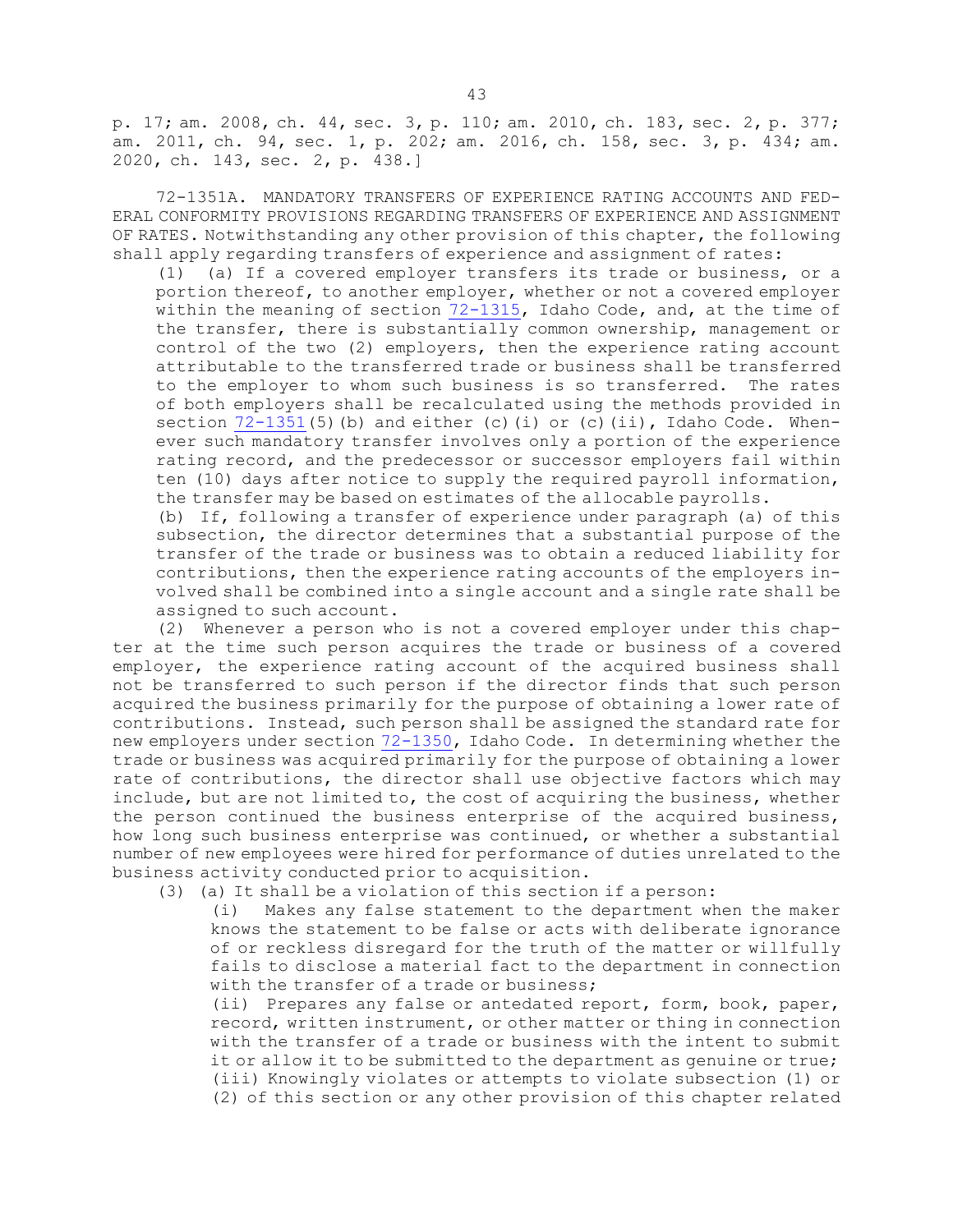to determining the assignment of <sup>a</sup> contribution rate or an experience rate; or

(iv) Knowingly advises another person in <sup>a</sup> way that results in <sup>a</sup> violation or an attempted violation of subsection (1) or (2) of this section or any other provision of this chapter related to determining the assignment of <sup>a</sup> contribution rate or an experience rate.

(b) If <sup>a</sup> person commits any of the acts described in paragraph (a) of this subsection, the person shall be subject to the following penalties:

(i) If the person is <sup>a</sup> covered employer, <sup>a</sup> civil money penalty of ten percent (10%) of such person's taxable wages for the four (4) completed consecutive quarters preceding the violation shall be imposed for such year and said penalty shall be deposited in the state employment security administrative and reimbursement fund as established by section [72-1348](https://legislature.idaho.gov/statutesrules/idstat/Title72/T72CH13/SECT72-1348), Idaho Code.

(ii) If the person is not <sup>a</sup> covered employer, such person shall be subject to <sup>a</sup> civil money penalty of not more than five thousand dollars (\$5,000) for each violation. Any such penalty shall be deposited in the state employment security administrative and reimbursement fund as established by section [72-1348](https://legislature.idaho.gov/statutesrules/idstat/Title72/T72CH13/SECT72-1348), Idaho Code.

(4) Every person who knowingly makes any false statement to the department or knowingly fails to disclose <sup>a</sup> material fact to the department in connection with the transfer of <sup>a</sup> trade or business, or knowingly prepares any false or antedated report, form, book, paper, record, written instrument, or other matter or thing in connection with the transfer of <sup>a</sup> trade or business with the intent to submit it or allow it to be submitted to the department as genuine or true, or knowingly violates or attempts to violate subsection (1) or (2) of this section or any other provision of this chapter related to determining the assignment of <sup>a</sup> contribution rate or an experience rate, or knowingly advises another person to act in <sup>a</sup> way that results in <sup>a</sup> violation or an attempted violation of subsection (1) or (2) of this section or any other provision of this chapter related to determining the assignment of <sup>a</sup> contribution rate or an experience rate, shall be guilty of <sup>a</sup> felony punishable as provided in section [18-112](https://legislature.idaho.gov/statutesrules/idstat/Title18/T18CH1/SECT18-112), Idaho Code.

(5) For purposes of this section:

(a) An employer's experience rating account shall consist of the actual contribution, benefit and taxable payroll experience of the employer and any amounts due from the employer under this chapter. When <sup>a</sup> transferred experience rating account includes amounts due from the employer under this chapter, both the predecessor employer and the successor employer shall be jointly and severally liable for those amounts.

(b) "Knowingly" means having actual knowledge of or acting with deliberate ignorance of or reckless disregard for the prohibition involved.

(c) "Person" has the meaning given such term by section 7701(a)(1) of the Internal Revenue Code of 1986 (26 U.S.C. 7701 (a) (1)).

(d) <sup>A</sup> "transfer of <sup>a</sup> trade or business" occurs whenever <sup>a</sup> person in any manner acquires or succeeds to all or <sup>a</sup> portion of <sup>a</sup> trade or business. Factors the department may consider when determining whether <sup>a</sup> transfer of <sup>a</sup> trade or business has occurred include, but are not limited to, the following:

(i) Whether the successor continued the business enterprise of the acquired business;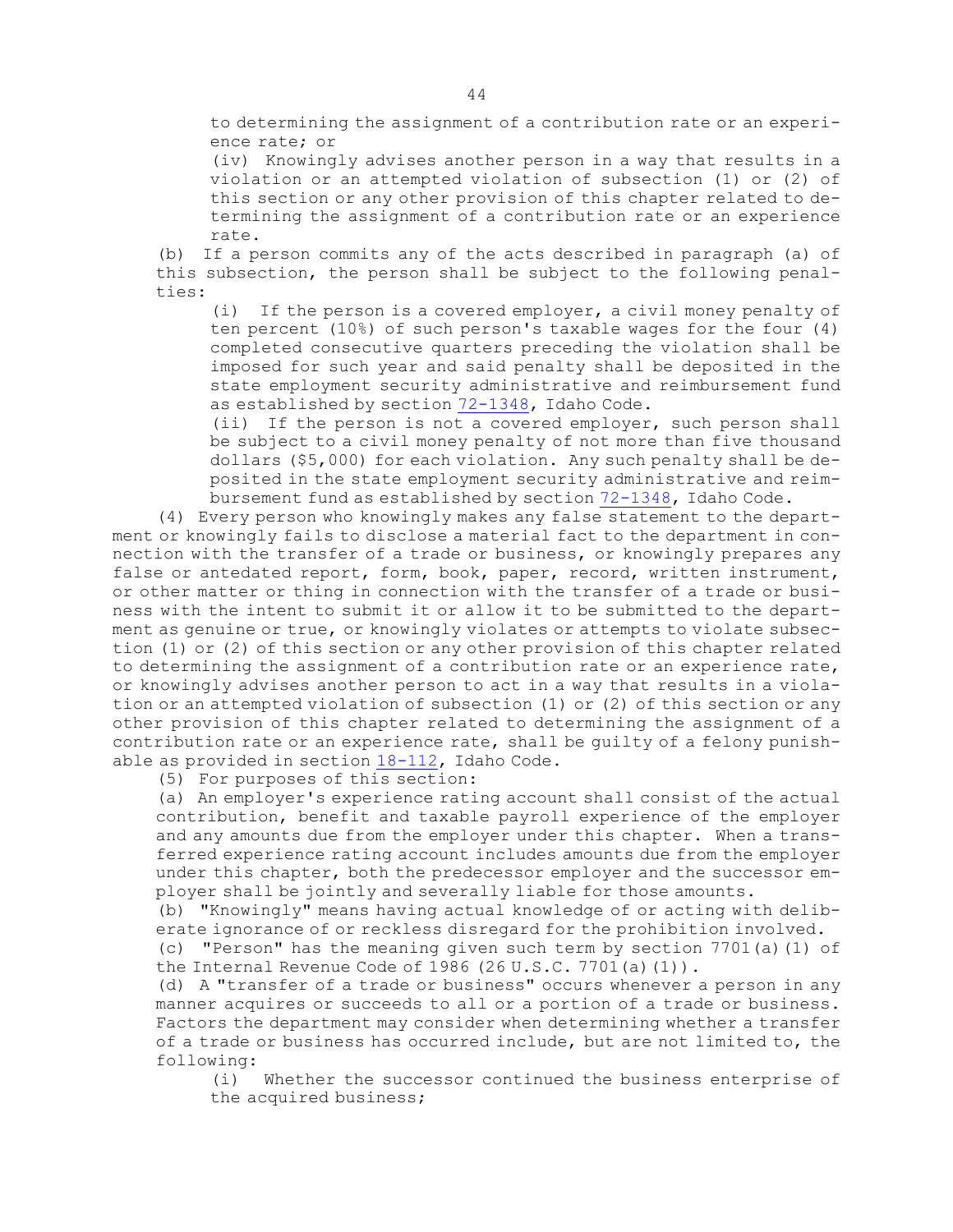(ii) Whether the successor purchased, leased or assumed machinery and manufacturing equipment, office equipment, business premises, the business or corporate name, inventories, <sup>a</sup> covenant not to compete or <sup>a</sup> list of customers;

(iii) Continuity of business relationships with third parties such as vendors, suppliers and subcontractors;

(iv) <sup>A</sup> transfer of good will;

(v) A transfer of accounts receivable;

(vi) Possession and use of the predecessor's sales correspondence; and

(vii) Whether the employees remained the same.

(e) "Trade or business" includes, but is not limited to, the employer's workforce. The transfer of some or all of an employer's workforce to another employer shall be considered <sup>a</sup> transfer of <sup>a</sup> trade or business when, as the result of such transfer, the transferring employer no longer performs trade or business with respect to the transferred workforce, and such trade or business is performed by the employer to whom the workforce is transferred.

(f) "Violates or attempts to violate" includes, but is not limited to, intent to evade, misrepresentation or willful nondisclosure.

(6) The director shall establish procedures to identify the transfer or acquisition of <sup>a</sup> business for purposes of this section.

(7) This section shall be interpreted and applied in such <sup>a</sup> manner as to meet the minimum requirements contained in any guidance or regulations issued by the United States department of labor.

(8) Administrative determinations issued pursuant to this section shall become final unless, within fourteen (14) days after notice as provided in section [72-1368](https://legislature.idaho.gov/statutesrules/idstat/Title72/T72CH13/SECT72-1368)(5), Idaho Code, an appeal is filed with the department in accordance with the department's rules. Appeal proceedings shall be in accordance with the provisions of section  $72-1361$ , Idaho Code.

[72-1351A, added 2005, ch. 12, sec. 1, p. 36; am. 2008, ch. 44, sec. 4, p. 113; am. 2016, ch. 158, sec. 4, p. 437.]

72-1351B. FEDERAL CONFORMITY PROVISION PROHIBITING RELIEF FROM LIA-BILITY. (1) Notwithstanding any other provision of this chapter, an experience rated employer's account may not be relieved of charges and <sup>a</sup> reimbursing employer may not be relieved of liability for benefits paid to <sup>a</sup> claimant that are subsequently determined to be overpaid if:

(a) The covered employer or an agent of the covered employer is at fault for failing to respond timely or adequately to the department's written or electronic request for information relating to <sup>a</sup> claim for unemployment insurance benefits; and

(b) The covered employer or agent of the covered employer has established <sup>a</sup> pattern of failing to timely or adequately respond.

(2) <sup>A</sup> response is timely if the requested information is received by the department within seven (7) days from the date the request is mailed or sent electronically. This time limit may be extended by the department at its discretion upon <sup>a</sup> covered employer's or agent of the covered employer's written request.

(3) <sup>A</sup> response is adequate if it provides sufficient facts to allow the department to make the correct determination. <sup>A</sup> response will not be considered inadequate if the department failed to ask for all necessary information.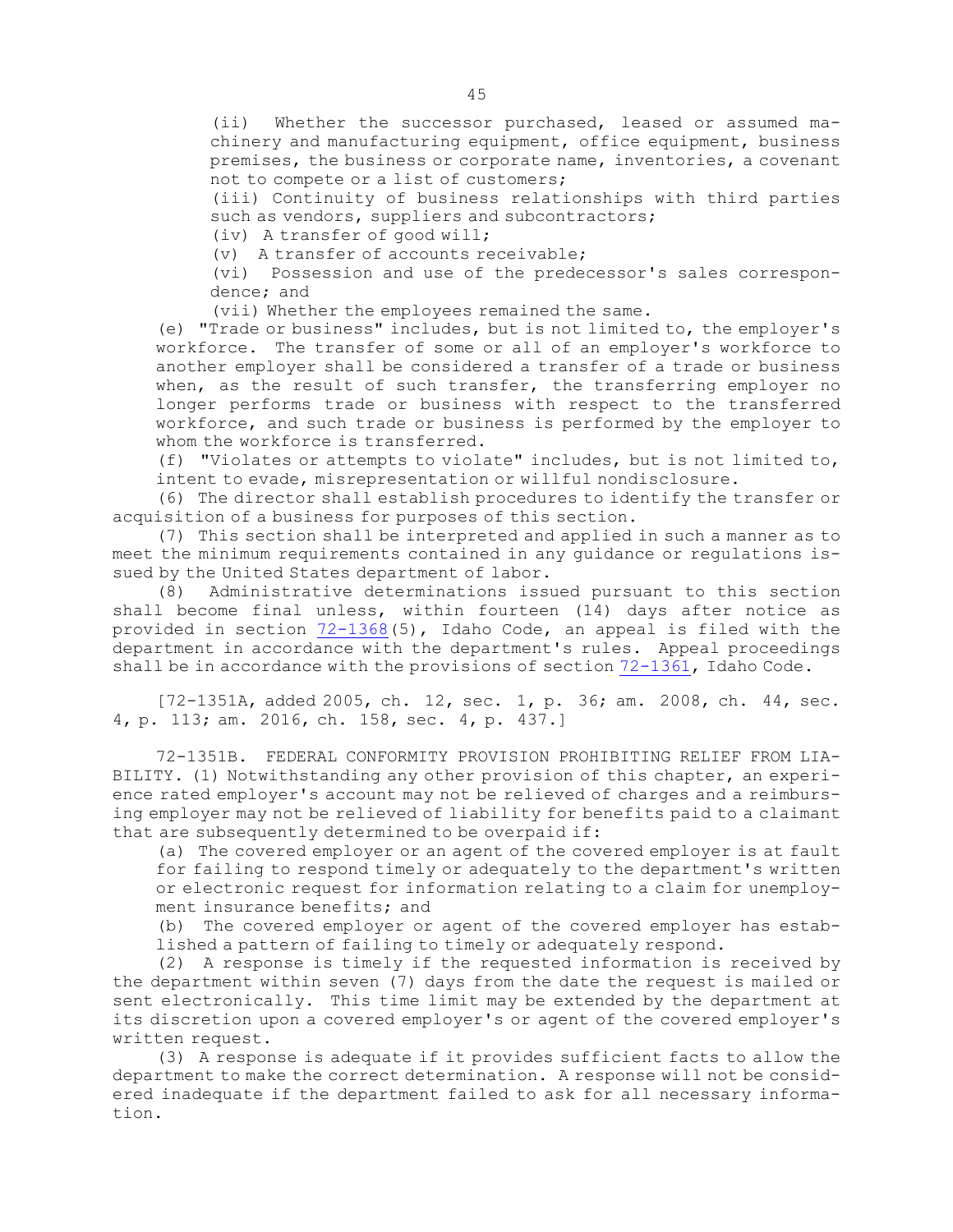(4) <sup>A</sup> pattern of failure to respond timely or adequately means at least two (2) or more instances of such behavior. If <sup>a</sup> covered employer uses <sup>a</sup> third party agent to respond on its behalf, then <sup>a</sup> pattern may be established based upon that agent's behavior with respect to the individual client or covered employer that agent represents.

(5) <sup>A</sup> covered employer shall be notified in writing of the department's determination, which shall become final unless, within fourteen (14) days after notice as provided in section [72-1368](https://legislature.idaho.gov/statutesrules/idstat/Title72/T72CH13/SECT72-1368)(5), Idaho Code, an appeal is filed by an interested party with the department in accordance with the provisions of section [72-1361](https://legislature.idaho.gov/statutesrules/idstat/Title72/T72CH13/SECT72-1361), Idaho Code.

[72-1351B, added 2013, ch. 103, sec. 1, p. 245.]

72-1352. PERIOD, TERMINATION, AND ELECTION OF EMPLOYER COVERAGE. (1) Except as otherwise provided in subsection (3) of this section, any employer who is or becomes <sup>a</sup> covered employer within any calendar year shall be deemed to be <sup>a</sup> covered employer until his coverage is terminated.

(2) The coverage of any covered employer may be terminated if:

(a) As of the close of any calendar quarter, it is found that such covered employer had no individuals performing services for him in covered employment, and that the continued operation of his trade, profession, or business is not likely to result in his having <sup>a</sup> quarterly payroll of one thousand five hundred dollars (\$1,500) or more within the ensuing two (2) calendar quarters; or

(b) As of the close of <sup>a</sup> calendar year, it is found that such covered employer did not pay or become liable to pay for services rendered to him in covered employment wages amounting to one thousand five hundred dollars (\$1,500) or more in any calendar quarter of such year, and that the continued operation of his trade, profession, or business is not likely to create covered employment as defined in section [72-1316](https://legislature.idaho.gov/statutesrules/idstat/Title72/T72CH13/SECT72-1316), Idaho Code, within the ensuing calendar year.

(c) Notwithstanding the provisions in subsection  $(2)$  (a) or  $(2)$  (b), the coverage of an employer may not be terminated if he is or was subject under the provisions of the federal unemployment tax act during the current or preceding calendar year.

(3) Any employer for whom services are performed in this state which do not constitute covered employment, may file with the director <sup>a</sup> written request that all such services shall be deemed to constitute covered employment. Upon approval by the director, such services shall be deemed to constitute covered employment from the date stated in such approval for not less than two (2) calendar years. Such services shall cease to be covered employment as of January 1 of any calendar year subsequent to such two (2) calendar years, if not later than January 31 of such year either such employer has filed with the director <sup>a</sup> written notice of termination, or the director on his own motion, has given notice of termination of such coverage.

(4) Benefits payable to the employees thus covered will be payable on the same basis and conditions that apply to all other covered employees.

[72-1352, added 1947, ch. 269, sec. 52, p. 793; am. 1949, ch. 144, sec. 52, p. 252; am. 1955, ch. 18, sec. 7, p. 20; am. 1967, ch. 117, sec. 9, p. 233; am. 1971, ch. 142, sec. 13, p. 595; am. 1976, ch. 207, sec. 5, p. 763; am. 1977, ch. 179, sec. 15, p. 489; am. 1997, ch. 217, sec. 2, p. 641; am. 1998, ch. 1, sec. 68, p. 59.]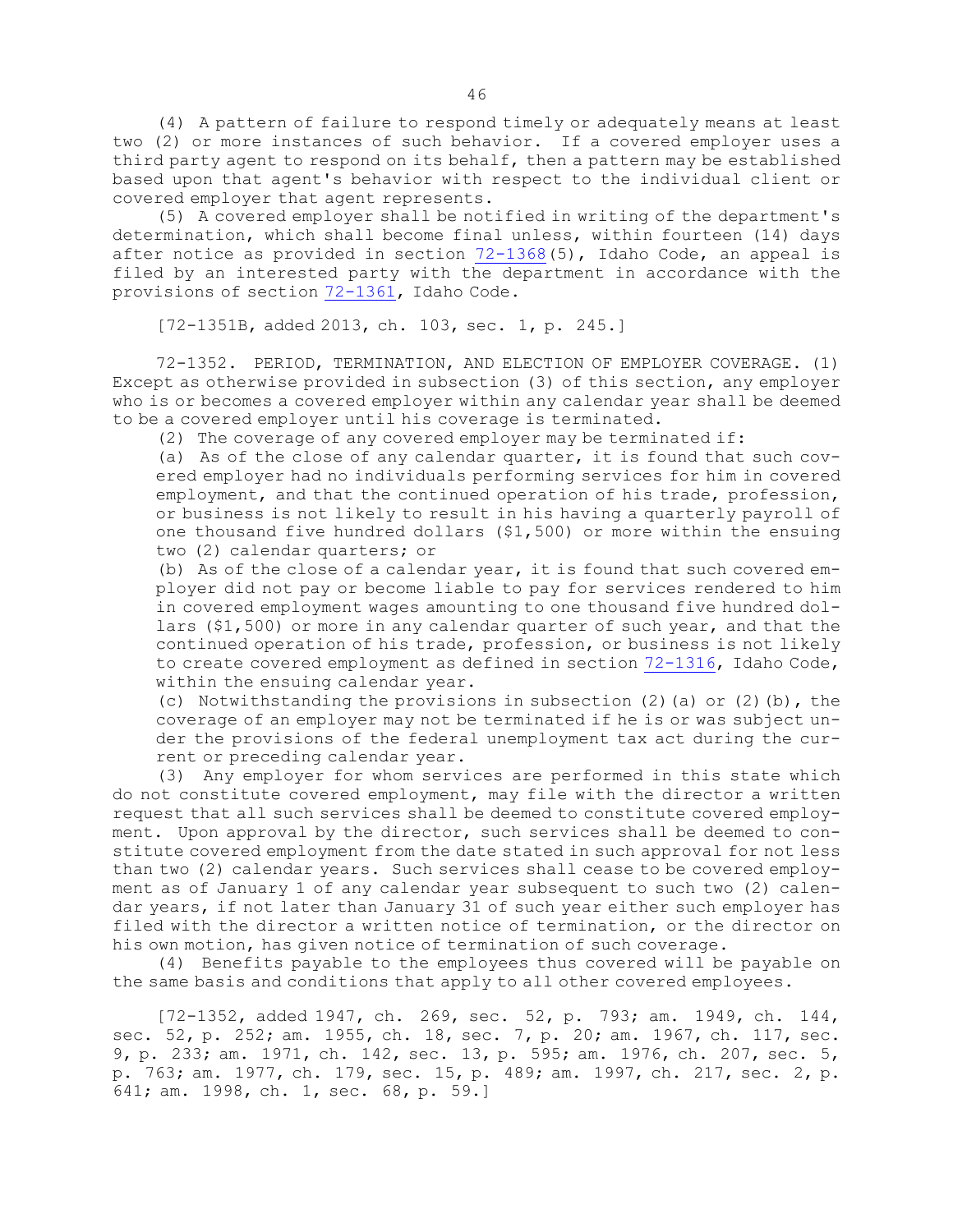72-1352A. CORPORATE OFFICERS -- EXEMPTION FROM COVERAGE -- NOTIFICA-TION -- REINSTATEMENT. (1) <sup>A</sup> corporation that is <sup>a</sup> public company, other than those covered in sections  $72-1316A$ ,  $72-1322D$  and  $72-1349C$ , Idaho Code, may elect to exempt from coverage pursuant to this chapter any bona fide corporate officer who is voluntarily elected or voluntarily appointed in accordance with the articles of incorporation or bylaws of the corporation, is <sup>a</sup> shareholder of the corporation, exercises substantial control in the daily management of the corporation and whose primary responsibilities do not include the performance of manual labor.

(2) <sup>A</sup> corporation that is not <sup>a</sup> public company, other than those covered in sections [72-1316A](https://legislature.idaho.gov/statutesrules/idstat/Title72/T72CH13/SECT72-1316A), [72-1322D](https://legislature.idaho.gov/statutesrules/idstat/Title72/T72CH13/SECT72-1322D) and [72-1349C](https://legislature.idaho.gov/statutesrules/idstat/Title72/T72CH13/SECT72-1349C), Idaho Code, may elect to exempt from coverage pursuant to this chapter any bona fide corporate officer, without regard to the corporate officer's performance of manual labor, if the corporate officer is <sup>a</sup> shareholder of the corporation, voluntarily agrees to be exempted from coverage and exercises substantial control in the daily management of the corporation.

(3) For purposes of this section, <sup>a</sup> "public company" is <sup>a</sup> corporation that has <sup>a</sup> class of shares registered with the federal securities and exchange commission pursuant to section 12 or 15 of the securities and exchange act of 1934 or section 8 of the investment company act of 1940, or any successor statute.

(4) To make the election, <sup>a</sup> corporation with qualifying corporate officers pursuant to subsection (1) or (2) of this section must register with the department each qualifying corporate officer it elects to exempt from coverage. The registration must be in <sup>a</sup> format prescribed by the department and be signed and dated by the corporate officer being exempted from coverage. Registration forms received and approved by the department by March 31 of the first year of the election shall be effective January 1 of that year and shall remain in effect for at least two (2) consecutive calendar years.

(5) <sup>A</sup> newly formed corporation with qualifying corporate officers pursuant to subsections (1) and (2) of this section shall register with the department each corporate officer it elects to exempt within forty-five (45) calendar days after submitting its Idaho business registration form to the department as required by section [72-1337](https://legislature.idaho.gov/statutesrules/idstat/Title72/T72CH13/SECT72-1337), Idaho Code. The registration must be in <sup>a</sup> format prescribed by the department and be signed and dated by the corporate officer being exempted from coverage. Registration forms received and approved by the department shall become effective as of the date the Idaho business registration form was submitted to the department and shall remain in effect for at least two (2) consecutive calendar years.

(6) <sup>A</sup> corporation may elect to reinstate coverage for one (1) or more corporate officers previously exempted pursuant to this section. Reinstatement requires written notice from the corporation to the department in <sup>a</sup> format prescribed by the department. Reinstatement requests received by the department on or before December 15 shall become effective the first day of the calendar year following the end of the exemption's two (2) year effective date. Coverage shall not be reinstated retroactively.

[72-1352A, added 2011, ch. 82, sec. 2, p. 173; am. 2012, ch. 165, sec. 1, p. 446; am. 2020, ch. 143, sec. 3, p. 441.]

72-1353. ADMINISTRATIVE DETERMINATIONS OF COVERAGE. (1) The director may, upon his own motion or upon application of any employer, make findings of fact and on the basis thereof determine whether such employer is <sup>a</sup> covered employer and whether services performed for or in connection with the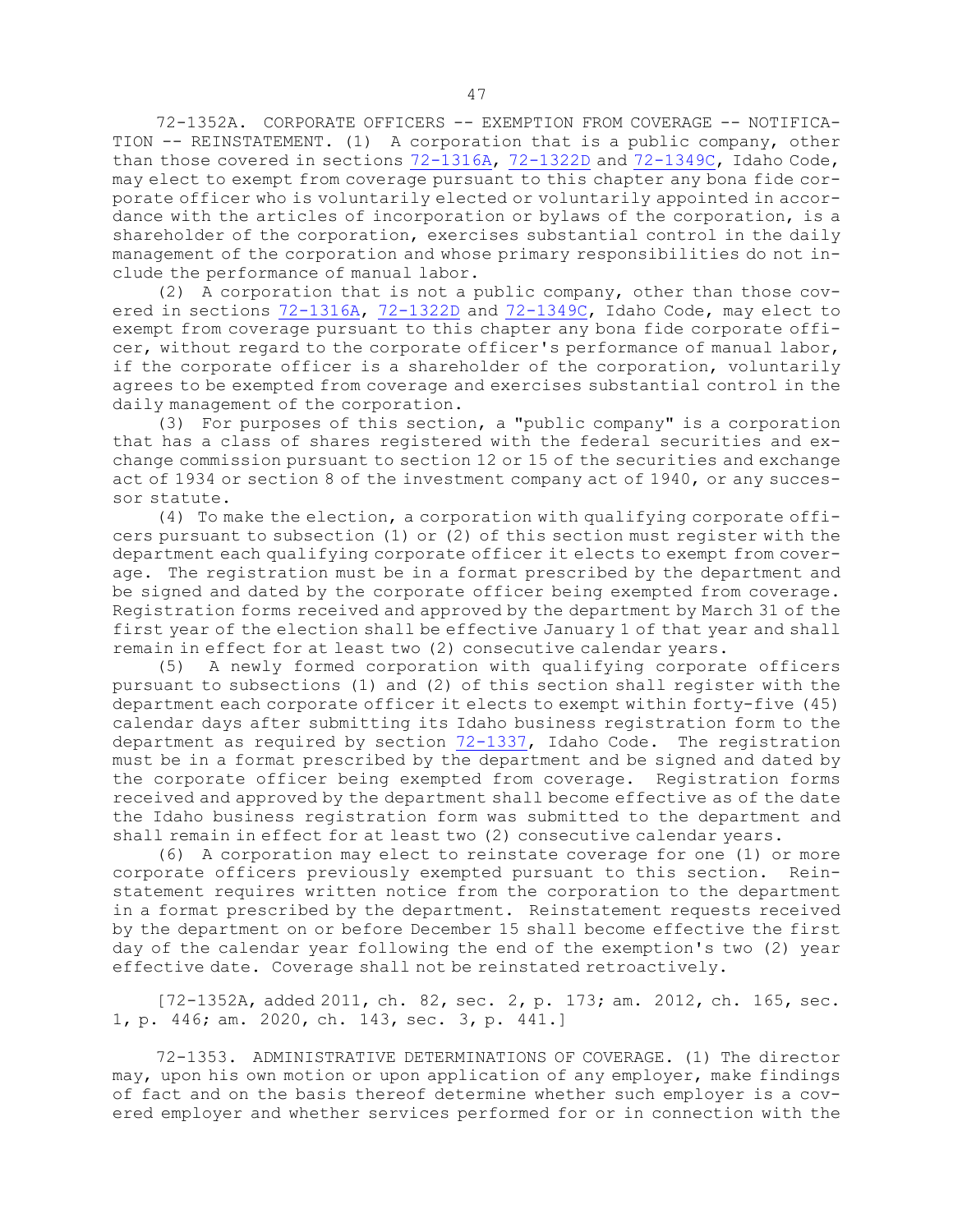business of such employer constitute covered employment. The determination shall become final unless, within fourteen (14) days after notice as provided in section [72-1368](https://legislature.idaho.gov/statutesrules/idstat/Title72/T72CH13/SECT72-1368)(5), Idaho Code, an appeal is filed with the department setting forth the grounds for such appeal. Proceedings on appeal shall be had in accordance with the provisions of section [72-1361](https://legislature.idaho.gov/statutesrules/idstat/Title72/T72CH13/SECT72-1361), Idaho Code.

(2) In making any determination with respect to whether the services performed by <sup>a</sup> worker are performed in covered employment, the director may, on the basis of the available evidence, determine that other workers performing similar services for the employer are similarly situated with respect to the coverage of said services under the provision of this chapter, and that such services constitute covered employment.

(3) In any proceeding to determine whether an employer is <sup>a</sup> covered employer or whether services are performed in covered employment, it shall be the burden of the employer to prove that the employer is not <sup>a</sup> covered employer, that services were not performed in covered employment, or that workers are not similarly situated with respect to the coverage of their services.

[72-1353, added 1947, ch. 269, sec. 53, p. 793; am. 1949, ch. 144, sec. 53, p. 252; am. 1965, ch. 203, sec. 2, p. 456; am. 1989, ch. 57, sec. 3, p. 81; am. 1998, ch. 1, sec. 69, p. 60; am. 2016, ch. 158, sec. 5, p. 439.]

72-1354. PENALTY ON UNPAID AMOUNTS. If any amounts due under this chapter are not paid by any covered employer on or before the date on which they are due, such amounts shall bear penalty at the rate of four percent (4%) or twenty dollars (\$20.00), whichever is the larger, for each month or fraction thereof until paid; provided, that in no case shall the penalty exceed the actual amounts due. The date of payment shall be deemed the date of actual receipt by the director, or if mailed, the date of mailing. Penalties collected pursuant to this section shall be paid into the state employment security administrative and reimbursement fund as established by section [72-1348](https://legislature.idaho.gov/statutesrules/idstat/Title72/T72CH13/SECT72-1348), Idaho Code. At the discretion of the director, the department may compromise the amount of penalty collected pursuant to this section if the employer shows he had good cause for failing to timely pay contributions.

[72-1354, added 1947, ch. 269, sec. 54, p. 793; am. 1949, ch. 144, sec. 54, p. 252; am. 1955, ch. 18, sec. 8, p. 20; am. 1976, ch. 191, sec. 1, p. 706; am. 1980, ch. 264, sec. 6, p. 690; am. 1989, ch. 57, sec. 4, p. 82; am. 1991, ch. 151, sec. 1, p. 360; am. 1998, ch. 1, sec. 70, p. 61; am. 2005, ch. 5, sec. 10, p. 21.]

72-1355. COLLECTION BY SUIT. (1) Civil actions in the district court may be brought to collect any amount due under the employment security law of this state or any other state or the federal government in the same manner provided by law for collection of debt. Any person found liable for any amount due under this chapter shall pay the costs of such action. No proceeding or action shall be maintained and no writ or process shall be issued by any court which has the purpose or effect of delaying the collection of any amounts due under this chapter or substituting any collection procedure for those prescribed in this chapter.

(2) Any person who fails to comply with section [72-1349](https://legislature.idaho.gov/statutesrules/idstat/Title72/T72CH13/SECT72-1349) or [72-1349A](https://legislature.idaho.gov/statutesrules/idstat/Title72/T72CH13/SECT72-1349A), Idaho Code, for <sup>a</sup> period of thirty (30) days or more may be enjoined by the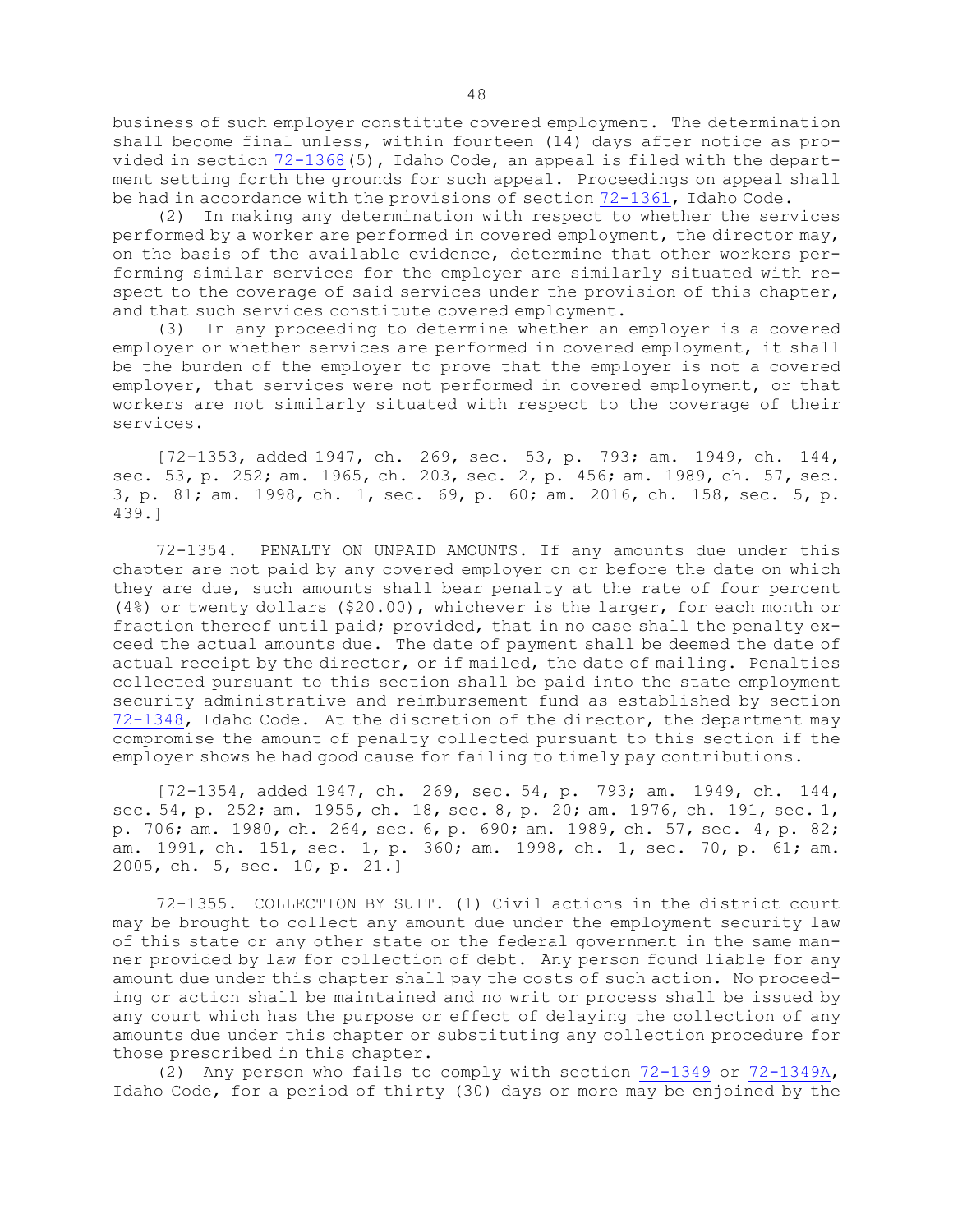district court of any county in which such person does business from carrying on his business while such delinquency continues.

(3) All proceedings in the courts are to be brought by the director in the name of the state of Idaho.

[72-1355, added 1947, ch. 269, sec. 55, p. 793; am. 1949, ch. 144, sec. 55, p. 252; am. 1998, ch. 1, sec. 71, p. 61.]

72-1355A. CONTRACTORS' AND PRINCIPALS' LIABILITY FOR CONTRIBU-TIONS. No covered employer which contracts with any contractor or subcontractor who is <sup>a</sup> covered employer under the provisions of this chapter shall make final payment to such contractor or subcontractor for any indebtedness due, until after the contractor or subcontractor has paid or has furnished <sup>a</sup> good and sufficient bond acceptable to the director for payment of contributions due, or to become due, in respect to personal services which have been performed by individuals for such contractor or subcontractor. Failure to comply with the provisions of this section shall render said covered employer directly liable for such contributions; and the director shall have all of the remedies of collection against said covered employer under the provisions of this chapter as though the services in question were performed directly for said covered employer.

[72-1355A, added 1963, ch. 316, sec. 4, p. 864; am. 1998, ch. 1, sec. 72, p. 62.]

72-1356. PRIORITIES. Where the assets of an employer subject to the provisions of this chapter are distributed by an order of court under Idaho law, including any receivership, assignment for the benefit of creditors, adjudication of insolvency, composition, administration of estates of decedents, or similar proceeding, amounts then or thereafter due under this chapter must be paid in full prior to all other unsecured claims except taxes, claims arising under the worker's compensation act, and claims for wages of not more than two hundred fifty dollars (\$250) to each claimant earned within four (4) months of the commencement of proceedings. In the case of such an employer's adjudication of bankruptcy, judicially confirmed extension proposal or composition under the bankruptcy law, amounts then or thereafter due under this chapter are entitled to such priority as is now or may hereafter be granted under 11 U.S.C. 507.

[72-1356, added 1947, ch. 269, sec. 56, p. 793; am. 1949, ch. 144, sec. 56, p. 252; am. 1998, ch. 1, sec. 73, p. 62.]

72-1357. ADJUSTMENTS AND REFUNDS. (1) If any person shall make application for <sup>a</sup> refund or credit of any amounts paid under this chapter, the director shall, upon determining that such amounts or any portion thereof was erroneously collected, either allow credit therefor, without interest, in connection with subsequent payments, or shall refund from the fund in which the erroneous payment was deposited, without interest, the amount erroneously paid.

(2) No refund or credit shall be allowed unless an application therefor is made on or before whichever of the following dates is later:

(a) One (1) year from the date on which such payment was made; or

(b) Three (3) years from the last day of the calendar quarter with respect to which such payment was made. For <sup>a</sup> like cause and within the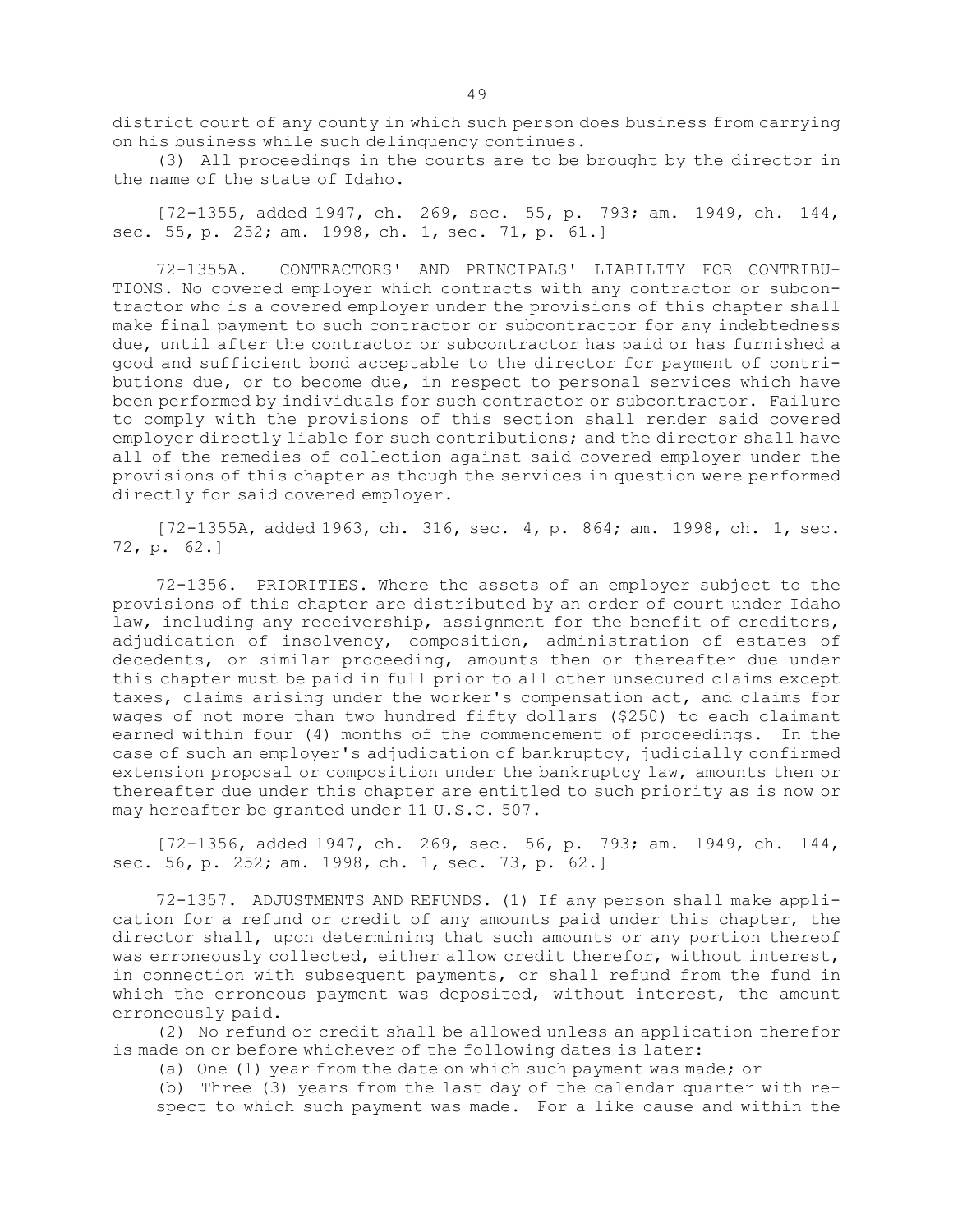same period <sup>a</sup> refund may be so made, or credit allowed, on the initiative of the director. Nothing in this chapter shall be construed to authorize any refund or credit of moneys due and payable under the law and regulations in effect at the time such moneys were paid.

(3) In the event that any application for refund or credit is rejected in whole or in part, <sup>a</sup> written notice of rejection shall be forwarded to the applicant. Within fourteen (14) days after notice as provided in section [72-1368](https://legislature.idaho.gov/statutesrules/idstat/Title72/T72CH13/SECT72-1368)(5), Idaho Code, the applicant may appeal to the director for <sup>a</sup> hearing with regard to the rejection, setting forth the grounds for such appeal. Proceedings on the appeal shall be in accordance with the provisions of section [72-1361](https://legislature.idaho.gov/statutesrules/idstat/Title72/T72CH13/SECT72-1361), Idaho Code.

[72-1357, added 1947, ch. 269, sec. 57, p. 793; am. 1949, ch. 144, sec. 57, p. 252; am. 1965, ch. 203, sec. 3, p. 456; am. 1976, ch. 207, sec. 6, p. 764; am. 1998, ch. 1, sec. 74, p. 63; am. 2016, ch. 158, sec. 6, p. 440.]

72-1358. DETERMINATION OF AMOUNTS DUE UPON FAILURE TO REPORT. If any covered employer fails to file <sup>a</sup> report when due under this chapter, or if such report when filed is incorrect or insufficient, the director may, on the basis of available information, determine the amount of wages paid in covered employment during the periods with respect to which the reports were or should have been made and the amount due under this chapter from the employer. The determination shall become final unless the employer, within fourteen (14) days after notice as provided in section [72-1368](https://legislature.idaho.gov/statutesrules/idstat/Title72/T72CH13/SECT72-1368)(5), Idaho Code, files an appeal with the department. Proceedings on the appeal shall be in accordance with the provisions of section [72-1361](https://legislature.idaho.gov/statutesrules/idstat/Title72/T72CH13/SECT72-1361), Idaho Code.

[72-1358, added 1947, ch. 269, sec. 58, p. 793; am. 1949, ch. 144, sec. 58, p. 252; am. 1965, ch. 203, sec. 4, p. 456; am. 1998, ch. 1, sec. 75, p. 63; am. 2016, ch. 158, sec. 7, p. 440.]

72-1359. JEOPARDY ASSESSMENTS. If the director determines that the collection of any amounts due from any covered employer under the provisions of this chapter will be jeopardized by delay, he may, whether or not the time prescribed by this chapter or any rules issued pursuant thereto for making reports and payments has expired, determine, on the basis of available information, the wages paid by such employer for covered employment and declare the amount due thereon immediately payable, and shall give written notice of such declaration to such employer. Any amounts, including penalty and interest, that are contained in such written declaration shall be subject to immediate seizure pursuant to section [72-1360A](https://legislature.idaho.gov/statutesrules/idstat/Title72/T72CH13/SECT72-1360A), Idaho Code, as well as through any other collection procedures allowed under law. Such jeopardy assessment shall become conclusive and binding upon the employer unless, within fourteen (14) days after notice as provided in section  $72-1368(5)$  $72-1368(5)$ , Idaho Code, the employer files an appeal to the department setting forth grounds for such appeal. In such cases, the right of appeal shall be conditioned upon the payment of the amount declared to be due, less any amount already collected, or upon giving appropriate security to the director for the payment thereof. Proceedings on such appeals shall be in accordance with the provisions of section [72-1361](https://legislature.idaho.gov/statutesrules/idstat/Title72/T72CH13/SECT72-1361), Idaho Code.

[72-1359, added 1947, ch. 269, sec. 59, p. 793; am. 1949, ch. 144, sec. 59, p. 252; am. 1965, ch. 203, sec. 5, p. 456; am. 1980, ch. 264, sec.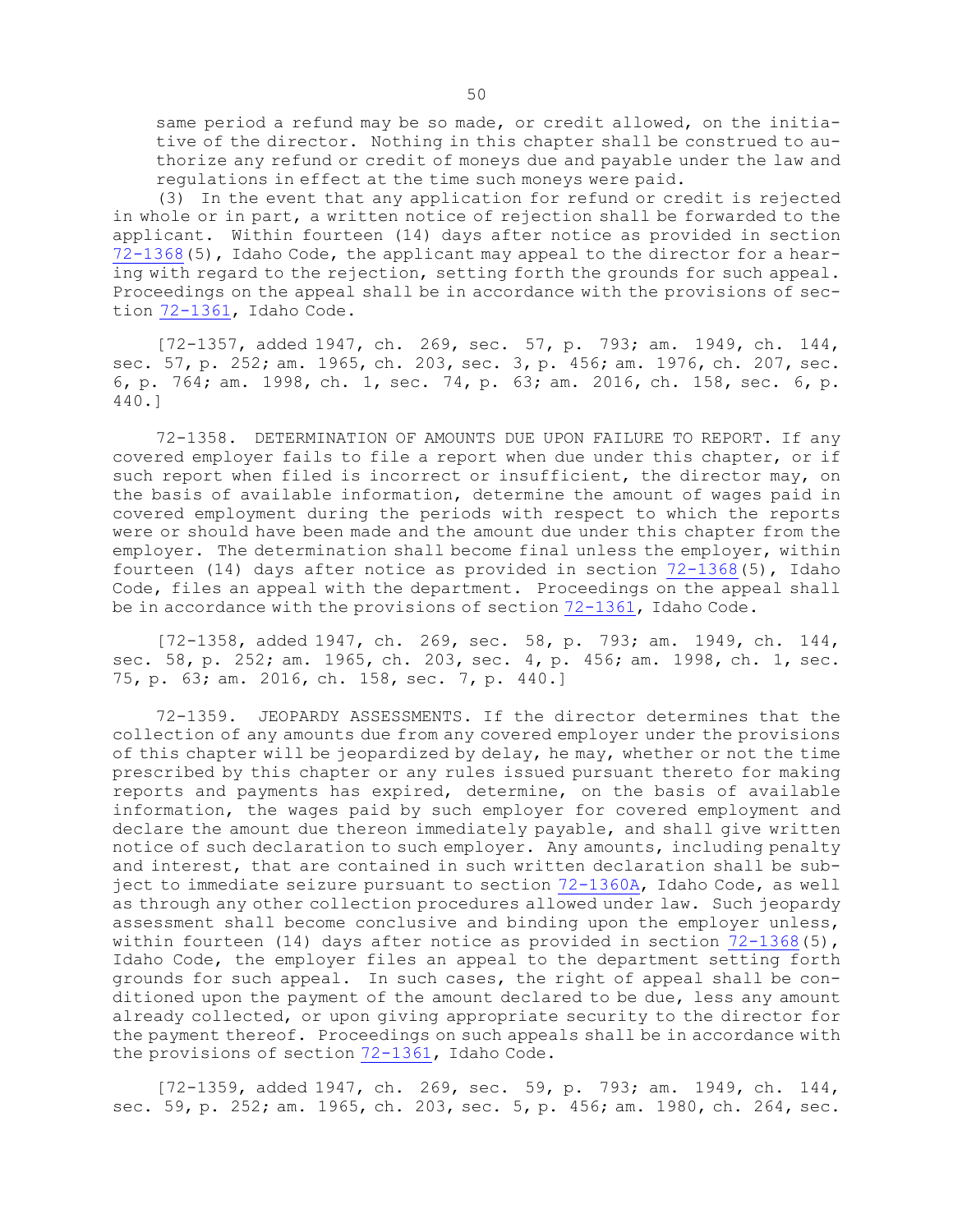7, p. 691; am. 1991, ch. 119, sec. 8, p. 258; am. 1998, ch. 1, sec. 76, p. 64; am. 2005, ch. 5, sec. 11, p. 21; am. 2016, ch. 158, sec. 8, p. 441.]

72-1360. LIENS. (1) Upon the failure of any person to pay any amount when due under this chapter, including the failure to repay overpayments as that term is defined in section [72-1369](https://legislature.idaho.gov/statutesrules/idstat/Title72/T72CH13/SECT72-1369), Idaho Code, the director may file with the office of the secretary of state, as provided in [chapter](https://legislature.idaho.gov/statutesrules/idstat/Title45/T45CH19) 19, title [45](https://legislature.idaho.gov/statutesrules/idstat/Title45/T45CH19), Idaho Code, <sup>a</sup> notice of lien.

(2) Upon delivery to the secretary of state, the notice of lien shall be filed and maintained in accordance with [chapter](https://legislature.idaho.gov/statutesrules/idstat/Title45/T45CH19) 19, title 45, Idaho Code. When such notice is duly filed, all amounts due shall constitute a lien upon the entire interest, legal or equitable, in any property of such person, real or personal, tangible or intangible, not exempt from execution, situated in the state. Such lien may be enforced by the director or by any sheriff of the various counties in the same manner as <sup>a</sup> judgment of the district court duly docketed and the amount secured by the lien shall bear interest at the rate of one and one-half (1 1/2) times the rate computed for judgments pursuant to section  $28-22-104(2)$  $28-22-104(2)$ , Idaho Code, in effect on January 1 of the year in which the lien is filed, rounded up to the nearest one-eighth percent (1/8%). The foregoing remedy shall be in addition to all other remedies provided by law. The amount of interest collected pursuant to this section may be compromised at the discretion of the director when such compromise is in the best interest of the department.

(3) In any suit or action involving the title to real or personal property against which the state has <sup>a</sup> perfected lien, the state shall be made <sup>a</sup> party to such suit or action.

[72-1360, added 1947, ch. 269, sec. 60, p. 793; am. 1949, ch. 144, sec. 60, p. 252; am. 1963, ch. 316, sec. 5, p. 864; am. 1976, ch. 191, sec. 2, p. 707; am. 1989, ch. 57, sec. 5, p. 82; am. 1997, ch. 205, sec. 6, p. 615; am. 1998, ch. 1, sec. 77, p. 64; am. 2005, ch. 5, sec. 12, p. 22.]

72-1360A. COLLECTION OF LIEN AMOUNTS. (1) In addition to all other remedies or actions provided by this chapter, it shall be lawful for the director or his agent to collect any amounts secured by liens created pursuant to this chapter by seizure and sale of the property of any person liable for such amounts who fails to pay the same within thirty (30) days from the mailing of notice and demand for payment thereof.

(2) Property exempt from seizure shall be the same property as is exempt from execution under the provisions of [chapter](https://legislature.idaho.gov/statutesrules/idstat/Title11/T11CH6) 6, title 11, Idaho Code.

(3) In exercising his authority under subsection (1) of this section, the director may levy, or by his warrant, authorize any of his representatives, <sup>a</sup> sheriff or deputy to levy upon, seize and sell any nonexempt property belonging to any person liable for the amounts secured by the lien.

(4) When <sup>a</sup> warrant is issued by the department for the collection of any amount due pursuant to <sup>a</sup> lien authorized by this chapter, it shall be directed to any authorized representative of the department, or to any sheriff or deputy, and any such warrant shall have the same force and effect as <sup>a</sup> writ of execution. It may be levied and sale made pursuant to it in the same manner and with the same force and effect as <sup>a</sup> levy and sale pursuant to <sup>a</sup> writ of execution. Upon the completion of his services pursuant to said warrant, the sheriff or deputy shall receive the same fees and expenses as are provided by law for services related to <sup>a</sup> writ of execution. All such fees and expenses shall be an obligation of the person liable for the amounts due and shall be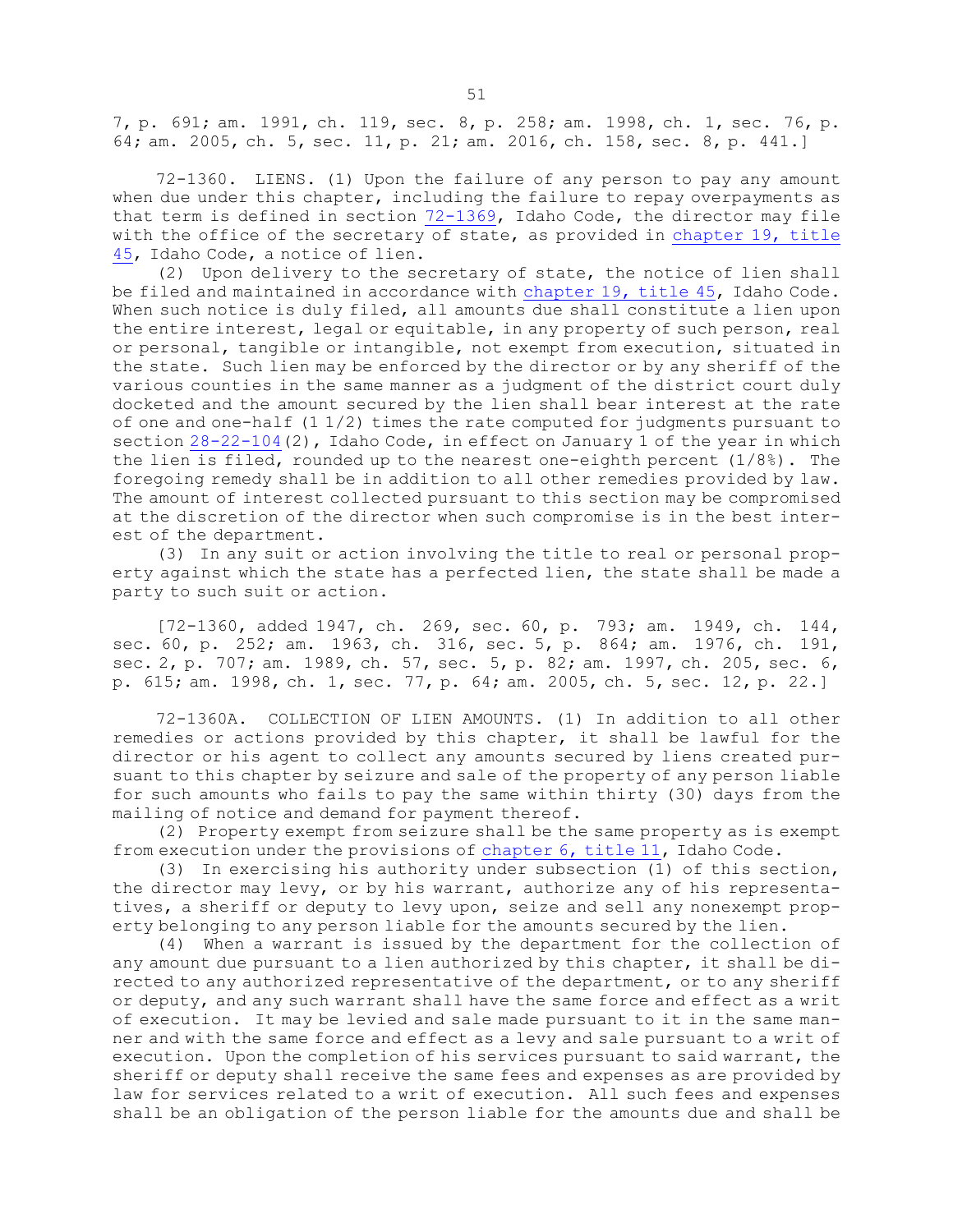collected from such person by virtue of the warrant. Any warrant issued by the director shall contain, at <sup>a</sup> minimum, the name and address of the liable person; the nature of the underlying liability; the date the liability was incurred; the amount of the liability secured by the lien; the amount of any penalty, interest or other amount due under the lien; and the interest rate on the lien.

(5) Whenever any property that is seized and sold by virtue of the foregoing provisions is not sufficient to satisfy the claim of the state for which seizure is made, any other property subject to seizure shall be seized and sold until the amount due from such person, together with all expenses, is fully paid.

(6) All persons are required, on demand of <sup>a</sup> representative of the department, <sup>a</sup> sheriff or deputy acting pursuant to this chapter, to produce all documentary evidence and statements relating to the property or rights in the property subject to seizure.

[72-1360A, added 1997, ch. 205, sec. 7, p. 617; am. 1998, ch. 1, sec. 78, p. 65.]

72-1361. APPEALS TO THE DEPARTMENT AND TO THE COMMISSION. Upon appeal from <sup>a</sup> denial of <sup>a</sup> claim for refund or credit, determination of amounts due upon failure to report, determination of rate of contribution, determination of coverage, determination of chargeability, jeopardy determination, cost reimbursement determination, determination of mandatory transfer of experience rating, or determination of successor liability, the director may transfer the appeal directly to an appeals examiner pursuant to section [72-1368](https://legislature.idaho.gov/statutesrules/idstat/Title72/T72CH13/SECT72-1368)(6), Idaho Code, or he may issue <sup>a</sup> redetermination affirming, reversing or modifying the initial determination. <sup>A</sup> redetermination shall become final unless, within fourteen (14) days after notice as provided in section [72-1368](https://legislature.idaho.gov/statutesrules/idstat/Title72/T72CH13/SECT72-1368)(5), Idaho Code, an appeal is filed by an interested party with the department in accordance with the department's rules. Appeal procedures shall be governed by the provisions of section  $72-1368(4)$  $72-1368(4)$ ,  $(6)$ ,  $(7)$ ,  $(8)$ ,  $(9)$ and (11), Idaho Code. The party appealing shall have the burden of proving each issue appealed by clear and convincing evidence. The provisions of the Idaho administrative procedure act, [chapter](https://legislature.idaho.gov/statutesrules/idstat/Title67/T67CH52) 52, title 67, Idaho Code, regarding contested cases and judicial review of contested cases are inapplicable to proceedings involving interested employers under this chapter.

[72-1361, added 1947, ch. 269, sec. 61, p. 793; am. 1949, ch. 144, sec. 61, p. 252; am. 1961, ch. 294, sec. 2, p. 517; am. 1965, ch. 203, sec. 6, p. 456; am. 1989, ch. 57, sec. 6, p. 83; am. 1992, ch. 263, sec. 59, p. 818; am. 1998, ch. 1, sec. 79, p. 66; am. 2011, ch. 82, sec. 3, p. 174; am. 2016, ch. 158, sec. 9, p. 441.]

72-1362. LIABILITY OF SUCCESSOR. Any person, whether or not <sup>a</sup> covered employer, who acquires the organization, trade, or business or <sup>a</sup> substantial part of the assets thereof, from <sup>a</sup> covered employer, shall be liable, in an amount not to exceed the reasonable value of the organization, trade, business, or assets acquired, for any contributions or penalties due or accrued and unpaid by such covered employer, and the amount of such liability shall, in addition, be <sup>a</sup> lien against the property or assets so acquired which shall be prior to all other liens; provided, that the lien shall not be valid against one who acquires from the said predecessor any interest in the said property or assets in good faith, for value and without notice of the lien.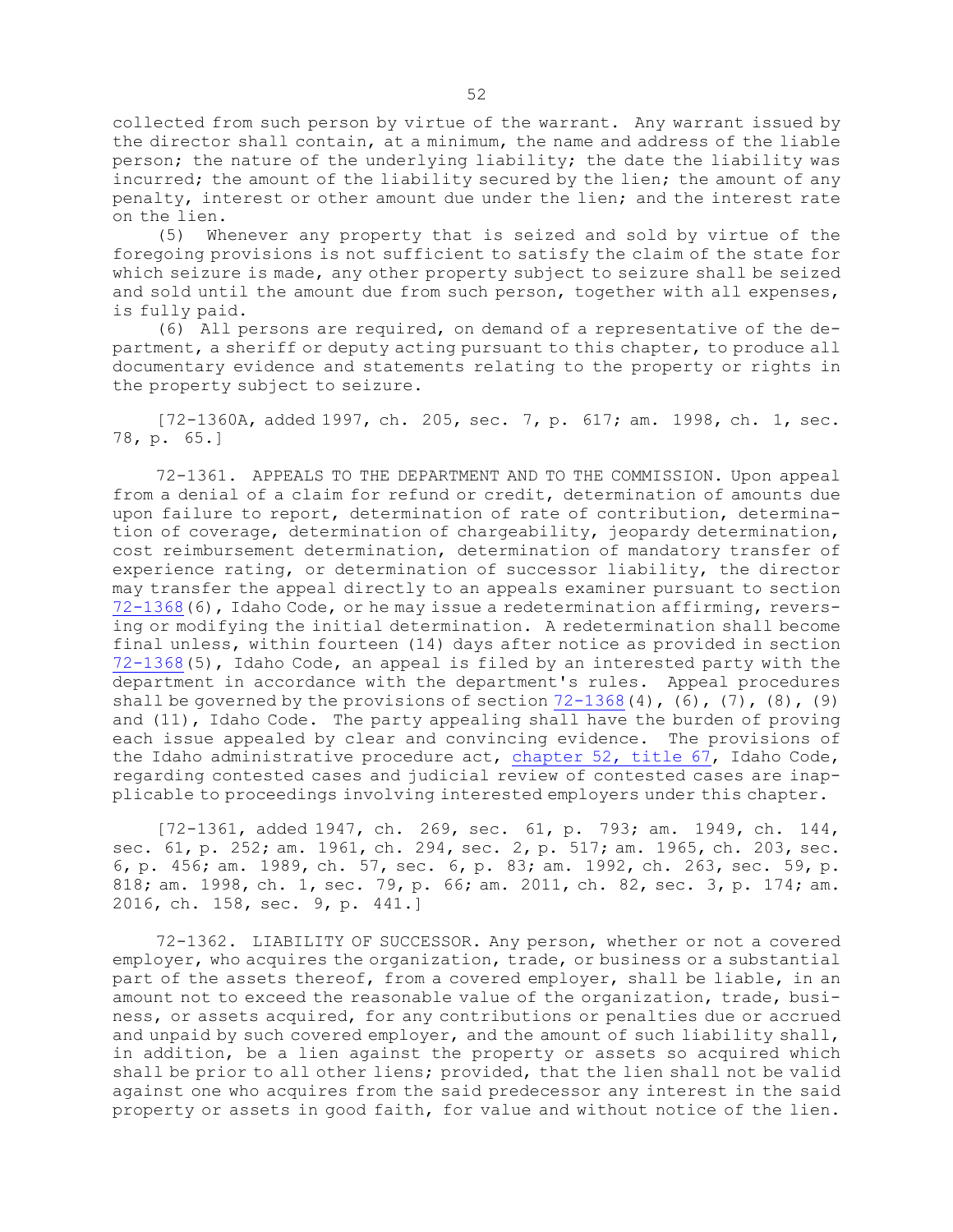The director shall, upon written request therefor, and with permission of the owner, furnish such prospective purchaser with <sup>a</sup> written statement of the amount of contributions and penalties due or accrued and unpaid by the said covered employer as of the date of such acquisition, and the amount of the liability of the successor or the amount of the said lien shall in no event exceed the liability disclosed by such statement. The foregoing remedies shall be in addition to all other existing remedies against the covered employer or his successor. Administrative determinations issued pursuant to this section shall become final unless, within fourteen (14) days after notice as provided in section [72-1368](https://legislature.idaho.gov/statutesrules/idstat/Title72/T72CH13/SECT72-1368)(5), Idaho Code, an appeal is filed with the department in accordance with the department's rules. Appeal proceedings shall be in accordance with the provisions of section [72-1361](https://legislature.idaho.gov/statutesrules/idstat/Title72/T72CH13/SECT72-1361), Idaho Code.

[72-1362, added 1947, ch. 269, sec. 62, p. 793; am. 1949, ch. 144, sec. 62, p. 252; am. 1998, ch. 1, sec. 80, p. 67; am. 2016, ch. 158, sec. 10, p. 441.]

72-1364. UNCOLLECTIBLE ACCOUNTS. (1) The director may enter into agreements of compromise with employers with respect to amounts due under this chapter when it is determined by the director that the employer is unable to make full payment.

(2) Amounts due under this chapter, which are uncollected three (3) years after they become due, may be deemed uncollectible by the director if there is no likelihood of collection at <sup>a</sup> future date.

[72-1364, added 1947, ch. 269, sec. 64, p. 793; am. 1949, ch. 144, sec. 64, p. 252; am. 1989, ch. 57, sec. 7, p. 84; am. 1998, ch. 1, sec. 82, p. 67.]

72-1365. PAYMENT OF BENEFITS. (1) Benefits shall be paid from the employment security fund to any unemployed individual who is eligible for benefits as provided by section [72-1366](https://legislature.idaho.gov/statutesrules/idstat/Title72/T72CH13/SECT72-1366), Idaho Code.

(2) Periodically, the department of health and welfare, bureau of child support enforcement, shall forward to the director <sup>a</sup> list containing the full name and social security number of persons from whom it is seeking child support. The director shall match the names and social security numbers on the list with its records of individuals eligible for benefits, and shall notify the department of health and welfare, bureau of child support enforcement, of the address and amount of benefits due each individual.

(a) Voluntary withholding. The director shall deduct and withhold from any benefits payable to an individual that owes child support obligations as defined under paragraph (g) of this subsection, the amount specified by the individual to the director to be deducted and withheld under this subsection, if paragraph (b) of this subsection below is not applicable.

(b) Involuntary withholding. The director shall withhold any benefits of any person within the limits established by section [11-207](https://legislature.idaho.gov/statutesrules/idstat/Title11/T11CH2/SECT11-207), Idaho Code, upon notification and order by the department of health and welfare, bureau of child support enforcement, to collect any delinquent child support obligation which has been assigned on behalf of any individual to the department of health and welfare under sections [56-203A](https://legislature.idaho.gov/statutesrules/idstat/Title56/T56CH2/SECT56-203A) and [56-203B](https://legislature.idaho.gov/statutesrules/idstat/Title56/T56CH2/SECT56-203B), Idaho Code, or <sup>a</sup> child support obligation which the department seeks to collect pursuant to [chapter](https://legislature.idaho.gov/statutesrules/idstat/Title7/T7CH12) 12, title 7, Idaho Code.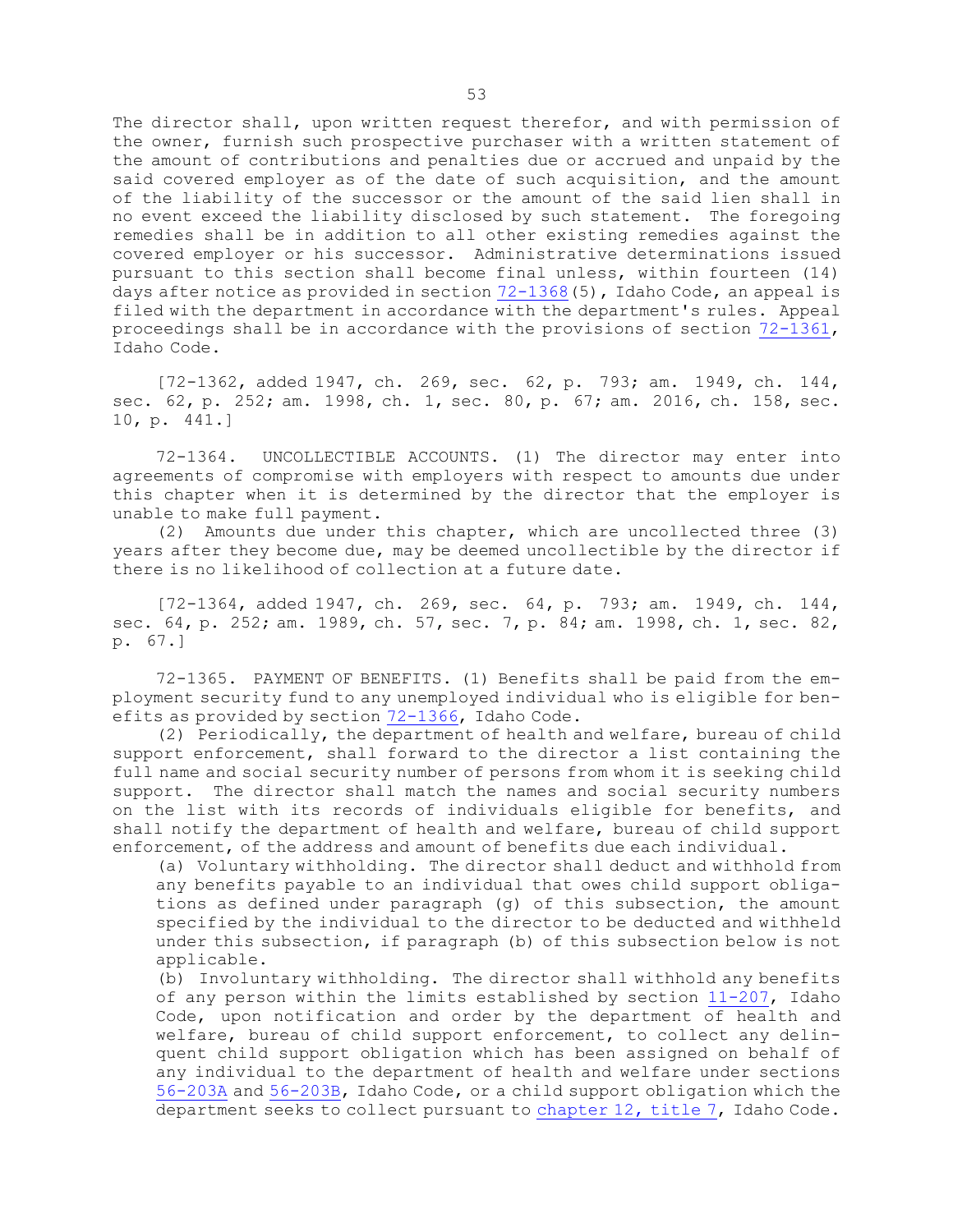The set-off or withholding of any benefits of <sup>a</sup> claimant shall become final after the following conditions have been met:

(i) The child support payment to be set-off or withheld is <sup>a</sup> child support obligation established by order as defined in section [7-1202](https://legislature.idaho.gov/statutesrules/idstat/Title7/T7CH12/SECT7-1202), Idaho Code.

(ii) All liabilities owed by reason of the provisions of section [72-1369](https://legislature.idaho.gov/statutesrules/idstat/Title72/T72CH13/SECT72-1369), Idaho Code, have been collected by the director.

(iii) Notice of the set-off or withholding has been mailed by registered or certified mail from the department of health and welfare, bureau of child support enforcement, to the claimant-obligor at the address listed on the claim.

Within fourteen (14) days after such notice has been mailed (not counting Saturday, Sunday, or state holidays as the 14th day), the claimant-obligor may file <sup>a</sup> protest in writing, requesting <sup>a</sup> hearing before the department of health and welfare to determine his liability to the obligee. The hearing, if requested, shall be held within thirty-five (35) days from the date of the initial notice to the claimant-obligor of the proposed set-off. No issues at that hearing may be considered which have been litigated previously. The department of health and welfare shall issue its findings and decision either at the hearing or within ten (10) days of the hearing by mail to the claimant-obligor.

(iv) In its decision, the department of health and welfare may order the withholding and set-off of any subsequent benefits which may be due the claimant-obligor until the debt for which set-off is sought and any additional debts which are incurred by the claimant's failure to make additional periodic payments based upon the same court order are satisfied.

(c) Any amount deducted and withheld under paragraph (a) or (b) of this subsection shall be paid by the director to the appropriate state or local child support enforcement agency.

(d) Any amount deducted and withheld under paragraph (a) or (b) of this subsection shall for all purposes be treated as if it were paid to the individual as benefits and paid by such individual to the state or local child support enforcement agency in satisfaction of the individual's child support obligations.

(e) For purposes of paragraphs (a) through (d) of this subsection, the term "benefits" means any compensation payable under this chapter, including amounts payable by the director pursuant to an agreement under any federal law providing for compensation, assistance, or allowances with respect to unemployment.

(f) This section applies only if appropriate arrangements have been made for reimbursement by the state or local child support enforcement agency for the administrative costs incurred by the director under the provisions of this section which are attributable to child support obligations being enforced by the state or local child support enforcement agency.

(g) The term "child support obligation" is defined for the purposes of these provisions as including only an obligation which is being enforced pursuant to <sup>a</sup> plan described in section 454 of the social security act which has been approved by the secretary of health and human services under part <sup>D</sup> of title IV of the social security act.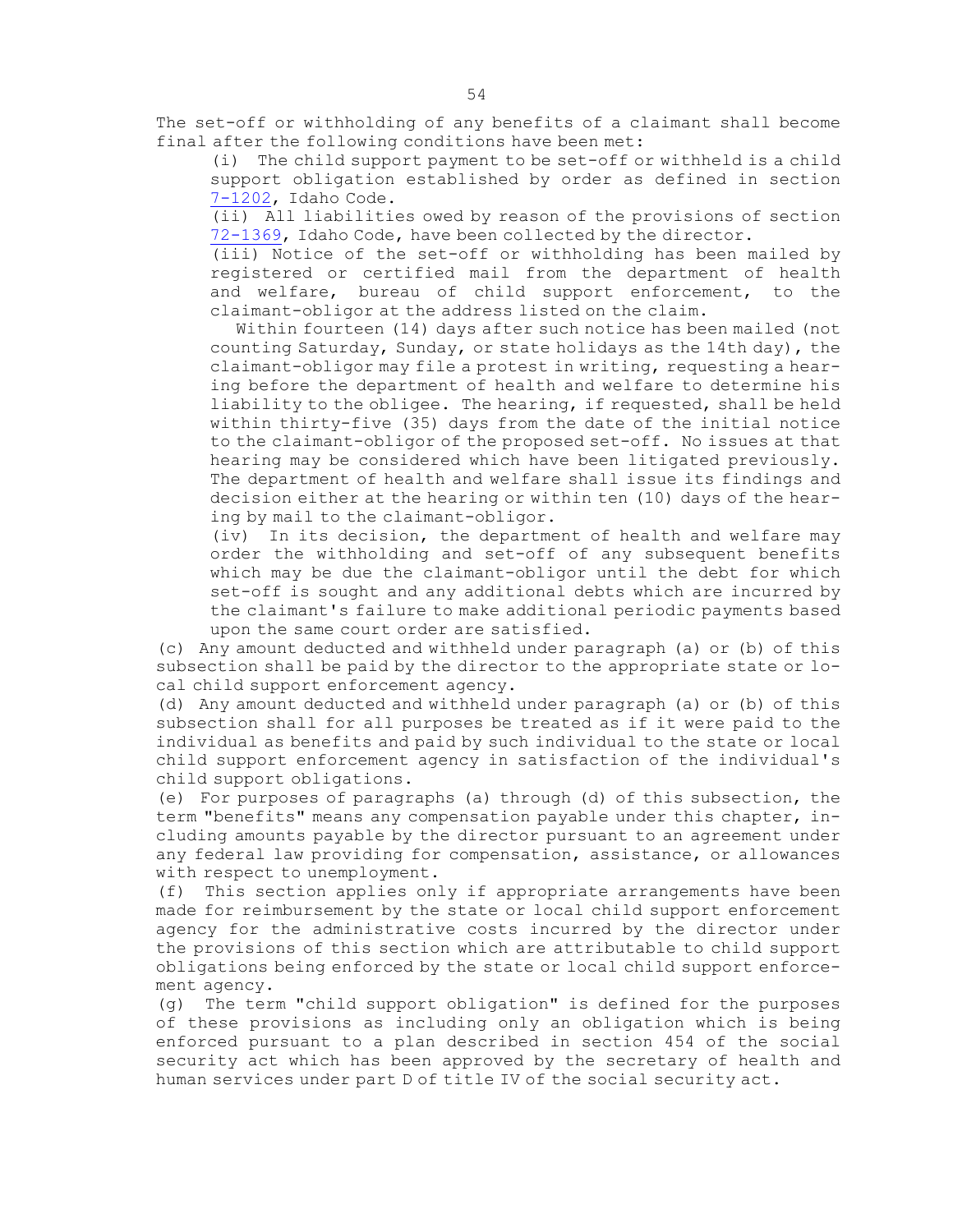(h) The term "state or local child support enforcement agency" as used in these provisions means any agency of this state or <sup>a</sup> political subdivision thereof operating pursuant to <sup>a</sup> plan described in paragraph (g) of this subsection.

(3) Benefits shall be paid only to the extent that moneys are available for such payments in the employment security fund.

(4) Benefits shall be paid not less frequently than biweekly.

(5) Upon request, the department of health and welfare, bureau of child support enforcement, shall make the procedures established in this section for collecting child support available to county prosecuting attorneys. The provisions of this subsection apply only if appropriate arrangements have been made for reimbursement by the requesting prosecuting attorney for the administrative costs incurred by the bureau, which are attributable to the request.

(6) (a) An individual filing <sup>a</sup> new claim for benefits shall, at the time of filing such claim, be advised that:

(i) Benefits are subject to federal and state tax and requirements exist pertaining to estimated tax payments;

(ii) The individual may elect to have federal income tax deducted and withheld from the individual's benefits at the amount specified in the federal internal revenue code;

(iii) The individual shall be permitted to change <sup>a</sup> previously elected withholding status once during each benefit year.

(b) Amounts deducted and withheld from benefits shall remain in the unemployment fund until transferred to the taxing authority as <sup>a</sup> payment of income tax.

(c) The director shall follow all procedures specified by the United States department of labor and the federal internal revenue service pertaining to the deducting and withholding of income tax.

(d) Amounts shall not be deducted and withheld under this subsection until the following deductions are made and withheld in the following order:

(i) First, amounts owed for overpayments of benefits deducted and withheld pursuant to the provisions of section [72-1369](https://legislature.idaho.gov/statutesrules/idstat/Title72/T72CH13/SECT72-1369), Idaho Code;

(ii) Second, amounts owed for child support obligations deducted and withheld pursuant to the provisions of subsection (2) of this section.

(e) At the director's discretion, the director may promulgate rules allowing individuals to elect to have state income tax deducted and withheld from the individual's payment of benefits.

[72-1365, added 1947, ch. 269, sec. 65, p. 793; am. 1949, ch. 144, sec. 65, p. 252; am. 1951, ch. 104, sec. 14, p. 233; am. 1980, ch. 264, sec. 8, p. 691; am. 1982, ch. 326, sec. 9, p. 819; am. 1985, ch. 159, sec. 6, p. 422; am. 1986, ch. 221, sec. 2, p. 585; am. 1990, ch. 353, sec. 2, p. 947; am. 1996, ch. 62, sec. 3, p. 182; am. 1998, ch. 1, sec. 83, p. 68.]

72-1366. PERSONAL ELIGIBILITY CONDITIONS. The personal eligibility conditions of <sup>a</sup> benefit claimant are that:

(1) The claimant shall have made <sup>a</sup> claim for benefits and provided all necessary information pertinent to eligibility.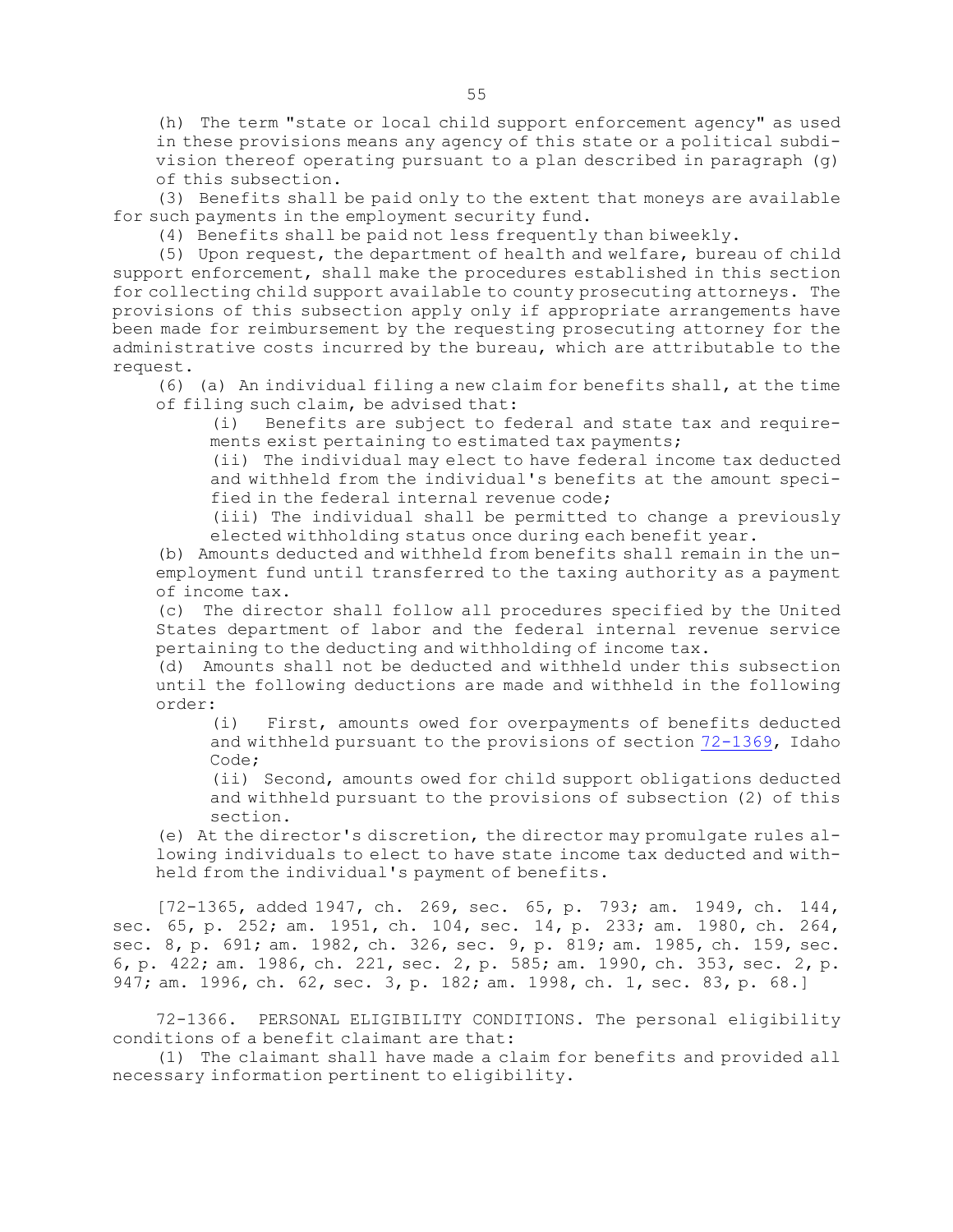(2) The claimant shall have registered for work and thereafter reported to <sup>a</sup> job service office or other agency in <sup>a</sup> manner prescribed by the director.

(3) The claimant shall have met the minimum wage requirements in his base period as provided in section [72-1367](https://legislature.idaho.gov/statutesrules/idstat/Title72/T72CH13/SECT72-1367), Idaho Code.

(4) (a) During the whole of any week with respect to which he claims benefits or credit to his waiting period, the claimant was:

(i) Able to work, available for suitable work, and seeking work; provided, however, that no claimant shall be considered ineligible for failure to comply with the provisions of this subsection if:

1. Such failure is due to <sup>a</sup> claimant's illness or disability of not more than four (4) weeks that arises after filing <sup>a</sup> claim, provided that during such illness or disability, the claimant does not refuse or miss suitable work that would have provided wages greater than one-half (1/2) of the claimant's weekly benefit amount; or

2. Such failure is due to compelling personal circumstances, provided that such failure does not exceed <sup>a</sup> minor portion of the claimant's workweek and during which time the claimant does not refuse or miss suitable work that would have provided wages greater than one-half  $(1/2)$  of the claimant's weekly benefit amount; and

(ii) Living in <sup>a</sup> state, territory, or country that is included in the interstate benefit payment plan or that is <sup>a</sup> party to an agreement with the United States or the director with respect to unemployment insurance.

(b) If <sup>a</sup> claimant who is enrolled in an approved job training course pursuant to subsection (8) of this section fails to attend or otherwise participate in the job training course during any week with respect to which he claims benefits or credit to his waiting period, the claimant shall be ineligible for that week if he was not able to work nor available for suitable work, to be determined as follows: The claimant shall be ineligible unless he is making satisfactory progress in the training and his failure to attend or otherwise participate was due to:

(i) The claimant's illness or disability that occurred after he had filed <sup>a</sup> claim and the claimant missed fewer than one-half (1/2) of the classes available to him that week; or

(ii) Compelling personal circumstances, provided that the claimant missed fewer than one-half  $(1/2)$  of the classes available to him that week.

(c) <sup>A</sup> claimant shall not be denied regular unemployment benefits under any provision of this chapter relating to availability for work, active search for work or refusal to accept work, solely because the claimant is seeking only part-time work, if the department determines that <sup>a</sup> majority of the weeks of work in the claimant's base period were for less than full-time work. For the purpose of this subsection, "seeking only part-time work" is defined as seeking work that has comparable hours to the claimant's part-time work experience in the base period, except that <sup>a</sup> claimant must be available for at least twenty (20) hours of work per week.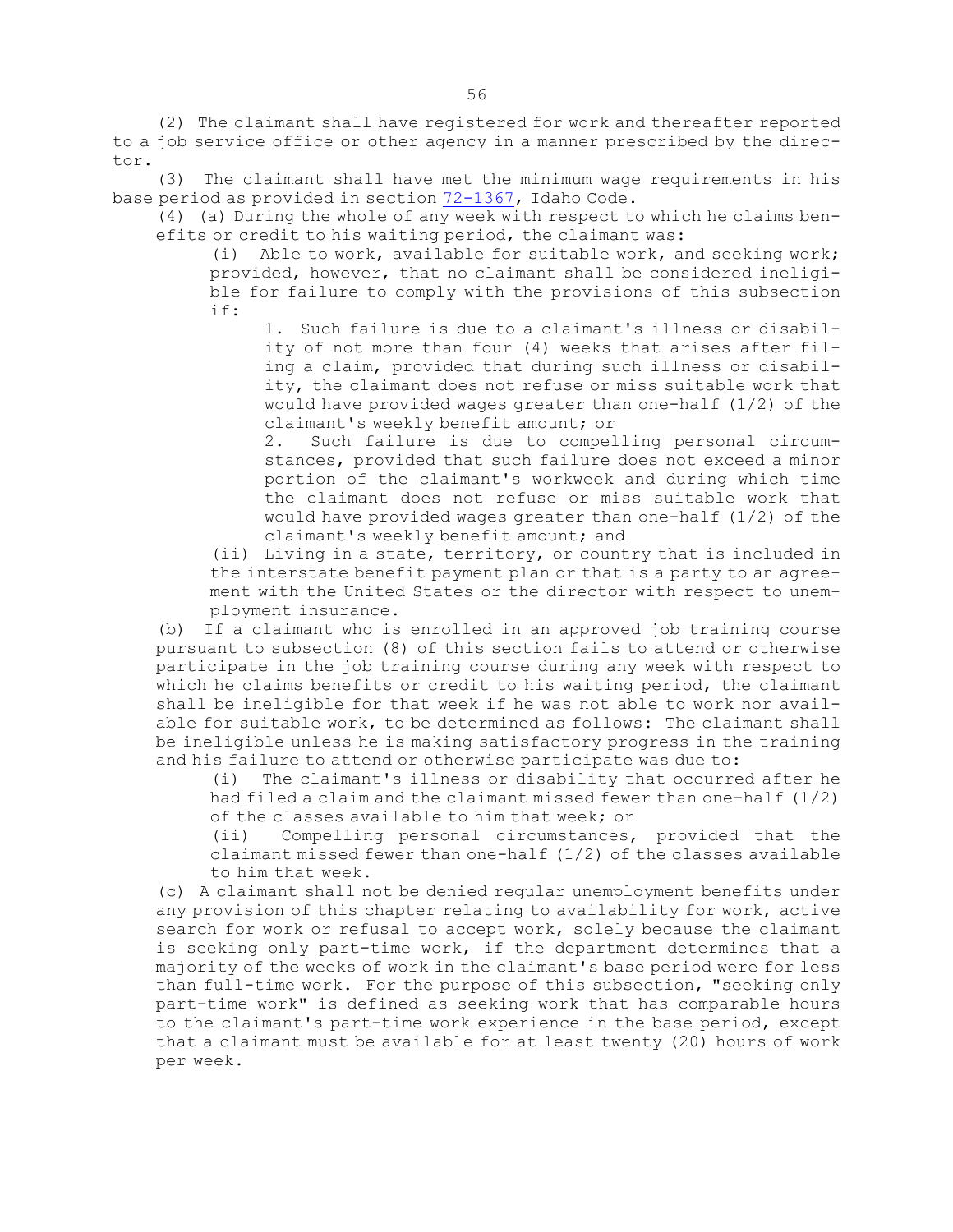(5) The claimant's unemployment is not due to the fact that he left his employment voluntarily without good cause connected with his employment, or that he was discharged for misconduct in connection with his employment.

(6) The claimant's unemployment is not due to his failure without good cause to apply for available suitable work or to accept suitable work when offered to him. The longer <sup>a</sup> claimant has been unemployed, the more willing he must be to seek other types of work and accept work at <sup>a</sup> lower rate of pay.

(7) In determining whether or not work is suitable for an individual, the degree of risk involved to his health, safety, morals, physical fitness, experience, training, past earnings, length of unemployment and prospects for obtaining local employment in his customary occupation, the distance of the work from his residence, and other pertinent factors shall be considered. No employment shall be deemed suitable and benefits shall not be denied to any otherwise eligible individual for refusing to accept new work or to hold himself available for work under any of the following conditions:

(a) If the vacancy of the position offered is due directly to <sup>a</sup> strike, lockout, or other labor dispute;

(b) If the wages, hours, or other conditions of the work offered are below those prevailing for similar work in the locality of the work offered;

(c) If, as <sup>a</sup> condition of being employed, the individual would be required to join <sup>a</sup> company union or to resign from or refrain from joining any bona fide labor organization.

(8) No claimant who is otherwise eligible shall be denied benefits for any week due to an inability to comply with the requirements contained in subsections  $(4)$  (a)(i) and  $(6)$  of this section if:

(a) The claimant is <sup>a</sup> participant in <sup>a</sup> program sponsored by title <sup>I</sup> of the workforce innovation and opportunity act (29 U.S.C. 3101 et seq., as amended) and attends <sup>a</sup> job training course under that program; or

(b) The claimant attends <sup>a</sup> job training course authorized pursuant to the provisions of section 236(a)(1) of the trade act of 1974 or the North American free trade agreement implementation act.

(c) The claimant lacks skills to compete in the labor market and attends <sup>a</sup> job training course with the approval of the director. The director may approve job training courses that meet the following criteria:

(i) The purpose of the job training is to teach the claimant skills that will enhance the claimant's opportunities for employment; and

(ii) The job training can be completed within two (2) years, except that this requirement may be waived pursuant to rules that the director may prescribe.

(9) No claimant who is otherwise eligible shall be denied benefits under subsection (5) of this section for leaving employment to attend job training pursuant to subsection (8) of this section, provided that the claimant obtained the employment after enrollment in or during scheduled breaks in the job training course, or that the employment was not suitable. For purposes of this subsection, the term "suitable employment" means work of <sup>a</sup> substantially equal or higher skill level than the individual's past employment, and wages for such work are not less than eighty percent (80%) of the average weekly wage in the individual's past employment.

(10) <sup>A</sup> claimant shall not be eligible to receive benefits for any week with respect to which it is found that his unemployment is due to <sup>a</sup> labor dispute; provided, that this subsection shall not apply if it is shown that: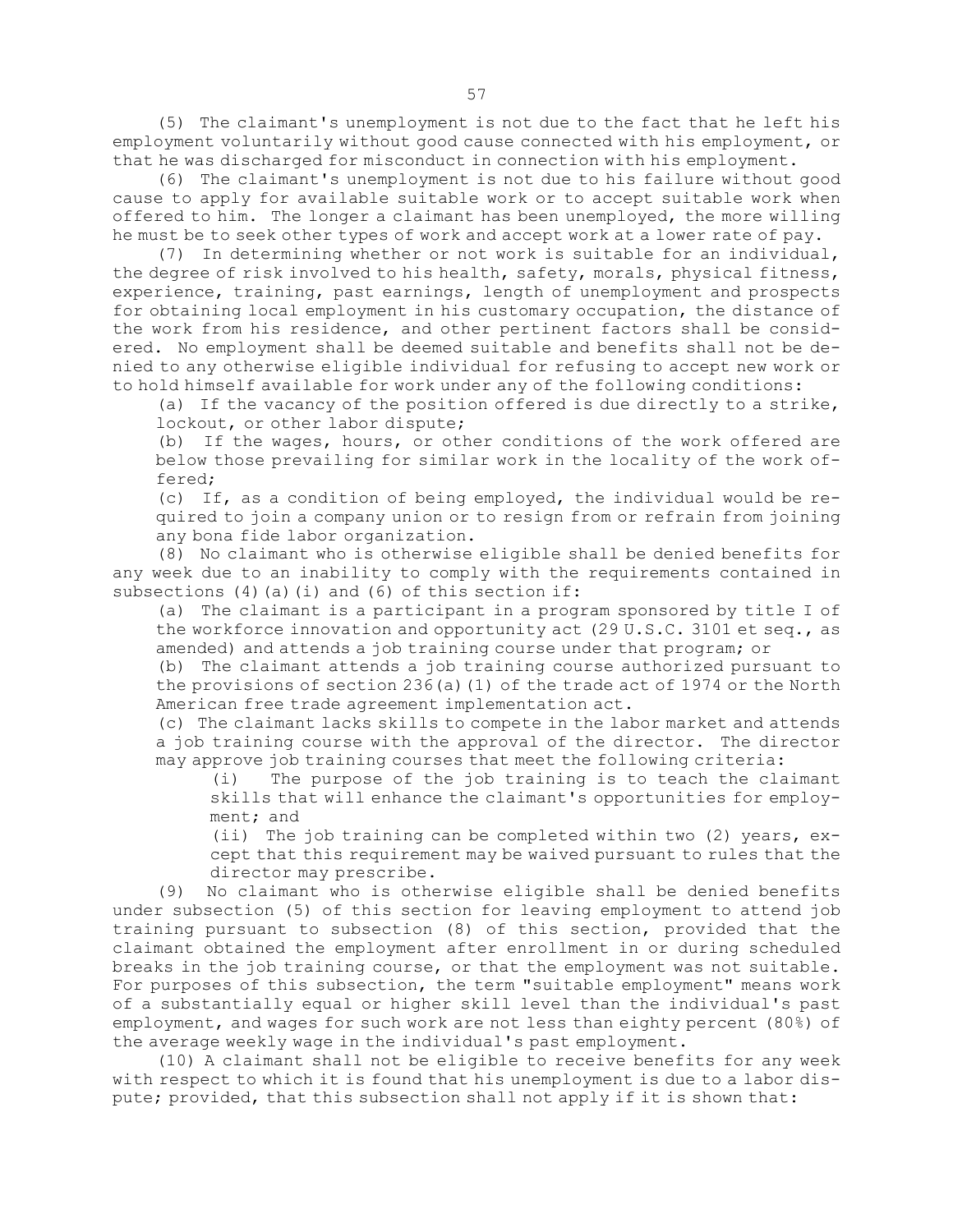(a) The claimant is not participating, financing, aiding, abetting, or directly interested in the labor dispute; and

(b) The claimant does not belong to <sup>a</sup> grade or class of workers with members employed at the premises at which the labor dispute occurs, who are participating in or directly interested in the dispute.

(11) <sup>A</sup> claimant shall not be entitled to benefits for any week with respect to which or <sup>a</sup> part of which he has received or is seeking benefits under an unemployment insurance law of another state or of the United States; provided, that if the appropriate agency of such other state or of the United States shall finally determine that he is not entitled to such unemployment compensation or insurance benefits, he shall not by the provisions of this subsection be denied benefits. For purposes of this section, <sup>a</sup> law of the United States providing any payments of any type and in any amounts for periods of unemployment due to involuntary unemployment shall be considered an unemployment insurance law of the United States.

(12) <sup>A</sup> claimant shall not be entitled to benefits for <sup>a</sup> period of fifty-two (52) weeks if it is determined that he has willfully made <sup>a</sup> false statement or willfully failed to report <sup>a</sup> material fact in order to obtain benefits. The period of disqualification shall commence the week the determination is issued. The claimant shall also be ineligible for waiting week credit and shall repay any sums received for any week for which the claimant received waiting week credit or benefits as <sup>a</sup> result of having willfully made <sup>a</sup> false statement or willfully failed to report <sup>a</sup> material fact. The claimant shall also be ineligible for waiting week credit or benefits for any week in which he owes the department an overpayment, civil penalty, or interest resulting from <sup>a</sup> determination that he willfully made <sup>a</sup> false statement or willfully failed to report <sup>a</sup> material fact.

(13) <sup>A</sup> claimant shall not be entitled to benefits if his principal occupation is self-employment.

(14) <sup>A</sup> claimant who has been found ineligible for benefits under the provisions of subsection (5), (6), (7) or (9) of this section shall reestablish his eligibility by having obtained bona fide work and received wages therefor in an amount of at least fourteen (14) times his weekly benefit amount.

(15) Benefits based on service in employment defined in sections [72-1349A](https://legislature.idaho.gov/statutesrules/idstat/Title72/T72CH13/SECT72-1349A) and [72-1352](https://legislature.idaho.gov/statutesrules/idstat/Title72/T72CH13/SECT72-1352)(3), Idaho Code, shall be payable in the same amount, on the same terms and subject to the same conditions as benefits payable on the basis of other service subject to this act.

(a) If the services performed during one-half  $(1/2)$  or more of any contract period by an individual for an educational institution as defined in section [72-1322B](https://legislature.idaho.gov/statutesrules/idstat/Title72/T72CH13/SECT72-1322B), Idaho Code, are in an instructional, research, or principal administrative capacity, all the services shall be deemed to be in such capacity.

(b) If the services performed during less than one-half  $(1/2)$  of any contract period by an individual for an educational institution are in an instructional, research, or principal administrative capacity, none of the service shall be deemed to be in such capacity.

(c) As used in this section, "contract period" means the entire period for which the individual contracts to perform services, pursuant to the terms of the contract.

(16) No claimant is eligible to receive benefits in two (2) successive benefit years unless, after the beginning of the first benefit year during which he received benefits, he performed service and earned an amount equal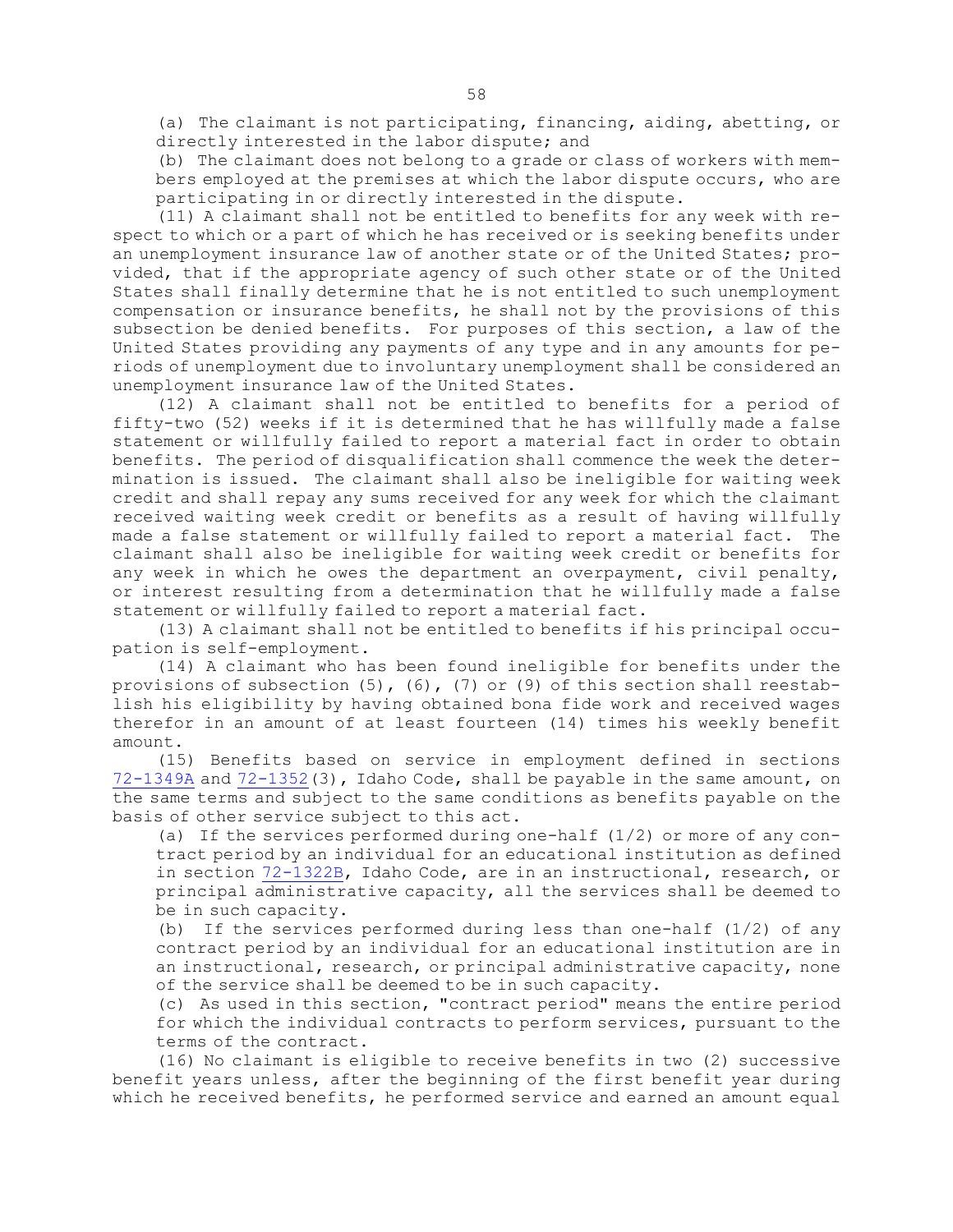to not less than six (6) times the weekly benefit amount established during the first benefit year.

(17) (a) Benefits based on wages earned for services performed in an instructional, research, or principal administrative capacity for an educational institution shall not be paid for any week of unemployment commencing during the period between two (2) successive academic years, or during <sup>a</sup> similar period between two (2) terms, whether or not successive, or during <sup>a</sup> period of paid sabbatical leave provided for in the individual's contract, to any individual who performs such services in the first academic year (or term) and has <sup>a</sup> contract to perform services in any such capacity for any educational institution in the second academic year or term, or has been given reasonable assurance that such <sup>a</sup> contract will be offered.

(b) Benefits based on wages earned for services performed in any other capacity for an educational institution shall not be paid to any individual for any week that commences during <sup>a</sup> period between two (2) successive school years or terms if the individual performs such services in the first school year or term, and there is <sup>a</sup> contract or reasonable assurance that the individual will perform such services in the second school year or term. If benefits are denied to any individual under this paragraph and the individual was not offered an opportunity to perform such services for the educational institution for the second academic year or term, the individual shall be entitled to <sup>a</sup> retroactive payment of benefits for each week for which the individual filed <sup>a</sup> timely claim for benefits and for which benefits were denied solely by reason of this paragraph.

(c) With respect to any services described in paragraphs (a) and (b) of this subsection, benefits shall not be paid nor "waiting week" credit given to an individual for wages earned for services for any week that commences during an established and customary vacation period or holiday recess if the individual performed the services in the period immediately before the vacation period or holiday recess, and there is <sup>a</sup> reasonable assurance the individual will perform such services in the period immediately following such vacation period or holiday recess.

(d) With respect to any services described in paragraphs (a) and (b) of this subsection, benefits shall not be payable on the basis of services in any capacities specified in paragraphs  $(a)$ ,  $(b)$  and  $(c)$  of this subsection to any individual who performed such services in an educational institution while in the employ of an educational service agency. For purposes of this paragraph, the term "educational service agency" means <sup>a</sup> governmental entity that is established and operated exclusively for the purpose of providing such services to one (1) or more educational institutions.

(18) Benefits shall not be payable on the basis of services that substantially consist of participating in sports or athletic events or training or preparing to participate for any week which commences during the period between two (2) successive sport seasons (or similar periods) if the individual performed services in the first season (or similar period) and there is <sup>a</sup> reasonable assurance that the individual will perform such services in the later of such season (or similar period).

(19) (a) Benefits shall not be payable on the basis of services performed by an alien unless the alien was lawfully admitted for permanent residence at the time such services were performed, was lawfully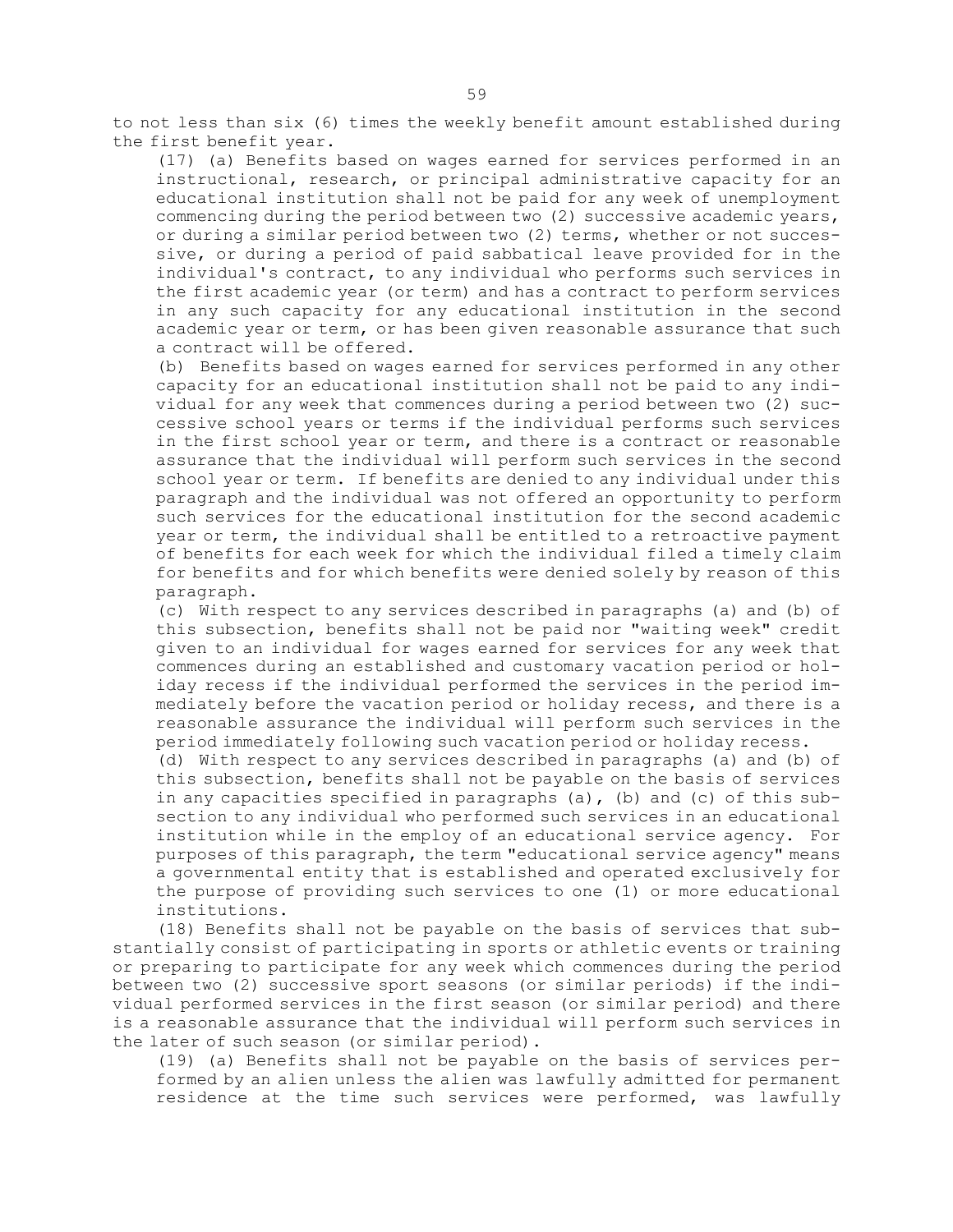present for purposes of performing such services, or was permanently residing in the United States under color of law at the time the services were performed (including an alien who was lawfully present in the United States as <sup>a</sup> result of the application of the provisions of sections 207 and 208 or section 212(d)(5) of the immigration and nationality act).

(b) Any data or information required of individuals applying for benefits to determine eligibility under this subsection shall be uniformly required from all applicants for benefits.

(c) <sup>A</sup> decision to deny benefits under this subsection must be based on <sup>a</sup> preponderance of the evidence.

(20) An individual who has been determined to be likely to exhaust regular benefits and to need reemployment services pursuant to <sup>a</sup> profiling system established by the director must participate in those reemployment services unless:

(a) The individual has completed such services; or

(b) There is justifiable cause, as determined by the director, for the claimant's failure to participate in such services.

(21) (a) A claimant:

(i) Who has been assigned to work for one (1) or more customers of <sup>a</sup> staffing service; and

(ii) Who, at the time of hire by the staffing service, signed <sup>a</sup> written notice informing him that completion or termination of an assignment for <sup>a</sup> customer would not, of itself, terminate the employment relationship with the staffing service;

will not be considered unemployed upon completion or termination of an assignment until such time as he contacts the staffing service to determine if further suitable work is available. If the claimant:

> 1. Contacts the staffing service and refuses <sup>a</sup> suitable work assignment that is offered to him at that time, he will be considered to have voluntarily quit that employment; or

> 2. Contacts the staffing service and the service does not have <sup>a</sup> suitable work assignment for him, he will be considered unemployed due to <sup>a</sup> lack of work; or

> 3. Accepts new employment without first contacting the staffing service for additional work, he will be considered to have voluntarily quit employment with the staffing service.

(b) For the purposes of this subsection, the term "staffing service" means any person who assigns individuals to work for its customers and includes, but is not limited to, professional employers as defined in [chapter](https://legislature.idaho.gov/statutesrules/idstat/Title44/T44CH24) 24, title 44, Idaho Code, and the employers of temporary employees as defined in section [44-2403](https://legislature.idaho.gov/statutesrules/idstat/Title44/T44CH24/SECT44-2403)(7), Idaho Code.

(22) (a) <sup>A</sup> claimant who is otherwise eligible for regular benefits as defined in section [72-1367A](https://legislature.idaho.gov/statutesrules/idstat/Title72/T72CH13/SECT72-1367A)(1)(e), Idaho Code, shall be eligible for training extension benefits if the department determines that all of the following criteria are met:

(i) The claimant is unemployed;

(ii) The claimant has exhausted all rights to regular unemployment benefits as defined in section  $72-1367A(1)(e)$  $72-1367A(1)(e)$ , Idaho Code, and all rights to extended benefits as defined in section [72-1367A](https://legislature.idaho.gov/statutesrules/idstat/Title72/T72CH13/SECT72-1367A)(1)(f), Idaho Code, and all rights to benefits under section 2002 ("increase in unemployment compensation benefits")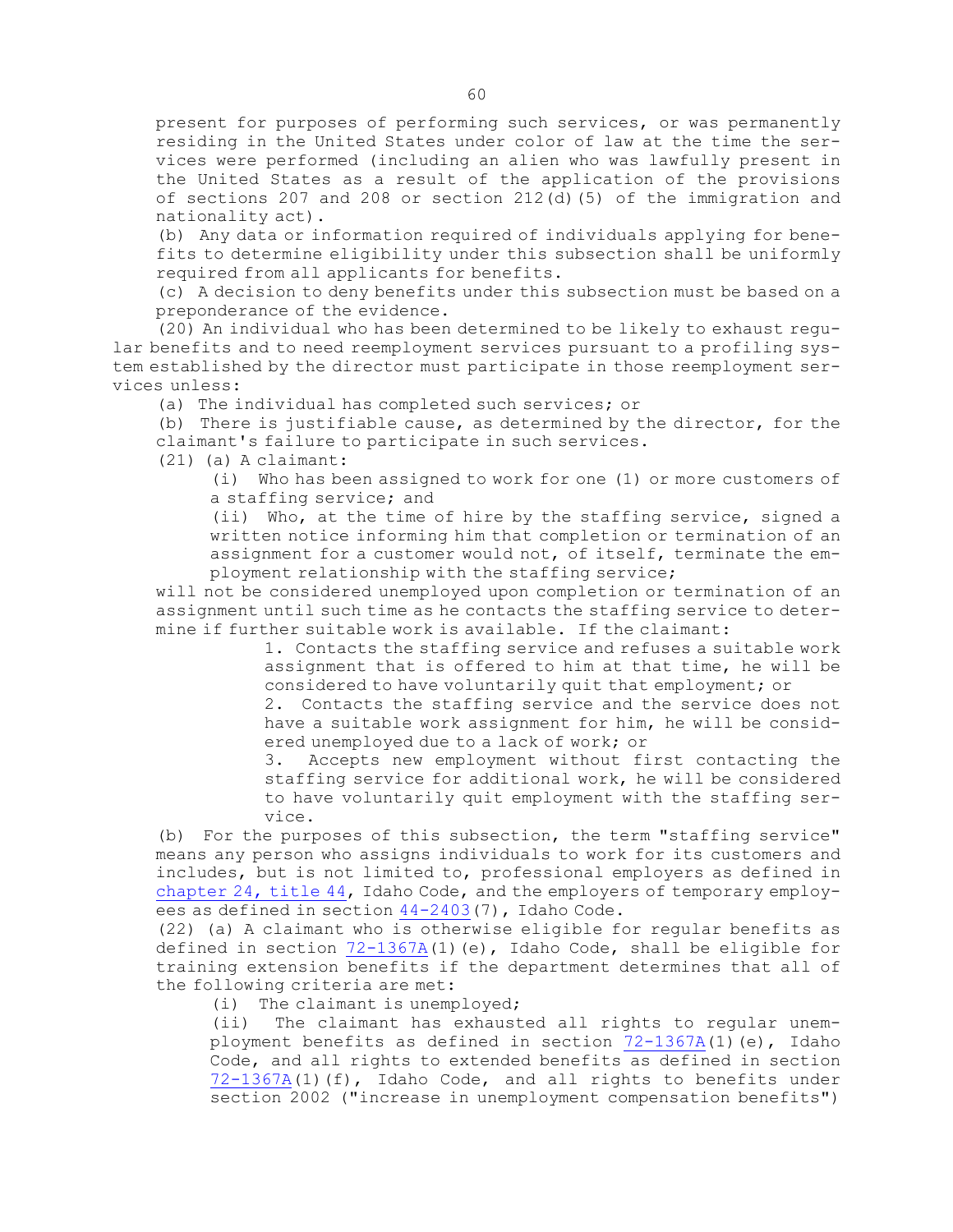of division B, title II, the assistance for unemployed workers and struggling families act, of the American recovery and reinvestment act of 2009, public law 111-5, as enacted on February 17, 2009;

(iii) The claimant is enrolled in <sup>a</sup> training program approved by the department or in <sup>a</sup> job training program authorized under the workforce innovation and opportunity act; except that the training program must prepare the claimant for entry into <sup>a</sup> high-demand occupation if the department determines that the claimant separated from <sup>a</sup> declining occupation or has been involuntarily and indefinitely separated from employment as <sup>a</sup> result of <sup>a</sup> permanent reduction of operations at the claimant's place of employment. For the purposes of this subsection, <sup>a</sup> "declining occupation" is one where there is <sup>a</sup> lack of sufficient current demand in the claimant's labor market area for the occupational skills for which the claimant is qualified by training and experience or current physical or mental capacity and the lack of employment opportunities is expected to continue for an extended period of time, or the claimant's occupation is one for which there is <sup>a</sup> seasonal variation in demand in the labor market and the claimant has no other skills for which there is current demand. For the purposes of this subsection, <sup>a</sup> "high-demand occupation" is an occupation in <sup>a</sup> labor market area where work opportunities are available and qualified applicants are lacking as determined by the use of available labor market information;

(iv) The claimant is making satisfactory progress to complete the training as determined by the department; and

(v) The claimant is not receiving similar stipends or other training allowances for nontraining costs. For the purposes of this subsection, "similar stipend" means an amount provided under <sup>a</sup> program with similar aims, such as providing training to increase employability, and in approximately the same amounts.

(b) The weekly training extension benefit amount shall equal the claimant's weekly benefit amount for the most recent benefit year less any deductible income as determined by the provisions of this chapter. The total amount of training extension benefits payable to <sup>a</sup> claimant shall be equal to twenty-six (26) times the claimant's average weekly benefit amount for the most recent benefit year. <sup>A</sup> claimant who is receiving training extension benefits shall not be denied training extension benefits due to the application of subsections (4)(a)(i) and (6) of this section and an employer's account shall not be charged for training extension benefits paid to the claimant.

[72-1366, added 1947, ch. 269, sec. 66, p. 793; am. 1949, ch. 144, sec. 66, p. 252; am. 1951, ch. 235, sec. 4, p. 472; am. 1955, ch. 18, sec. 9, p. 20; am. 1959, ch. 51, sec. 1, p. 107; am. 1961, ch. 294, sec. 3, p. 517; am. 1963, ch. 271, sec. 1, p. 691; am. 1965, ch. 170, sec. 5, p. 331; am. 1969, ch. 57, sec. 1, p. 197; am. 1971, ch. 341, sec. 1, p. 1328; am. 1972, ch. 344, sec. 4, p. 998; am. 1973, ch. 89, sec. 1, p. 146; am. 1974, ch. 102, sec. 1, p. 1204; am. 1975, ch. 47, sec. 1, p. 86; am. 1976, ch. 141, sec. 5, p. 523; am. 1977, ch. 179, sec. 16, p. 491; am. 1978, ch. 112, sec. 9, p. 246; am. 1979, ch. 110, sec. 2, p. 351; am. 1980, ch. 264, sec. 9, p. 691; am. 1982, ch. 295, sec. 1, p. 751; am. 1982, ch. 326, sec. 10, p. 820; am. 1983, ch. 146, sec. 6, p. 392; am. 1985, ch. 203, sec. 2, p.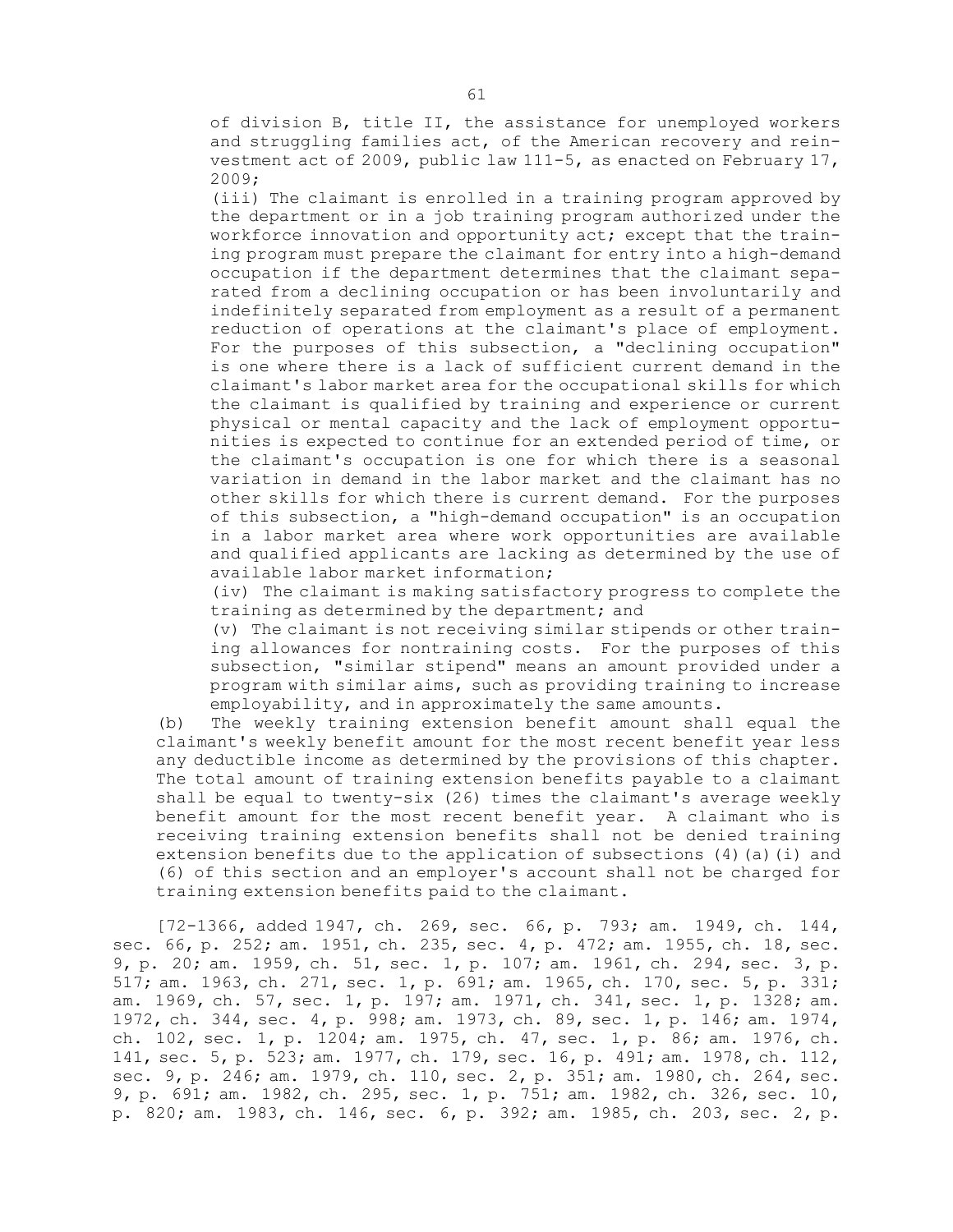509; am. 1986, ch. 22, sec. 1, p. 63; am. 1987, ch. 352, sec. 1, p. 781; am. 1989, ch. 57, sec. 8, p. 84; am. 1990, ch. 353, sec. 3, p. 949; am. 1992, ch. 192, sec. 1, p. 597; am. 1995, ch. 98, sec. 3, p. 294; am. 1997, ch. 271, sec. 2, p. 790; am. 1998, ch. 1, sec. 84, p. 70; am. 1999, ch. 53, sec. 1, p. 131; am. 2000, ch. 137, sec. 1, p. 359; am. 2005, ch. 5, sec. 13, p. 22; am. 2006, ch. 38, sec. 2, p. 107; am. 2008, ch. 99, sec. 2, p. 271; am. 2009, ch. 238, sec. 2, p. 734; am. 2017, ch. 120, sec. 3, p. 274; am. 2021, ch. 243, sec. 4, p. 754.]

72-1367. BENEFIT FORMULA. (1) To be eligible an individual shall have the minimum qualifying amount of wages in covered employment in at least one (1) calendar quarter of his base period, and shall have total base period wages of at least one and one-quarter  $(1\ 1/4)$  times his high quarter wages. The minimum qualifying amount of wages shall be determined each January 1 and shall equal fifty percent (50%) of the product of the state minimum wage, as defined by section [44-1502](https://legislature.idaho.gov/statutesrules/idstat/Title44/T44CH15/SECT44-1502), Idaho Code, multiplied by five hundred twenty (520) hours, rounded to the lowest multiple of twenty-six (26).

(2) The weekly benefit amount shall be one twenty-sixth (1/26) of highest quarter wages except that it shall not exceed the applicable maximum weekly benefit amount. The maximum weekly benefit amount shall be established by the director, who shall determine the state average weekly wage paid by covered employers for the preceding calendar year and the maximum weekly benefit amount to be effective for new claims filed in the first full week of the following January and filed thereafter until <sup>a</sup> new maximum weekly benefit amount becomes effective under this subsection. The maximum weekly benefit amount shall be fifty-five percent (55%) of the state average weekly wage paid by covered employers for the preceding calendar year.

(3) Any eligible individual shall be entitled during any benefit year to <sup>a</sup> total amount of benefits equal to his weekly benefit amount times the number of full weeks of benefit entitlement appearing in the following table based on his ratio of total base period earnings to highest quarter base period earnings. The maximum weeks of entitlement are based on <sup>a</sup> sliding scale of the official forecasted, seasonally adjusted unemployment rate for the state for <sup>a</sup> minimum of ten (10) weeks to <sup>a</sup> maximum of twenty-six (26) weeks depending on the unemployment rate in effect for the months of February, May, August and November as follows:

(a) For any benefit week commencing in January through March of <sup>a</sup> calendar year, the maximum allowed number of benefit weeks shall be based on the unemployment rate for the preceding month of November;

(b) For any benefit week commencing in April through June of <sup>a</sup> calendar year, the maximum allowed number of benefit weeks shall be based on the unemployment rate for the preceding month of February;

(c) For any benefit week commencing in July through September of <sup>a</sup> calendar year, the maximum allowed number of benefit weeks shall be based on the unemployment rate for the preceding month of May; and

(d) For any benefit week commencing in October through December of <sup>a</sup> calendar year, the maximum allowed number of benefit weeks shall be based on the unemployment rate for the preceding month of August.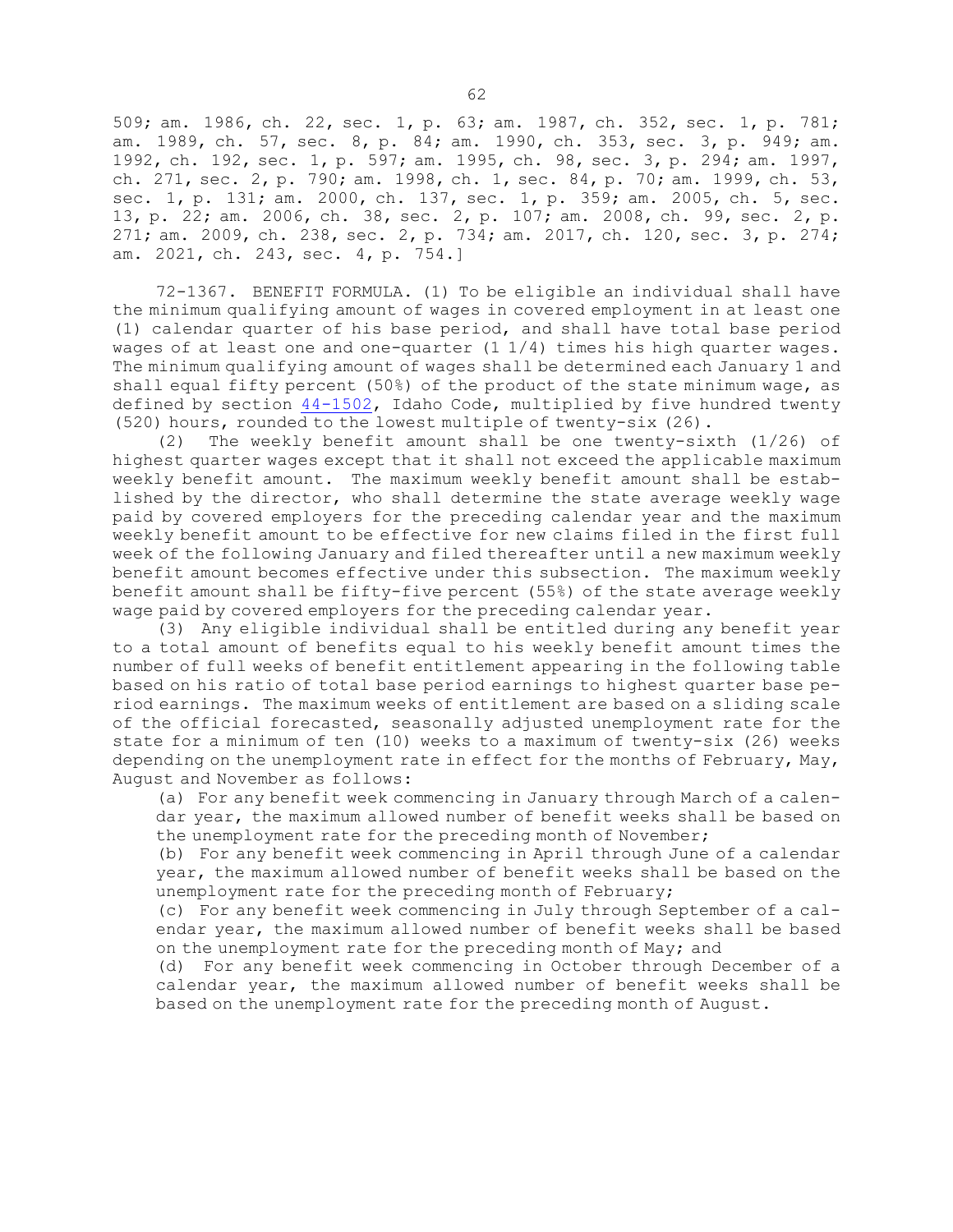|          | Ratio of Total Base<br>Period<br>Earnings to Highest<br>Ouarter<br>Earnings | Full Weeks of Benefit Entitlement Adjusted By the<br>Unemployment Rate |               |               |                  |               |               |                  |
|----------|-----------------------------------------------------------------------------|------------------------------------------------------------------------|---------------|---------------|------------------|---------------|---------------|------------------|
| At Least | Up To                                                                       | 8% or<br>Higher                                                        | 7% to<br>7.9% | 6% to<br>6.9% | $5\%$ to<br>5.9% | 4% to<br>4.9% | 3% to<br>3.9% | 2.9% or<br>Lower |
| 1.25     | 1.60                                                                        | 10                                                                     | 10            | 10            | 10               | 10            | 10            | 10               |
| 1.6001   | 1.80                                                                        | 11                                                                     | 10            | 10            | 10               | 10            | 10            | 10               |
| 1.8001   | 1.92                                                                        | 12                                                                     | 11            | 10            | 10               | 10            | 10            | 10               |
| 1.9201   | 2.01                                                                        | 13                                                                     | 12            | 11            | 10               | 10            | 10            | 10               |
| 2.0101   | 2.08                                                                        | 14                                                                     | 13            | 12            | 11               | 10            | 10            | 10               |
| 2.0801   | 2.14                                                                        | 15                                                                     | 14            | 13            | 12               | 11            | 10            | 10               |
| 2.1401   | 2.21                                                                        | 16                                                                     | 15            | 14            | 13               | 12            | 11            | 10               |
| 2.2101   | 2.29                                                                        | 17                                                                     | 16            | 15            | 14               | 13            | 12            | 11               |
| 2.2901   | 2.38                                                                        | 18                                                                     | 17            | 16            | 15               | 14            | 13            | 12               |
| 2.3801   | 2.49                                                                        | 19                                                                     | 18            | 17            | 16               | 15            | 14            | 13               |
| 2.4901   | 2.61                                                                        | 20                                                                     | 19            | 18            | 17               | 16            | 15            | 14               |
| 2.6101   | 2.75                                                                        | 21                                                                     | 20            | 19            | 18               | 17            | 16            | 15               |
| 2.7501   | 2.91                                                                        | 22                                                                     | 21            | 20            | 19               | 18            | 17            | 16               |
| 2.9101   | 3.10                                                                        | 23                                                                     | 22            | 21            | 20               | 19            | 18            | 17               |
| 3.1001   | 3.32                                                                        | 24                                                                     | 23            | 22            | 21               | 20            | 19            | 18               |
| 3.3201   | 3.56                                                                        | 25                                                                     | 24            | 23            | 22               | 21            | 20            | 19               |
| 3.5601   | 4.00                                                                        | 26                                                                     | 25            | 24            | 23               | 22            | 21            | 20               |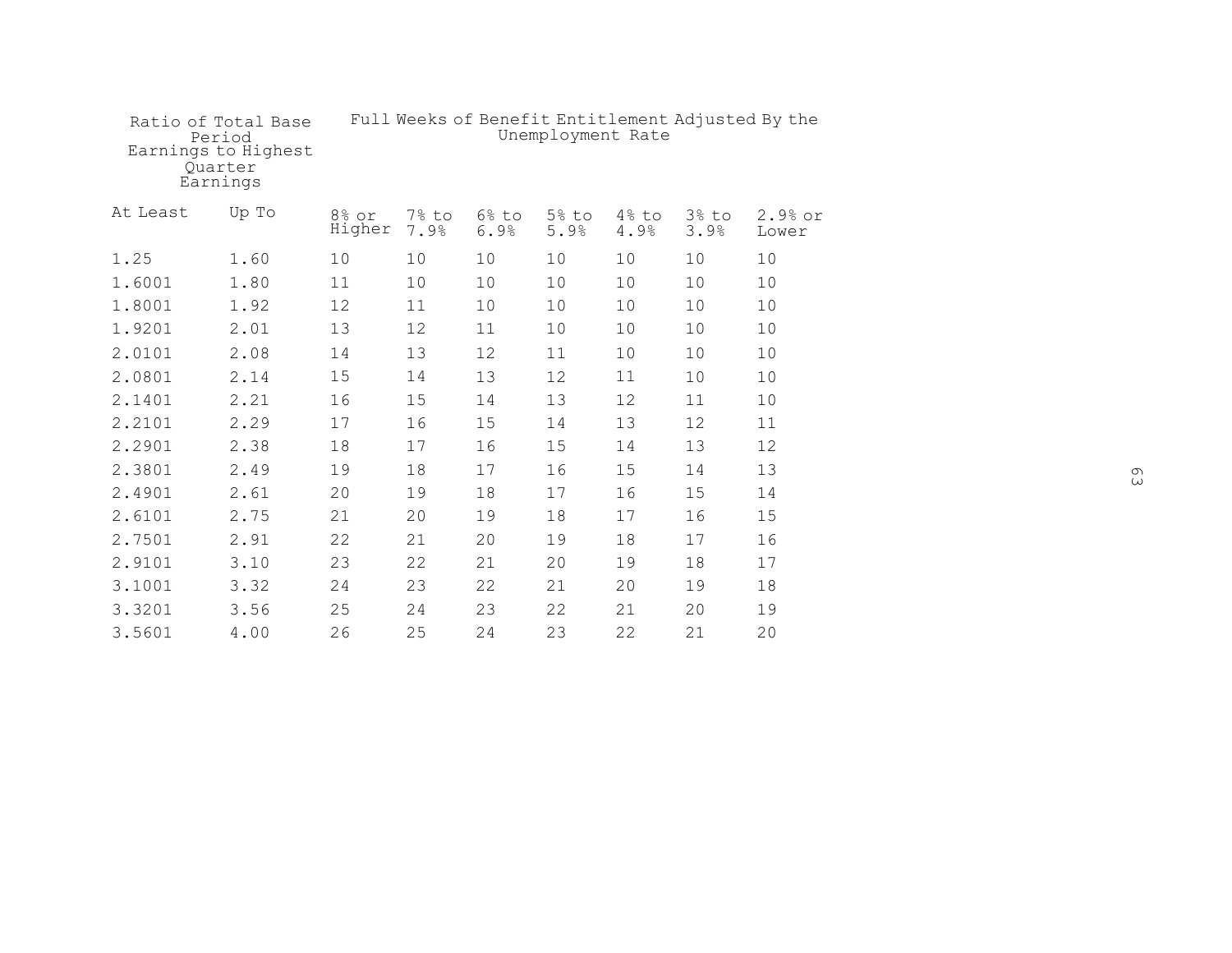(4) If the total wages payable to an individual for less than full-time work performed in <sup>a</sup> week claimed exceed one-half (1/2) of his weekly benefit amount, the amount of wages that exceed one-half (1/2) of the weekly benefit amount shall be deducted from the benefits payable to the claimant. For purposes of this subsection, severance pay shall be deemed wages, even if the claimant was required to sign <sup>a</sup> release of claims as <sup>a</sup> condition of receiving the pay from the employer. "Severance pay" means <sup>a</sup> payment or payments made to <sup>a</sup> claimant by an employer as <sup>a</sup> result of the severance of the employment relationship.

(5) Benefits payable to an individual shall be rounded to the next lower full dollar amount.

[72-1367, added 1947, ch. 269, sec. 67, p. 793; am. 1949, ch. 144, sec. 67, p. 252; am. 1951, ch. 236, sec. 7, p. 482; am. 1955, ch. 18, sec. 10, p. 20; am. 1957, ch. 53, sec. 1, p. 90; am. 1961, ch. 298, sec. 4, p. 539; am. 1967, ch. 117, sec. 10, p. 233; am. 1970, ch. 83, sec. 1, p. 201; am. 1971, ch. 341, sec. 2, p. 1328; am. 1973, ch. 114, sec. 1, p. 206; am. 1980, ch. 256, sec. 3, p. 669; am. 1980, ch. 264, sec. 10, p. 695; am. 1983, ch. 146, sec. 7, p. 396; am. 1987, ch. 317, sec. 2, p. 668; am. 1997, ch. 271, sec. 3, p. 795; am. 1998, ch. 1, sec. 85, p. 75; am. 2005, ch. 5, sec. 14, p. 27.; am. 2011, ch. 113, sec. 1, p. 311; am. 2016, ch. 280, sec. 2, p. 775.]

72-1367A. EXTENDED BENEFITS. The extended benefits program shall be administered pursuant to the provisions of this section.

(1) Definitions. As used in this section, unless the context clearly requires otherwise:

(a) "Extended benefit period" means <sup>a</sup> period which:

(i) Begins with the third week after <sup>a</sup> week for which there is <sup>a</sup> state "on" indicator; and

(ii) Ends with either of the following weeks, whichever occurs later:

1. The third week after the first week for which there is <sup>a</sup> state "off" indicator; or

2. The thirteenth consecutive week of such period;

provided, that no extended benefit period may begin by reason of <sup>a</sup> state "on" indicator before the fourteenth week following the end of <sup>a</sup> prior extended benefit period which was in effect with respect to this state.

(b) (i) There is <sup>a</sup> state "on" indicator for any week if the director determines, in accordance with the regulations of the United States secretary of labor, that for the period consisting of such week and the immediately preceding twelve (12) weeks, the rate of insured unemployment (not seasonally adjusted):

1. Equaled or exceeded one hundred twenty percent (120%) of the average of such rates for the corresponding thirteen (13) week period ending in each of the preceding two (2) calendar years and equaled or exceeded five percent (5%); or 2. Equaled or exceeded six percent (6%).

(ii) With respect to weeks of unemployment beginning on or after February 1, 2009, and ending four (4) weeks prior to the last week for which federal sharing is authorized by section 2005(a) ("full federal funding of extended unemployment compensation for <sup>a</sup> limited period") of division B, title II, the assistance for unemployed workers and struggling families act, of the American recov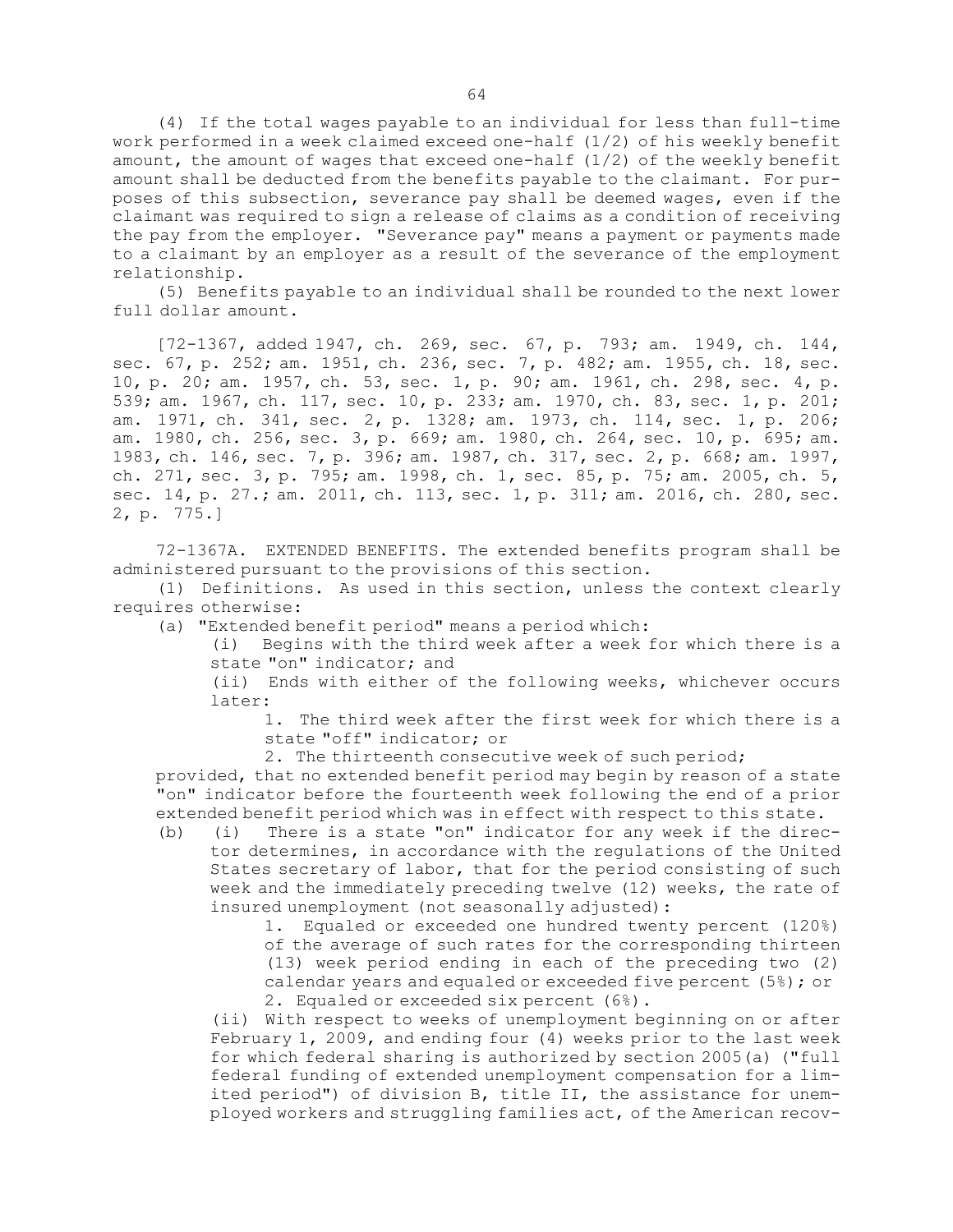ery and reinvestment act of 2009, P.L. 111-5, as amended, there is <sup>a</sup> state "on" indicator for any week if the director determines, in accordance with the regulations of the United States secretary of labor that:

1. The average rate of seasonally adjusted total unemployment, as determined by the United States secretary of labor, for the period consisting of the most recent three (3) months for which data for all states are published before the close of such week equals or exceeds six and five-tenths percent (6.5%); and

2. The average rate of seasonally adjusted total unemployment in the state, as determined by the United States secretary of labor, for the three (3) month period referred to in subsection (1)(b)(ii)1. equals or exceeds one hundred ten percent (110%) of such average for either or both of the corresponding three (3) month periods ending in the two (2) preceding calendar years.

3. With respect to weeks of unemployment beginning on or after January 1, 2011, and ending on December 31, 2011, or the expiration date in section 502 of the tax relief, unemployment insurance reauthorization and job creation act of 2010, P.L. 111-312, as amended, whichever is later, the average rate of seasonally adjusted total unemployment in the state, as determined by the United States secretary of labor, for the three (3) month period referred to in subsection (1)(b)(ii)1. equals or exceeds one hundred ten percent (110%) of such average for any and all of the corresponding three (3) month periods ending in the three (3) preceding calendar years.

(c) There is <sup>a</sup> state "off" indicator for any week if the director determines, in accordance with the regulations of the United States secretary of labor, that for the period consisting of such week and the immediately preceding twelve (12) weeks:

(i) The rate of insured unemployment (not seasonally adjusted) was less than six percent (6%) and was less than one hundred twenty percent (120%) of the average of such rates for the corresponding thirteen (13) week period ending in each of the preceding two (2) calendar years; or

(ii) The rate of insured unemployment (not seasonally adjusted) was less than five percent (5%); or

(iii) The option specified in subsection (1)(b)(ii) does not result in an "on" indicator.

(d) "Rate of insured unemployment," for purposes of paragraphs (b) and (c) of this subsection, means the percentage derived by dividing:

(i) The average weekly number of individuals filing claims for regular compensation in this state for weeks of unemployment for the most recent thirteen (13) consecutive week period, as determined by the director on the basis of his reports to the United States secretary of labor; by

(ii) The average monthly employment covered under this chapter for the first four (4) of the most recent six (6) completed calendar quarters ending before the end of such thirteen (13) week period.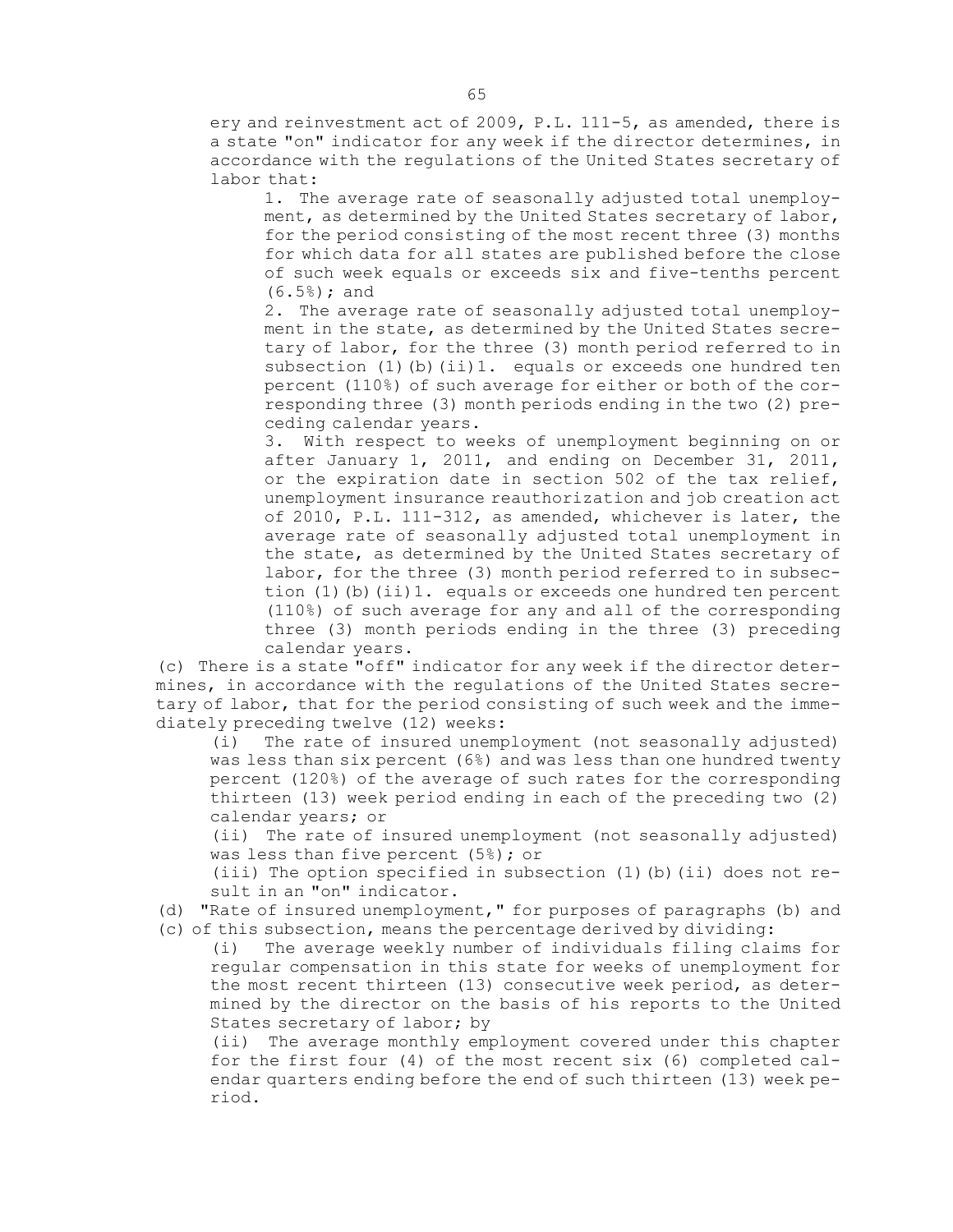(e) "Regular benefits" means benefits payable to an individual under this chapter or under any other state law (including benefits payable to federal civilian employees and to ex-servicemen pursuant to 5 U.S.C. chapter 85) other than extended benefits.

(f) "Extended benefits" means benefits (including benefits payable to federal civilian employees and to ex-servicemen pursuant to 5 U.S.C. chapter 85) payable to an individual under the provisions of this section for weeks of unemployment in his eligibility period.

(g) "Eligibility period" of an individual means the period consisting of the weeks in his benefit year which begin in an extended benefit period and, if his benefit year ends within such extended benefit period, any weeks thereafter which begin in such period. Eligibility period of an individual also means the period consisting of weeks which begin in his extended benefit period, without regard to his benefit year end date, if the individual qualifies for one hundred percent (100%) federally financed federal-state extended benefits and the one hundred percent (100%) federally financed federal-state extended benefit payment period began on or before the individual exhausted his rights to benefits under the federal emergency unemployment compensation program of 2008.

(h) "Exhaustee" means an individual who, with respect to any week of unemployment in his eligibility period:

(i) Has received, prior to such week, all of the regular benefits that were available to him under this chapter or any regular or extended benefits available to him under any other state law (including benefits payable to federal civilian employees and ex-servicemen under 5 U.S.C. chapter 85) in his current benefit year that includes such week; provided that for the purposes of this subparagraph, an individual shall be deemed to have received all of the regular benefits that were available to him although as <sup>a</sup> result of <sup>a</sup> pending appeal with respect to wages that were not considered in the original monetary determination in his benefit year, he may subsequently be determined to be entitled to added regular benefits; or

(ii) His benefit year having expired prior to such week, has no or insufficient wages on the basis of which he could establish <sup>a</sup> new benefit year that would include such week; and

(iii) Has no right to unemployment benefits or allowances under the railroad unemployment insurance act and such other federal laws as are specified in regulations issued by the United States secretary of labor; and has not received and is not seeking unemployment benefits under the unemployment insurance law of Canada; but if he is seeking such benefits and the appropriate agency determines that he is not entitled to benefits under such law he is considered an exhaustee.

(i) "State law" means the unemployment insurance law of any state approved by the United States secretary of labor under section 3304 of the Internal Revenue Code of 1954.

(j) For purposes of this section only, the term "suitable work" means, with respect to any individual, any work which is within such individual's capabilities; except that, if the individual furnishes evidence satisfactory to the department that such individual's prospects for obtaining work in his customary occupation within <sup>a</sup> reasonably short pe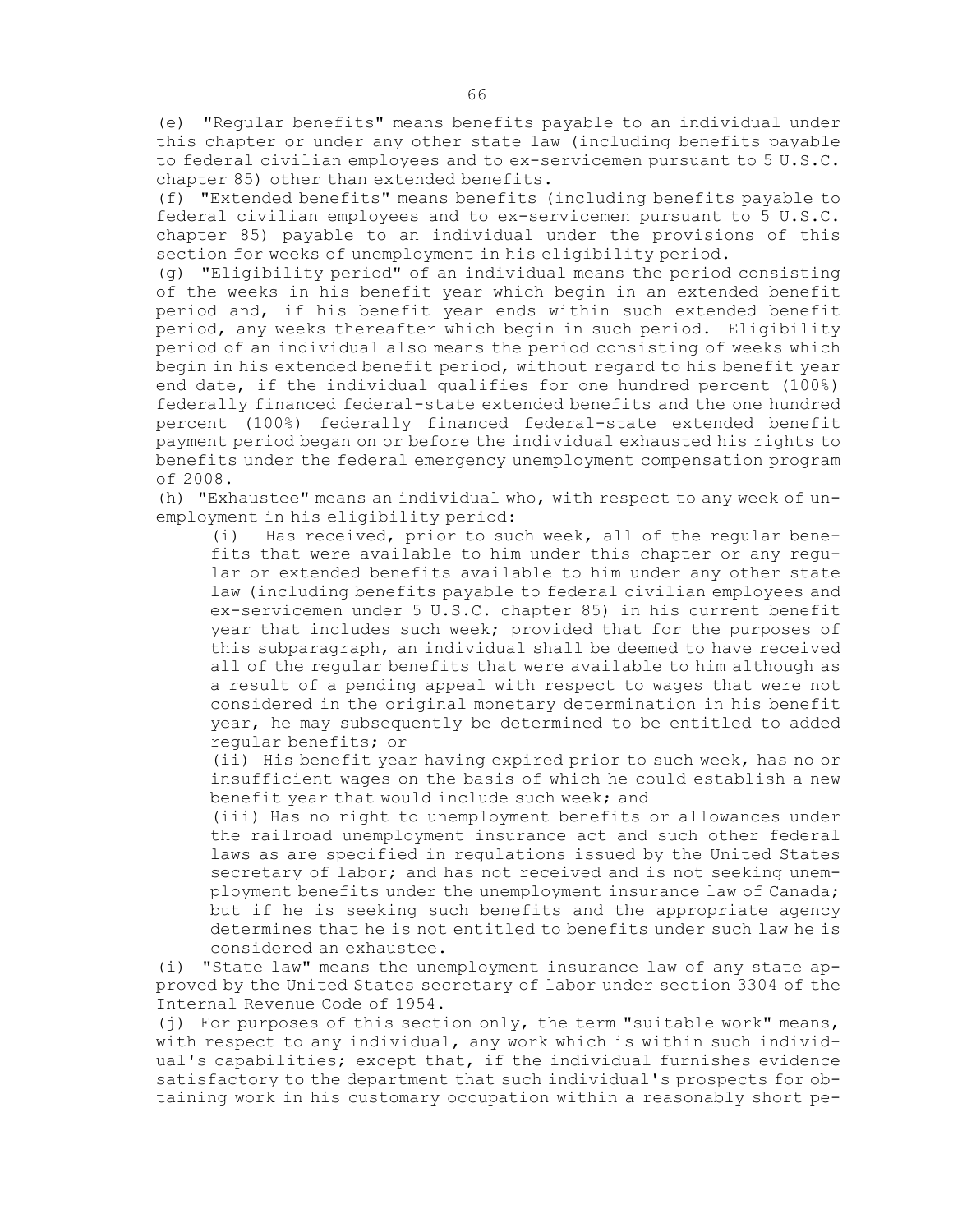riod are good, the determination of whether any work is suitable work with respect to such individual shall be made in accordance with applicable state law.

(2) Effect of state law provisions relating to regular benefits on claims for, and the payment of, extended benefits. Except when the result would be inconsistent with the other provisions of this section, the provisions of this chapter which apply to claims for, or the payment of, regular benefits shall apply to claims for, and the payment of, extended benefits.

(3) Eligibility requirements for extended benefits. An individual shall be eligible to receive extended benefits with respect to any week of unemployment in his eligibility period only if the director finds that with respect to such week:

(a) The claimant is an "exhaustee" as defined in subsection  $(1)$  (h) of this section;

(b) The claimant has satisfied the requirements of this chapter for the receipt of regular benefits that are applicable to individuals claiming extended benefits, including not being subject to <sup>a</sup> disqualification for the receipt of benefits;

(c) The claimant has had twenty (20) weeks of full-time employment for covered employers during his base period, or earned wages for services performed for covered employers during his base period equal to at least one and one-half  $(1\ 1/2)$  times his high quarter wages, or has earned wages for services performed for covered employers during his base period equal to at least forty (40) times his most recent weekly benefit amount.

(d) (i) Notwithstanding the provisions of this section, payment of extended benefits under this chapter shall not be made to any individual for any week of unemployment in his eligibility period:

1. During which he fails to accept any offer of suitable work, as defined in subsection (1)(j) of this section, or fails to apply for any suitable work to which he was referred; or

2. During which he fails to actively engage in seeking work.

(ii) If any individual is ineligible for extended benefits for any week by reason of a failure described in subsection  $(3)(d)(i)1$ . or (3)(d)(i)2. of this section, the individual shall be ineligible to receive extended benefits for any week which begins during <sup>a</sup> period which:

1. Begins with the week following the week in which such failure occurs; and

2. Does not end until such individual has been employed during at least four (4) weeks which begin after such failure and the total of the remuneration earned by the individual for being so employed is not less than the product of four (4) multiplied by the individual's average weekly benefit amount.

(iii) Extended benefits shall not be denied under subsection (3)(d)(i)1. of this section to any individual for any week by reason of <sup>a</sup> failure to accept an offer of, or apply for, suitable work:

1. If the gross average weekly remuneration payable to such individual for the position does not exceed the sum of: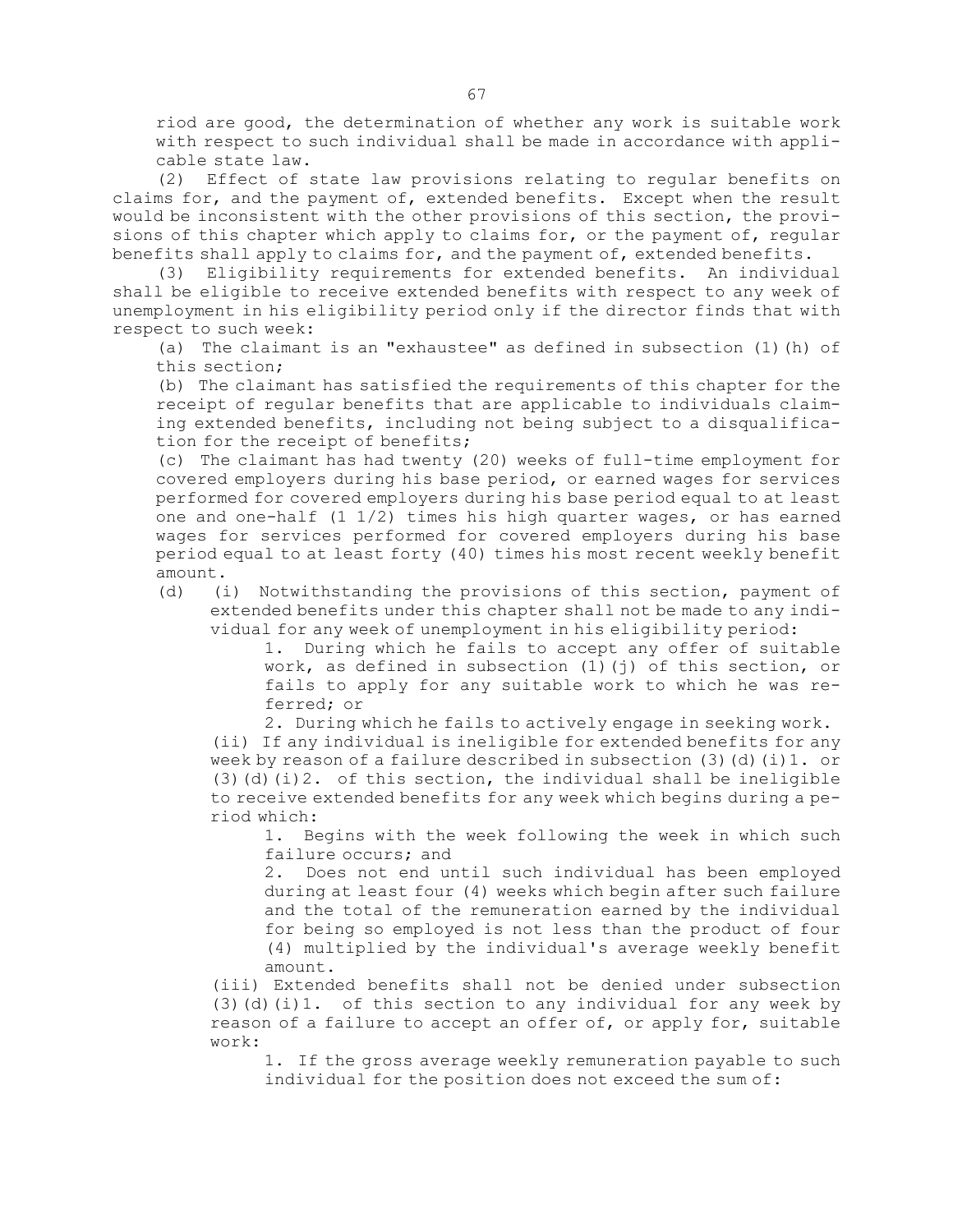(A) The individual's average weekly benefit amount, as determined for purposes of subsection (b)(1)(C) of section 202 of the federal-state extended unemployment compensation act of 1970, for his benefit year; plus

(B) The amount, if any, of supplemental unemployment compensation benefits, as defined in section 501(c)(17)(D) of the Internal Revenue Code of 1954, payable to such individual for such week.

2. If the position was not offered to such individual in writing or was not listed with the department;

3. If such failure would not result in <sup>a</sup> denial of benefits under the provisions of this chapter to the extent that such provisions are not inconsistent with the provisions of subsections  $(1)(j)$  and  $(3)(d)(iv)$  of this section; or

4. If the position pays wages less than the higher of:

(A) The minimum wage provided by section 6(a)(1) of the fair labor standards act of 1938, without regard to any exemption; or

(B) Any applicable state or local minimum wage.

(iv) For purposes of this paragraph, an individual shall be treated as actively engaged in seeking work during any week if:

1. The individual has engaged in <sup>a</sup> systematic and sustained effort to obtain work during such week; and

2. The individual provides tangible evidence to the department that he has engaged in such an effort during such week.

(v) For purposes of this section only, the department shall refer applicants for extended benefits to any suitable work to which paragraphs  $1.$ ,  $2.$ ,  $3.$  and  $4.$  of subsection (3)(d)(iii) of this section would not apply.

(4) (a) Except as provided in paragraph (b) of this subsection, payment of extended benefits shall not be made to any individual for any week if:

(i) Extended benefits would, but for this subsection have been payable for such week pursuant to an interstate claim filed in any state under the interstate benefit payment plan; and

(ii) An extended benefit period is not in effect for such week in such state.

(b) Paragraph (a) of this subsection shall not apply with respect to the first two (2) weeks for which extended benefits are payable, determined without regard to this subsection, pursuant to an interstate claim filed under the interstate benefit payment plan to the individual from the extended benefits account established for the benefit year.

(c) Section 3304 (a)(9)(A) of the Internal Revenue Code of 1954 shall not apply to any denial of benefits required under this subsection.

(5) Weekly extended benefit amount. The weekly extended benefit amount payable to an individual for <sup>a</sup> week of total unemployment in his eligibility period shall be an amount equal to the weekly benefit amount payable to him during his applicable benefit year.

(6) (a) Total extended benefit amount. The total extended benefit amount payable to an eligible individual with respect to his applicable benefit year shall be the least of the following amounts:

(i) Fifty percent (50%) of the total amount of regular benefits which were payable to him under this chapter in his applicable benefit year;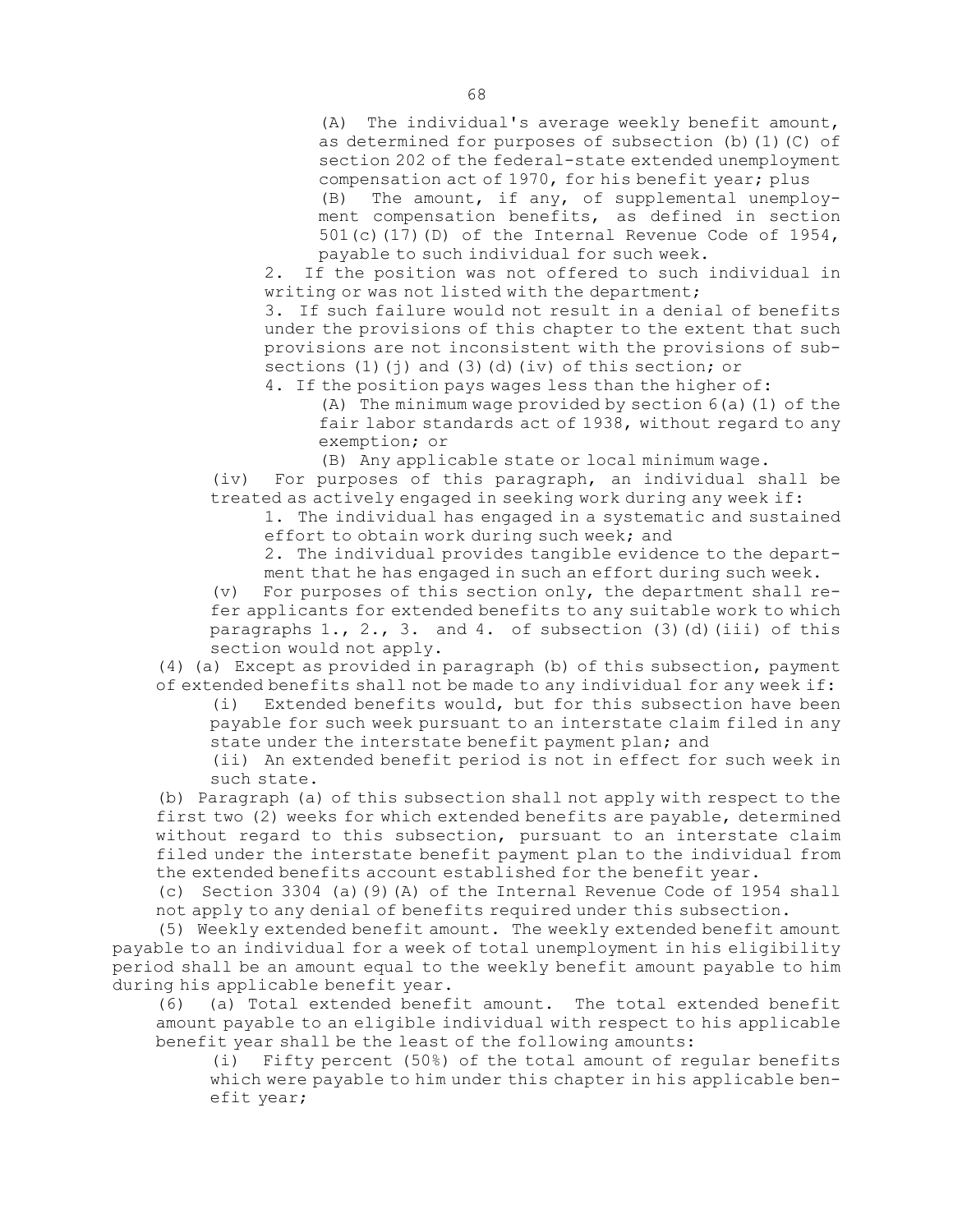(ii) Thirteen (13) times his weekly benefit amount which was payable to him under this chapter for <sup>a</sup> week of total unemployment in the applicable benefit year;

(iii) Provided that the amount so determined shall be reduced by the total amount of extended benefits paid, or being paid, to the individual for weeks of extended unemployment in the individual's benefit year which began prior to the effective date of the federal-state extended benefit period which is current in the week for which the individual first claims such benefits.

(iv) Notwithstanding any other provisions of this chapter, if the benefit year of any individual ends within an extended benefit period, the remaining balance of extended benefits that such individual would, but for the provisions of this section, be entitled to receive in that extended benefit period, with respect to weeks of unemployment beginning after the end of the benefit year, shall be reduced, but not below zero (0), by the product of the number of weeks for which the individual received any amounts as trade readjustment allowances within that benefit year, multiplied by the individual's weekly benefit amount for extended benefits.

(b) (i) Effective with respect to weeks beginning in <sup>a</sup> high unemployment period, subsection (6) (a) of this section shall be applied by substituting:

> 1. "Eighty percent (80%)" for "fifty percent (50%)" in subsection (6)(a)(i) of this section; and

> 2. "Twenty (20)" for "thirteen (13)" in subsection (6)(a)(ii) of this section.

(ii) For purposes of subsection (6)(b)(i) of this section, the term "high unemployment period" means any period during which an extended benefit period would be in effect if subsection (1)(b)(ii) were applied by substituting "eight percent (8%)" in subsection  $(1)$  (b)  $(ii)$ 1. for "six and five-tenths percent  $(6.5\%)$ ."

(7) (a) Beginning and termination of extended benefit period. Whenever an extended benefit period is to become effective in this state as <sup>a</sup> result of <sup>a</sup> state "on" indicator, or an extended benefit period is to be terminated in this state as <sup>a</sup> result of <sup>a</sup> state "off" indicator, the director shall make <sup>a</sup> public announcement.

(b) Computations required by the provisions of subsection (1)(d) of this section shall be made by the director, in accordance with regulations prescribed by the United States secretary of labor.

(8) Notwithstanding any other provisions of this chapter, none of the benefits paid pursuant to the provisions of this section shall be charged to an employer's account for purposes of experience rating.

(9) Whenever <sup>a</sup> program of unemployment benefits becomes available that is financed entirely by the federal government, and such program will not allow payments to individuals who are entitled to extended benefits pursuant to this section, the governor may, by executive order, trigger off an extended benefit period as defined in subsection (1)(a) of this section in order to provide payment of such federal benefits to individuals who have exhausted their right to regular benefits. When the federal benefits are exhausted, or if the director determines that payment of extended benefits would be more economically advantageous to the state of Idaho, the governor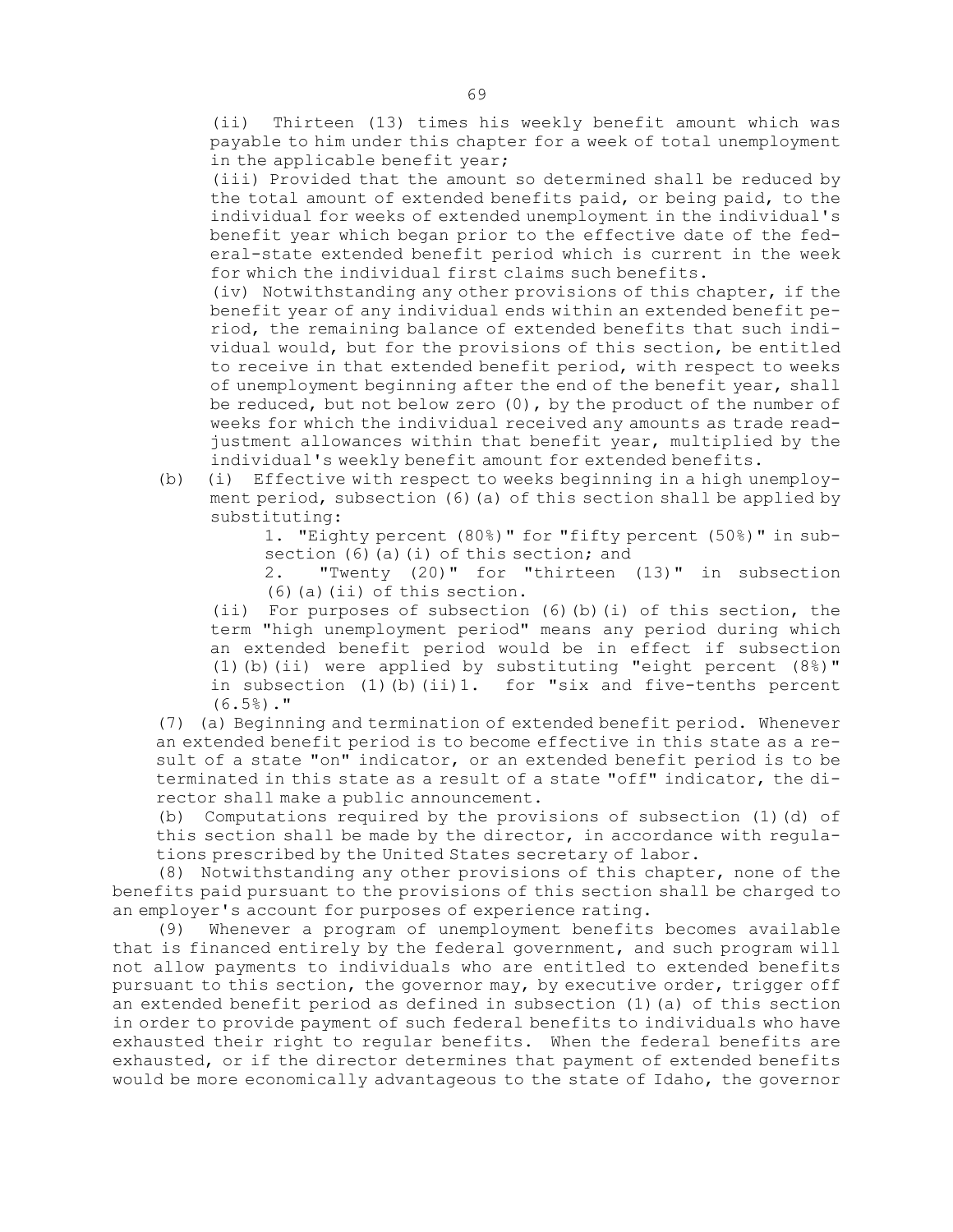shall, by executive order, trigger extended benefits on if the criteria of subsection (1) (b) of this section are otherwise met.

(10) Until conformity with the federal-state extended unemployment compensation act of 1970 requires otherwise, the eligibility requirements in subsections (1)(j) and (3)(d) of this section are suspended. Except where inconsistent with the provisions of this section, the eligibility requirements of section [72-1366](https://legislature.idaho.gov/statutesrules/idstat/Title72/T72CH13/SECT72-1366), Idaho Code, applicable to claims for regular benefits shall apply in lieu of the suspended provisions.

[72-1367A, added 1971, ch. 4, sec. 2, p. 6; am. 1975, ch. 127, sec. 1, p. 275; am. 1977, ch. 179, sec. 17, p. 495, am. 1978, ch. 112, sec. 11, p. 250; am. 1981, ch. 168, sec. 1, p. 294; am. 1982, ch. 326, sec. 11, p. 824; am. 1992, ch. 12, sec. 1, p. 26; am. 1993, ch. 10, sec. 2, p. 31.; am. 1993, ch. 20, sec. 1, p. 73; am. 1998, ch. 1, sec. 86, p. 76.; am. 2009, ch. 300, sec. 1, p. 891; am. 2011, ch. 112, sec. 1, p. 306.]

72-1368. CLAIMS FOR BENEFITS -- APPELLATE PROCEDURE -- LIMITATION OF ACTIONS. (1) Claims for benefits shall be made in accordance with such rules as the director may prescribe.

(2) Each employer shall post and maintain in places readily accessible to individuals performing services for him printed statements concerning benefit rights under this chapter which shall be provided by the department without cost to the employer.

(3) (a) Following the filing of <sup>a</sup> claim pursuant to subsection (1) of this section the department shall:

(i) Verify the claimant's monetary eligibility pursuant to the requirements of section [72-1367](https://legislature.idaho.gov/statutesrules/idstat/Title72/T72CH13/SECT72-1367), Idaho Code, and issue <sup>a</sup> determination. If monetarily eligible, the department shall establish the date the claimant's benefit year begins, the weekly benefit amount, the total benefit amount, the base period wages, and the base period covered employers.

(ii) If <sup>a</sup> claimant is monetarily eligible, the department shall verify, based on information provided by the claimant, whether the week claimed is <sup>a</sup> compensable week as defined in section [72-1312](https://legislature.idaho.gov/statutesrules/idstat/Title72/T72CH13/SECT72-1312), Idaho Code. To receive benefits, <sup>a</sup> claimant must certify that each week claimed is <sup>a</sup> compensable week. In the event the week claimed is not <sup>a</sup> compensable week, the department shall issue <sup>a</sup> determination denying benefits and shall include the reasons for the ineligibility.

(b) If the department has reason to believe at any time within five (5) years from the week ending date for any week in which benefits were paid that <sup>a</sup> claimant was not eligible for benefits, the department may investigate the claim and on the basis of facts found issue <sup>a</sup> determination denying or allowing benefits for the week(s) in question. If the department determines <sup>a</sup> claimant was not entitled to benefits received, the department shall issue <sup>a</sup> determination requiring repayment of the overpaid benefits, and assess any applicable penalties and interest.

(c) Before <sup>a</sup> determination provided for in subsection (3) of this section becomes final or an appeal is filed, the department, on its own motion, may issue <sup>a</sup> revised determination. The determination or revised determination shall become final unless, within fourteen (14) days after notice, as provided in subsection (5) of this section, an appeal is filed by an interested party with the department.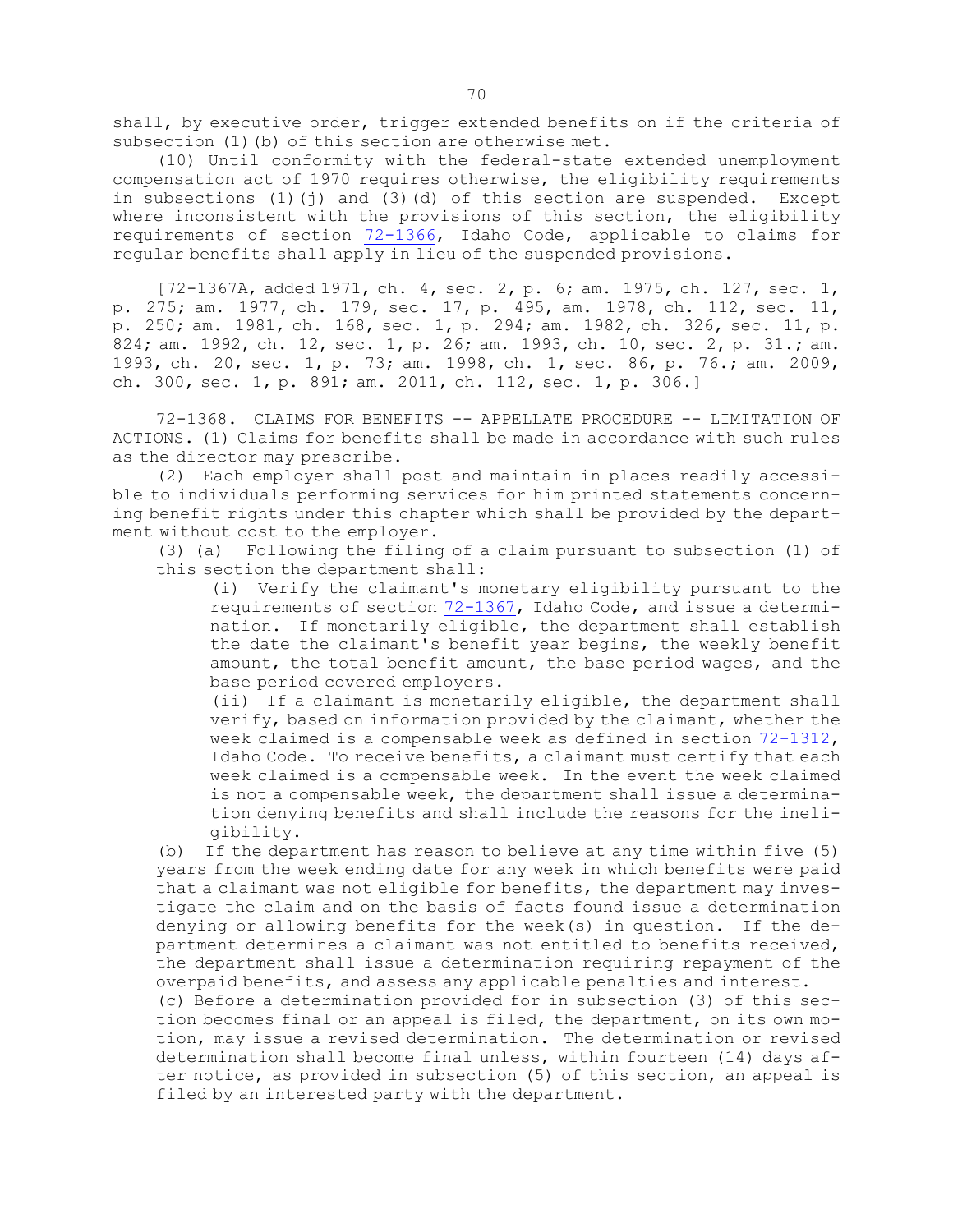(4) (a) Upon appeal of <sup>a</sup> determination or revised determination, the director shall transfer the appeal directly to an appeals examiner pursuant to subsection (6) of this section, unless the director finds, in his sole discretion, that <sup>a</sup> redetermination should be issued affirming, reversing or modifying the determination or revised determination. The redetermination shall become final unless, within fourteen (14) days after notice as provided in subsection (5) of this section, an appeal is filed by an interested party with the department in accordance with the department's rules.

(b) The director may, in his sole discretion, make <sup>a</sup> special redetermination whenever he finds that <sup>a</sup> departmental error has occurred in connection with <sup>a</sup> determination, revised determination or redetermination that has become final, or that additional wages of the claimant or other facts pertinent to such final determination, revised determination or redetermination have become available or have been newly discovered, or that benefits have been allowed or denied or the amount of benefits fixed on the basis of nondisclosure or misrepresentation of fact. The special redetermination must be made within one (1) year from the date the determination, revised determination or redetermination became final, except that <sup>a</sup> special redetermination involving <sup>a</sup> finding that benefits have been allowed or denied or the amount of benefits fixed on the basis of nondisclosures or misrepresentations of fact may be made within two (2) years from the date the determination, revised determination or redetermination became final.

(5) All interested parties shall be entitled to prompt service of notice of written or digital communications from the department providing notice of an administrative or other deadline including, but not limited to, determinations, revised determinations, redeterminations, special redeterminations, decisions and letters from the department requiring <sup>a</sup> response within <sup>a</sup> specified time. Notice shall be deemed served if delivered to the person being served, if mailed to his last known address or if electronically transmitted to him at his request and with the department's approval. Service by mail shall be deemed complete on the date of mailing. Service by electronic transmission shall be deemed complete on the date notice is electronically transmitted.

(6) To hear and decide appeals from determinations, revised determinations, redeterminations, and special redeterminations, the director shall appoint appeals examiners. Unless the appeal is withdrawn, the appeals examiner shall affirm, modify, set aside or reverse the determination, revised determination, redetermination, or special redetermination involved, after affording the interested parties reasonable opportunity for <sup>a</sup> fair hearing, or may refer <sup>a</sup> matter back to the department for further action. The appeals examiner shall notify the interested parties of his decision by serving notice in the same manner as provided in subsection (5) of this section. The decision shall set forth findings of fact and conclusions of law. The appeals examiner may, either upon application for rehearing by an interested party or on his own motion, rehear, affirm, modify, set aside or reverse any prior decision on the basis of the evidence previously submitted or on the basis of additional evidence; provided, that such application or motion be made within ten (10) days after the date of service of the decision. <sup>A</sup> complete record shall be kept of all proceedings in connection with an appealed claim. All testimony at any hearing shall be recorded. If <sup>a</sup> claim for review of the appeals examiner's decision is filed with the commission, the testi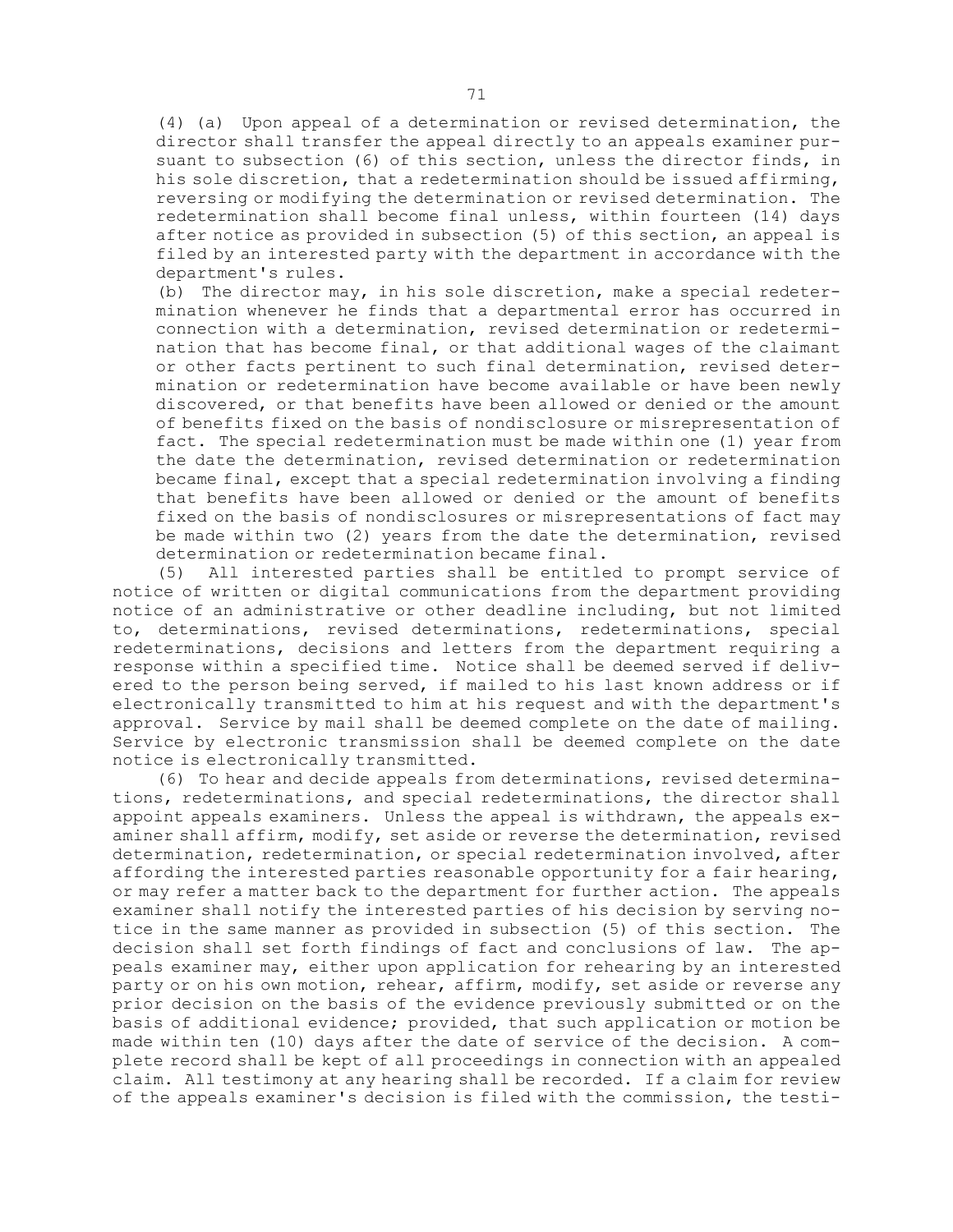mony shall be transcribed if ordered by the commission. Witnesses subpoenaed by the appeals examiner shall be allowed fees at <sup>a</sup> rate prescribed by the director. If any interested party to <sup>a</sup> hearing formally requests the appeals examiner to issue <sup>a</sup> subpoena for <sup>a</sup> witness whose evidence is deemed necessary, the appeals examiner shall promptly issue the subpoena, unless such request is determined to be unreasonable. Unless an interested party shall within fourteen (14) days after service of the decision of the appeals examiner file with the commission <sup>a</sup> claim for review or unless an application or motion is made for <sup>a</sup> rehearing of such decision, the decision of the appeals examiner shall become final.

(7) The commission shall decide all claims for review filed by any interested party in accordance with its own rules of procedure not in conflict herewith. The record before the commission shall consist of the record of proceedings before the appeals examiner, unless it appears to the commission that the interests of justice require that the interested parties be permitted to present additional evidence. In that event, the commission may, in its sole discretion, conduct <sup>a</sup> hearing or may remand the matter back to the appeals examiner for an additional hearing and decision. On the basis of the record of proceedings before the appeals examiner as well as additional evidence, if allowed, the commission shall affirm, reverse, modify, set aside or revise the decision of the appeals examiner or may refer the matter back to the appeals examiner for further proceedings. The commission shall file its decision and shall promptly serve notice of its decision to all interested parties. <sup>A</sup> decision of the commission shall be final and conclusive as to all matters adjudicated by the commission upon filing the decision in the office of the commission; provided, within twenty (20) days from the date of filing the decision, any party may move for reconsideration of the decision or the commission may rehear or reconsider its decision on its own initiative. The decision shall be final upon denial of <sup>a</sup> motion for rehearing or reconsideration or the filing of the decision on reconsideration.

(8) No person acting on behalf of the director or any member of the commission shall participate in any case in which he has <sup>a</sup> direct or indirect personal interest.

(9) An appeal may be made to the Supreme Court from decisions and orders of the commission within the times and in the manner prescribed by rule of the Supreme Court.

(10) (a) Benefits shall be paid promptly in accordance with any decision allowing benefits, regardless of:

(i) The pendency of <sup>a</sup> time period for filing an appeal or petitioning for commission review; or

(ii) The pendency of an appeal or petition for review.

(b) Such payments shall not be withheld until <sup>a</sup> subsequent appeals examiner decision or commission decision modifies or reverses the previous decision, in which event benefits shall be paid or denied in accordance with such decision.

(11) (a) Any right, fact, or matter in issue, directly based upon or necessarily involved in <sup>a</sup> determination, redetermination, decision of the appeals examiner or decision of the commission which has become final, shall be conclusive for all the purposes of this chapter as between the interested parties who had notice of such determination, redetermination or decision. Subject to appeal proceedings and judicial review by the Supreme Court as set forth in this section, any determination, redetermination or decision as to rights to benefits shall be conclusive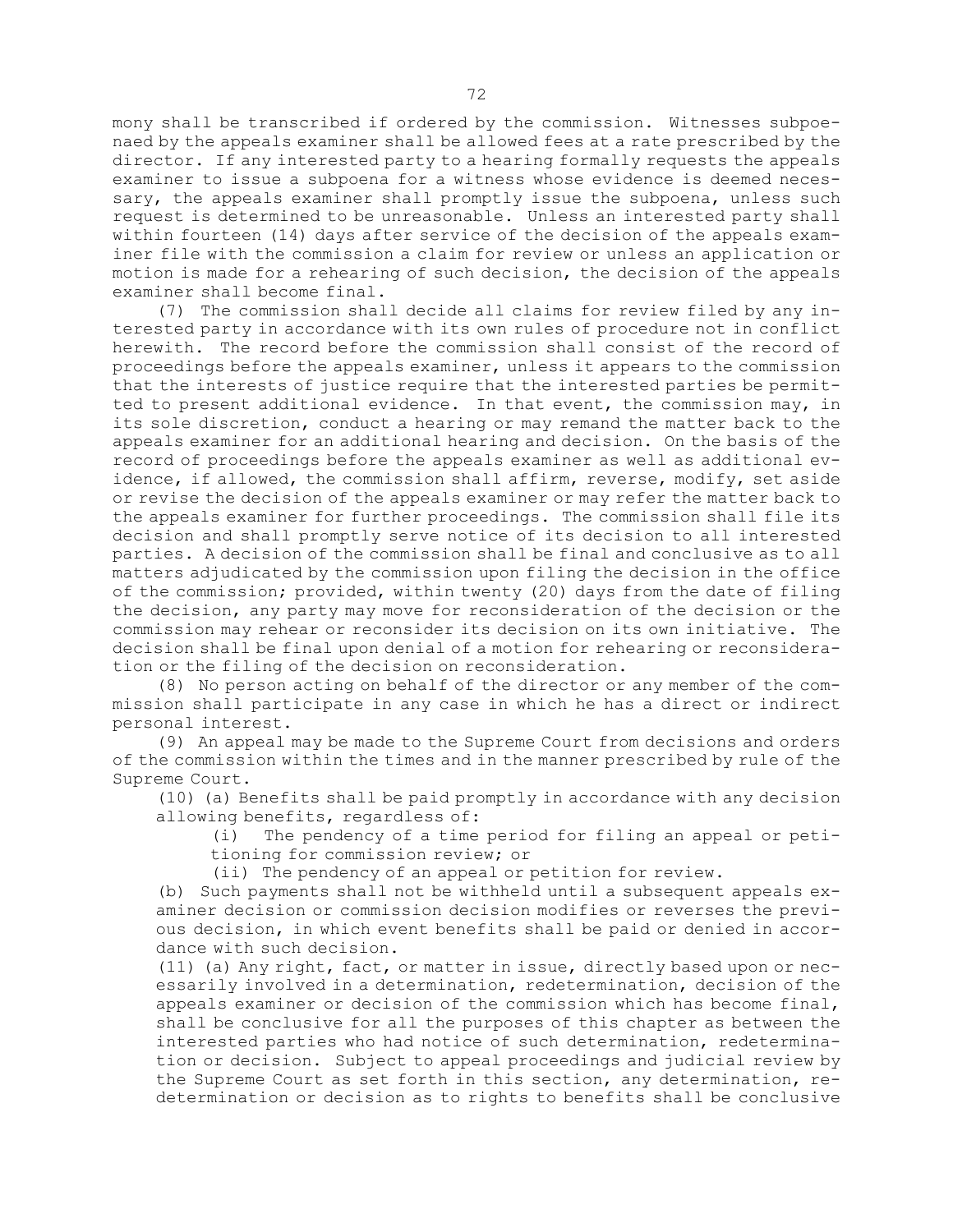for all purposes of this chapter and shall not be subject to collateral attack irrespective of notice.

(b) No finding of fact or conclusion of law contained in <sup>a</sup> decision or determination rendered pursuant to this chapter by an appeals examiner, the industrial commission, <sup>a</sup> court, or any other person authorized to make such determinations shall have preclusive effect in any other action or proceeding, except proceedings that are brought (i) pursuant to this chapter, (ii) to collect unemployment insurance contributions, (iii) to recover overpayments of unemployment insurance benefits, or (iv) to challenge the constitutionality of provisions of this chapter or administrative proceedings under this chapter.

(12) The provisions of the Idaho administrative procedure act, [chapter](https://legislature.idaho.gov/statutesrules/idstat/Title67/T67CH52) 52, [title](https://legislature.idaho.gov/statutesrules/idstat/Title67/T67CH52) 67, Idaho Code, regarding contested cases and judicial review of contested cases are inapplicable to proceedings involving claimants under the provisions of this chapter.

[72-1368, added 1947, ch. 269, sec. 68, p. 793; am. 1949, ch. 144, sec. 68, p. 252; am. 1951, ch. 104, sec. 15, p. 233; am. 1965, ch. 203, sec. 7, p. 456; am. 1972, ch. 344, sec. 5, p. 998; am. 1973, ch. 89, sec. 2, p. 146; am. 1977, ch. 300, sec. 2, p. 839; am. 1980, ch. 264, sec. 11, p. 696; am. 1982, ch. 296, sec. 1, p. 755; am. 1989, ch. 57, sec. 9, p. 89; am. 1993, ch. 119, sec. 4, p. 305; am. 1998, ch. 1, sec. 87, p. 82; am. 2001, ch. 37, sec. 1, p. 68.; am. 2010, ch. 114, sec. 5, p. 236; am. 2016, ch. 126, sec. 1, p. 361.]

72-1369. OVERPAYMENTS, CIVIL PENALTIES AND INTEREST -- COLLECTION AND WAIVER. (1) Any person who received benefits to which he was not entitled under the provisions of this chapter or under an unemployment insurance law of any state or of the federal government shall be liable to repay the benefits, and the benefits shall, for the purpose of this chapter, be considered to be overpayments.

(2) Civil penalties. The director shall assess the following monetary penalties for each determination in which the claimant is found to have made <sup>a</sup> false statement, misrepresentation, or failed to report <sup>a</sup> material fact to the department:

(a) Twenty-five percent (25%) of any resulting overpayment for the first determination;

(b) Fifty percent (50%) of any resulting overpayment for the second determination; and

(c) One hundred percent (100%) of any resulting overpayment for the third and any subsequent determination.

(3) Any overpayment, civil penalty and/or interest that has not been repaid may, in addition to or alternatively to any other method of collection prescribed in this chapter, including the creation of <sup>a</sup> lien as provided by section [72-1360](https://legislature.idaho.gov/statutesrules/idstat/Title72/T72CH13/SECT72-1360), Idaho Code, be collected with interest thereon at the rate prescribed in section  $72-1360(2)$  $72-1360(2)$ , Idaho Code. The director may also file a civil action in the name of the state of Idaho. In bringing such civil actions for the collection of overpayments, penalties and interest, the director shall have all the rights and remedies provided by the laws of this state, and any person adjudged liable in such civil action for any overpayments shall pay the costs of such action. <sup>A</sup> civil action filed pursuant to this subsection shall be commenced within five (5) years from the date of the final determination establishing liability to repay. Any judgment obtained pursuant to this section shall, upon compliance with the requirements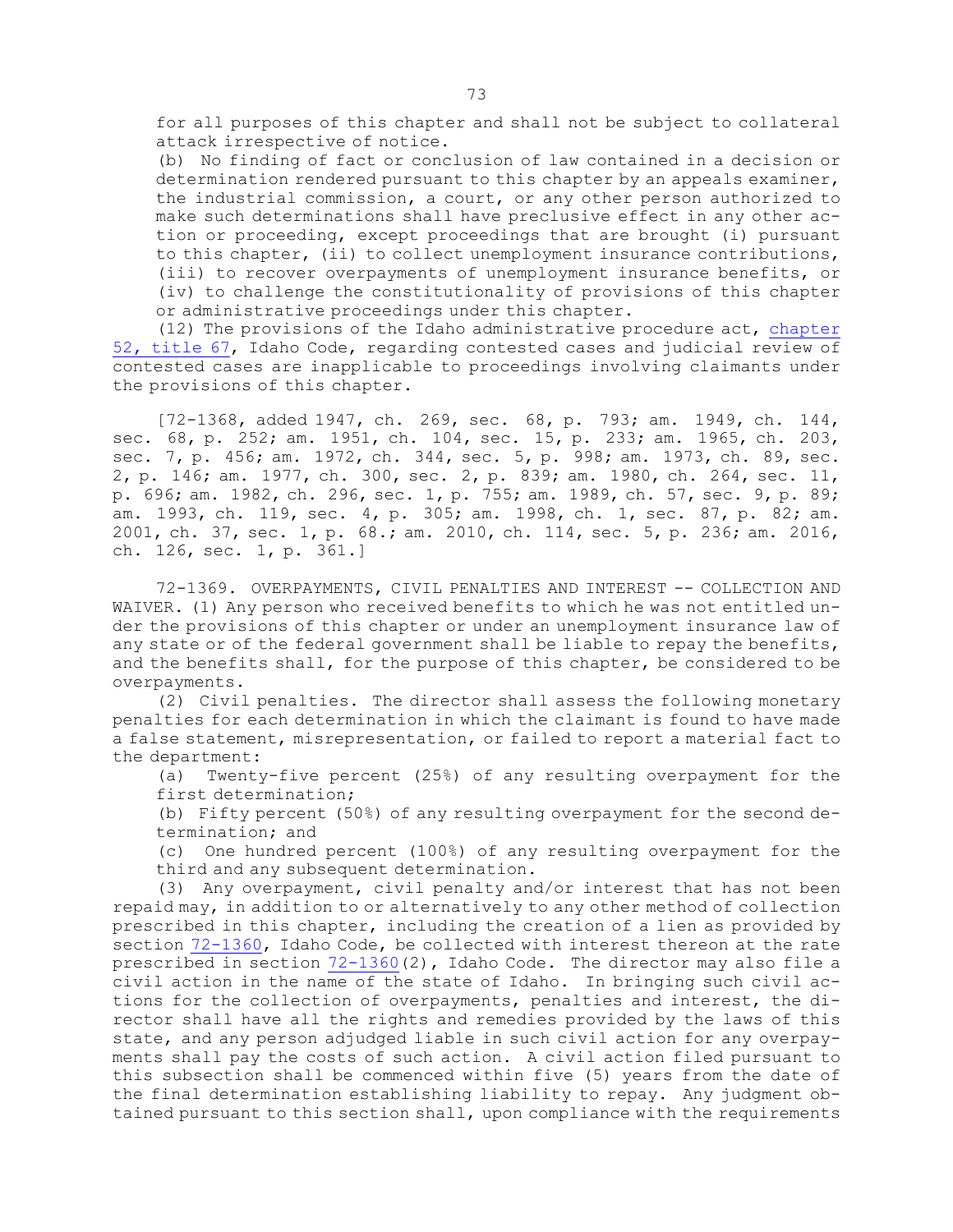of [chapter](https://legislature.idaho.gov/statutesrules/idstat/Title45/T45CH19) 19, title 45, Idaho Code, become a lien of the same type, duration and priority as if it were created pursuant to section [72-1360](https://legislature.idaho.gov/statutesrules/idstat/Title72/T72CH13/SECT72-1360), Idaho Code.

(4) Collection of overpayments and civil penalties.

(a) Overpayments, other than those resulting from <sup>a</sup> false statement, misrepresentation, or failure to report <sup>a</sup> material fact by the claimant, that have not been repaid or collected may, at the discretion of the director, be deducted from any future benefits payable to the claimant under the provisions of this chapter. Such overpayments not recovered within five (5) years from the date of the final determination establishing liability to repay may be deemed uncollectible.

(b) Overpayments resulting from <sup>a</sup> false statement, misrepresentation, or failure to report <sup>a</sup> material fact by the claimant that have not been recovered within eight (8) years from the date of the final determination establishing liability to repay may be deemed uncollectible.

(c) The civil penalty assessed pursuant to subsection (2) of this section shall be paid as follows:

(i) An amount totaling fifteen percent (15%) of the overpayment shall be paid into the employment security fund created in section [72-1346](https://legislature.idaho.gov/statutesrules/idstat/Title72/T72CH13/SECT72-1346), Idaho Code; and

(ii) Any additional amounts collected shall be paid into the employment security administrative and reimbursement fund created in section [72-1348](https://legislature.idaho.gov/statutesrules/idstat/Title72/T72CH13/SECT72-1348), Idaho Code.

(5) The director may waive the requirement to repay an overpayment, other than one resulting from <sup>a</sup> false statement, misrepresentation, or failure to report <sup>a</sup> material fact by the claimant, and interest thereon, if:

(a) The benefit payments were made solely as <sup>a</sup> result of department er-

ror or inadvertence and made to <sup>a</sup> claimant who could not reasonably have been expected to recognize the error; or

(b) Such payments were made solely as <sup>a</sup> result of an employer misreporting wages earned in <sup>a</sup> claimant's base period and made to <sup>a</sup> claimant who could not reasonably have been expected to recognize an error in the wages reported.

(6) Neither the director nor any of his agents or employees shall be liable for benefits paid to persons not entitled to the same under the provisions of this chapter if it appears that such payments have been made in good faith and that ordinary care and diligence have been used in the determination of the validity of the claim or claims under which such benefits have been paid.

(7) The director shall have discretion to compromise any or all of an overpayment, civil penalty, interest, or fifty-two (52) week disqualification assessed under subsections (1) and (2) of this section and section [72-1366](https://legislature.idaho.gov/statutesrules/idstat/Title72/T72CH13/SECT72-1366)(12), Idaho Code, when the director finds it is in the best interest of the department.

[72-1369, added 1947, ch. 269, sec. 69, p. 793; am. 1949, ch. 144, sec. 69, p. 252; am. 1973, ch. 89, sec. 3, p. 146; am. 1980, ch. 264, sec. 12, p. 699; am. 1983, ch. 146, sec. 8, p. 397; am. 1986, ch. 24, sec. 3, p. 76; am. 1990, ch. 353, sec. 4, p. 955; am. 1993, ch. 181, sec. 2, p. 462; am. 1997, ch. 205, sec. 8, p. 618; am. 1998, ch. 1, sec. 88, p. 86; am. 1999, ch. 101, sec. 3, p. 321; am. 2005, ch. 5, sec. 15, p. 29; am. 2010, ch. 114, sec. 6, p. 239; am. 2013, ch. 103, sec. 2, p. 245; am. 2015, ch. 195, sec. 1, p. 603; am. 2021, ch. 243, sec. 5, p. 759.]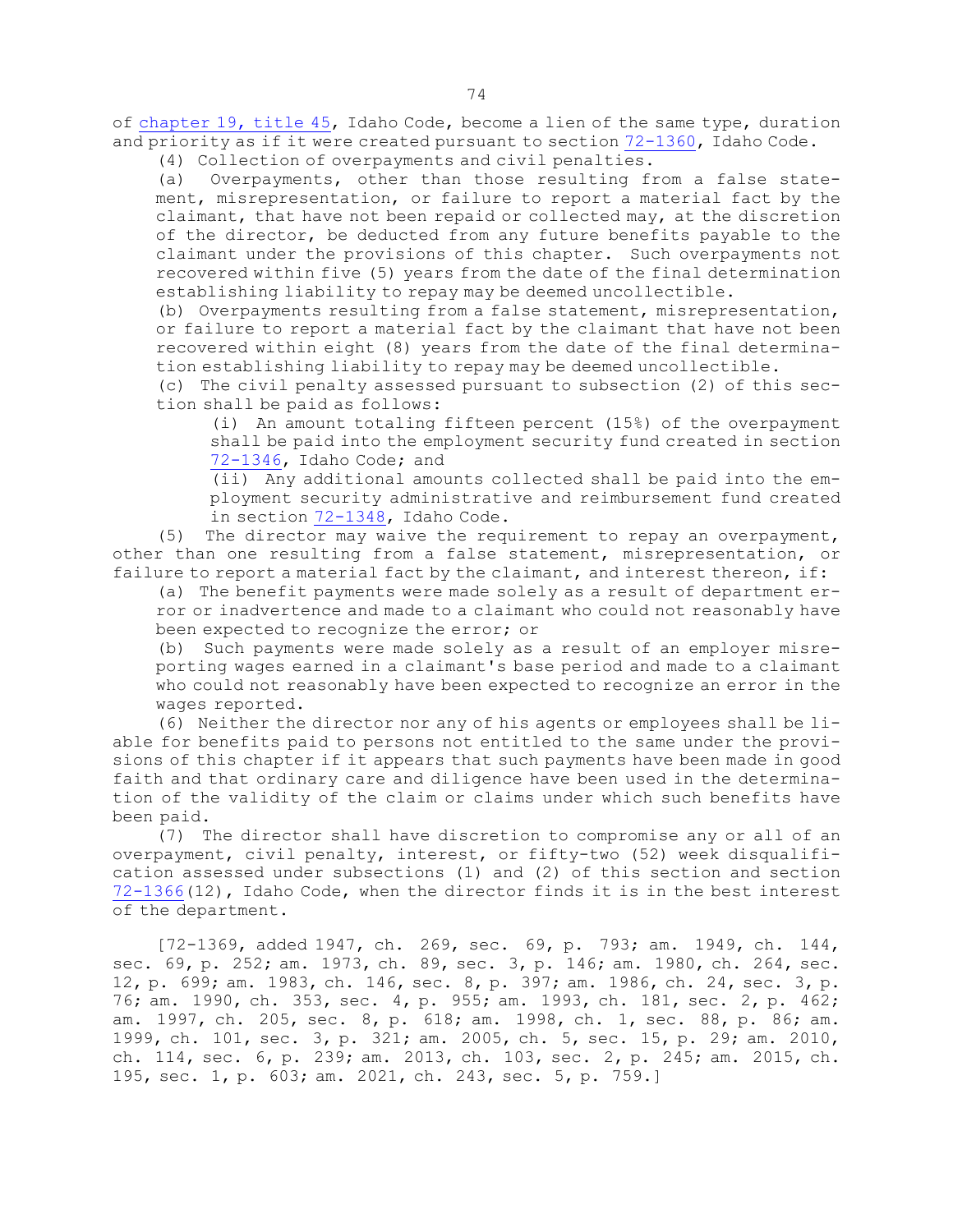72-1370. DISTRIBUTION OF BENEFIT PAYMENTS UPON DEATH. Whenever a benefit claimant dies, having completed <sup>a</sup> compensable period prior to his death, benefits due the deceased claimant at the time of death shall be payable, without administration, to the surviving spouse, if any, or, if there be no surviving spouse, to the dependent child or children.

[72-1370, added 1947, ch. 269, sec. 70, p. 793; am. 1949, ch. 144, sec. 70, p. 252; am. 1951, ch. 104, sec. 16, p. 233; am. 1998, ch. 1, sec. 89, p. 88.]

72-1371. MISREPRESENTATION TO OBTAIN BENEFITS OR TO PREVENT PAYMENTS OR TO EVADE CONTRIBUTION LIABILITY -- CRIMINAL PENALTY. (1) The making of a false statement when the maker knows the statement to be false, or the wilful [willful] failure to disclose <sup>a</sup> material fact in order to obtain or increase any benefit or other payment under this chapter or under an unemployment insurance law of any state or of the federal government, either for the benefit of the maker or for any other person, is hereby declared to be <sup>a</sup> felony.

(2) The making by an employer or any officer or agent of an employer or any other person of <sup>a</sup> false statement or representation when the maker knows the statement or representation to be false, or the willful failure to disclose <sup>a</sup> material fact to prevent or reduce the payment of benefits to any individual entitled thereto or to avoid becoming or remaining <sup>a</sup> covered employer or to avoid or reduce any contribution or other payment required from <sup>a</sup> covered employer under this chapter or under any unemployment insurance law of any state or of the federal government, or the willful failure or refusal to make such contributions or other payment or to furnish any such reports required under this chapter is hereby declared to be <sup>a</sup> misdemeanor.

[72-1371, added 1947, ch. 269, sec. 71, p. 793; am. 1949, ch. 144, sec. 71, p. 252; am. 1951, ch. 235, sec. 5, p. 472; am. 1961, ch. 294, sec. 5, p. 517; am. 1963, ch. 316, sec. 6, p. 864; am. 1998, ch. 1, sec. 90, p. 88.]

72-1372. CIVIL PENALTIES. (1) The following civil penalties shall be assessed by the director:

(a) If <sup>a</sup> determination is made finding that an employer willfully filed <sup>a</sup> false report, <sup>a</sup> monetary penalty equal to one hundred percent (100%) of the amount that would be due if the employer had filed <sup>a</sup> correct report or two hundred fifty dollars (\$250), whichever is greater, shall be added to the liability of the employer for each quarter for which the employer willfully filed <sup>a</sup> false report. For the purposes of this section, <sup>a</sup> false report includes, but is not limited to, <sup>a</sup> report for <sup>a</sup> period wherein an employer pays remuneration for personal services which meets the definition of "wages" under section [72-1328](https://legislature.idaho.gov/statutesrules/idstat/Title72/T72CH13/SECT72-1328), Idaho Code, and the payment is concealed, hidden, or otherwise not reported to the department.

(b) If <sup>a</sup> determination is made finding that an employer willfully failed to file the employer's quarterly unemployment insurance tax report when due, the director shall assess <sup>a</sup> monetary penalty equal to:

(i) Seventy-five dollars (\$75.00) or twenty-five percent (25%) of the amount that would be due if the employer had filed <sup>a</sup> timely quarterly report, whichever is greater, if the employer had not been found in any previous determination to have willfully failed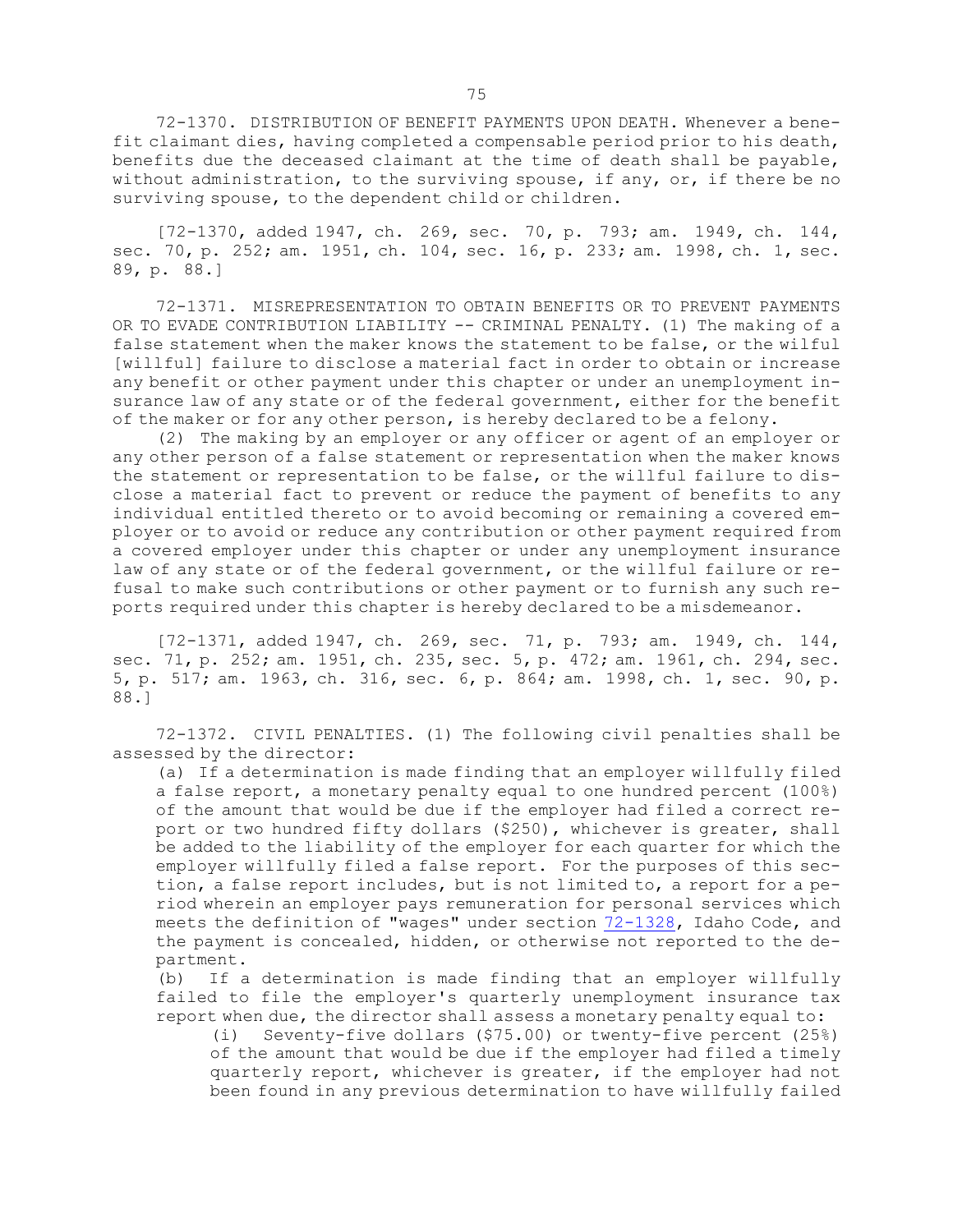to file <sup>a</sup> timely quarterly report for any of the sixteen (16) preceding consecutive calendar quarters; or

(ii) One hundred fifty dollars (\$150) or fifty percent (50%) of the amount that would be due if the employer had filed <sup>a</sup> timely quarterly report, whichever is greater, if the employer had been found in any previous determination to have willfully failed to file <sup>a</sup> timely quarterly report for no more than one (1) of the sixteen (16) preceding consecutive calendar quarters; or

(iii) Two hundred fifty dollars (\$250) or one hundred percent (100%) of the amount that would be due if the employer had filed <sup>a</sup> timely quarterly report, whichever is greater, if the employer had been found in any previous determination or determinations to have willfully failed to file <sup>a</sup> timely quarterly report for two (2) or more of the sixteen (16) preceding consecutive calendar quarters.

(c) If <sup>a</sup> determination is made finding that an employer, or any officer or agent or employee of the employer with the employer's knowledge, willfully made <sup>a</sup> false statement or representation or willfully failed to report <sup>a</sup> material fact when submitting facts to the department concerning <sup>a</sup> claimant's separation from the employer, <sup>a</sup> penalty in an amount equal to ten (10) times the weekly benefit amount of such claimant shall be added to the liability of the employer.

(d) If <sup>a</sup> determination is made finding that an employer has induced, solicited, coerced or colluded with an employee or former employee to file <sup>a</sup> false or fraudulent claim for benefits under this chapter, <sup>a</sup> penalty in an amount equal to ten (10) times the weekly benefit amount of such employee or former employee shall be added to the liability of the employer.

(e) If <sup>a</sup> determination is made finding that an employer failed to complete and submit an Idaho business registration form when due, as required by section  $72-1337(1)$  $72-1337(1)$ , Idaho Code, a penalty of five hundred dollars (\$500) shall be assessed against the employer.

(f) For purposes of paragraphs (c) and (d) of this subsection, the term "weekly benefit amount" means the amount determined by the director pursuant to section [72-1367](https://legislature.idaho.gov/statutesrules/idstat/Title72/T72CH13/SECT72-1367)(2), Idaho Code.

(g) If <sup>a</sup> determination is made finding that <sup>a</sup> person has made any unauthorized disclosure of employment security information in violation of the provisions of [chapter](https://legislature.idaho.gov/statutesrules/idstat/Title74/T74CH1) 1, title 74, Idaho Code, or section [72-1342](https://legislature.idaho.gov/statutesrules/idstat/Title72/T72CH13/SECT72-1342), Idaho Code, or rules promulgated thereunder, <sup>a</sup> penalty of five hundred dollars (\$500) for each act of unauthorized disclosure shall be assessed against the person.

(h) If <sup>a</sup> determination is made finding that <sup>a</sup> professional employer failed to submit <sup>a</sup> separate quarterly wage report for each client as required in section [72-1349B](https://legislature.idaho.gov/statutesrules/idstat/Title72/T72CH13/SECT72-1349B)(4), Idaho Code, the director shall assess <sup>a</sup> monetary penalty equal to one hundred dollars (\$100) for each client not separately reported by the professional employer; provided that the maximum penalty for any quarter shall not exceed five thousand dollars (\$5,000).

(2) At the discretion of the director, the department may waive all or any part of the penalties imposed pursuant to subsection (1) of this section if the employer shows to the satisfaction of the director that it had good cause for failing to comply with the requirements of this chapter and rules promulgated thereunder.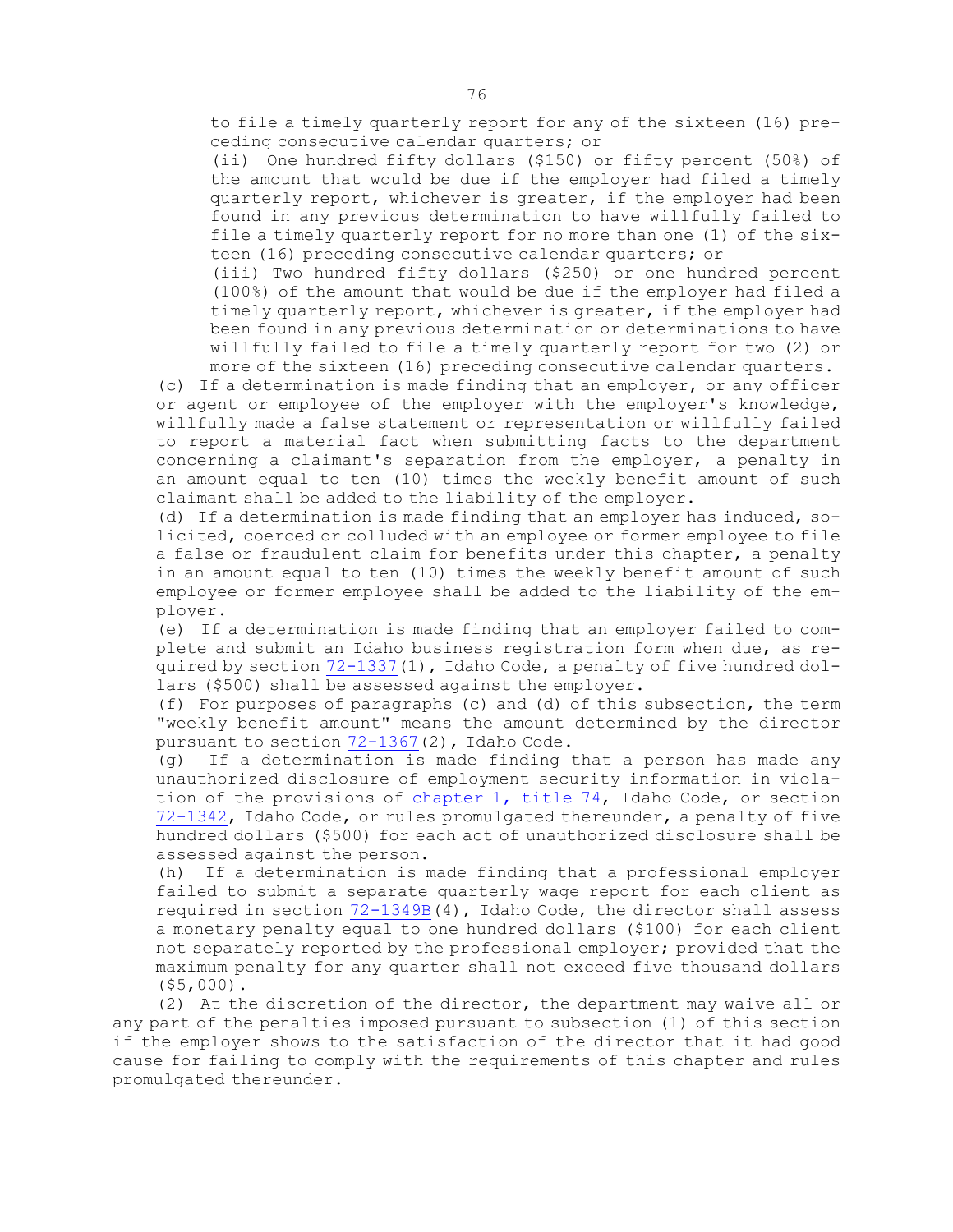(3) Determinations imposing civil penalties pursuant to this section shall be served in accordance with section [72-1368](https://legislature.idaho.gov/statutesrules/idstat/Title72/T72CH13/SECT72-1368)(5), Idaho Code. Penalties imposed pursuant to this section shall be due and payable twenty (20) days after the date the determination was served unless an appeal is filed in accordance with section [72-1368](https://legislature.idaho.gov/statutesrules/idstat/Title72/T72CH13/SECT72-1368), Idaho Code, and rules promulgated there-under. Such appeals shall be conducted in accordance with section [72-1368](https://legislature.idaho.gov/statutesrules/idstat/Title72/T72CH13/SECT72-1368), Idaho Code, and rules promulgated thereunder.

(4) Civil penalties imposed by this section shall be in addition to any other penalties authorized by this chapter. The provisions of this chapter that apply to the collection of contributions, and the rules promulgated thereunder, shall also apply to the collection of penalties imposed pursuant to this section. Amounts collected pursuant to this section shall be paid into the state employment security administrative and reimbursement fund as established by section [72-1348](https://legislature.idaho.gov/statutesrules/idstat/Title72/T72CH13/SECT72-1348), Idaho Code.

[72-1372, added 2005, ch. 5, sec. 16, p. 31; am. 2007, ch. 64, sec. 1, p. 157; am. 2008, ch. 44, sec. 5, p. 116; am. 2008, ch. 99, sec. 3, p. 276; am. 2011, ch. 117, sec. 1, p. 326; am. 2015, ch. 141, sec. 196, p. 530; am. 2016, ch. 280, sec. 3, p. 777.]

72-1373. VIOLATION OF THIS LAW OR RULES THEREUNDER. Any person who shall willfully violate any provision of this chapter or any order or rule thereunder, the violation of which is made unlawful or the observance of which is required under the terms of this chapter, and for which a penalty is neither prescribed in this chapter, nor provided by any other applicable statute, shall be guilty of <sup>a</sup> misdemeanor, and each day such violation continues shall be deemed to be <sup>a</sup> separate misdemeanor.

[72-1373, added 1947, ch. 269, sec. 73, p. 793; am. 1949, ch. 144, sec. 73, p. 252; am. 1998, ch. 1, sec. 91, p. 88.]

72-1374. UNAUTHORIZED DISCLOSURE OF INFORMATION. If any of the following persons, in violation of the provisions of [chapter](https://legislature.idaho.gov/statutesrules/idstat/Title74/T74CH1) 1, title 74, Idaho Code, or section [72-1342](https://legislature.idaho.gov/statutesrules/idstat/Title72/T72CH13/SECT72-1342), Idaho Code, or rules promulgated thereunder, makes any unauthorized disclosure of employment security information, each act of unauthorized disclosure shall constitute <sup>a</sup> separate misdemeanor:

(1) Any employee of the department;

(2) Any employee or member of the commission;

(3) Any third party or employee thereof who has obtained employment security information pertaining to <sup>a</sup> person with the written, informed consent of that person;

(4) Any public official who has obtained employment security information for use in the performance of official duties; or

(5) Any person who has obtained employment security information through means that violate the provisions of [chapter](https://legislature.idaho.gov/statutesrules/idstat/Title74/T74CH1) 1, title 74, Idaho Code, or this chapter, or rules promulgated thereunder.

[72-1374, added 1947, ch. 269, sec. 74, p. 793; am. 1949, ch. 144, sec. 74, p. 252; am. 1990, ch. 213, sec. 110, p. 563; am. 1998, ch. 1, sec. 92, p. 89; am. 2008, ch. 99, sec. 4, p. 277; am. 2015, ch. 141, sec. 197, p. 532.]

72-1375. PROTECTION OF RIGHTS AND BENEFITS. (1) Any agreement to waive, release, or commute any right to benefits or other rights under this chap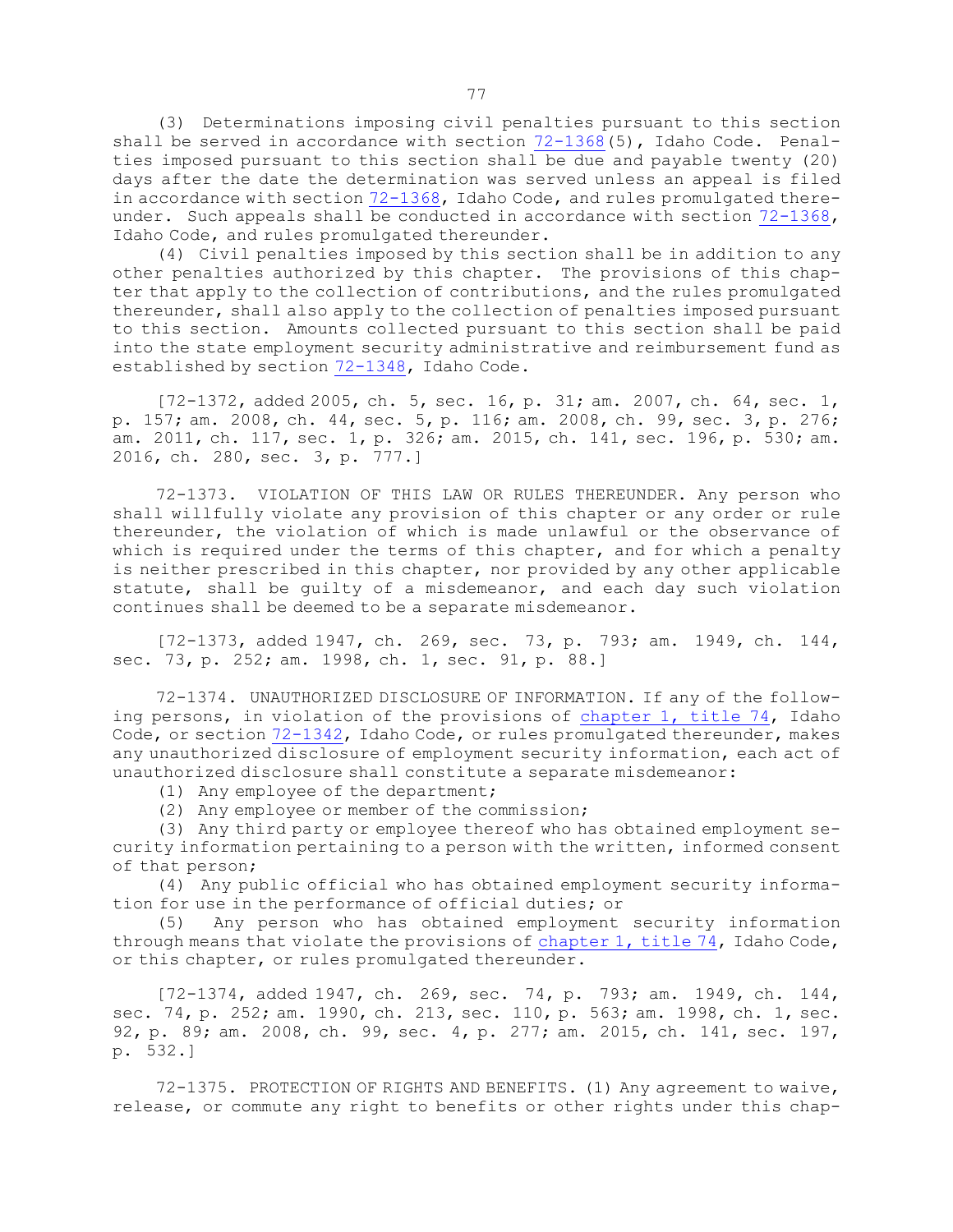ter shall be void. Any agreement by any individual performing services for <sup>a</sup> covered employer to pay all or any portion of any contributions or penalties required under this chapter from such employer, shall be void. No covered employer shall directly or indirectly make or require or accept any deduction from wages to finance the contributions required from him, require or accept any waiver of any right under this chapter by any individual rendering service for him, discriminate in regard to the hiring or tenure of work or any term or condition of work of any individual on account of his claiming benefits under this chapter, or in any manner obstruct or impede the claiming of benefits. Any employer or officer or agent of an employer who violates any provision of this subsection shall, for each offense, be guilty of <sup>a</sup> misdemeanor.

(2) No individual claiming benefits shall be charged fees or costs of any kind in any proceeding under this chapter by the commission, the director, any of its or his employees or representatives, or by any court or any officer thereof, except that <sup>a</sup> court may assess costs if the court determines that the proceedings have been instituted or continued without reasonable ground. Any individual claiming benefits in any proceeding before the department, the commission, or <sup>a</sup> court may be represented by counsel or other duly authorized agent. Any person who violates any provision of this subsection shall, for each such offense, be guilty of <sup>a</sup> misdemeanor.

(3) Any assignment, pledge, or encumbrance of any right to benefits which are or may become due or payable under this chapter shall be void; and such rights to benefits shall be exempt from levy, execution, attachment, or an order for the payment of attorney's fees. Benefits received by any individual, so long as they are not mingled with other funds of the recipient, shall be exempt from any remedy whatsoever for the collection of debts. Any waiver of any exemption provided for in this subsection shall be void.

(4) The provisions of this section shall not apply to any action taken pursuant to section  $72-1365(2)$  $72-1365(2)$ , Idaho Code.

[72-1375, added 1947, ch. 269, sec. 75, p. 793; am. 1949, ch. 144, sec. 75, p. 252; am. 1951, ch. 235, sec. 6, p. 472; am. 1982, ch. 326, sec. 12, p. 830; am. 1998, ch. 1, sec. 93, p. 89.]

72-1376. REPRESENTATION IN COURT. (1) In any civil action to enforce the provisions of this chapter the director, the commission, and the state shall be represented by the attorney general, or if the action is brought in the courts of any other state, by any attorneys qualified to appear in the courts of that state.

(2) All criminal actions for violation of any provision of this chapter, or of any rules issued pursuant thereto, shall be prosecuted by the attorney general of the state, or, at his request and under his direction, by the prosecuting attorney of any county wherein the defendant resides or has <sup>a</sup> place of business.

[72-1376, added 1947, ch. 269, sec. 76, p. 793; am. 1949, ch. 144, sec. 76, p. 252; am. 1998, ch. 1, sec. 94, p. 90.]

72-1377. SAVING CLAUSE. The legislature reserves the right to amend or repeal all or any part of this chapter at any time; and there shall be no vested private right of any kind against such amendment or repeal. All the rights, privileges, or immunities conferred by this chapter or by acts done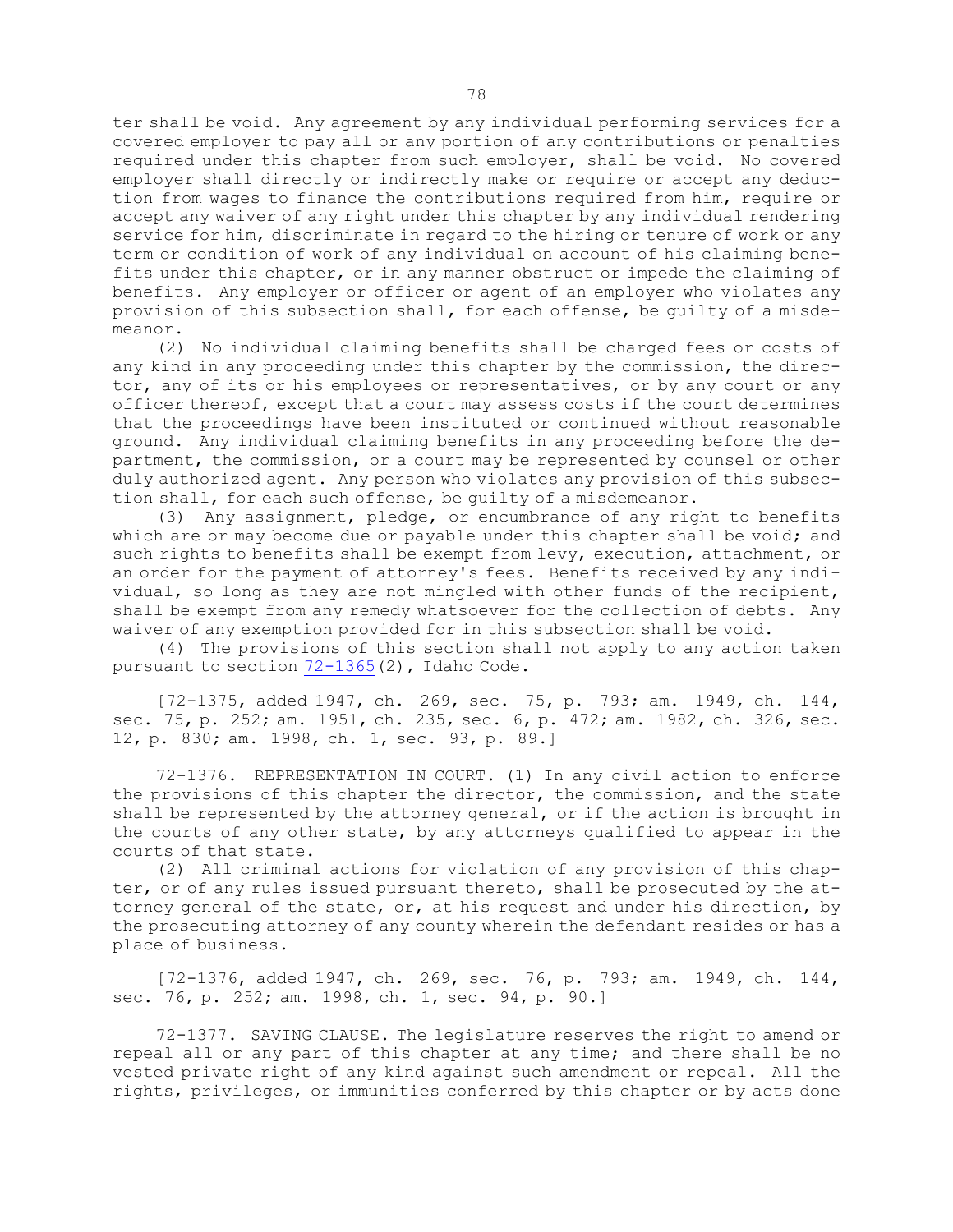pursuant thereto shall exist subject to the power of the legislature to amend or repeal this chapter at any time.

[72-1377, added 1947, ch. 269, sec. 77, p. 793; am. 1949, ch. 144, sec. 77, p. 252; am. 1998, ch. 1, sec. 95, p. 90.]

72-1378. SEPARABILITY OF PROVISIONS. If any provision of this chapter, or the application thereof to any person or circumstance, shall be declared by the courts to be unconstitutional, inoperative or void, the remainder of this chapter and the application of such provision to other persons or circumstances shall not be affected thereby.

[72-1378, added 1947, ch. 269, sec. 78, p. 793; am. 1949, ch. 144, sec. 78, p. 252; am. 1998, ch. 1, sec. 96, p. 90.]

72-1379. REFERENCES IN CHAPTER. <sup>A</sup> reference in this chapter to any state or federal law means the law as it existed on the effective date of this chapter and any amendments or recodifications thereto.

[72-1379, added 1947, ch. 269, sec. 79, p. 793; am. 1949, ch. 144, sec. 79, p. 252; am. 1951, ch. 104, sec. 17, p. 233; am. 1998, ch. 1, sec. 97, p. 90.]

72-1381. DIRECTOR TO COOPERATE WITH GOVERNOR IN MEDIATION OF DIS-PUTES. Upon the request of any interested party to an actual or potential labor dispute, the director shall have the power to mediate the dispute. The director or any interested party may apply to the governor for appointment of <sup>a</sup> mediator or <sup>a</sup> mediation panel of not less than three (3) citizens who are objective in matters involving labor disputes, and the governor shall, if the public interest will be served thereby, appoint such a mediator or mediation panel. Such mediator or mediation panel shall be paid actual expenses by the interested parties while engaged in such public business. Neither the director, the governor, nor any mediator or member of any mediation panel shall be authorized to arbitrate any labor dispute.

[(72-1381) 1949, ch. 254, sec. 6, p. 511; am. 1974, ch. 39, sec. 7, p. 1023; am. and redesig. 1996, ch. 421, sec. 10, p. 1417; am. 1998, ch. 1, sec. 99, p. 92.]

72-1382. DUTIES OF DIRECTOR -- DETERMINATION OF REPRESENTATIVES. The director shall, when <sup>a</sup> question arises concerning the representation of employees in <sup>a</sup> collective bargaining unit, investigate such controversy and certify to the parties the name or names of the representatives who have been selected. In any such investigation the director shall provide for an appropriate hearing, and may take <sup>a</sup> secret ballot of employees to ascertain such representatives. In all cases where <sup>a</sup> secret ballot is taken, the ballot shall permit <sup>a</sup> vote against representation by anyone named on the ballot; provided, however, that nothing in this section shall be construed as authorizing the director to conduct an election on any matter which is within the exclusive jurisdiction of any federal official or board; and provided further that no election shall be directed in any bargaining unit or subdivision within which, in the preceding twelve (12) month period, <sup>a</sup> valid election was held.